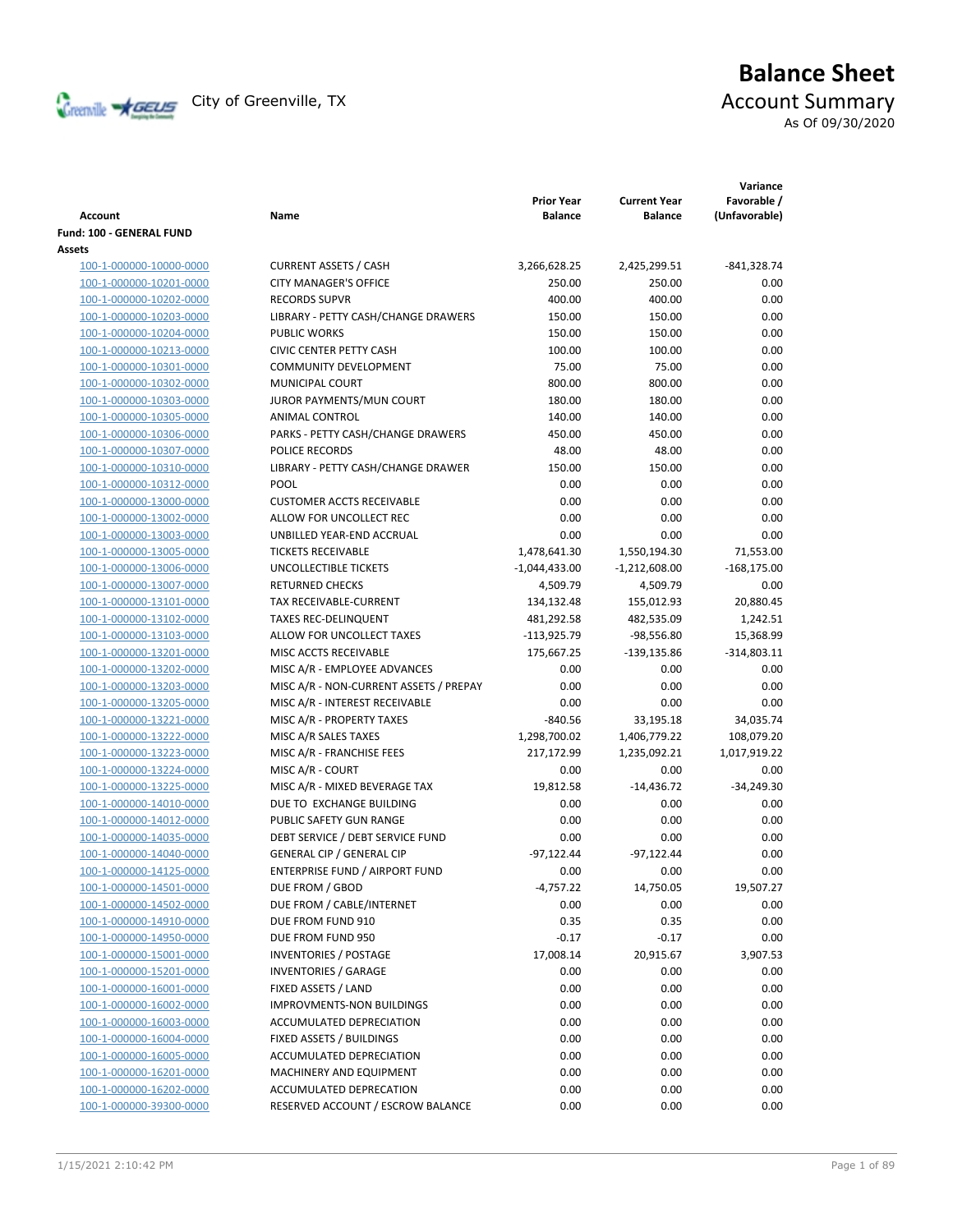**Variance**

|                         |                                             | <b>Prior Year</b> | <b>Current Year</b> | Favorable /   |
|-------------------------|---------------------------------------------|-------------------|---------------------|---------------|
| <b>Account</b>          | Name                                        | <b>Balance</b>    | <b>Balance</b>      | (Unfavorable) |
| 100-1-000000-91030-0000 | 4A-EDC                                      | 0.00              | 0.00                | 0.00          |
| 100-1-000000-91410-0000 | <b>INVENTORY / MATERIALS &amp; SUPPLIES</b> | 0.00              | 0.00                | 0.00          |
| 100-1-000000-91410-0700 | <b>INVENTORY / PAPER STOCK</b>              | 0.00              | 0.00                | 0.00          |
| 100-1-000000-91430-0000 | NON-CURRENT ASSETS / PREPAYMENTS            | 0.00              | 0.00                | 0.00          |
|                         | <b>Total Assets:</b>                        | 5,835,379.55      | 5,769,317.31        | -66,062.24    |
|                         |                                             |                   |                     |               |
| Liability               |                                             |                   |                     |               |
| 100-1-000000-20101-0000 | <b>ACCOUNTS PAYABLE</b>                     | 241,883.14        | 183,718.81          | 58,164.33     |
| 100-1-000000-20102-0000 | <b>CREDIT CARD PAYABLE</b>                  | 0.00              | 0.00                | 0.00          |
| 100-1-000000-20103-0000 | ACCRUED ACCOUNTS PAYABLE                    | 29,682.60         | 29,747.75           | $-65.15$      |
| 100-1-000000-20114-0000 | <b>INVESTMENT ADVISORY FEES</b>             | 0.00              | 0.00                | 0.00          |
| 100-1-000000-20115-0000 | PD EMP COMMISSION                           | 137.24            | 2,802.80            | $-2,665.56$   |
| 100-1-000000-20116-0000 | POLICE DONATIONS                            | 5,045.23          | 1,521.16            | 3,524.07      |
| 100-1-000000-20117-0000 | <b>FIRE DONATIONS</b>                       | 6,247.35          | 11,947.68           | $-5,700.33$   |
| 100-1-000000-20118-0000 | <b>COMBAT CHALLENGE</b>                     | 804.06            | 804.06              | 0.00          |
| 100-1-000000-20119-0000 | <b>CEMETERIES DONATIONS</b>                 | 61.79             | 61.79               | 0.00          |
| 100-1-000000-20120-0000 | <b>LIBRARY DONATIONS</b>                    | 10,157.15         | 6,596.90            | 3,560.25      |
| 100-1-000000-20121-0000 | ANIMAL SHELTER DONATIONS                    | 423.57            | 1,468.57            | $-1,045.00$   |
| 100-1-000000-20122-0000 | <b>PARKS DONATIONS</b>                      | 8,241.77          | 283.48              | 7,958.29      |
| 100-1-000000-20125-0000 | SALES TAX PAYABLE / IN THE CITY             | 7.14              | 43.01               | $-35.87$      |
| 100-1-000000-20127-0000 | STATE COURT COST/FEE PAYB                   | 27,546.16         | 43,313.17           | $-15,767.01$  |
| 100-1-000000-20128-0000 | SEATBELT&CHILD RESTRAINT                    | 8,105.97          | 7,925.85            | 180.12        |
| 100-1-000000-20129-0000 | MUNICIPAL COURT CLEARING                    | 771.30            | $-418.90$           | 1,190.20      |
|                         | 3RD PARTY FTA FEE PAYABLE                   | $-344.96$         | $-458.82$           | 113.86        |
| 100-1-000000-20130-0000 |                                             |                   |                     |               |
| 100-1-000000-20131-0000 | REFUNDS / OVERPAYMENTS                      | $-120.70$         | $-120.70$           | 0.00          |
| 100-1-000000-20132-0000 | <b>COURT COLL AGENCY FEES</b>               | 0.00              | $-414.01$           | 414.01        |
| 100-1-000000-20136-0000 | <b>ATTORNEY COLLECTION FEES</b>             | 0.00              | 0.00                | 0.00          |
| 100-1-000000-20137-0000 | PLAT FILING FEES PAYABLE                    | 29,819.74         | 33,410.74           | $-3,591.00$   |
| 100-1-000000-20138-0000 | COMMUNITY DEV TRUST ACCT                    | 1,935.30          | 2,118.59            | $-183.29$     |
| 100-1-000000-20139-0000 | RETAINAGES PAYABLE                          | 0.00              | 0.00                | 0.00          |
| 100-1-000000-20141-0000 | <b>TELEPHONE CLEARING</b>                   | 5,539.66          | 5,539.66            | 0.00          |
| 100-1-000000-20143-0000 | POLICE PROPERTY ROOM CLEARING               | 12,090.48         | 12,097.99           | $-7.51$       |
| 100-1-000000-20146-0000 | MAIN ST / FARMERS MRKT RESALE               | 9.12              | 162.12              | $-153.00$     |
| 100-1-000000-20147-0000 | YMCA REGISTRATIONS                          | 0.00              | 0.00                | 0.00          |
| 100-1-000000-20155-0000 | MAIN STREET - DONATIONS                     | 17.02             | 17.02               | 0.00          |
| 100-1-000000-20160-0000 | <b>UNAPPLIED CREDIT</b>                     | 0.00              | 0.00                | 0.00          |
| 100-1-000000-20201-0000 | <b>DEFERRED REVENUE</b>                     | 0.00              | 0.00                | 0.00          |
| 100-1-000000-20203-0000 | DEFERRED TAX REVENUE                        | 479,821.90        | 518,062.98          | $-38,241.08$  |
| 100-1-000000-20204-0000 | DEFERRED TICKET REVENUE                     | 361,840.30        | 281,322.30          | 80,518.00     |
| 100-1-000000-21040-0000 | DUE TO / GENERAL CIP FUND                   | 0.00              | 0.00                | 0.00          |
| 100-1-000000-21201-0000 | DUE TO / CENTRAL SERVICE FUND               | 0.00              | 0.00                | 0.00          |
| 100-1-000000-21401-0000 | DUE TO / ELECTRIC OPERATING FUND            | 0.00              | 0.00                | 0.00          |
| 100-1-000000-21506-0000 | DUE TO / 4A-EDC                             | 2,600.33          | $-58,232.72$        | 60,833.05     |
| 100-1-000000-21507-0000 | DUE TO / BOARD OF DEVELOPMENT               | $-6,972.28$       | $-6,972.28$         | 0.00          |
| 100-1-000000-22001-0000 | <b>SALARIES PAYABLE</b>                     | 537,713.62        | 536,673.22          | 1,040.40      |
| 100-1-000000-23001-0000 | <b>CAPITAL LEASE PAYABLE</b>                | 0.00              | 0.00                | 0.00          |
| 100-1-000000-23101-0000 | CAPITAL LEASE PAYABLE                       | 0.00              | 0.00                | 0.00          |
| 100-1-000000-24001-0000 | O/S CHECKS PAYABLE                          | $-11,755.77$      | $-11,755.77$        | 0.00          |
| 100-1-000000-24004-0000 | INTEREST PAYABLE ON DEP                     | 0.00              | 0.00                | 0.00          |
| 100-1-000000-24007-0000 | <b>BILLED DEPOSITS SUSPENSE</b>             | 0.00              | 0.00                | 0.00          |
| 100-1-000000-24008-0000 | <b>CUSTOMER DEPOSITS / ANIMAL SHELTER</b>   | 0.00              | 0.00                | 0.00          |
| 100-1-000000-24009-0000 | LIBRARY MEETING ROOM DEPOSITS               | 616.20            | 616.20              | 0.00          |
| 100-1-000000-24010-0000 | <b>CIVIC CENTER DEPOSITS</b>                | 0.00              | 0.00                | 0.00          |
| 100-1-000000-24011-0000 | <b>AUDITORIUM DEPOSITS</b>                  | 0.00              | 0.00                | 0.00          |
| 100-1-000000-26001-0000 | COMPENSATED ABSENCES PAY                    | 0.00              | 0.00                | 0.00          |
| 100-1-000000-29000-0000 | MISC LIABILITY - GREENVILLE ENERGY LLC      | 0.00              | 0.00                | 0.00          |
| 100-1-000000-29001-0000 | <b>RESALE</b>                               | 0.00              | 0.00                | 0.00          |
|                         | <b>ENCUMBRANCE SUMMARY</b>                  |                   |                     |               |
| 100-1-000000-29300-0000 |                                             | 0.00              | 0.00                | 0.00          |
| 100-1-000000-29400-0000 | RESERVED ACCOUNT / ENCUMBRANCES             | 0.00              | 0.00                | 0.00          |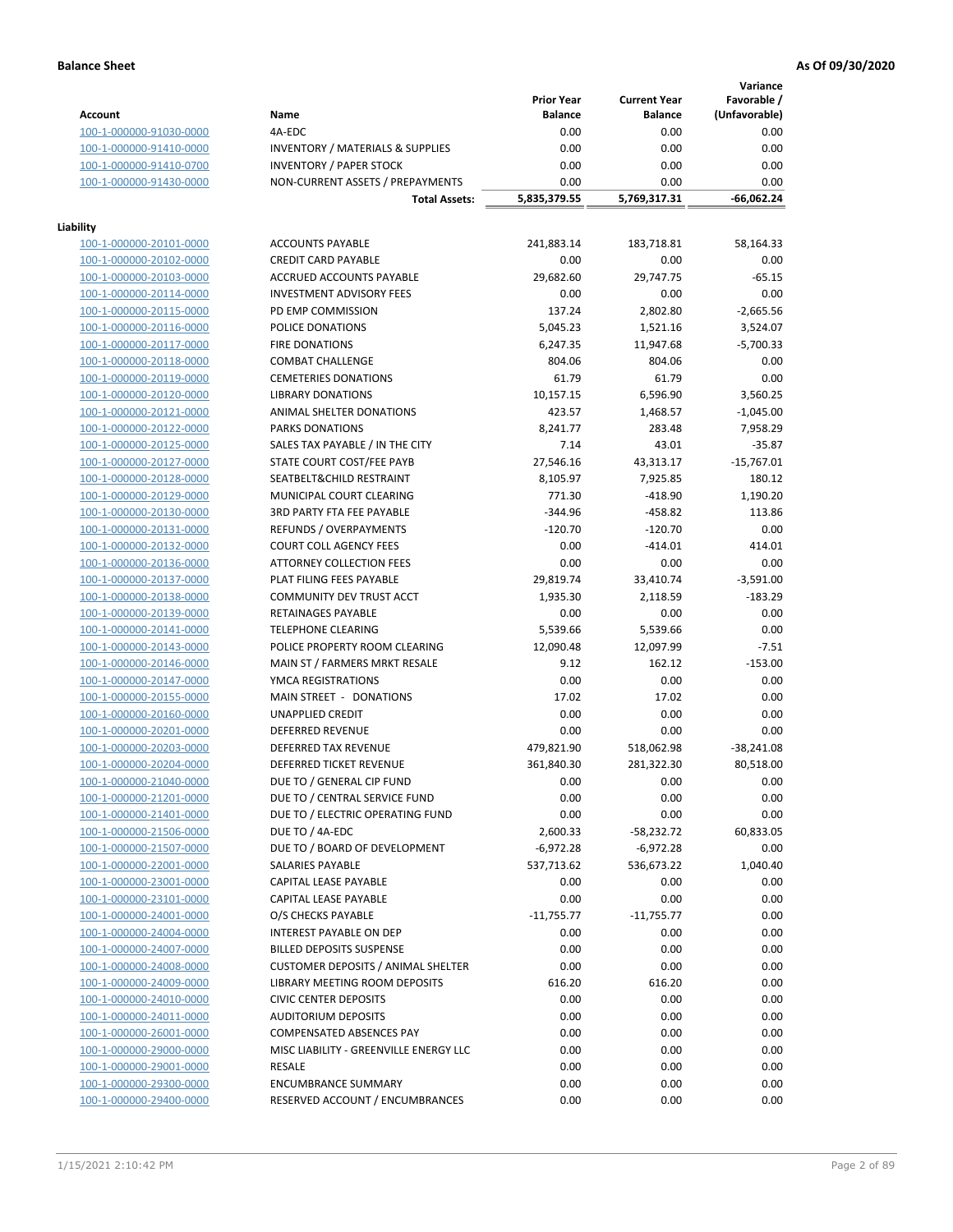| Account                               | Name                                                     | <b>Prior Year</b><br><b>Balance</b> | <b>Current Year</b><br><b>Balance</b> | Variance<br>Favorable /<br>(Unfavorable) |
|---------------------------------------|----------------------------------------------------------|-------------------------------------|---------------------------------------|------------------------------------------|
| 100-1-000000-29400-0900               | RESERVED ACCOUNT / ENCUMBRANCES                          | 0.00                                | 0.00                                  | 0.00                                     |
| 100-1-000000-92190-1202               | <b>LABORATORY CLEARING</b>                               | 0.00                                | 0.00                                  | 0.00                                     |
| 100-1-000000-92191-0000               | <b>SPONSORS - PARKS</b>                                  | 0.00                                | 0.00                                  | 0.00                                     |
| 100-1-000000-92200-0000               | <b>MISCELLANEOUS LIABILITIES</b>                         | 0.00                                | 0.00                                  | 0.00                                     |
| 100-1-000000-92270-1600               | <b>CREDIT CARD FEES PAYABLE</b>                          | 0.00                                | 0.00                                  | 0.00                                     |
|                                       | <b>Total Liability:</b>                                  | 1,751,924.43                        | 1,601,882.65                          | 150,041.78                               |
| <b>Equity</b>                         |                                                          |                                     |                                       |                                          |
| 100-1-000000-39000-0000               | UNRESERVED-FUND BALANCE                                  | 4,900,249.12                        | 4,083,455.28                          | $-816,793.84$                            |
|                                       | <b>Total Beginning Equity:</b>                           | 4,900,249.12                        | 4,083,455.28                          | $-816,793.84$                            |
| <b>Total Revenue</b>                  |                                                          | 24,461,602.98                       | 26,315,285.87                         | 1,853,682.89                             |
| <b>Total Expense</b>                  |                                                          | 25,278,396.82                       | 26,231,306.33                         | -952,909.51                              |
| <b>Revenues Over/(Under) Expenses</b> |                                                          | $-816,793.84$                       | 83,979.54                             | 900,773.38                               |
|                                       | <b>Total Equity and Current Surplus (Deficit):</b>       | 4,083,455.28                        | 4,167,434.82                          | 83,979.54                                |
|                                       | Total Liabilities, Equity and Current Surplus (Deficit): | 5,835,379.71                        | 5,769,317.47                          | $-66,062.24$                             |
|                                       | *** FUND 100 OUT OF BALANCE ***                          | $-0.16$                             | $-0.16$                               | 0.00                                     |

**\*\*\*Warning: Account Authorization is turned on. Please run the Unauthorized Account Listing Report to see if you are out of balance due to missing accounts \*\*\***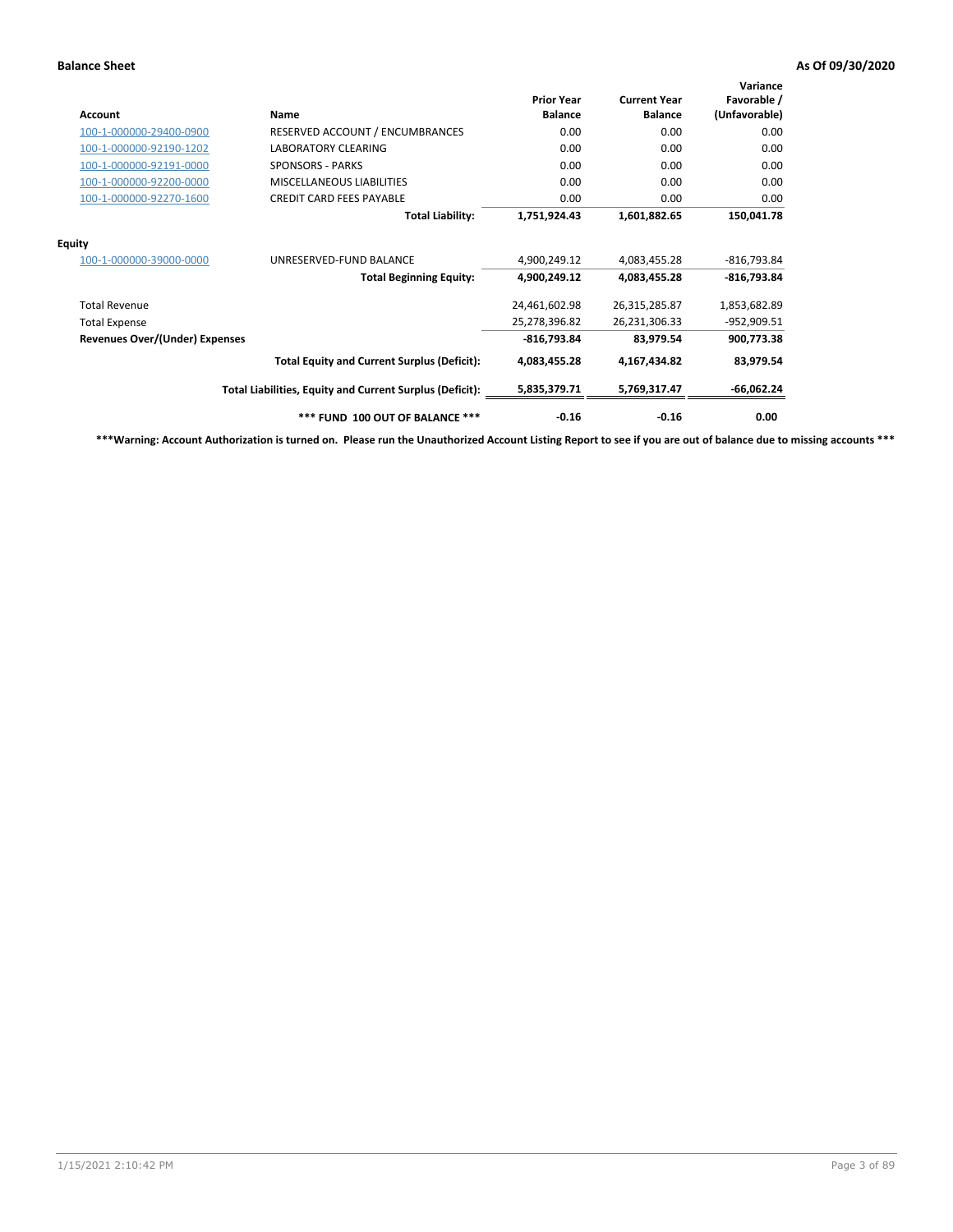| Account                                                   | Name                                                     | <b>Prior Year</b><br><b>Balance</b> | <b>Current Year</b><br><b>Balance</b> | Variance<br>Favorable /<br>(Unfavorable) |
|-----------------------------------------------------------|----------------------------------------------------------|-------------------------------------|---------------------------------------|------------------------------------------|
| <b>Fund: 101 - MUNICIPAL COURT BUILDING SECURITY FEES</b> |                                                          |                                     |                                       |                                          |
| Assets                                                    |                                                          |                                     |                                       |                                          |
| 101-1-000000-10000-0000                                   | <b>CURRENT ASSETS / CASH</b>                             | 64,436.20                           | 70,550.71                             | 6,114.51                                 |
| 101-1-000000-13201-0000                                   | MISC ACCTS RECEIVABLE                                    | 0.00                                | 0.00                                  | 0.00                                     |
| 101-1-000000-13203-0000                                   | NON-CURRENT ASSETS / PREPAYMENTS                         | 0.00                                | 0.00                                  | 0.00                                     |
| 101-1-000000-13205-0000                                   | <b>INTEREST RECEIVABLE</b>                               | 0.00                                | 0.00                                  | 0.00                                     |
|                                                           | <b>Total Assets:</b>                                     | 64,436.20                           | 70,550.71                             | 6,114.51                                 |
| Liability                                                 |                                                          |                                     |                                       |                                          |
| 101-1-000000-20101-0000                                   | <b>ACCOUNTS PAYABLE</b>                                  | 3.53                                | 1.54                                  | 1.99                                     |
| 101-1-000000-20102-0000                                   | <b>CREDIT CARD PAYABLE</b>                               | 0.00                                | 0.00                                  | 0.00                                     |
| 101-1-000000-20103-0000                                   | <b>ACCRUED ACCOUNTS PAYABLE</b>                          | 0.00                                | 0.00                                  | 0.00                                     |
| 101-1-000000-29300-0000                                   | <b>ENCUMBRANCE SUMMARY</b>                               | 0.00                                | 0.00                                  | 0.00                                     |
| 101-1-000000-29400-0000                                   | RESERVED ACCOUNT / ENCUMBRANCES                          | 0.00                                | 0.00                                  | 0.00                                     |
|                                                           | <b>Total Liability:</b>                                  | 3.53                                | 1.54                                  | 1.99                                     |
| <b>Equity</b>                                             |                                                          |                                     |                                       |                                          |
| 101-1-000000-39000-0000                                   | UNRESERVED-FUND BALANCE                                  | 57,435.04                           | 64,432.67                             | 6,997.63                                 |
|                                                           | <b>Total Beginning Equity:</b>                           | 57,435.04                           | 64,432.67                             | 6,997.63                                 |
| <b>Total Revenue</b>                                      |                                                          | 7,032.47                            | 6,127.09                              | $-905.38$                                |
| <b>Total Expense</b>                                      |                                                          | 34.84                               | 10.59                                 | 24.25                                    |
| <b>Revenues Over/(Under) Expenses</b>                     |                                                          | 6,997.63                            | 6,116.50                              | $-881.13$                                |
|                                                           | <b>Total Equity and Current Surplus (Deficit):</b>       | 64,432.67                           | 70.549.17                             | 6,116.50                                 |
|                                                           | Total Liabilities, Equity and Current Surplus (Deficit): | 64,436.20                           | 70,550.71                             | 6,114.51                                 |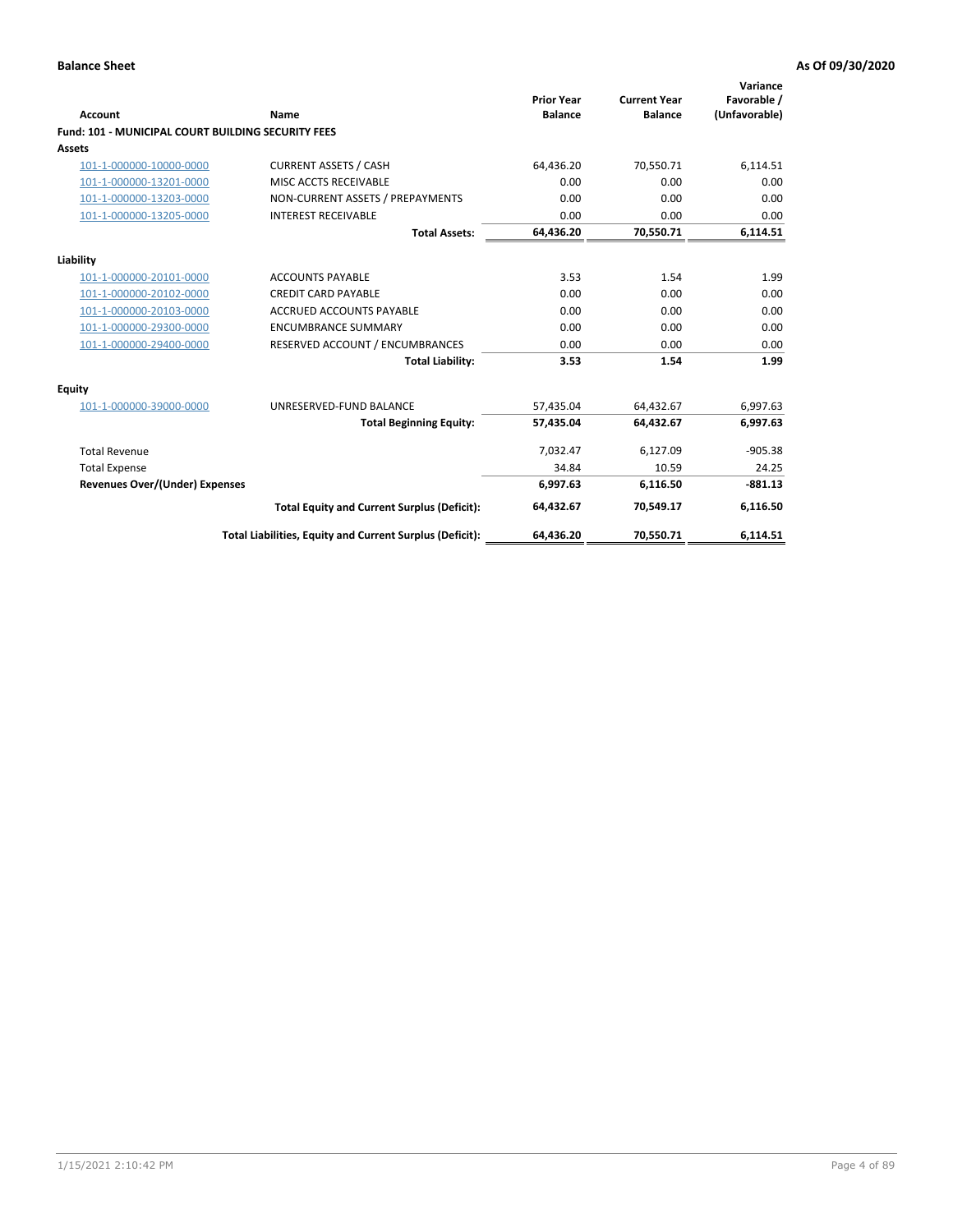| <b>Account</b>                        | Name                                                     | <b>Prior Year</b><br><b>Balance</b> | <b>Current Year</b><br><b>Balance</b> | Variance<br>Favorable /<br>(Unfavorable) |
|---------------------------------------|----------------------------------------------------------|-------------------------------------|---------------------------------------|------------------------------------------|
| Fund: 102 - MUNICIPAL COURT TECH FUND |                                                          |                                     |                                       |                                          |
| Assets                                |                                                          |                                     |                                       |                                          |
| 102-1-000000-10000-0000               | <b>CURRENT ASSETS / CASH</b>                             | 43,108.71                           | 49,181.58                             | 6,072.87                                 |
| 102-1-000000-13201-0000               | MISC ACCTS RECEIVABLE                                    | 0.00                                | 0.00                                  | 0.00                                     |
|                                       | <b>Total Assets:</b>                                     | 43,108.71                           | 49,181.58                             | 6,072.87                                 |
| Liability                             |                                                          |                                     |                                       |                                          |
| 102-1-000000-20101-0000               | <b>ACCOUNTS PAYABLE</b>                                  | 2.34                                | 1.07                                  | 1.27                                     |
| 102-1-000000-20102-0000               | <b>CREDIT CARD PAYABLE</b>                               | 0.00                                | 0.00                                  | 0.00                                     |
| 102-1-000000-20103-0000               | <b>ACCRUED ACCOUNTS PAYABLE</b>                          | 0.00                                | 0.00                                  | 0.00                                     |
| 102-1-000000-23001-0000               | CAPITAL LEASE PAYABLE                                    | 0.00                                | 0.00                                  | 0.00                                     |
| 102-1-000000-23101-0000               | CAPITAL LEASE PAYABLE                                    | 0.00                                | 0.00                                  | 0.00                                     |
| 102-1-000000-29300-0000               | <b>ENCUMBRANCE SUMMARY</b>                               | 0.00                                | 0.00                                  | 0.00                                     |
| 102-1-000000-29400-0000               | RESERVED ACCOUNT / ENCUMBRANCES                          | 0.00                                | 0.00                                  | 0.00                                     |
|                                       | <b>Total Liability:</b>                                  | 2.34                                | 1.07                                  | 1.27                                     |
| <b>Equity</b>                         |                                                          |                                     |                                       |                                          |
| 102-1-000000-39000-0000               | UNRESERVED-FUND BALANCE                                  | 34,640.94                           | 43,106.37                             | 8,465.43                                 |
|                                       | <b>Total Beginning Equity:</b>                           | 34,640.94                           | 43,106.37                             | 8,465.43                                 |
| <b>Total Revenue</b>                  |                                                          | 8,487.49                            | 6,091.73                              | $-2,395.76$                              |
| <b>Total Expense</b>                  |                                                          | 22.06                               | 17.59                                 | 4.47                                     |
| <b>Revenues Over/(Under) Expenses</b> |                                                          | 8.465.43                            | 6,074.14                              | $-2,391.29$                              |
|                                       | <b>Total Equity and Current Surplus (Deficit):</b>       | 43,106.37                           | 49,180.51                             | 6,074.14                                 |
|                                       | Total Liabilities, Equity and Current Surplus (Deficit): | 43,108.71                           | 49,181.58                             | 6,072.87                                 |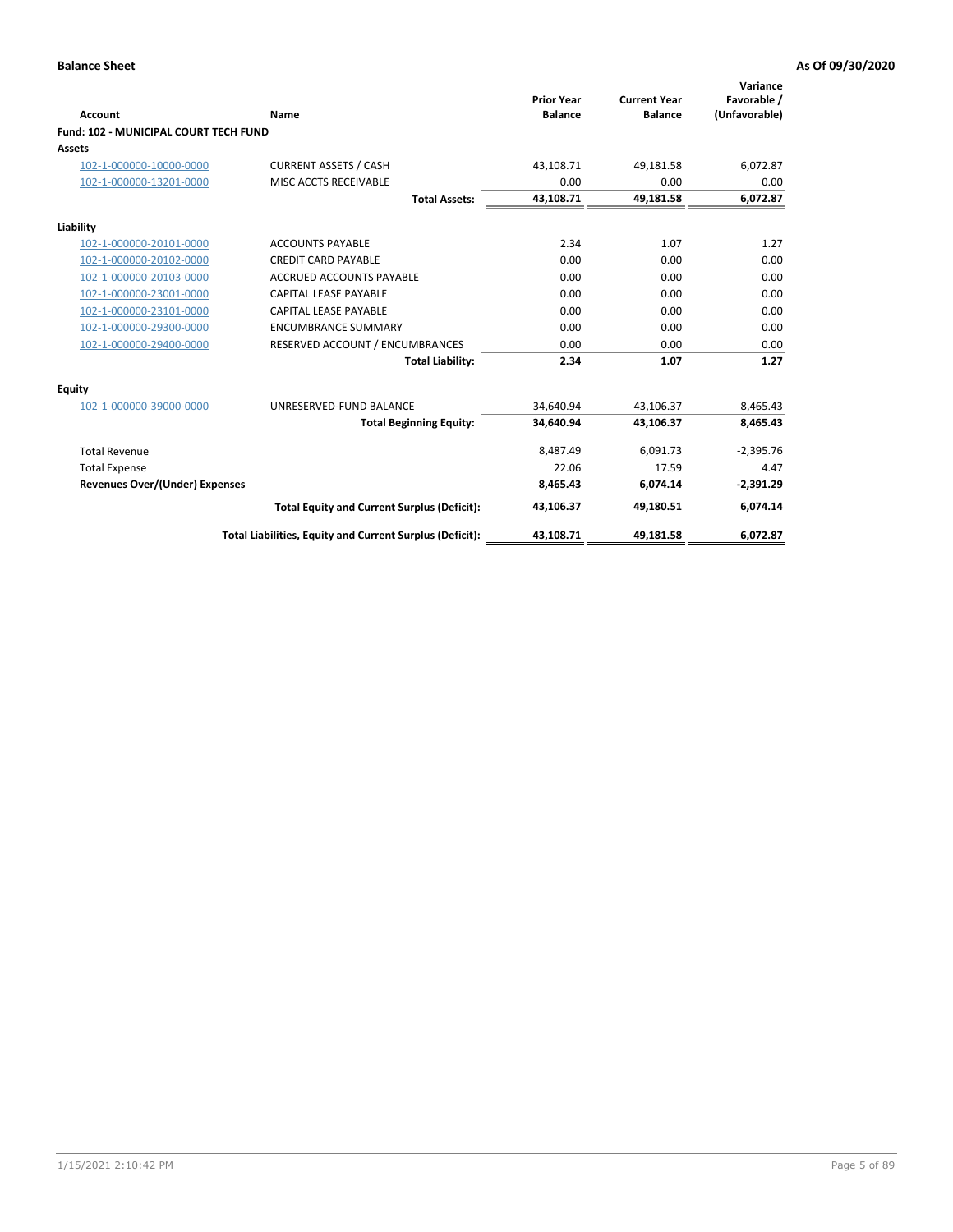| <b>Account</b>                                       | Name                                                     | <b>Prior Year</b><br><b>Balance</b> | <b>Current Year</b><br><b>Balance</b> | Variance<br>Favorable /<br>(Unfavorable) |
|------------------------------------------------------|----------------------------------------------------------|-------------------------------------|---------------------------------------|------------------------------------------|
| <b>Fund: 103 - MUNICIPAL COURT CHILD SAFETY FUND</b> |                                                          |                                     |                                       |                                          |
| <b>Assets</b>                                        |                                                          |                                     |                                       |                                          |
| 103-1-000000-10000-0000                              | <b>CURRENT ASSETS / CASH</b>                             | 20.597.65                           | 17.929.50                             | $-2,668.15$                              |
| 103-1-000000-13201-0000                              | MISC ACCTS RECEIVABLE                                    | 0.00                                | $-10,276.02$                          | $-10,276.02$                             |
| 103-1-000000-13203-0000                              | NON-CURRENT ASSETS / PREPAYMENTS                         | 0.00                                | 0.00                                  | 0.00                                     |
| 103-1-000000-13205-0000                              | <b>INTEREST RECEIVABLE</b>                               | 0.00                                | 0.00                                  | 0.00                                     |
|                                                      | <b>Total Assets:</b>                                     | 20,597.65                           | 7,653.48                              | $-12,944.17$                             |
| Liability                                            |                                                          |                                     |                                       |                                          |
| 103-1-000000-20101-0000                              | <b>ACCOUNTS PAYABLE</b>                                  | 1.02                                | 10,276.19                             | $-10,275.17$                             |
| 103-1-000000-20103-0000                              | <b>ACCRUED ACCOUNTS PAYABLE</b>                          | 0.00                                | 0.00                                  | 0.00                                     |
|                                                      | <b>Total Liability:</b>                                  | 1.02                                | 10,276.19                             | $-10,275.17$                             |
| <b>Equity</b>                                        |                                                          |                                     |                                       |                                          |
| 103-1-000000-39000-0000                              | UNRESERVED-FUND BALANCE                                  | 12,648.91                           | 20,596.63                             | 7,947.72                                 |
|                                                      | <b>Total Beginning Equity:</b>                           | 12,648.91                           | 20.596.63                             | 7.947.72                                 |
| <b>Total Revenue</b>                                 |                                                          | 29,051.88                           | 10,851.12                             | $-18,200.76$                             |
| <b>Total Expense</b>                                 |                                                          | 21,104.16                           | 34.070.46                             | $-12,966.30$                             |
| <b>Revenues Over/(Under) Expenses</b>                |                                                          | 7,947.72                            | $-23,219.34$                          | $-31,167.06$                             |
|                                                      | <b>Total Equity and Current Surplus (Deficit):</b>       | 20,596.63                           | $-2,622.71$                           | $-23,219.34$                             |
|                                                      | Total Liabilities, Equity and Current Surplus (Deficit): | 20,597.65                           | 7,653.48                              | $-12,944.17$                             |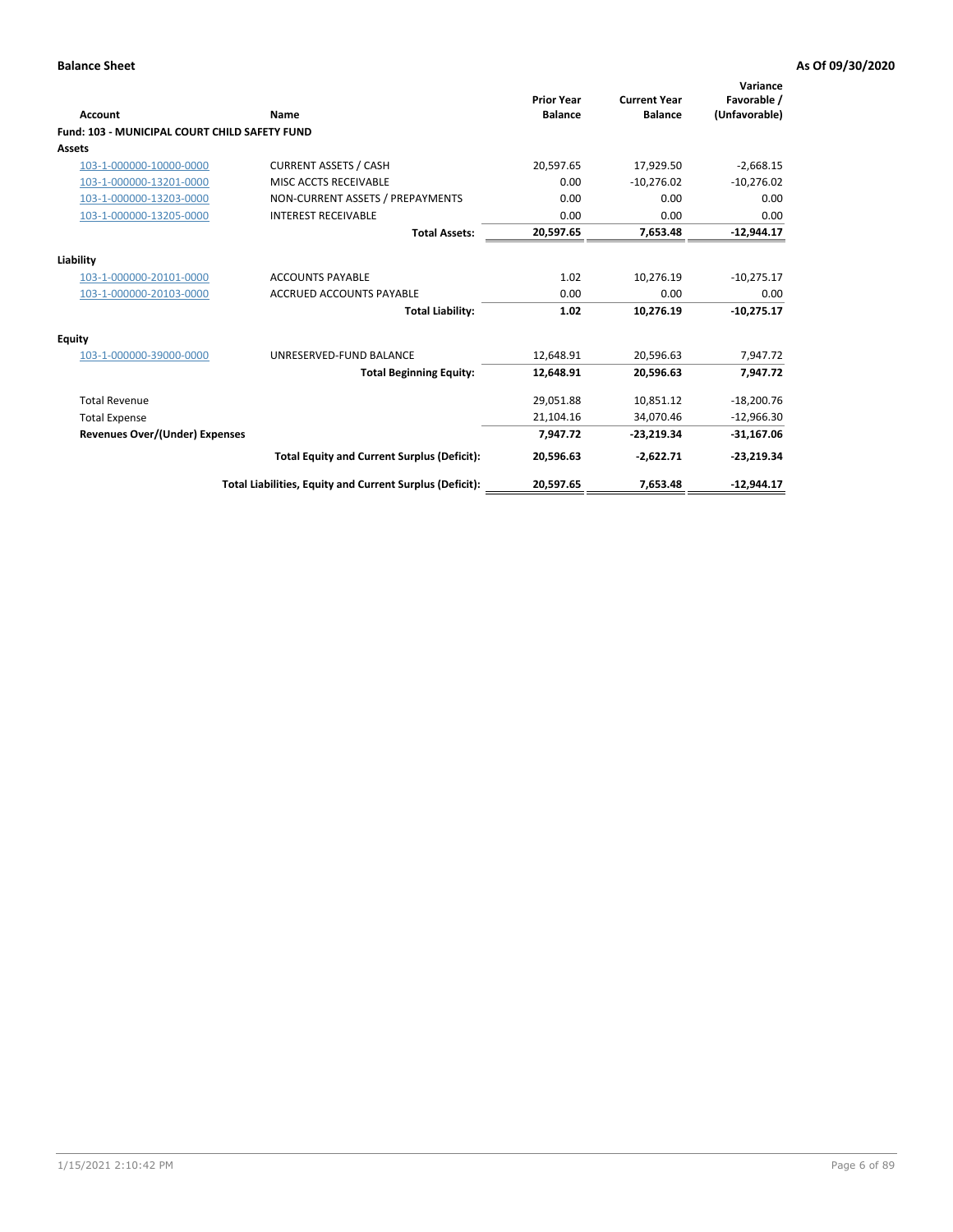|                                           |                                                          |                                     |                                       | Variance                     |
|-------------------------------------------|----------------------------------------------------------|-------------------------------------|---------------------------------------|------------------------------|
| <b>Account</b>                            | Name                                                     | <b>Prior Year</b><br><b>Balance</b> | <b>Current Year</b><br><b>Balance</b> | Favorable /<br>(Unfavorable) |
| <b>Fund: 110 - EXCHANGE BUILDING FUND</b> |                                                          |                                     |                                       |                              |
| <b>Assets</b>                             |                                                          |                                     |                                       |                              |
| 110-1-000000-10000-0000                   | <b>CURRENT ASSETS / CASH</b>                             | -533,047.91                         | $-533,047.91$                         | 0.00                         |
| 110-1-000000-13201-0000                   | MISC ACCTS RECEIVABLE                                    | 0.00                                | 0.00                                  | 0.00                         |
| 110-1-000000-13203-0000                   | NON-CURRENT ASSETS / PREPAYMENTS                         | 0.00                                | 0.00                                  | 0.00                         |
| 110-1-000000-13205-0000                   | <b>INTEREST RECEIVABLE</b>                               | 0.00                                | 0.00                                  | 0.00                         |
| 110-1-000000-14100-0000                   | DUE FROM FUND 100                                        | 0.00                                | 0.00                                  | 0.00                         |
| 110-1-000000-16001-0000                   | FIXED ASSETS / LAND                                      | 0.00                                | 0.00                                  | 0.00                         |
| 110-1-000000-16002-0000                   | <b>IMPROVMENTS-NON BUILDINGS</b>                         | 0.00                                | 0.00                                  | 0.00                         |
| 110-1-000000-16003-0000                   | ACCUMULATED DEPRECIATION                                 | 0.00                                | 0.00                                  | 0.00                         |
| 110-1-000000-16004-0000                   | FIXED ASSETS / BUILDINGS                                 | 0.00                                | 0.00                                  | 0.00                         |
| 110-1-000000-16005-0000                   | ACCUMULATED DEPRECIATION                                 | 0.00                                | 0.00                                  | 0.00                         |
| 110-1-000000-16201-0000                   | <b>MACHINERY AND EQUIPMENT</b>                           | 0.00                                | 0.00                                  | 0.00                         |
| 110-1-000000-16202-0000                   | ACCUMULATED DEPRECATION                                  | 0.00                                | 0.00                                  | 0.00                         |
| 110-1-000000-16301-0000                   | FIXED ASSETS / C W I P                                   | 0.00                                | 0.00                                  | 0.00                         |
|                                           | <b>Total Assets:</b>                                     | $-533,047.91$                       | -533,047.91                           | 0.00                         |
| Liability                                 |                                                          |                                     |                                       |                              |
| 110-1-000000-20101-0000                   | <b>ACCOUNTS PAYABLE</b>                                  | 0.00                                | 0.00                                  | 0.00                         |
| 110-1-000000-20102-0000                   | <b>CREDIT CARD PAYABLE</b>                               | 0.00                                | 0.00                                  | 0.00                         |
| 110-1-000000-20103-0000                   | ACCRUED ACCOUNTS PAYABLE                                 | 0.00                                | 0.00                                  | 0.00                         |
| 110-1-000000-20109-0000                   | MISCELLANEOUS LIABILITIES                                | 0.00                                | 0.00                                  | 0.00                         |
| 110-1-000000-20110-0000                   | REVENUE BONDS PAYABLE                                    | 0.00                                | 0.00                                  | 0.00                         |
| 110-1-000000-20112-0000                   | <b>ACCRUED INTEREST PAYABLE</b>                          | 0.00                                | 0.00                                  | 0.00                         |
| 110-1-000000-20141-0000                   | <b>TELEPHONE CLEARING</b>                                | 0.00                                | 0.00                                  | 0.00                         |
| 110-1-000000-20160-0000                   | <b>UNAPPLIED CREDIT</b>                                  | 0.00                                | 0.00                                  | 0.00                         |
| 110-1-000000-20201-0000                   | <b>DEFERRED REVENUE</b>                                  | 0.00                                | 0.00                                  | 0.00                         |
| 110-1-000000-21001-0000                   | <b>GENERAL FUND / GENERAL FUND</b>                       | 0.00                                | 0.00                                  | 0.00                         |
| 110-1-000000-22001-0000                   | SALARIES PAYABLE                                         | 0.00                                | 0.00                                  | 0.00                         |
| 110-1-000000-22002-0000                   | <b>VACATION/SICK PAYABLE</b>                             | 0.00                                | 0.00                                  | 0.00                         |
| 110-1-000000-26001-0000                   | <b>OBLIG FOR COMP ABSENCES</b>                           | 0.00                                | 0.00                                  | 0.00                         |
| 110-1-000000-26102-0000                   | REVENUE BONDS PAYABLE                                    | 0.00                                | 0.00                                  | 0.00                         |
| 110-1-000000-27001-0000                   | <b>CONTRIBUTED CAPITAL</b>                               | 0.00                                | 0.00                                  | 0.00                         |
| 110-1-000000-29300-0000                   | <b>ENCUMBRANCE SUMMARY</b>                               | 0.00                                | 0.00                                  | 0.00                         |
| 110-1-000000-29400-0100                   | RESERVED ACCOUNT / ENCUMBRANCES                          | 0.00                                | 0.00                                  | 0.00                         |
|                                           | <b>Total Liability:</b>                                  | 0.00                                | 0.00                                  | 0.00                         |
|                                           |                                                          |                                     |                                       |                              |
| <b>Equity</b>                             | UNRESERVED-FUND BALANCE                                  | 0.00                                | 0.00                                  |                              |
| 110-1-000000-39000-0000                   |                                                          | $-533,019.77$                       |                                       | 0.00<br>$-28.14$             |
| <u>110-1-000000-39100-0000</u>            | UNRESERVED-RET. EARNINGS                                 |                                     | -533,047.91                           |                              |
|                                           | <b>Total Beginning Equity:</b>                           | -533,019.77                         | -533,047.91                           | -28.14                       |
| <b>Total Revenue</b>                      |                                                          | 0.00                                | 0.00                                  | 0.00                         |
| <b>Total Expense</b>                      |                                                          | 28.14                               | 0.00                                  | 28.14                        |
| <b>Revenues Over/(Under) Expenses</b>     |                                                          | $-28.14$                            | 0.00                                  | 28.14                        |
|                                           | <b>Total Equity and Current Surplus (Deficit):</b>       | -533,047.91                         | -533,047.91                           | 0.00                         |
|                                           | Total Liabilities, Equity and Current Surplus (Deficit): | -533,047.91                         | -533,047.91                           | 0.00                         |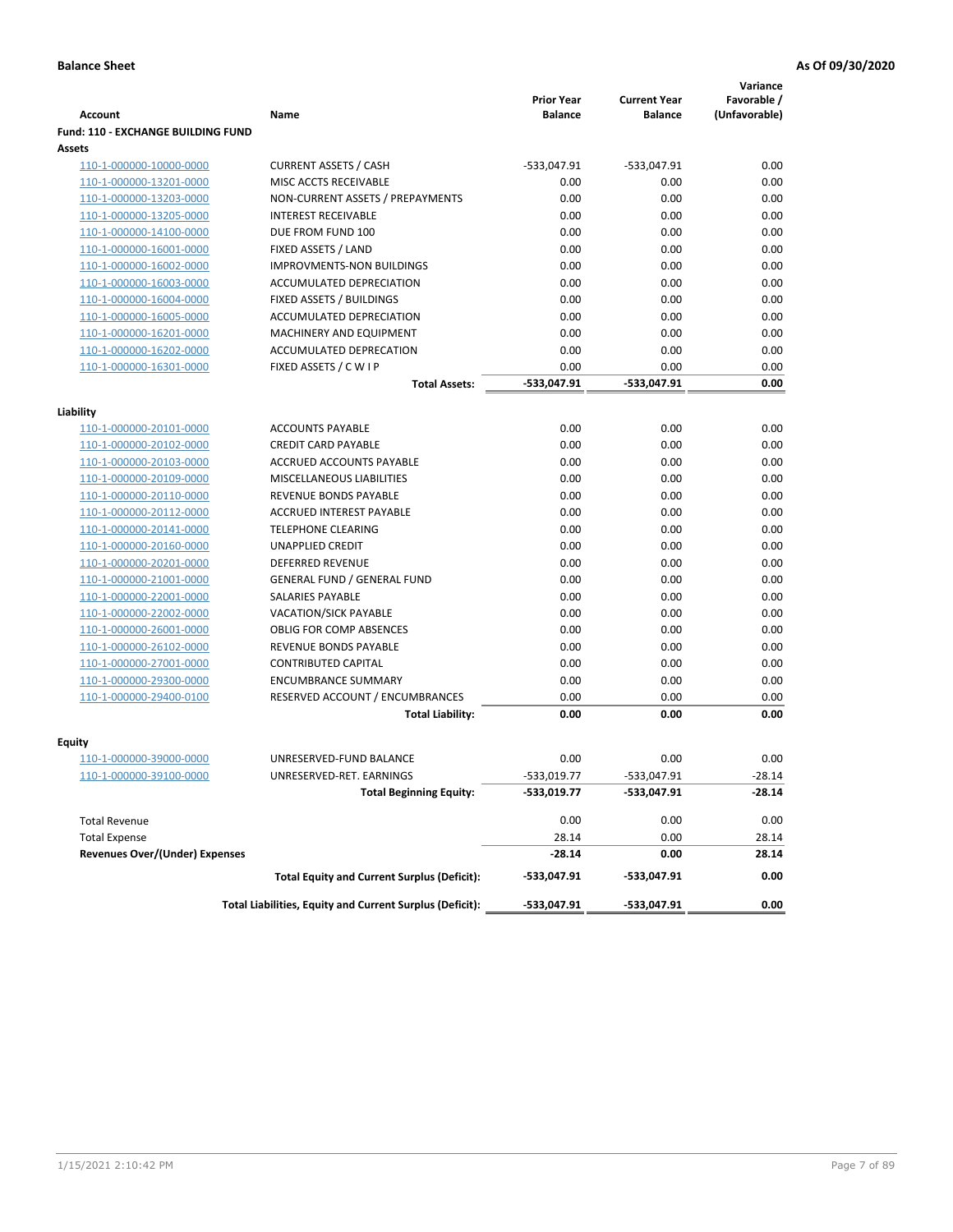|                                               |                                                          | <b>Prior Year</b> | <b>Current Year</b> | Variance<br>Favorable / |
|-----------------------------------------------|----------------------------------------------------------|-------------------|---------------------|-------------------------|
| Account                                       | Name                                                     | <b>Balance</b>    | <b>Balance</b>      | (Unfavorable)           |
| <b>Fund: 111 - RECREATION ACTIVITIES FUND</b> |                                                          |                   |                     |                         |
| <b>Assets</b>                                 |                                                          |                   |                     |                         |
| 111-1-000000-10000-0000                       | <b>CURRENT ASSETS / CASH</b>                             | $-26,600.62$      | $-118,748.16$       | $-92,147.54$            |
| 111-1-000000-10313-0000                       | <b>CHANGE DRAWER - PARK CONCESSIONS</b>                  | 0.00              | 0.00                | 0.00                    |
| 111-1-000000-13201-0000                       | MISC ACCTS RECEIVABLE                                    | 0.00              | 0.00                | 0.00                    |
| 111-1-000000-13205-0000                       | <b>INTEREST RECEIVABLE</b>                               | 0.00              | 0.00                | 0.00                    |
|                                               | <b>Total Assets:</b>                                     | $-26,600.62$      | $-118,748.16$       | $-92,147.54$            |
| Liability                                     |                                                          |                   |                     |                         |
| 111-1-000000-20101-0000                       | <b>ACCOUNTS PAYABLE</b>                                  | 1,398.94          | 2,327.70            | $-928.76$               |
| 111-1-000000-20102-0000                       | <b>CREDIT CARD PAYABLE</b>                               | 0.00              | 0.00                | 0.00                    |
| 111-1-000000-20103-0000                       | ACCRUED ACCOUNTS PAYABLE                                 | 0.00              | 0.00                | 0.00                    |
| 111-1-000000-20125-0000                       | SALES TAX PAYABLE / IN THE CITY                          | 18.03             | 0.00                | 18.03                   |
| 111-1-000000-20160-0000                       | <b>UNAPPLIED CREDIT</b>                                  | 0.00              | 0.00                | 0.00                    |
| 111-1-000000-20201-0000                       | <b>DEFERRED REVENUE</b>                                  | 0.00              | 0.00                | 0.00                    |
| 111-1-000000-22001-0000                       | <b>SALARIES PAYABLE</b>                                  | 155.91            | 155.91              | 0.00                    |
| 111-1-000000-29300-0000                       | <b>ENCUMBRANCE SUMMARY</b>                               | 0.00              | 0.00                | 0.00                    |
| 111-1-000000-29400-0100                       | RESERVED ACCOUNT / ENCUMBRANCES                          | 0.00              | 0.00                | 0.00                    |
|                                               | <b>Total Liability:</b>                                  | 1,572.88          | 2,483.61            | $-910.73$               |
| <b>Equity</b>                                 |                                                          |                   |                     |                         |
| 111-1-000000-39000-0000                       | UNRESERVED-FUND BALANCE                                  | 5,989.45          | $-28,173.50$        | $-34,162.95$            |
| 111-1-000000-39100-0000                       | UNRESERVED-RET. EARNINGS                                 | 0.00              | 0.00                | 0.00                    |
|                                               | <b>Total Beginning Equity:</b>                           | 5.989.45          | $-28,173.50$        | $-34,162.95$            |
| <b>Total Revenue</b>                          |                                                          | 163,694.42        | 62,282.58           | $-101,411.84$           |
| <b>Total Expense</b>                          |                                                          | 197,857.37        | 155,340.85          | 42,516.52               |
| Revenues Over/(Under) Expenses                |                                                          | $-34,162.95$      | $-93,058.27$        | $-58,895.32$            |
|                                               | <b>Total Equity and Current Surplus (Deficit):</b>       | $-28,173.50$      | $-121,231.77$       | $-93,058.27$            |
|                                               | Total Liabilities, Equity and Current Surplus (Deficit): | $-26,600.62$      | $-118,748.16$       | $-92,147.54$            |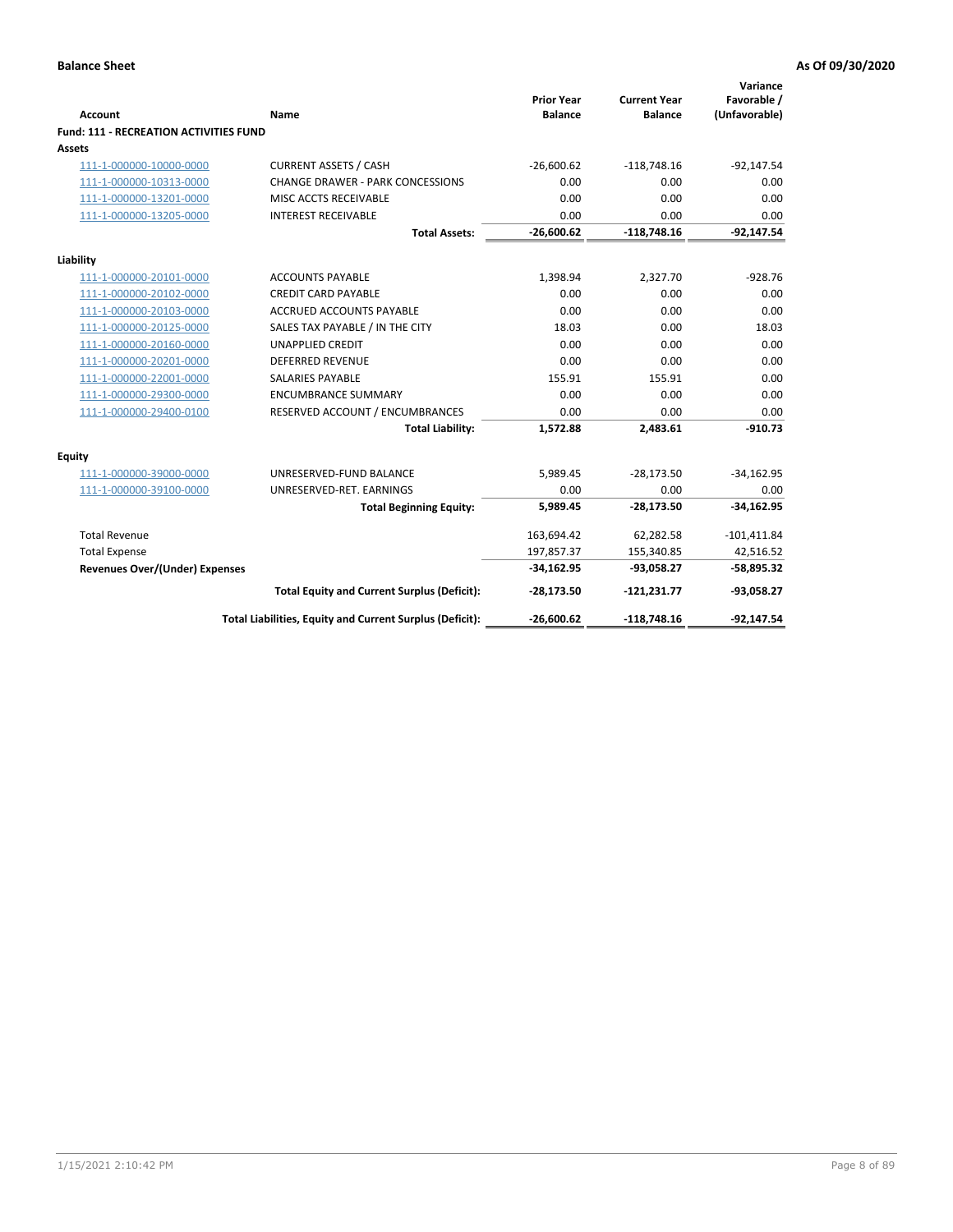|                                       |                                                          |                                     |                                       | Variance                     |
|---------------------------------------|----------------------------------------------------------|-------------------------------------|---------------------------------------|------------------------------|
| <b>Account</b>                        | Name                                                     | <b>Prior Year</b><br><b>Balance</b> | <b>Current Year</b><br><b>Balance</b> | Favorable /<br>(Unfavorable) |
| Fund: 112 - GUN RANGE FUND            |                                                          |                                     |                                       |                              |
| <b>Assets</b>                         |                                                          |                                     |                                       |                              |
| 112-1-000000-10000-0000               | <b>CURRENT ASSETS / CASH</b>                             | 908.07                              | 1,324.57                              | 416.50                       |
| 112-1-000000-13201-0000               | MISC ACCTS RECEIVABLE                                    | 0.00                                | 0.00                                  | 0.00                         |
|                                       | <b>Total Assets:</b>                                     | 908.07                              | 1,324.57                              | 416.50                       |
| Liability                             |                                                          |                                     |                                       |                              |
| 112-1-000000-20101-0000               | <b>ACCOUNTS PAYABLE</b>                                  | 0.03                                | 216.53                                | $-216.50$                    |
| 112-1-000000-20103-0000               | <b>ACCRUED ACCOUNTS PAYABLE</b>                          | 0.00                                | 0.00                                  | 0.00                         |
| 112-1-000000-20160-0000               | <b>UNAPPLIED CREDIT</b>                                  | 0.00                                | 0.00                                  | 0.00                         |
| 112-1-000000-21001-0000               | <b>GENERAL FUND / GENERAL FUND</b>                       | 0.00                                | 0.00                                  | 0.00                         |
| 112-1-000000-29300-0000               | <b>ENCUMBRANCE SUMMARY</b>                               | 0.00                                | 0.00                                  | 0.00                         |
| 112-1-000000-29400-0100               | RESERVED ACCOUNT / ENCUMBRANCES                          | 0.00                                | 0.00                                  | 0.00                         |
|                                       | <b>Total Liability:</b>                                  | 0.03                                | 216.53                                | $-216.50$                    |
| Equity                                |                                                          |                                     |                                       |                              |
| 112-1-000000-39000-0000               | UNRESERVED-FUND BALANCE                                  | $-1,342.20$                         | 908.04                                | 2,250.24                     |
| 112-1-000000-39100-0000               | UNRESERVED-RET. EARNINGS                                 | 0.00                                | 0.00                                  | 0.00                         |
|                                       | <b>Total Beginning Equity:</b>                           | $-1,342.20$                         | 908.04                                | 2,250.24                     |
| <b>Total Revenue</b>                  |                                                          | 2,320.32                            | 1,282.97                              | $-1,037.35$                  |
| <b>Total Expense</b>                  |                                                          | 70.08                               | 1,082.97                              | $-1,012.89$                  |
| <b>Revenues Over/(Under) Expenses</b> |                                                          | 2,250.24                            | 200.00                                | $-2,050.24$                  |
|                                       | <b>Total Equity and Current Surplus (Deficit):</b>       | 908.04                              | 1,108.04                              | 200.00                       |
|                                       | Total Liabilities, Equity and Current Surplus (Deficit): | 908.07                              | 1,324.57                              | 416.50                       |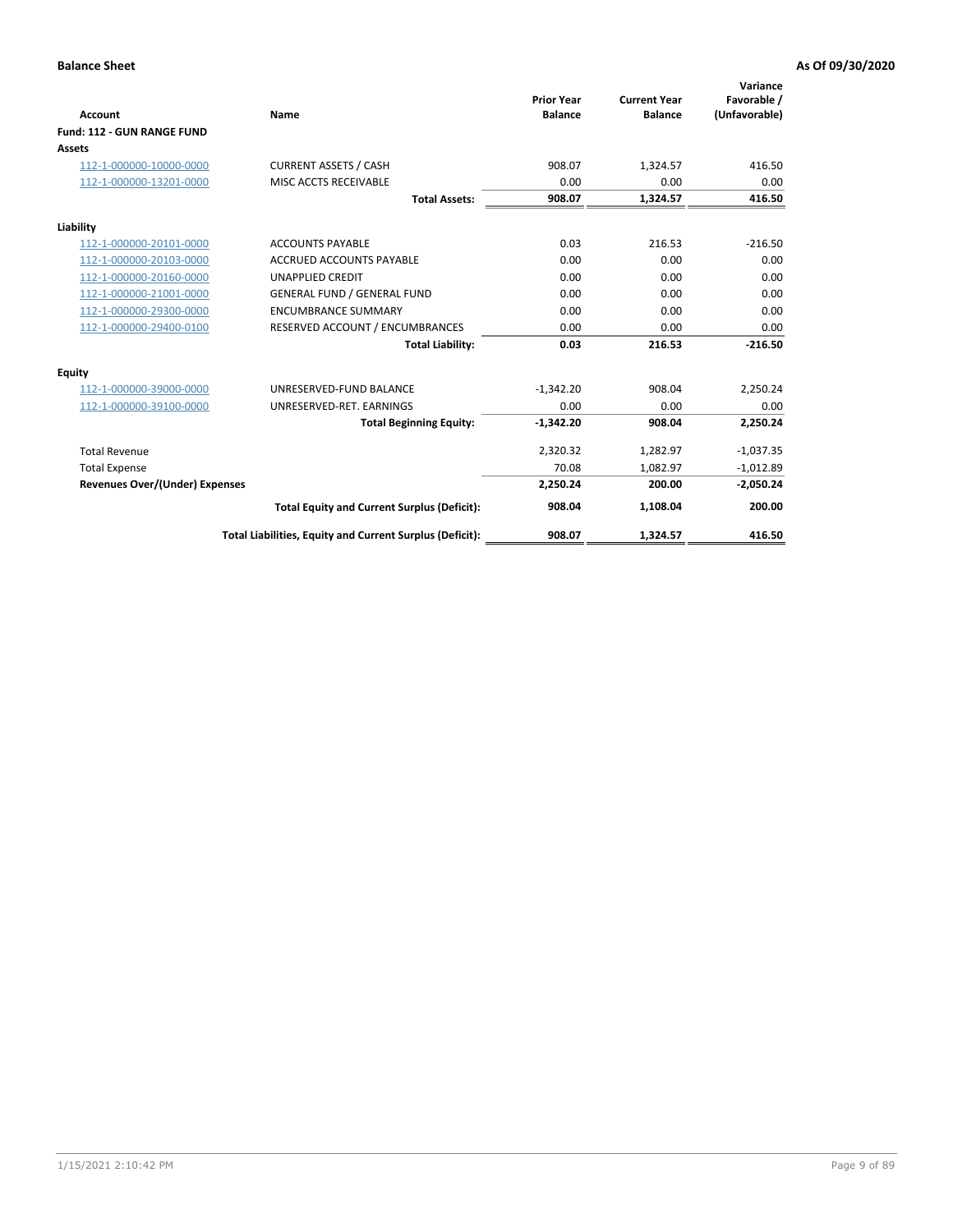| <b>Account</b>                               | <b>Name</b>                                              | <b>Prior Year</b><br><b>Balance</b> | <b>Current Year</b><br><b>Balance</b> | Variance<br>Favorable /<br>(Unfavorable) |
|----------------------------------------------|----------------------------------------------------------|-------------------------------------|---------------------------------------|------------------------------------------|
| Fund: 113 - HOTEL / MOTEL OCCUPANCY TAX FUND |                                                          |                                     |                                       |                                          |
| Assets                                       |                                                          |                                     |                                       |                                          |
| 113-1-000000-10000-0000                      | <b>CURRENT ASSETS / CASH</b>                             | 470,491.12                          | 461,170.09                            | $-9,321.03$                              |
| 113-1-000000-13101-0000                      | TAX RECEIVABLE-CURRENT                                   | 0.00                                | 0.00                                  | 0.00                                     |
| 113-1-000000-13201-0000                      | MISC ACCTS RECEIVABLE                                    | 0.00                                | $-9,924.23$                           | $-9,924.23$                              |
| 113-1-000000-13202-0000                      | <b>EMPLOYEE ADVANCES</b>                                 | 0.00                                | 0.00                                  | 0.00                                     |
| 113-1-000000-13203-0000                      | NON-CURRENT ASSETS / PREPAYMENTS                         | 0.00                                | 0.00                                  | 0.00                                     |
| 113-1-000000-13205-0000                      | <b>INTEREST RECEIVABLE</b>                               | 0.00                                | 0.00                                  | 0.00                                     |
|                                              | <b>Total Assets:</b>                                     | 470,491.12                          | 451,245.86                            | $-19,245.26$                             |
|                                              |                                                          |                                     |                                       |                                          |
| Liability                                    |                                                          |                                     |                                       |                                          |
| 113-1-000000-20101-0000                      | <b>ACCOUNTS PAYABLE</b>                                  | 5,173.08                            | 9,341.80                              | $-4,168.72$                              |
| 113-1-000000-20102-0000                      | <b>CREDIT CARD PAYABLE</b>                               | 0.00                                | 0.00                                  | 0.00                                     |
| 113-1-000000-20103-0000                      | ACCRUED ACCOUNTS PAYABLE                                 | 0.00                                | 0.00                                  | 0.00                                     |
| 113-1-000000-20144-0000                      | SPECIAL EVENT DONATIONS                                  | $-1,046.65$                         | $-1,046.65$                           | 0.00                                     |
| 113-1-000000-22001-0000                      | <b>SALARIES PAYABLE</b>                                  | 1,702.66                            | 1,702.66                              | 0.00                                     |
| 113-1-000000-24001-0000                      | O/S CHECKS PAYABLE                                       | 0.00                                | 0.00                                  | 0.00                                     |
| 113-1-000000-29300-0000                      | <b>ENCUMBRANCE SUMMARY</b>                               | 0.00                                | 0.00                                  | 0.00                                     |
| 113-1-000000-29400-0100                      | RESERVED ACCOUNT / ENCUMBRANCES                          | 0.00                                | 0.00                                  | 0.00                                     |
|                                              | <b>Total Liability:</b>                                  | 5,829.09                            | 9,997.81                              | $-4,168.72$                              |
| Equity                                       |                                                          |                                     |                                       |                                          |
| 113-1-000000-39000-0000                      | UNRESERVED-FUND BALANCE                                  | 448,485.81                          | 464,662.03                            | 16,176.22                                |
|                                              | <b>Total Beginning Equity:</b>                           | 448,485.81                          | 464,662.03                            | 16,176.22                                |
| <b>Total Revenue</b>                         |                                                          | 646,894.68                          | 506,228.94                            | $-140,665.74$                            |
| <b>Total Expense</b>                         |                                                          | 630,718.46                          | 529,642.92                            | 101,075.54                               |
| <b>Revenues Over/(Under) Expenses</b>        |                                                          | 16,176.22                           | $-23,413.98$                          | $-39,590.20$                             |
|                                              | <b>Total Equity and Current Surplus (Deficit):</b>       | 464,662.03                          | 441,248.05                            | $-23,413.98$                             |
|                                              | Total Liabilities, Equity and Current Surplus (Deficit): | 470,491.12                          | 451,245.86                            | $-19,245.26$                             |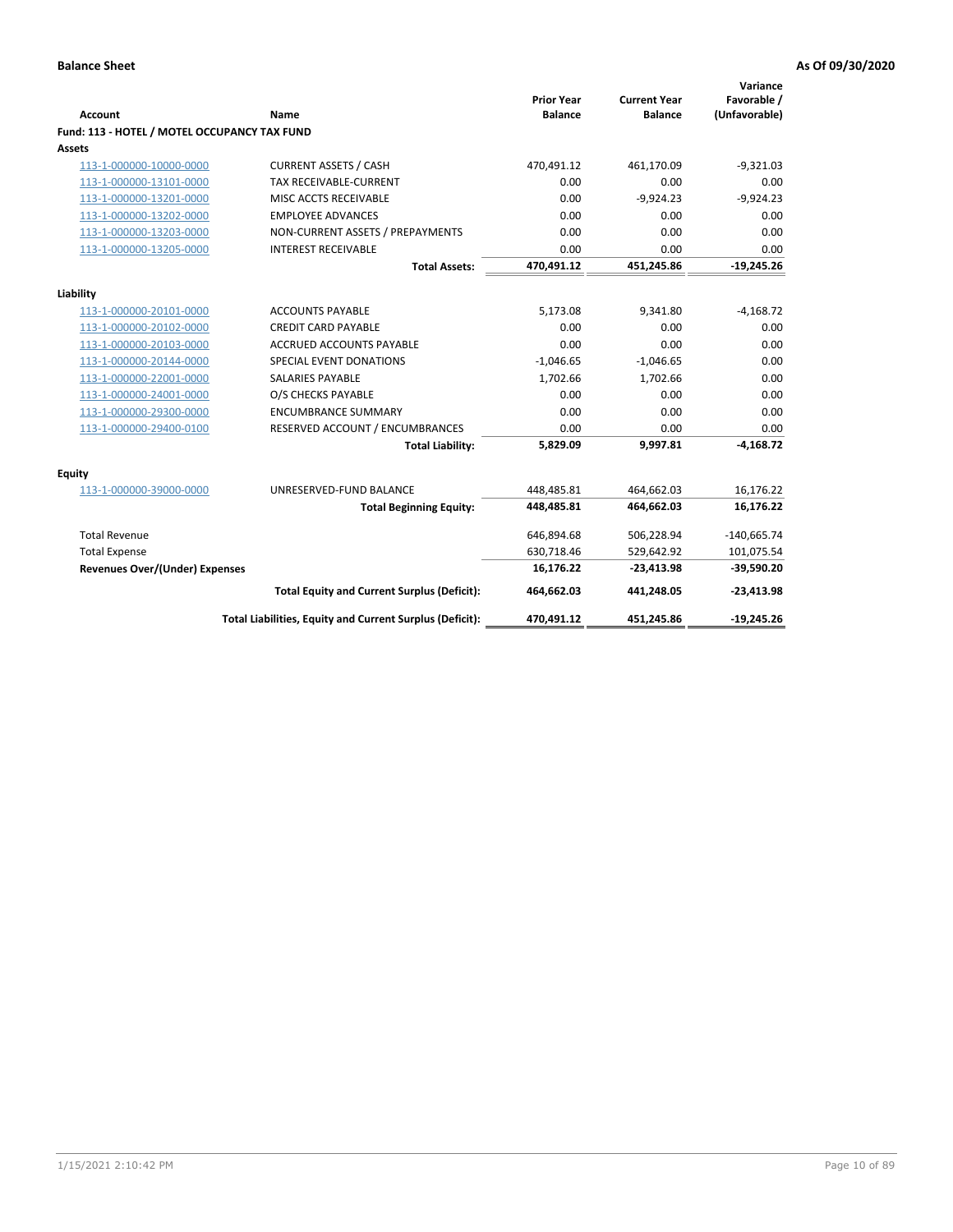| <b>Account</b>                                     | Name                                                     | <b>Prior Year</b><br><b>Balance</b> | <b>Current Year</b><br><b>Balance</b> | Variance<br>Favorable /<br>(Unfavorable) |
|----------------------------------------------------|----------------------------------------------------------|-------------------------------------|---------------------------------------|------------------------------------------|
| <b>Fund: 114 - VENUE MANAGEMENT FUND</b><br>Assets |                                                          |                                     |                                       |                                          |
| 114-1-000000-10000-0000                            | <b>CURRENT ASSETS / CASH</b>                             | $-173,169.06$                       | $-136,789.36$                         | 36,379.70                                |
| 114-1-000000-10311-0000                            | CASH / PETTY CASH/CHANGE DRAWERS                         | 200.00                              | 200.00                                | 0.00                                     |
| 114-1-000000-13201-0000                            | MISC ACCTS RECEIVABLE                                    | 0.00                                | 0.00                                  | 0.00                                     |
| 114-1-000000-13203-0000                            | NON-CURRENT ASSETS / PREPAYMENTS                         | 0.00                                | 0.00                                  | 0.00                                     |
| 114-1-000000-13205-0000                            | <b>INTEREST RECEIVABLE</b>                               | 0.00                                | 0.00                                  | 0.00                                     |
|                                                    | <b>Total Assets:</b>                                     | $-172,969.06$                       | -136,589.36                           | 36,379.70                                |
| Liability                                          |                                                          |                                     |                                       |                                          |
| 114-1-000000-20101-0000                            | <b>ACCOUNTS PAYABLE</b>                                  | 12,895.60                           | 1,280.84                              | 11,614.76                                |
| 114-1-000000-20102-0000                            | <b>CREDIT CARD PAYABLE</b>                               | 0.00                                | 0.00                                  | 0.00                                     |
| 114-1-000000-20103-0000                            | <b>ACCRUED ACCOUNTS PAYABLE</b>                          | 0.00                                | 0.00                                  | 0.00                                     |
| 114-1-000000-20125-0000                            | SALES TAX PAYABLE / IN THE CITY                          | 0.00                                | 0.00                                  | 0.00                                     |
| 114-1-000000-20144-0000                            | SPECIAL EVENT DONATIONS                                  | 12,627.39                           | 16,777.39                             | $-4,150.00$                              |
| 114-1-000000-20150-0000                            | <b>TICKET SALE SHARING</b>                               | $-26,079.00$                        | 10,881.37                             | $-36,960.37$                             |
| 114-1-000000-20151-0000                            | <b>SOUND &amp; LIGHTING</b>                              | 0.00                                | 0.00                                  | 0.00                                     |
| 114-1-000000-20160-0000                            | <b>UNAPPLIED CREDIT</b>                                  | 0.00                                | 0.00                                  | 0.00                                     |
| 114-1-000000-20201-0000                            | <b>DEFERRED REVENUE</b>                                  | 0.00                                | 0.00                                  | 0.00                                     |
| 114-1-000000-22001-0000                            | SALARIES PAYABLE                                         | 1,154.26                            | 1,154.26                              | 0.00                                     |
| 114-1-000000-24010-0000                            | <b>CIVIC CENTER DEPOSITS</b>                             | 6,200.00                            | 4,230.00                              | 1,970.00                                 |
| 114-1-000000-24012-0000                            | <b>AUDITORIUM DEPOSITS</b>                               | 12,837.50                           | 15,837.50                             | $-3,000.00$                              |
| 114-1-000000-29300-0000                            | <b>ENCUMBRANCE SUMMARY</b>                               | 0.00                                | 0.00                                  | 0.00                                     |
| 114-1-000000-29400-0000                            | RESERVED ACCOUNT / ENCUMBRANCES                          | 0.00                                | 0.00                                  | 0.00                                     |
|                                                    | <b>Total Liability:</b>                                  | 19,635.75                           | 50,161.36                             | $-30,525.61$                             |
| Equity                                             |                                                          |                                     |                                       |                                          |
| 114-1-000000-39000-0000                            | UNRESERVED-FUND BALANCE                                  | $-110,063.43$                       | $-192,604.81$                         | $-82,541.38$                             |
|                                                    | <b>Total Beginning Equity:</b>                           | $-110,063.43$                       | $-192,604.81$                         | $-82,541.38$                             |
| <b>Total Revenue</b>                               |                                                          | 157,402.22                          | 201,974.51                            | 44,572.29                                |
| <b>Total Expense</b>                               |                                                          | 239,943.60                          | 196,120.42                            | 43,823.18                                |
| <b>Revenues Over/(Under) Expenses</b>              |                                                          | $-82,541.38$                        | 5,854.09                              | 88,395.47                                |
|                                                    | <b>Total Equity and Current Surplus (Deficit):</b>       | $-192,604.81$                       | -186,750.72                           | 5,854.09                                 |
|                                                    | Total Liabilities, Equity and Current Surplus (Deficit): | -172,969.06                         | $-136,589.36$                         | 36,379.70                                |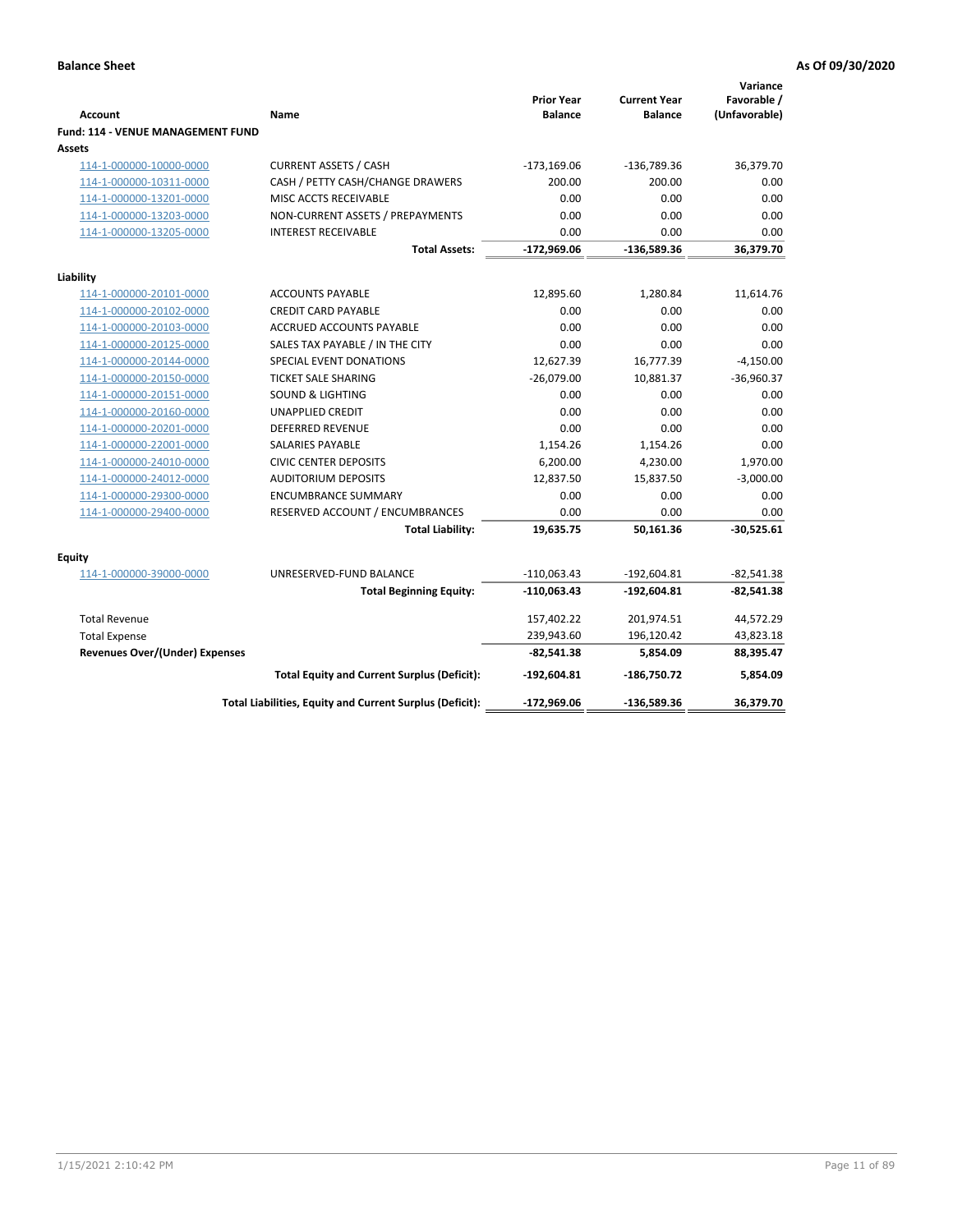| <b>Account</b>                        | <b>Name</b>                                              | <b>Prior Year</b><br><b>Balance</b> | <b>Current Year</b><br><b>Balance</b> | Variance<br>Favorable /<br>(Unfavorable) |
|---------------------------------------|----------------------------------------------------------|-------------------------------------|---------------------------------------|------------------------------------------|
| Fund: 115 - TIRZ FUND                 |                                                          |                                     |                                       |                                          |
| <b>Assets</b>                         |                                                          |                                     |                                       |                                          |
| 115-1-000000-10000-0000               | <b>CURRENT ASSETS / CASH</b>                             | 0.00                                | 0.00                                  | 0.00                                     |
| 115-1-000000-13101-0000               | <b>TAX RECEIVABLE-CURRENT</b>                            | 0.00                                | 0.00                                  | 0.00                                     |
| 115-1-000000-13102-0000               | <b>TAXES REC-DELINQUENT</b>                              | 0.00                                | 0.00                                  | 0.00                                     |
| 115-1-000000-13103-0000               | ALLOW FOR UNCOLLECT TAXES                                | 0.00                                | 0.00                                  | 0.00                                     |
| 115-1-000000-13201-0000               | MISC ACCTS RECEIVABLE                                    | 0.00                                | 0.00                                  | 0.00                                     |
| 115-1-000000-13205-0000               | <b>INTEREST RECEIVABLE</b>                               | 0.00                                | 0.00                                  | 0.00                                     |
|                                       | <b>Total Assets:</b>                                     | 0.00                                | 0.00                                  | 0.00                                     |
| Liability                             |                                                          |                                     |                                       |                                          |
| 115-1-000000-20101-0000               | <b>ACCOUNTS PAYABLE</b>                                  | 0.00                                | 0.00                                  | 0.00                                     |
| 115-1-000000-20103-0000               | <b>ACCRUED ACCOUNTS PAYABLE</b>                          | 0.00                                | 0.00                                  | 0.00                                     |
| 115-1-000000-20203-0000               | <b>DEFERRED TAX REVENUE</b>                              | 0.00                                | 0.00                                  | 0.00                                     |
| 115-1-000000-29300-0000               | <b>ENCUMBRANCE SUMMARY</b>                               | 0.00                                | 0.00                                  | 0.00                                     |
| 115-1-000000-29400-0100               | RESERVED ACCOUNT / ENCUMBRANCES                          | 0.00                                | 0.00                                  | 0.00                                     |
|                                       | <b>Total Liability:</b>                                  | 0.00                                | 0.00                                  | 0.00                                     |
| Equity                                |                                                          |                                     |                                       |                                          |
| 115-1-000000-39000-0000               | UNRESERVED-FUND BALANCE                                  | 0.00                                | 0.00                                  | 0.00                                     |
| 115-1-000000-39100-0000               | UNRESERVED-RET. EARNINGS                                 | 0.00                                | 0.00                                  | 0.00                                     |
|                                       | <b>Total Beginning Equity:</b>                           | 0.00                                | 0.00                                  | 0.00                                     |
| <b>Total Revenue</b>                  |                                                          | 0.00                                | 0.00                                  | 0.00                                     |
| <b>Total Expense</b>                  |                                                          | 0.00                                | 0.00                                  | 0.00                                     |
| <b>Revenues Over/(Under) Expenses</b> |                                                          | 0.00                                | 0.00                                  | 0.00                                     |
|                                       | <b>Total Equity and Current Surplus (Deficit):</b>       | 0.00                                | 0.00                                  | 0.00                                     |
|                                       | Total Liabilities, Equity and Current Surplus (Deficit): | 0.00                                | 0.00                                  | 0.00                                     |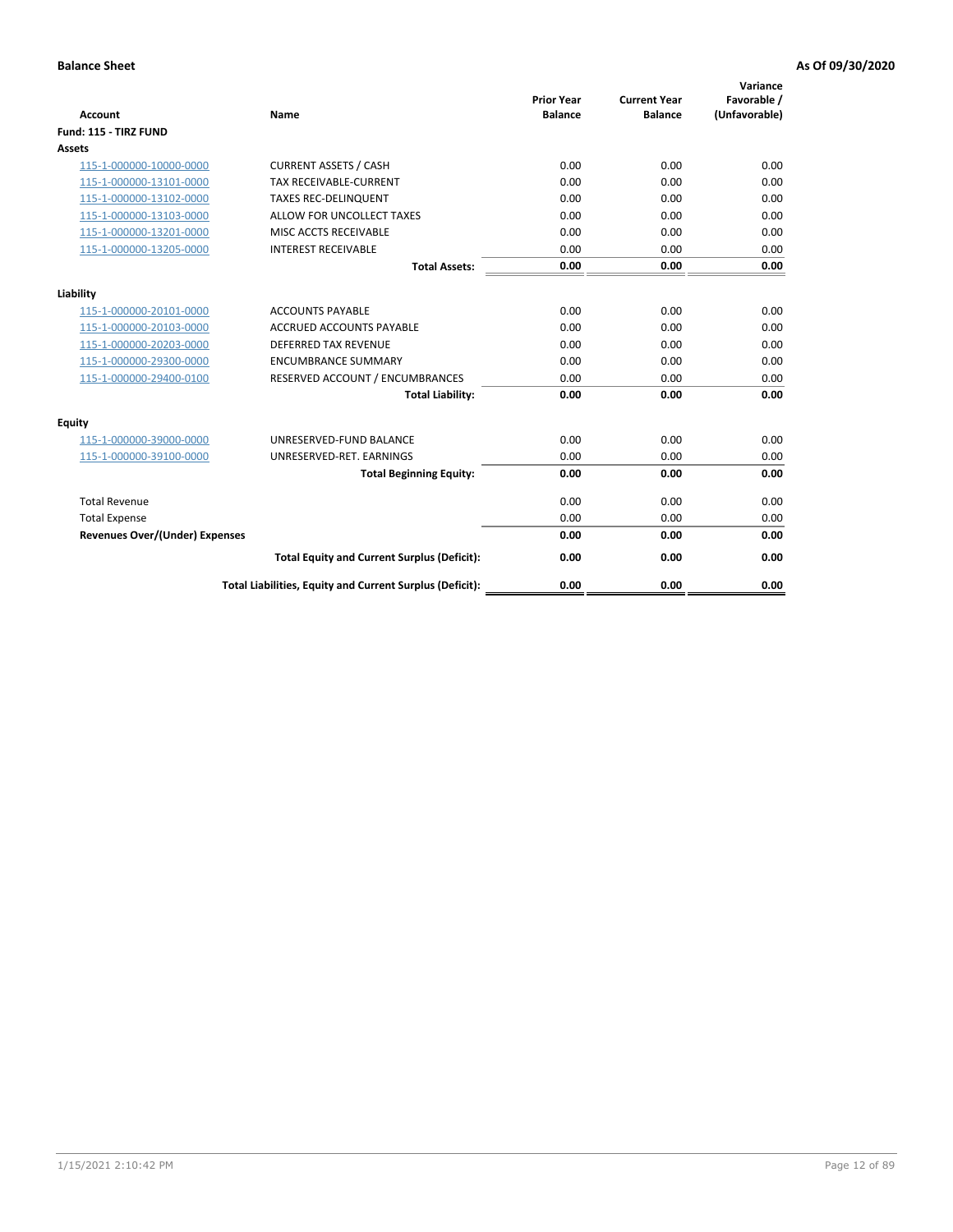| Account                               | <b>Name</b>                                              | <b>Prior Year</b><br><b>Balance</b> | <b>Current Year</b><br><b>Balance</b> | Variance<br>Favorable /<br>(Unfavorable) |
|---------------------------------------|----------------------------------------------------------|-------------------------------------|---------------------------------------|------------------------------------------|
| Fund: 116 - ROADWAY IMPACT FEE 1      |                                                          |                                     |                                       |                                          |
| Assets                                |                                                          |                                     |                                       |                                          |
| 116-1-000000-10000-0000               | <b>CURRENT ASSETS / CASH</b>                             | 0.00                                | 0.00                                  | 0.00                                     |
| 116-1-000000-13201-0000               | MISC ACCTS RECEIVABLE                                    | 0.00                                | 0.00                                  | 0.00                                     |
| 116-1-000000-13205-0000               | <b>INTEREST RECEIVABLE</b>                               | 0.00                                | 0.00                                  | 0.00                                     |
|                                       | <b>Total Assets:</b>                                     | 0.00                                | 0.00                                  | 0.00                                     |
| Liability                             |                                                          |                                     |                                       |                                          |
| 116-1-000000-20101-0000               | <b>ACCOUNTS PAYABLE</b>                                  | 0.00                                | 0.00                                  | 0.00                                     |
| 116-1-000000-20103-0000               | <b>ACCRUED ACCOUNTS PAYABLE</b>                          | 0.00                                | 0.00                                  | 0.00                                     |
|                                       | <b>Total Liability:</b>                                  | 0.00                                | 0.00                                  | 0.00                                     |
| Equity                                |                                                          |                                     |                                       |                                          |
| 116-1-000000-39000-0000               | UNRESERVED-FUND BALANCE                                  | 0.00                                | 0.00                                  | 0.00                                     |
| 116-1-000000-39100-0000               | UNRESERVED-RET. EARNINGS                                 | 0.00                                | 0.00                                  | 0.00                                     |
|                                       | <b>Total Beginning Equity:</b>                           | 0.00                                | 0.00                                  | 0.00                                     |
| <b>Total Revenue</b>                  |                                                          | 0.00                                | 0.00                                  | 0.00                                     |
| <b>Total Expense</b>                  |                                                          | 0.00                                | 0.00                                  | 0.00                                     |
| <b>Revenues Over/(Under) Expenses</b> |                                                          | 0.00                                | 0.00                                  | 0.00                                     |
|                                       | <b>Total Equity and Current Surplus (Deficit):</b>       | 0.00                                | 0.00                                  | 0.00                                     |
|                                       | Total Liabilities, Equity and Current Surplus (Deficit): | 0.00                                | 0.00                                  | 0.00                                     |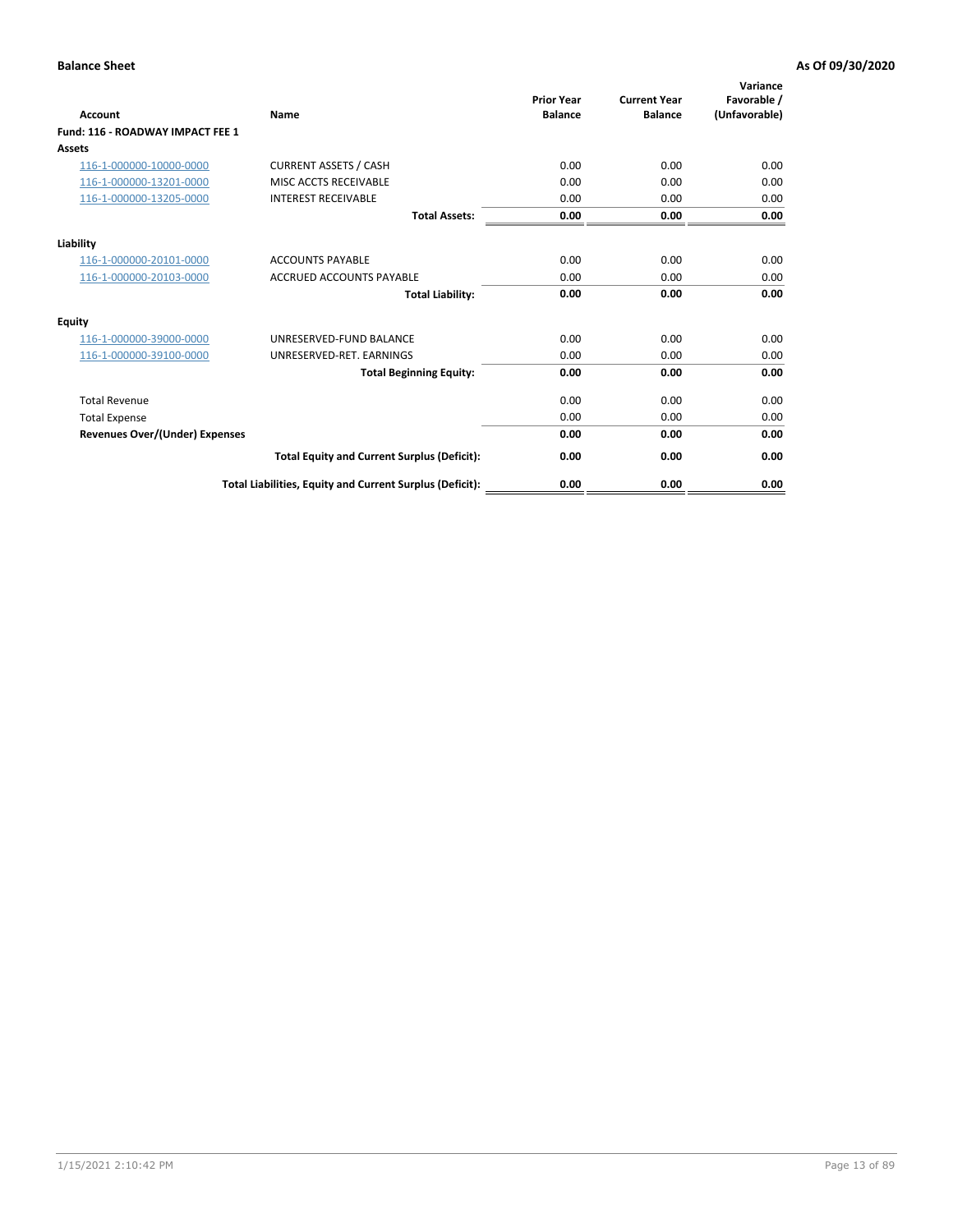| Account                               | <b>Name</b>                                              | <b>Prior Year</b><br><b>Balance</b> | <b>Current Year</b><br><b>Balance</b> | Variance<br>Favorable /<br>(Unfavorable) |
|---------------------------------------|----------------------------------------------------------|-------------------------------------|---------------------------------------|------------------------------------------|
| Fund: 117 - ROADWAY IMPACT FEE 2      |                                                          |                                     |                                       |                                          |
| Assets                                |                                                          |                                     |                                       |                                          |
| 117-1-000000-10000-0000               | <b>CURRENT ASSETS / CASH</b>                             | 0.00                                | 0.00                                  | 0.00                                     |
| 117-1-000000-13201-0000               | MISC ACCTS RECEIVABLE                                    | 0.00                                | 0.00                                  | 0.00                                     |
| 117-1-000000-13205-0000               | <b>INTEREST RECEIVABLE</b>                               | 0.00                                | 0.00                                  | 0.00                                     |
|                                       | <b>Total Assets:</b>                                     | 0.00                                | 0.00                                  | 0.00                                     |
| Liability                             |                                                          |                                     |                                       |                                          |
| 117-1-000000-20101-0000               | <b>ACCOUNTS PAYABLE</b>                                  | 0.00                                | 0.00                                  | 0.00                                     |
| 117-1-000000-20103-0000               | <b>ACCRUED ACCOUNTS PAYABLE</b>                          | 0.00                                | 0.00                                  | 0.00                                     |
|                                       | <b>Total Liability:</b>                                  | 0.00                                | 0.00                                  | 0.00                                     |
| Equity                                |                                                          |                                     |                                       |                                          |
| 117-1-000000-39000-0000               | UNRESERVED-FUND BALANCE                                  | 0.00                                | 0.00                                  | 0.00                                     |
| 117-1-000000-39100-0000               | UNRESERVED-RET. EARNINGS                                 | 0.00                                | 0.00                                  | 0.00                                     |
|                                       | <b>Total Beginning Equity:</b>                           | 0.00                                | 0.00                                  | 0.00                                     |
| <b>Total Revenue</b>                  |                                                          | 0.00                                | 0.00                                  | 0.00                                     |
| <b>Total Expense</b>                  |                                                          | 0.00                                | 0.00                                  | 0.00                                     |
| <b>Revenues Over/(Under) Expenses</b> |                                                          | 0.00                                | 0.00                                  | 0.00                                     |
|                                       | <b>Total Equity and Current Surplus (Deficit):</b>       | 0.00                                | 0.00                                  | 0.00                                     |
|                                       | Total Liabilities, Equity and Current Surplus (Deficit): | 0.00                                | 0.00                                  | 0.00                                     |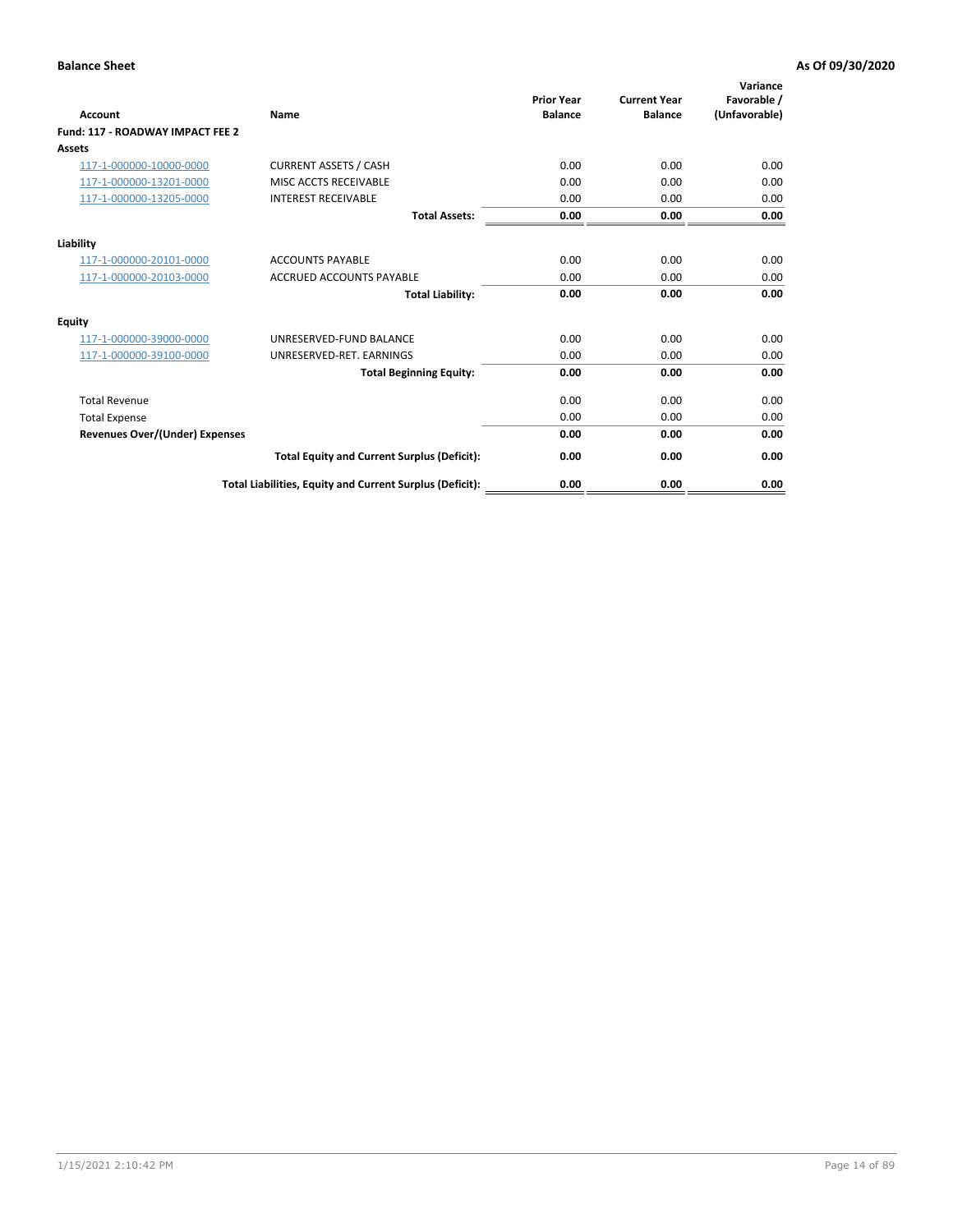| Account                                 | <b>Name</b>                                              | <b>Prior Year</b><br><b>Balance</b> | <b>Current Year</b><br><b>Balance</b> | Variance<br>Favorable /<br>(Unfavorable) |
|-----------------------------------------|----------------------------------------------------------|-------------------------------------|---------------------------------------|------------------------------------------|
| <b>Fund: 118 - ROADWAY IMPACT FEE 3</b> |                                                          |                                     |                                       |                                          |
| Assets                                  |                                                          |                                     |                                       |                                          |
| 118-1-000000-10000-0000                 | <b>CURRENT ASSETS / CASH</b>                             | 0.00                                | 0.00                                  | 0.00                                     |
| 118-1-000000-13201-0000                 | MISC ACCTS RECEIVABLE                                    | 0.00                                | 0.00                                  | 0.00                                     |
| 118-1-000000-13205-0000                 | <b>INTEREST RECEIVABLE</b>                               | 0.00                                | 0.00                                  | 0.00                                     |
|                                         | <b>Total Assets:</b>                                     | 0.00                                | 0.00                                  | 0.00                                     |
| Liability                               |                                                          |                                     |                                       |                                          |
| 118-1-000000-20101-0000                 | <b>ACCOUNTS PAYABLE</b>                                  | 0.00                                | 0.00                                  | 0.00                                     |
| 118-1-000000-20103-0000                 | <b>ACCRUED ACCOUNTS PAYABLE</b>                          | 0.00                                | 0.00                                  | 0.00                                     |
|                                         | <b>Total Liability:</b>                                  | 0.00                                | 0.00                                  | 0.00                                     |
| Equity                                  |                                                          |                                     |                                       |                                          |
| 118-1-000000-39000-0000                 | UNRESERVED-FUND BALANCE                                  | 0.00                                | 0.00                                  | 0.00                                     |
| 118-1-000000-39100-0000                 | UNRESERVED-RET. EARNINGS                                 | 0.00                                | 0.00                                  | 0.00                                     |
|                                         | <b>Total Beginning Equity:</b>                           | 0.00                                | 0.00                                  | 0.00                                     |
| <b>Total Revenue</b>                    |                                                          | 0.00                                | 0.00                                  | 0.00                                     |
| <b>Total Expense</b>                    |                                                          | 0.00                                | 0.00                                  | 0.00                                     |
| <b>Revenues Over/(Under) Expenses</b>   |                                                          | 0.00                                | 0.00                                  | 0.00                                     |
|                                         | <b>Total Equity and Current Surplus (Deficit):</b>       | 0.00                                | 0.00                                  | 0.00                                     |
|                                         | Total Liabilities, Equity and Current Surplus (Deficit): | 0.00                                | 0.00                                  | 0.00                                     |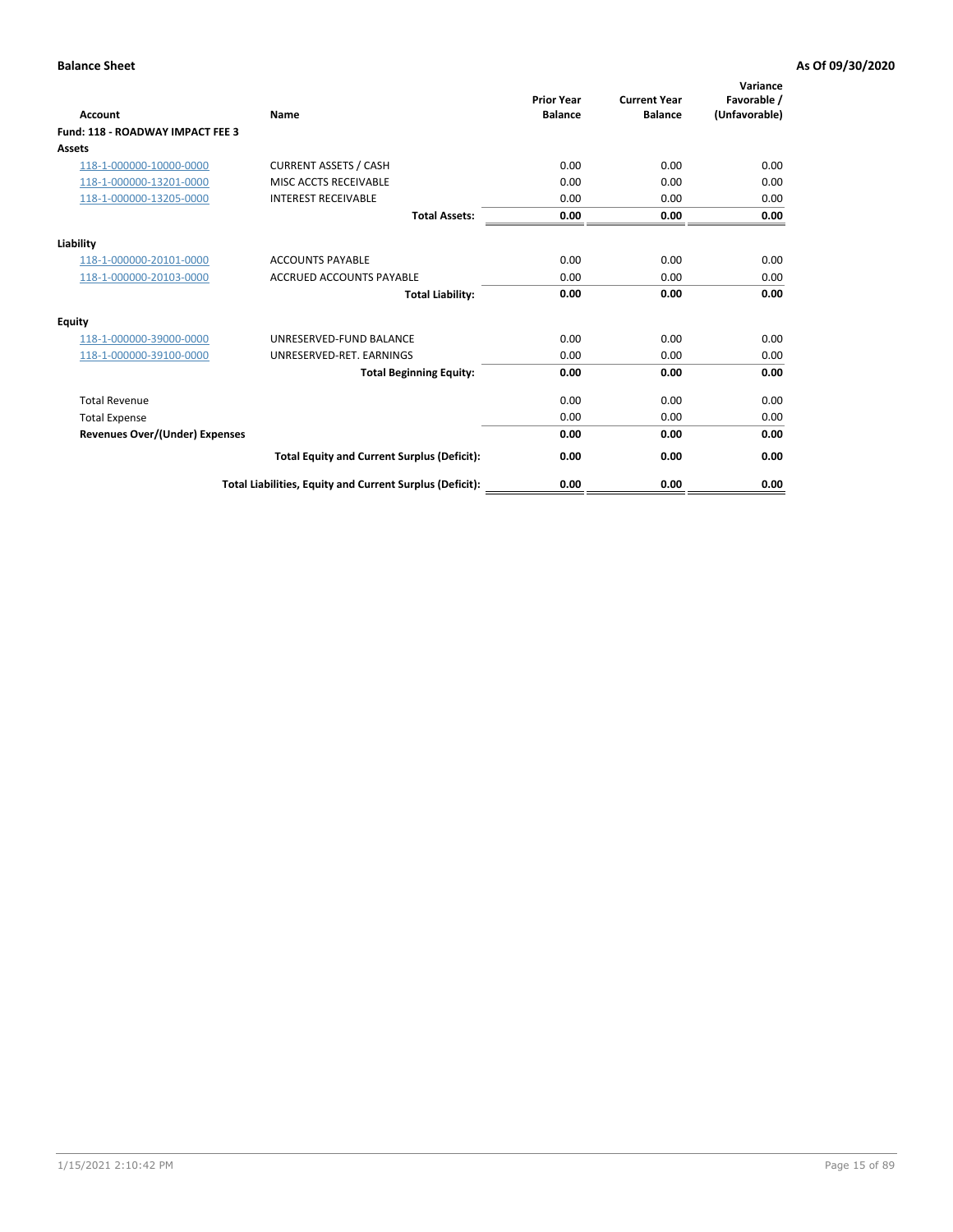| Account                                 | <b>Name</b>                                              | <b>Prior Year</b><br><b>Balance</b> | <b>Current Year</b><br><b>Balance</b> | Variance<br>Favorable /<br>(Unfavorable) |
|-----------------------------------------|----------------------------------------------------------|-------------------------------------|---------------------------------------|------------------------------------------|
| <b>Fund: 119 - ROADWAY IMPACT FEE 4</b> |                                                          |                                     |                                       |                                          |
| Assets                                  |                                                          |                                     |                                       |                                          |
| 119-1-000000-10000-0000                 | <b>CURRENT ASSETS / CASH</b>                             | 0.00                                | 0.00                                  | 0.00                                     |
| 119-1-000000-13201-0000                 | MISC ACCTS RECEIVABLE                                    | 0.00                                | 0.00                                  | 0.00                                     |
| 119-1-000000-13205-0000                 | <b>INTEREST RECEIVABLE</b>                               | 0.00                                | 0.00                                  | 0.00                                     |
|                                         | <b>Total Assets:</b>                                     | 0.00                                | 0.00                                  | 0.00                                     |
| Liability                               |                                                          |                                     |                                       |                                          |
| 119-1-000000-20101-0000                 | <b>ACCOUNTS PAYABLE</b>                                  | 0.00                                | 0.00                                  | 0.00                                     |
| 119-1-000000-20103-0000                 | <b>ACCRUED ACCOUNTS PAYABLE</b>                          | 0.00                                | 0.00                                  | 0.00                                     |
|                                         | <b>Total Liability:</b>                                  | 0.00                                | 0.00                                  | 0.00                                     |
| Equity                                  |                                                          |                                     |                                       |                                          |
| 119-1-000000-39000-0000                 | UNRESERVED-FUND BALANCE                                  | 0.00                                | 0.00                                  | 0.00                                     |
| 119-1-000000-39100-0000                 | UNRESERVED-RET. EARNINGS                                 | 0.00                                | 0.00                                  | 0.00                                     |
|                                         | <b>Total Beginning Equity:</b>                           | 0.00                                | 0.00                                  | 0.00                                     |
| <b>Total Revenue</b>                    |                                                          | 0.00                                | 0.00                                  | 0.00                                     |
| <b>Total Expense</b>                    |                                                          | 0.00                                | 0.00                                  | 0.00                                     |
| <b>Revenues Over/(Under) Expenses</b>   |                                                          | 0.00                                | 0.00                                  | 0.00                                     |
|                                         | <b>Total Equity and Current Surplus (Deficit):</b>       | 0.00                                | 0.00                                  | 0.00                                     |
|                                         | Total Liabilities, Equity and Current Surplus (Deficit): | 0.00                                | 0.00                                  | 0.00                                     |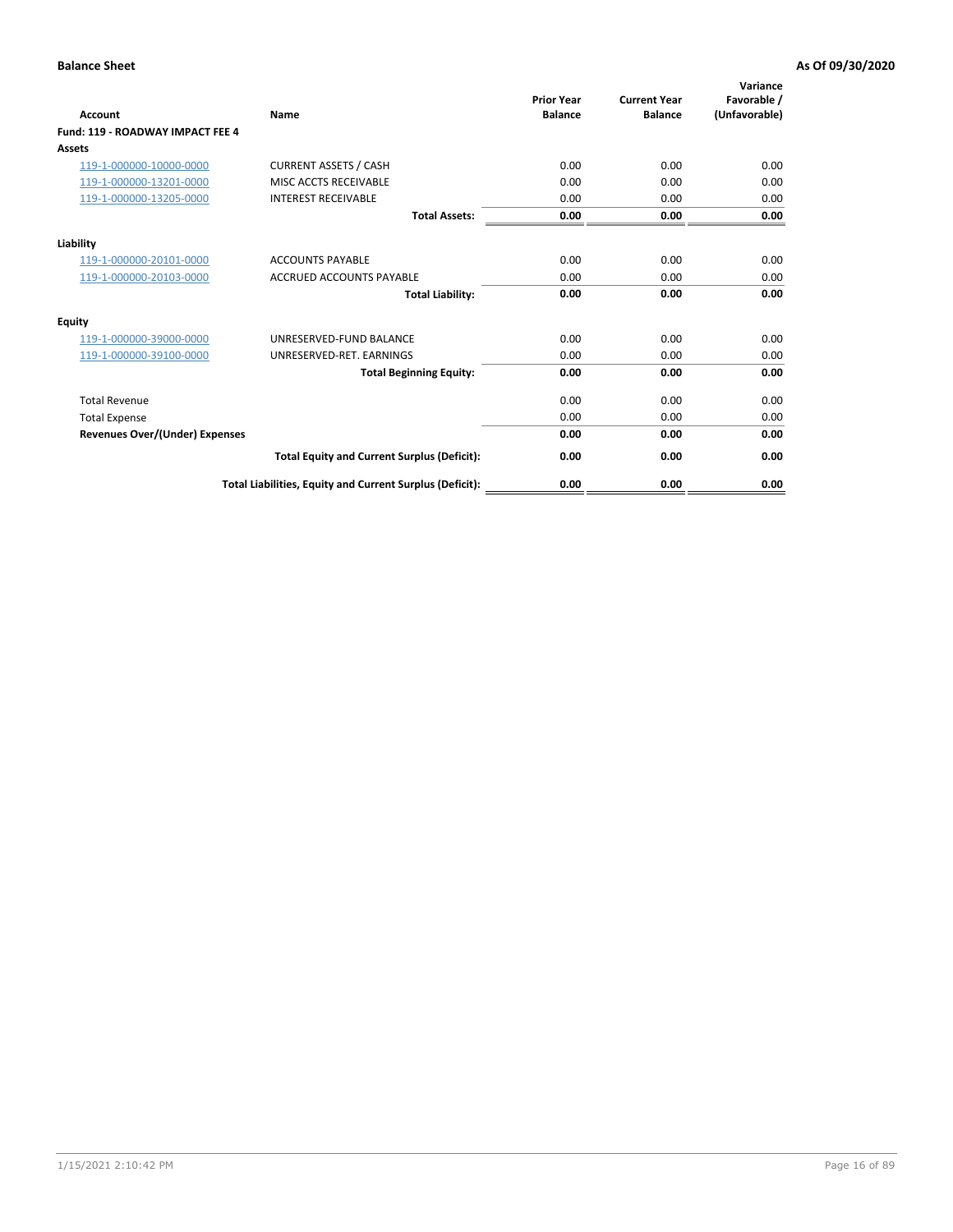| Account                                           | Name                                                     | <b>Prior Year</b><br><b>Balance</b> | <b>Current Year</b><br><b>Balance</b> | Variance<br>Favorable /<br>(Unfavorable) |
|---------------------------------------------------|----------------------------------------------------------|-------------------------------------|---------------------------------------|------------------------------------------|
| Fund: 120 - BROWNSFIELD HAZARDOUS WASTE EPA GRANT |                                                          |                                     |                                       |                                          |
| <b>Assets</b>                                     |                                                          |                                     |                                       |                                          |
| 120-1-000000-10000-0000                           | <b>CURRENT ASSETS / CASH</b>                             | 0.00                                | 0.00                                  | 0.00                                     |
| 120-1-000000-13201-0000                           | MISC ACCTS RECEIVABLE                                    | 0.00                                | 0.00                                  | 0.00                                     |
|                                                   | <b>Total Assets:</b>                                     | 0.00                                | 0.00                                  | 0.00                                     |
| Liability                                         |                                                          |                                     |                                       |                                          |
| 120-1-000000-20101-0000                           | <b>ACCOUNTS PAYABLE</b>                                  | 0.00                                | 0.00                                  | 0.00                                     |
| 120-1-000000-20102-0000                           | <b>CREDIT CARD PAYABLE</b>                               | 0.00                                | 0.00                                  | 0.00                                     |
| 120-1-000000-20902-0000                           | <b>DEFERRED GRANT REVENUE</b>                            | 0.00                                | 0.00                                  | 0.00                                     |
| 120-1-000000-29300-0000                           | <b>ENCUMBRANCE SUMMARY</b>                               | 0.00                                | 0.00                                  | 0.00                                     |
| 120-1-000000-29400-0000                           | RESERVED ACCOUNT / ENCUMBRANCES                          | 0.00                                | 0.00                                  | 0.00                                     |
|                                                   | <b>Total Liability:</b>                                  | 0.00                                | 0.00                                  | 0.00                                     |
| Equity                                            |                                                          |                                     |                                       |                                          |
| 120-1-000000-39000-0000                           | UNRESERVED-FUND BALANCE                                  | 0.00                                | 0.00                                  | 0.00                                     |
|                                                   | <b>Total Beginning Equity:</b>                           | 0.00                                | 0.00                                  | 0.00                                     |
| <b>Total Revenue</b>                              |                                                          | 0.00                                | 0.00                                  | 0.00                                     |
| <b>Total Expense</b>                              |                                                          | 0.00                                | 0.00                                  | 0.00                                     |
| <b>Revenues Over/(Under) Expenses</b>             |                                                          | 0.00                                | 0.00                                  | 0.00                                     |
|                                                   | <b>Total Equity and Current Surplus (Deficit):</b>       | 0.00                                | 0.00                                  | 0.00                                     |
|                                                   | Total Liabilities, Equity and Current Surplus (Deficit): | 0.00                                | 0.00                                  | 0.00                                     |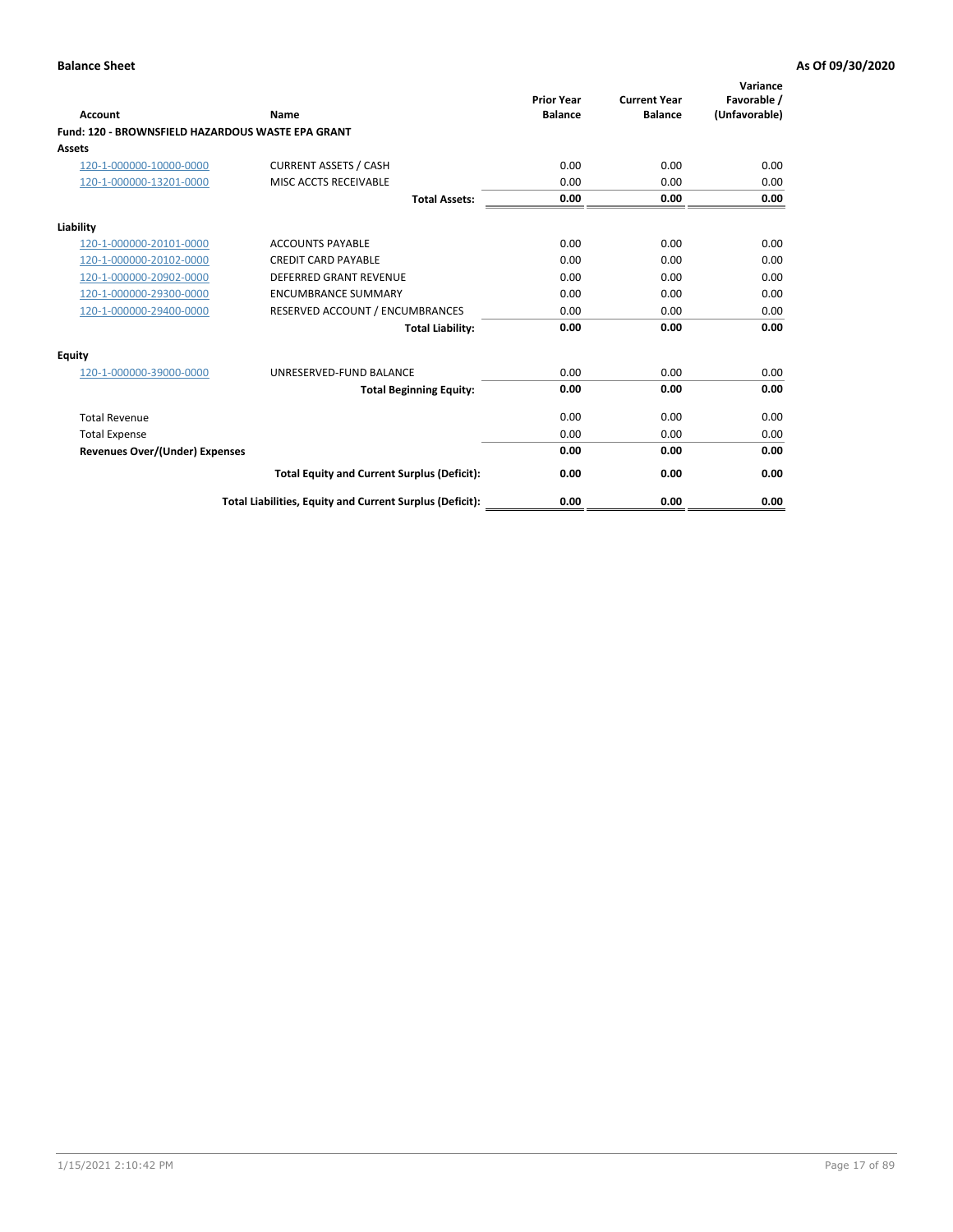| Account                                     | Name                                                     | <b>Prior Year</b><br><b>Balance</b> | <b>Current Year</b><br><b>Balance</b> | Variance<br>Favorable /<br>(Unfavorable) |
|---------------------------------------------|----------------------------------------------------------|-------------------------------------|---------------------------------------|------------------------------------------|
| Fund: 121 - BROWNSFIELD PETROLEUM EPA GRANT |                                                          |                                     |                                       |                                          |
| <b>Assets</b>                               |                                                          |                                     |                                       |                                          |
| 121-1-000000-10000-0000                     | <b>CURRENT ASSETS / CASH</b>                             | 0.00                                | 0.00                                  | 0.00                                     |
| 121-1-000000-13201-0000                     | MISC ACCTS RECEIVABLE                                    | 0.00                                | 0.00                                  | 0.00                                     |
|                                             | <b>Total Assets:</b>                                     | 0.00                                | 0.00                                  | 0.00                                     |
| Liability                                   |                                                          |                                     |                                       |                                          |
| 121-1-000000-20101-0000                     | <b>ACCOUNTS PAYABLE</b>                                  | 0.00                                | 0.00                                  | 0.00                                     |
| 121-1-000000-20102-0000                     | <b>CREDIT CARD PAYABLE</b>                               | 0.00                                | 0.00                                  | 0.00                                     |
| 121-1-000000-20103-0000                     | <b>ACCRUED ACCOUNTS PAYABLE</b>                          | 0.00                                | 0.00                                  | 0.00                                     |
| 121-1-000000-20902-0000                     | <b>DEFERRED GRANT REVENUE</b>                            | 0.00                                | 0.00                                  | 0.00                                     |
| 121-1-000000-29300-0000                     | <b>ENCUMBRANCE SUMMARY</b>                               | 0.00                                | 0.00                                  | 0.00                                     |
| 121-1-000000-29400-0000                     | RESERVED ACCOUNT / ENCUMBRANCES                          | 0.00                                | 0.00                                  | 0.00                                     |
|                                             | <b>Total Liability:</b>                                  | 0.00                                | 0.00                                  | 0.00                                     |
| <b>Equity</b>                               |                                                          |                                     |                                       |                                          |
| 121-1-000000-39000-0000                     | UNRESERVED-FUND BALANCE                                  | 0.00                                | 0.00                                  | 0.00                                     |
|                                             | <b>Total Beginning Equity:</b>                           | 0.00                                | 0.00                                  | 0.00                                     |
| <b>Total Revenue</b>                        |                                                          | 0.00                                | 0.00                                  | 0.00                                     |
| <b>Total Expense</b>                        |                                                          | 0.00                                | 0.00                                  | 0.00                                     |
| <b>Revenues Over/(Under) Expenses</b>       |                                                          | 0.00                                | 0.00                                  | 0.00                                     |
|                                             | <b>Total Equity and Current Surplus (Deficit):</b>       | 0.00                                | 0.00                                  | 0.00                                     |
|                                             | Total Liabilities, Equity and Current Surplus (Deficit): | 0.00                                | 0.00                                  | 0.00                                     |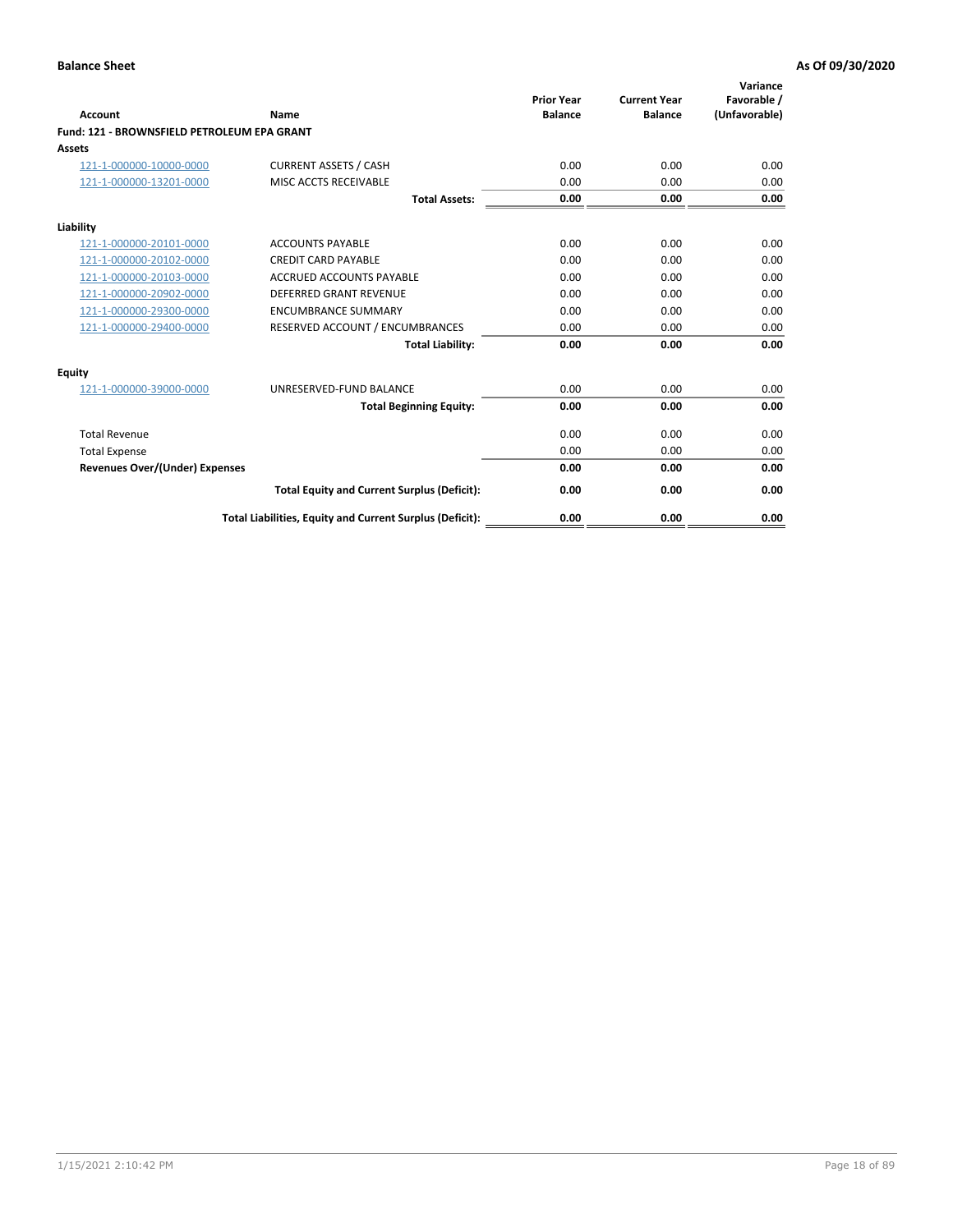| <b>Account</b>                                     | Name                                                     | <b>Prior Year</b><br><b>Balance</b> | <b>Current Year</b><br><b>Balance</b> | Variance<br>Favorable /<br>(Unfavorable) |
|----------------------------------------------------|----------------------------------------------------------|-------------------------------------|---------------------------------------|------------------------------------------|
| Fund: 122 - COPS HIRING PROGRAM GRANT 2010UMWX0308 |                                                          |                                     |                                       |                                          |
| Assets                                             |                                                          |                                     |                                       |                                          |
| 122-1-000000-10000-0000                            | <b>CURRENT ASSETS / CASH</b>                             | 0.00                                | 0.00                                  | 0.00                                     |
| 122-1-000000-13201-0000                            | MISC ACCTS RECEIVABLE                                    | 0.00                                | 0.00                                  | 0.00                                     |
|                                                    | <b>Total Assets:</b>                                     | 0.00                                | 0.00                                  | 0.00                                     |
| Liability                                          |                                                          |                                     |                                       |                                          |
| 122-1-000000-20101-0000                            | <b>ACCOUNTS PAYABLE</b>                                  | 0.00                                | 0.00                                  | 0.00                                     |
| 122-1-000000-20102-0000                            | <b>CREDIT CARD PAYABLE</b>                               | 0.00                                | 0.00                                  | 0.00                                     |
| 122-1-000000-20103-0000                            | <b>ACCRUED ACCOUNTS PAYABLE</b>                          | 0.00                                | 0.00                                  | 0.00                                     |
| 122-1-000000-20902-0000                            | <b>DEFERRED GRANT REVENUE</b>                            | 0.00                                | 0.00                                  | 0.00                                     |
|                                                    | <b>Total Liability:</b>                                  | 0.00                                | 0.00                                  | 0.00                                     |
| Equity                                             |                                                          |                                     |                                       |                                          |
| 122-1-000000-39000-0000                            | UNRESERVED-FUND BALANCE                                  | 0.00                                | 0.00                                  | 0.00                                     |
|                                                    | <b>Total Beginning Equity:</b>                           | 0.00                                | 0.00                                  | 0.00                                     |
| <b>Total Revenue</b>                               |                                                          | 0.00                                | 0.00                                  | 0.00                                     |
| <b>Total Expense</b>                               |                                                          | 0.00                                | 0.00                                  | 0.00                                     |
| <b>Revenues Over/(Under) Expenses</b>              |                                                          | 0.00                                | 0.00                                  | 0.00                                     |
|                                                    | <b>Total Equity and Current Surplus (Deficit):</b>       | 0.00                                | 0.00                                  | 0.00                                     |
|                                                    | Total Liabilities, Equity and Current Surplus (Deficit): | 0.00                                | 0.00                                  | 0.00                                     |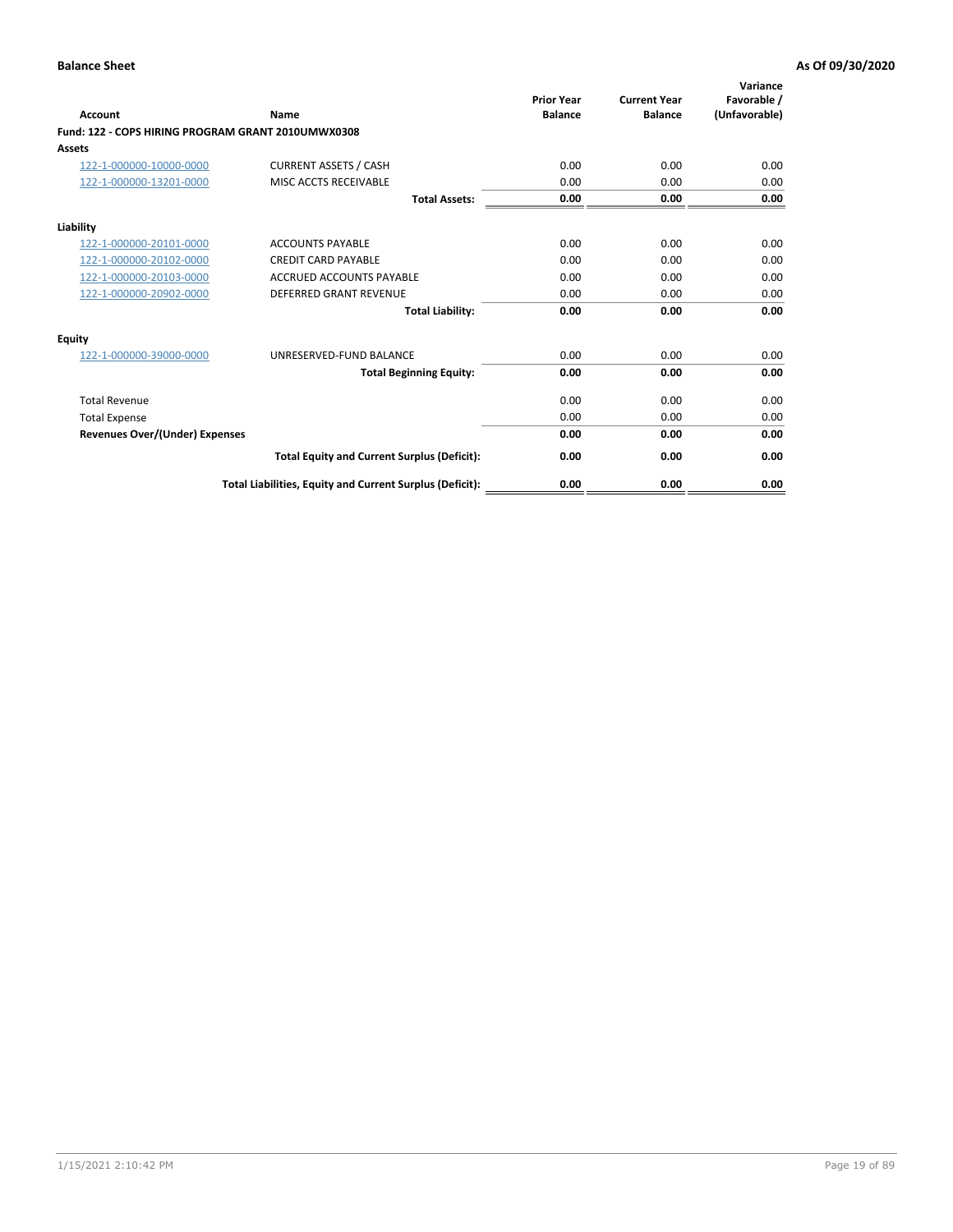| Account                               | Name                                                           | <b>Prior Year</b><br><b>Balance</b> | <b>Current Year</b><br><b>Balance</b> | Variance<br>Favorable /<br>(Unfavorable) |
|---------------------------------------|----------------------------------------------------------------|-------------------------------------|---------------------------------------|------------------------------------------|
|                                       | Fund: 123 - PTRAIN - POLICE REIMBURSEMENT GRANTS & CONT EDUCAT |                                     |                                       |                                          |
| Assets                                |                                                                |                                     |                                       |                                          |
| 123-1-000000-10000-0000               | <b>CURRENT ASSETS / CASH</b>                                   | 5,052.79                            | 7,218.44                              | 2,165.65                                 |
| 123-1-000000-13201-0000               | MISC ACCTS RECEIVABLE                                          | 0.00                                | 0.00                                  | 0.00                                     |
|                                       | <b>Total Assets:</b>                                           | 5,052.79                            | 7,218.44                              | 2,165.65                                 |
| Liability                             |                                                                |                                     |                                       |                                          |
| 123-1-000000-20101-0000               | <b>ACCOUNTS PAYABLE</b>                                        | 80.31                               | 0.16                                  | 80.15                                    |
| 123-1-000000-20102-0000               | <b>CREDIT CARD PAYABLE</b>                                     | 0.00                                | 0.00                                  | 0.00                                     |
| 123-1-000000-20103-0000               | <b>ACCRUED ACCOUNTS PAYABLE</b>                                | 0.00                                | 0.00                                  | 0.00                                     |
|                                       | <b>Total Liability:</b>                                        | 80.31                               | 0.16                                  | 80.15                                    |
| Equity                                |                                                                |                                     |                                       |                                          |
| 123-1-000000-39000-0000               | UNRESERVED-FUND BALANCE                                        | 10.461.04                           | 4,972.48                              | $-5,488.56$                              |
|                                       | <b>Total Beginning Equity:</b>                                 | 10,461.04                           | 4,972.48                              | $-5,488.56$                              |
| <b>Total Revenue</b>                  |                                                                | 4,653.72                            | 3,756.55                              | $-897.17$                                |
| <b>Total Expense</b>                  |                                                                | 10,142.28                           | 1,510.75                              | 8,631.53                                 |
| <b>Revenues Over/(Under) Expenses</b> |                                                                | $-5,488.56$                         | 2,245.80                              | 7,734.36                                 |
|                                       | <b>Total Equity and Current Surplus (Deficit):</b>             | 4,972.48                            | 7,218.28                              | 2,245.80                                 |
|                                       | Total Liabilities, Equity and Current Surplus (Deficit):       | 5,052.79                            | 7,218.44                              | 2,165.65                                 |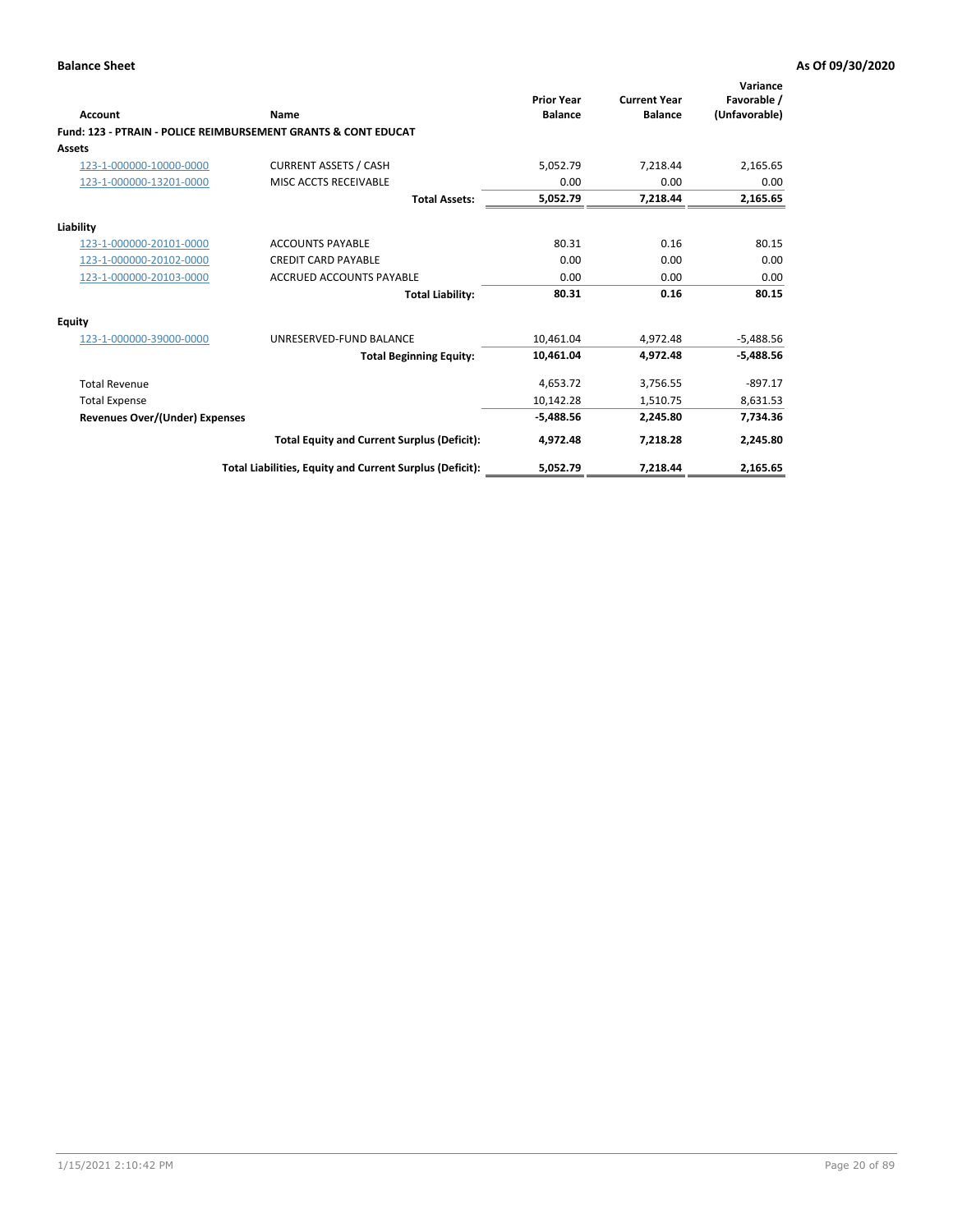|                                       |                                                          |                                     |                                       | Variance                     |
|---------------------------------------|----------------------------------------------------------|-------------------------------------|---------------------------------------|------------------------------|
| <b>Account</b>                        | Name                                                     | <b>Prior Year</b><br><b>Balance</b> | <b>Current Year</b><br><b>Balance</b> | Favorable /<br>(Unfavorable) |
| <b>Fund: 124 - FIRE HAZMAT GRANT</b>  |                                                          |                                     |                                       |                              |
| <b>Assets</b>                         |                                                          |                                     |                                       |                              |
| 124-1-000000-10000-0000               | <b>CURRENT ASSETS / CASH</b>                             | 984.89                              | 984.56                                | $-0.33$                      |
| 124-1-000000-13201-0000               | MISC ACCTS RECEIVABLE                                    | 0.00                                | 0.00                                  | 0.00                         |
| 124-1-000000-13205-0000               | <b>INTEREST RECEIVABLE</b>                               | 0.00                                | 0.00                                  | 0.00                         |
|                                       | <b>Total Assets:</b>                                     | 984.89                              | 984.56                                | $-0.33$                      |
| Liability                             |                                                          |                                     |                                       |                              |
| 124-1-000000-20101-0000               | <b>ACCOUNTS PAYABLE</b>                                  | 0.00                                | 0.02                                  | $-0.02$                      |
| 124-1-000000-20102-0000               | <b>CREDIT CARD PAYABLE</b>                               | 0.00                                | 0.00                                  | 0.00                         |
| 124-1-000000-20902-0000               | DEFERRED GRANT REVENUE                                   | 0.00                                | 0.00                                  | 0.00                         |
| 124-1-000000-21001-0000               | <b>GENERAL FUND / GENERAL FUND</b>                       | 0.00                                | 0.00                                  | 0.00                         |
| 124-1-000000-29300-0000               | <b>ENCUMBRANCE SUMMARY</b>                               | 0.00                                | 0.00                                  | 0.00                         |
| 124-1-000000-29400-0000               | RESERVED ACCOUNT / ENCUMBRANCES                          | 0.00                                | 0.00                                  | 0.00                         |
|                                       | <b>Total Liability:</b>                                  | 0.00                                | 0.02                                  | $-0.02$                      |
| Equity                                |                                                          |                                     |                                       |                              |
| 124-1-000000-39000-0000               | UNRESERVED-FUND BALANCE                                  | 0.00                                | 984.89                                | 984.89                       |
|                                       | <b>Total Beginning Equity:</b>                           | 0.00                                | 984.89                                | 984.89                       |
| <b>Total Revenue</b>                  |                                                          | 68,350.00                           | 0.00                                  | $-68,350.00$                 |
| <b>Total Expense</b>                  |                                                          | 67,365.11                           | 0.35                                  | 67,364.76                    |
| <b>Revenues Over/(Under) Expenses</b> |                                                          | 984.89                              | $-0.35$                               | $-985.24$                    |
|                                       | <b>Total Equity and Current Surplus (Deficit):</b>       | 984.89                              | 984.54                                | $-0.35$                      |
|                                       | Total Liabilities, Equity and Current Surplus (Deficit): | 984.89                              | 984.56                                | $-0.33$                      |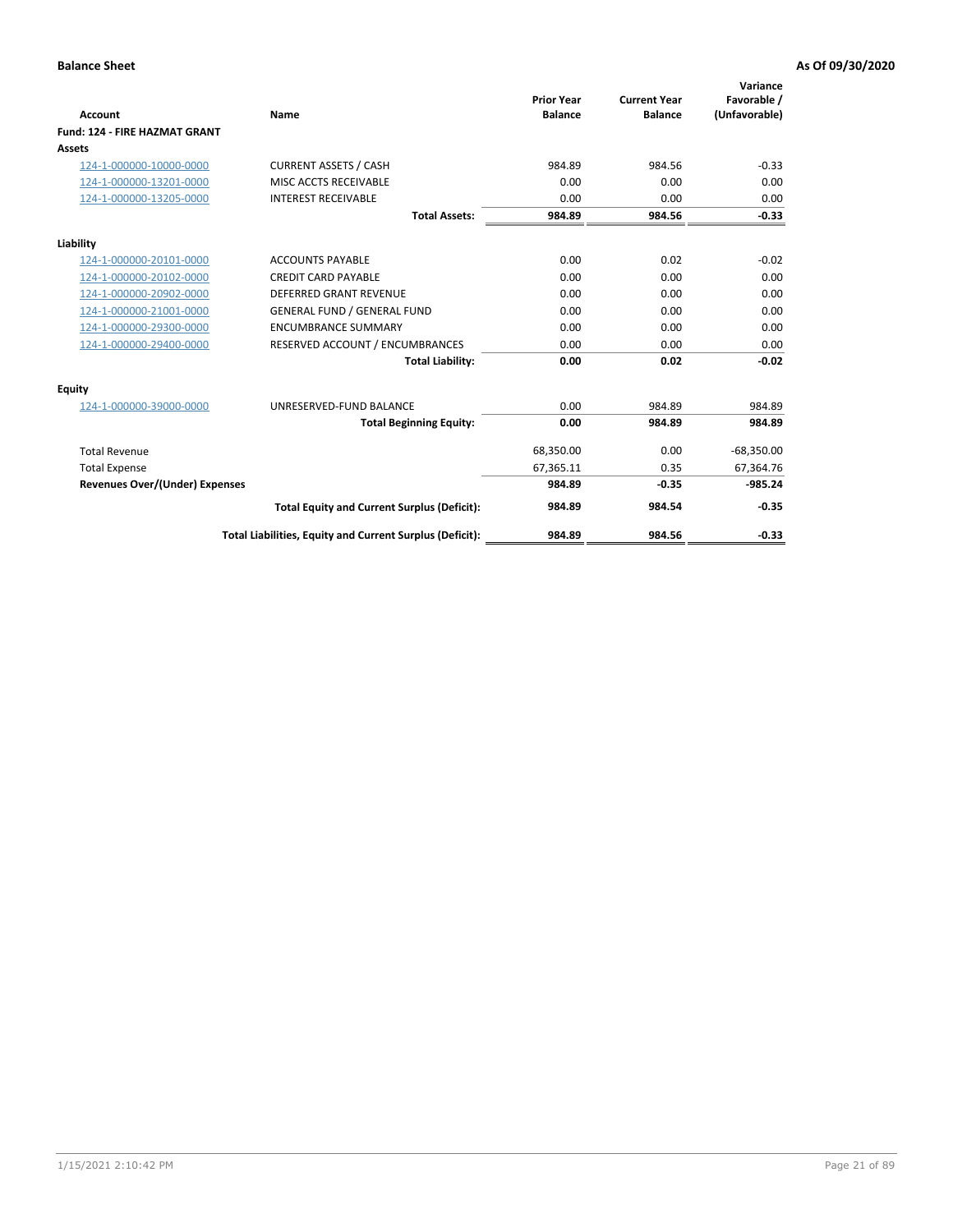| Account                                                   | Name                                                     | <b>Prior Year</b><br><b>Balance</b> | <b>Current Year</b><br><b>Balance</b> | Variance<br>Favorable /<br>(Unfavorable) |
|-----------------------------------------------------------|----------------------------------------------------------|-------------------------------------|---------------------------------------|------------------------------------------|
| <b>Fund: 125 - TRAINING &amp; HUMANITIES TEXAS GRANTS</b> |                                                          |                                     |                                       |                                          |
| <b>Assets</b>                                             |                                                          |                                     |                                       |                                          |
| 125-1-000000-10000-0000                                   | <b>CURRENT ASSETS / CASH</b>                             | 0.00                                | 0.00                                  | 0.00                                     |
| 125-1-000000-13205-0000                                   | <b>INTEREST RECEIVABLE</b>                               | 0.00                                | 0.00                                  | 0.00                                     |
|                                                           | <b>Total Assets:</b>                                     | 0.00                                | 0.00                                  | 0.00                                     |
| Liability                                                 |                                                          |                                     |                                       |                                          |
| 125-1-000000-20101-0000                                   | <b>ACCOUNTS PAYABLE</b>                                  | 0.00                                | 0.00                                  | 0.00                                     |
| 125-1-000000-20102-0000                                   | <b>CREDIT CARD PAYABLE</b>                               | 0.00                                | 0.00                                  | 0.00                                     |
| 125-1-000000-20103-0000                                   | <b>ACCRUED ACCOUNTS PAYABLE</b>                          | 0.00                                | 0.00                                  | 0.00                                     |
| 125-1-000000-20902-0000                                   | <b>DEFERRED GRANT REVENUE</b>                            | 0.00                                | 0.00                                  | 0.00                                     |
| 125-1-000000-29300-0000                                   | <b>ENCUMBRANCE SUMMARY</b>                               | 0.00                                | 0.00                                  | 0.00                                     |
| 125-1-000000-29400-0000                                   | RESERVED ACCOUNT / ENCUMBRANCES                          | 0.00                                | 0.00                                  | 0.00                                     |
|                                                           | <b>Total Liability:</b>                                  | 0.00                                | 0.00                                  | 0.00                                     |
| <b>Equity</b>                                             |                                                          |                                     |                                       |                                          |
| 125-1-000000-39000-0000                                   | UNRESERVED-FUND BALANCE                                  | 0.00                                | 0.00                                  | 0.00                                     |
|                                                           | <b>Total Beginning Equity:</b>                           | 0.00                                | 0.00                                  | 0.00                                     |
| <b>Total Revenue</b>                                      |                                                          | 0.00                                | 0.00                                  | 0.00                                     |
| <b>Total Expense</b>                                      |                                                          | 0.00                                | 0.00                                  | 0.00                                     |
| <b>Revenues Over/(Under) Expenses</b>                     |                                                          | 0.00                                | 0.00                                  | 0.00                                     |
|                                                           | <b>Total Equity and Current Surplus (Deficit):</b>       | 0.00                                | 0.00                                  | 0.00                                     |
|                                                           | Total Liabilities, Equity and Current Surplus (Deficit): | 0.00                                | 0.00                                  | 0.00                                     |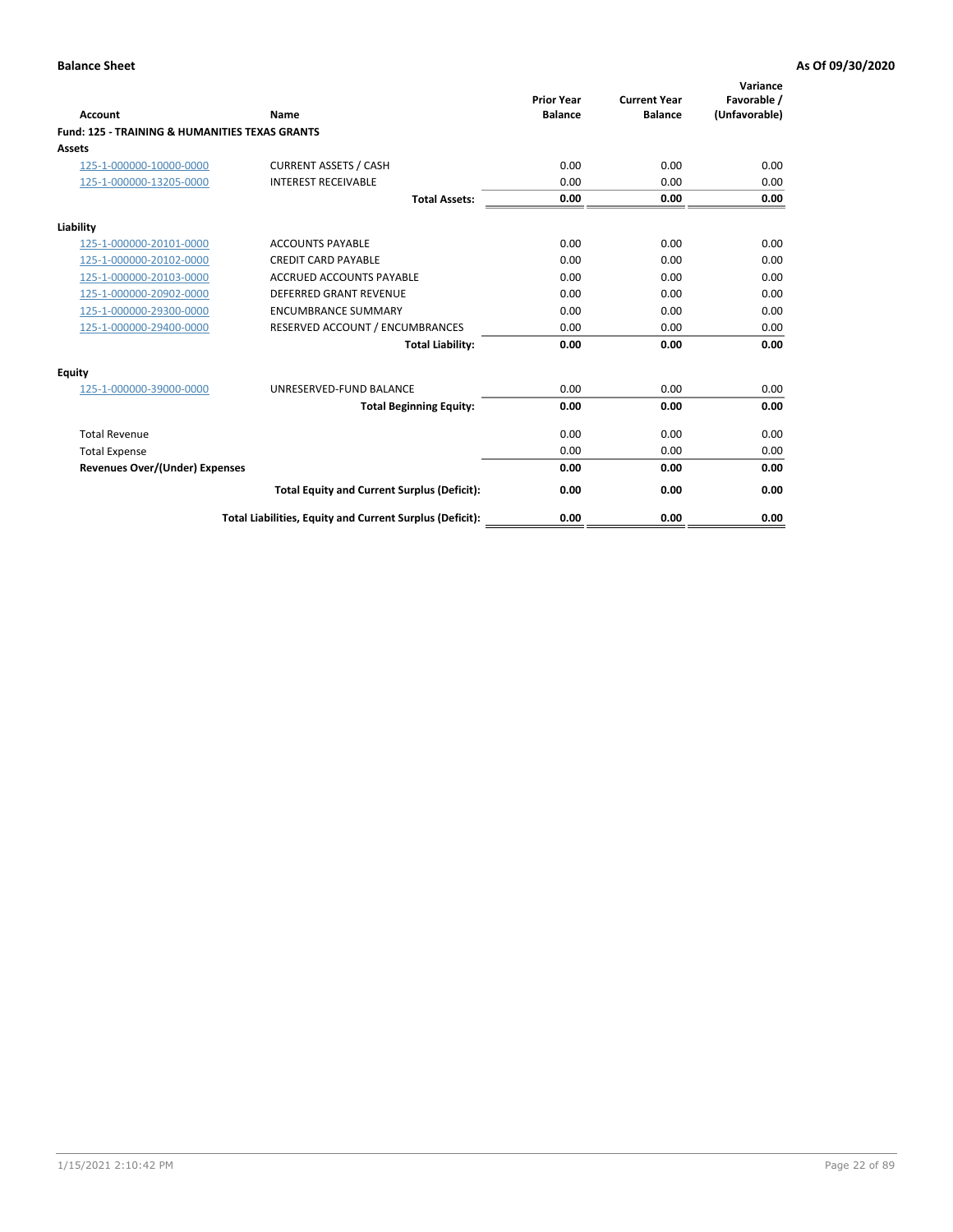| Account                                | Name                                                     | <b>Prior Year</b><br><b>Balance</b> | <b>Current Year</b><br><b>Balance</b> | Variance<br>Favorable /<br>(Unfavorable) |
|----------------------------------------|----------------------------------------------------------|-------------------------------------|---------------------------------------|------------------------------------------|
| <b>Fund: 126 - TIFMAS MOBILIZATION</b> |                                                          |                                     |                                       |                                          |
| Assets                                 |                                                          |                                     |                                       |                                          |
| 126-1-000000-10000-0000                | <b>CURRENT ASSETS / CASH</b>                             | 0.00                                | 0.00                                  | 0.00                                     |
| 126-1-000000-13201-0000                | MISC ACCTS RECEIVABLE                                    | 0.00                                | 0.00                                  | 0.00                                     |
|                                        | <b>Total Assets:</b>                                     | 0.00                                | 0.00                                  | 0.00                                     |
| Liability                              |                                                          |                                     |                                       |                                          |
| 126-1-000000-20101-0000                | <b>ACCOUNTS PAYABLE</b>                                  | 0.00                                | 0.00                                  | 0.00                                     |
| 126-1-000000-20102-0000                | <b>CREDIT CARD PAYABLE</b>                               | 0.00                                | 0.00                                  | 0.00                                     |
| 126-1-000000-39100-0000                | UNRESERVED-RET. EARNINGS                                 | 0.00                                | 0.00                                  | 0.00                                     |
|                                        | <b>Total Liability:</b>                                  | 0.00                                | 0.00                                  | 0.00                                     |
| Equity                                 |                                                          |                                     |                                       |                                          |
| 126-1-000000-39000-0000                | UNRESERVED-FUND BALANCE                                  | 0.00                                | 0.00                                  | 0.00                                     |
|                                        | <b>Total Beginning Equity:</b>                           | 0.00                                | 0.00                                  | 0.00                                     |
| <b>Total Revenue</b>                   |                                                          | 0.00                                | 0.00                                  | 0.00                                     |
| <b>Total Expense</b>                   |                                                          | 0.00                                | 0.00                                  | 0.00                                     |
| Revenues Over/(Under) Expenses         |                                                          | 0.00                                | 0.00                                  | 0.00                                     |
|                                        | <b>Total Equity and Current Surplus (Deficit):</b>       | 0.00                                | 0.00                                  | 0.00                                     |
|                                        | Total Liabilities, Equity and Current Surplus (Deficit): | 0.00                                | 0.00                                  | 0.00                                     |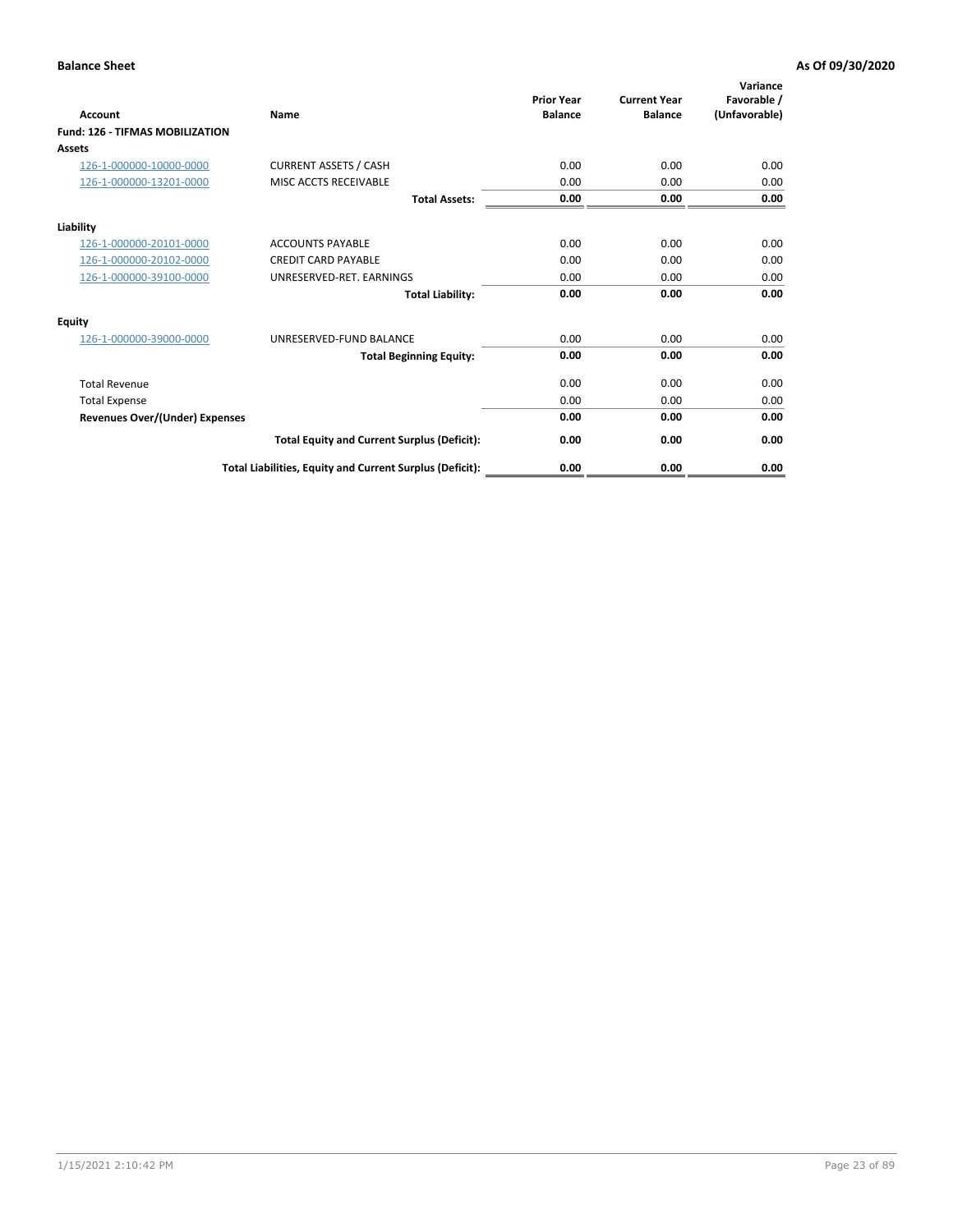| <b>Account</b>                        | Name                                                     | <b>Prior Year</b><br><b>Balance</b> | <b>Current Year</b><br><b>Balance</b> | Variance<br>Favorable /<br>(Unfavorable) |
|---------------------------------------|----------------------------------------------------------|-------------------------------------|---------------------------------------|------------------------------------------|
| Fund: 127 - FIRE GRANT                |                                                          |                                     |                                       |                                          |
| Assets                                |                                                          |                                     |                                       |                                          |
| 127-1-000000-10000-0000               | <b>CURRENT ASSETS / CASH</b>                             | 0.00                                | 0.00                                  | 0.00                                     |
| 127-1-000000-13201-0000               | MISC ACCTS RECEIVABLE                                    | 0.00                                | 0.00                                  | 0.00                                     |
|                                       | <b>Total Assets:</b>                                     | 0.00                                | 0.00                                  | 0.00                                     |
| Liability                             |                                                          |                                     |                                       |                                          |
| 127-1-000000-20101-0000               | <b>ACCOUNTS PAYABLE</b>                                  | 0.00                                | 0.00                                  | 0.00                                     |
|                                       | <b>Total Liability:</b>                                  | 0.00                                | 0.00                                  | 0.00                                     |
| <b>Equity</b>                         |                                                          |                                     |                                       |                                          |
| 127-1-000000-39000-0000               | UNRESERVED-FUND BALANCE                                  | 0.00                                | 0.00                                  | 0.00                                     |
|                                       | <b>Total Beginning Equity:</b>                           | 0.00                                | 0.00                                  | 0.00                                     |
| <b>Total Revenue</b>                  |                                                          | 0.00                                | 0.00                                  | 0.00                                     |
| <b>Total Expense</b>                  |                                                          | 0.00                                | 0.00                                  | 0.00                                     |
| <b>Revenues Over/(Under) Expenses</b> |                                                          | 0.00                                | 0.00                                  | 0.00                                     |
|                                       | <b>Total Equity and Current Surplus (Deficit):</b>       | 0.00                                | 0.00                                  | 0.00                                     |
|                                       | Total Liabilities, Equity and Current Surplus (Deficit): | 0.00                                | 0.00                                  | 0.00                                     |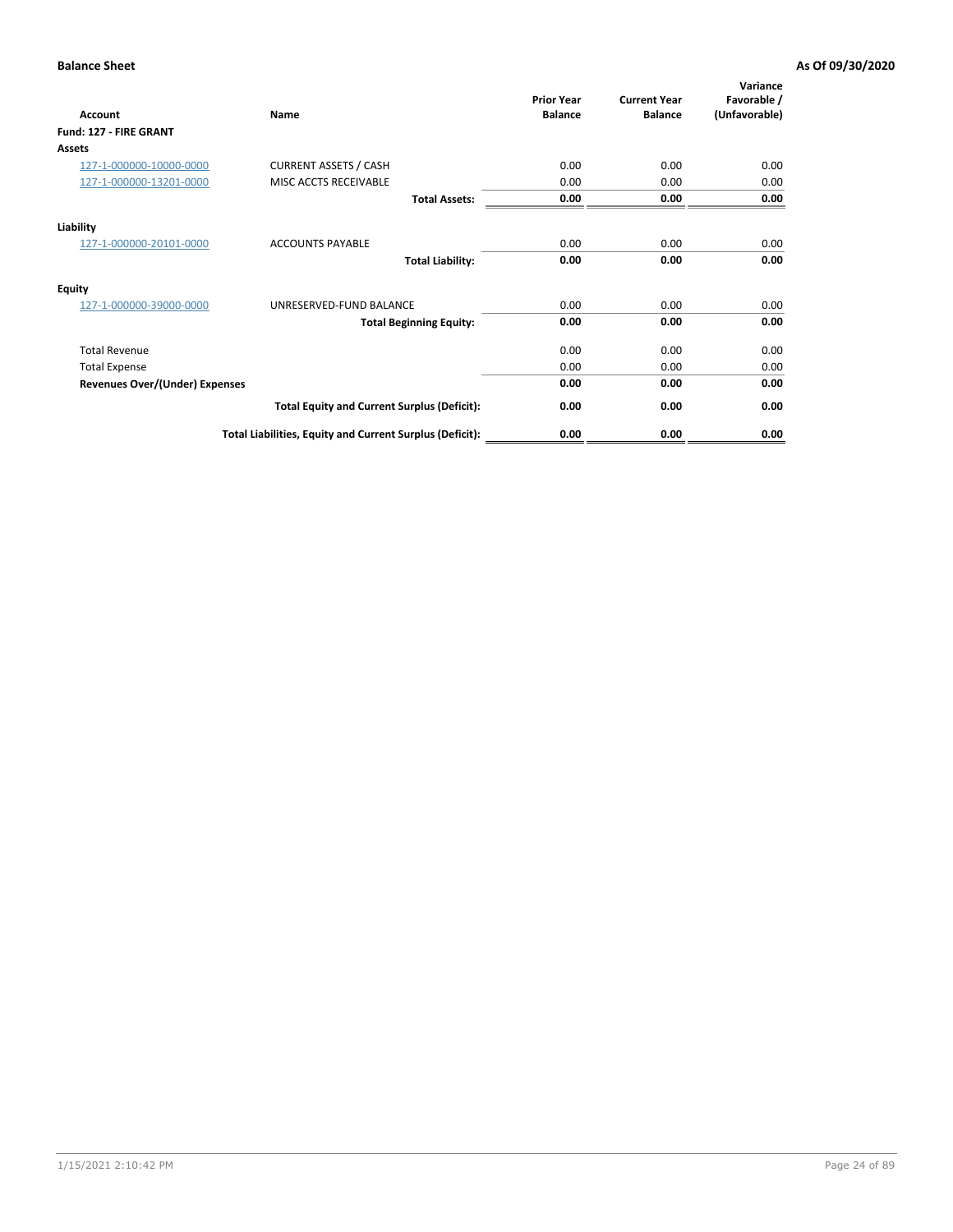| <b>Account</b>                        | Name                                                     | <b>Prior Year</b><br><b>Balance</b> | <b>Current Year</b><br><b>Balance</b> | Variance<br>Favorable /<br>(Unfavorable) |
|---------------------------------------|----------------------------------------------------------|-------------------------------------|---------------------------------------|------------------------------------------|
| Fund: 140 - DEBT SERVICE FUND         |                                                          |                                     |                                       |                                          |
| Assets                                |                                                          |                                     |                                       |                                          |
| 140-1-000000-10000-0000               | <b>CURRENT ASSETS / CASH</b>                             | 969,630.62                          | 555,171.03                            | $-414,459.59$                            |
| 140-1-000000-12101-0000               | <b>BOND ISSUANCE COSTS</b>                               | 0.00                                | 0.00                                  | 0.00                                     |
| 140-1-000000-13101-0000               | <b>TAX RECEIVABLE-CURRENT</b>                            | 76,421.21                           | 95,944.94                             | 19,523.73                                |
| 140-1-000000-13102-0000               | <b>TAXES REC-DELINQUENT</b>                              | 220,393.23                          | 228,559.97                            | 8,166.74                                 |
| 140-1-000000-13103-0000               | ALLOW FOR UNCOLLECT TAXES                                | $-54,945.75$                        | $-16,827.27$                          | 38,118.48                                |
| 140-1-000000-13203-0000               | NON-CURRENT ASSETS / PREPAYMENTS                         | 0.00                                | 0.00                                  | 0.00                                     |
| 140-1-000000-13205-0000               | <b>INTEREST RECEIVABLE</b>                               | 0.00                                | 0.00                                  | 0.00                                     |
| 140-1-000000-13221-0000               | MISC A/R - PROPERTY TAXES                                | 2,086.84                            | 37,866.34                             | 35,779.50                                |
|                                       | <b>Total Assets:</b>                                     | 1,213,586.15                        | 900,715.01                            | $-312,871.14$                            |
| Liability                             |                                                          |                                     |                                       |                                          |
| 140-1-000000-20101-0000               | <b>ACCOUNTS PAYABLE</b>                                  | 53.01                               | 12.20                                 | 40.81                                    |
| 140-1-000000-20102-0000               | <b>CREDIT CARD PAYABLE</b>                               | 0.00                                | 0.00                                  | 0.00                                     |
| 140-1-000000-20103-0000               | <b>ACCRUED ACCOUNTS PAYABLE</b>                          | 0.00                                | 0.00                                  | 0.00                                     |
| 140-1-000000-20108-0000               | <b>MATURED BONDS PAYABLE</b>                             | 0.00                                | 0.00                                  | 0.00                                     |
| 140-1-000000-20111-0000               | MATURED INTEREST PAYABLE                                 | 0.00                                | 0.00                                  | 0.00                                     |
| 140-1-000000-20112-0000               | ACCRUED INTEREST PAYABLE                                 | 0.00                                | 0.00                                  | 0.00                                     |
| 140-1-000000-20203-0000               | <b>DEFERRED TAX REVENUE</b>                              | 231,539.72                          | 297,498.58                            | $-65,958.86$                             |
| 140-1-000000-21001-0000               | <b>GENERAL FUND / GENERAL FUND</b>                       | 0.00                                | 0.00                                  | 0.00                                     |
| 140-1-000000-21040-0000               | DUE TO / GENERAL CIP FUND                                | 0.00                                | 0.00                                  | 0.00                                     |
| 140-1-000000-29300-0000               | <b>ENCUMBRANCE SUMMARY</b>                               | 0.00                                | 0.00                                  | 0.00                                     |
| 140-1-000000-29400-0000               | RESERVED ACCOUNT / ENCUMBRANCES                          | 0.00                                | 0.00                                  | 0.00                                     |
|                                       | <b>Total Liability:</b>                                  | 231,592.73                          | 297,510.78                            | $-65,918.05$                             |
|                                       |                                                          |                                     |                                       |                                          |
| Equity<br>140-1-000000-39000-0000     | UNRESERVED-FUND BALANCE                                  | 855,063.37                          | 981,993.42                            | 126,930.05                               |
|                                       | <b>Total Beginning Equity:</b>                           | 855,063.37                          | 981,993.42                            | 126,930.05                               |
|                                       |                                                          |                                     |                                       |                                          |
| <b>Total Revenue</b>                  |                                                          | 4,814,645.37                        | 6,827,918.99                          | 2,013,273.62                             |
| <b>Total Expense</b>                  |                                                          | 4,687,715.32                        | 7,206,708.18                          | $-2,518,992.86$                          |
| <b>Revenues Over/(Under) Expenses</b> |                                                          | 126,930.05                          | -378,789.19                           | $-505,719.24$                            |
|                                       | <b>Total Equity and Current Surplus (Deficit):</b>       | 981,993.42                          | 603,204.23                            | -378,789.19                              |
|                                       | Total Liabilities, Equity and Current Surplus (Deficit): | 1,213,586.15                        | 900,715.01                            | $-312,871.14$                            |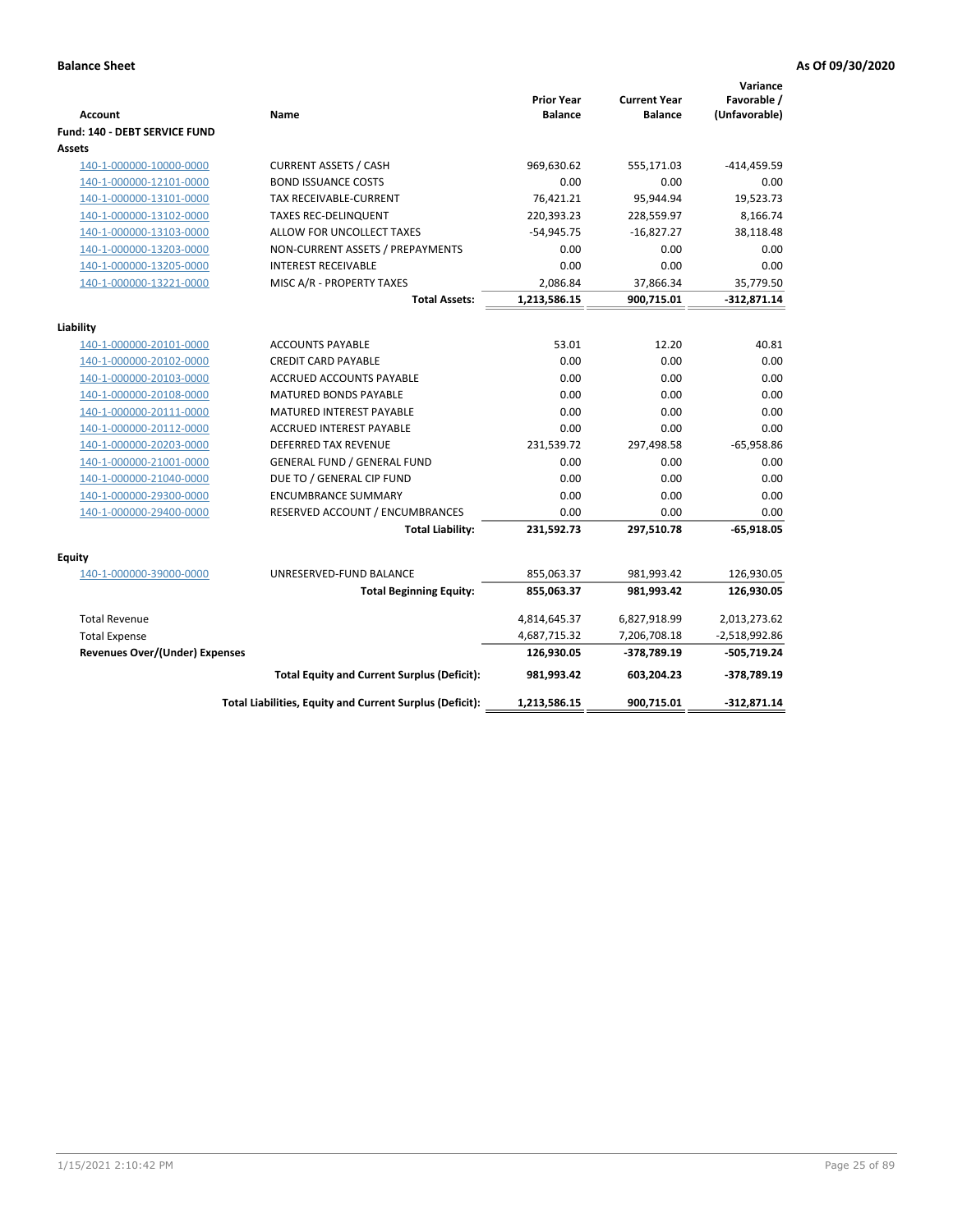|                                                                                                            | Variance              |
|------------------------------------------------------------------------------------------------------------|-----------------------|
| <b>Prior Year</b><br><b>Current Year</b>                                                                   | Favorable /           |
| <b>Balance</b><br><b>Balance</b><br><b>Account</b><br>Name                                                 | (Unfavorable)         |
| Fund: 160 - GENERAL CAPITAL IMPROVEMENT FUND<br><b>Assets</b>                                              |                       |
| <b>CURRENT ASSETS / CASH</b><br>2,880,996.25<br>160-1-000000-10000-0000<br>3,871,298.18                    | 990,301.93            |
| 2002 CO'S<br>254,256.77                                                                                    |                       |
| 160-1-000000-11402-0000<br>256,492.11<br>EXCHANGE BLDG - TX DAILY ACCOUNT 1157<br>227,155.24<br>229,388.48 | 2,235.34              |
| 160-1-000000-11514-0000<br>160-1-000000-11515-0000<br>2019 GO STREET BOND PROCEEDS - TX TERN               | 2,233.24              |
| 13,738,934.90<br>0.00<br><b>EXCHANGE BLDG - TX TERM</b><br>0.00<br>0.00                                    | 13,738,934.90<br>0.00 |
| 160-1-000000-11517-0000<br><b>CERTIFICATES OF DEPOSIT</b><br>0.00<br>0.00                                  | 0.00                  |
| 160-1-000000-11520-0000                                                                                    |                       |
| 160-1-000000-11602-0000<br>2001 CO<br>0.00<br>0.00                                                         | 0.00                  |
| 160-1-000000-11603-0000<br>2001-A CO'S<br>76,837.30<br>77,537.44                                           | 700.14                |
| 160-1-000000-13201-0000<br>MISC ACCTS RECEIVABLE<br>7,311.00<br>$-697.99$                                  | $-8,008.99$           |
| <b>INTEREST RECEIVABLE</b><br>0.00<br>0.00<br>160-1-000000-13205-0000                                      | 0.00                  |
| DEBT SERVICE / DEBT SERVICE FUND<br>0.00<br>0.00<br>160-1-000000-14035-0000                                | 0.00                  |
| 3,446,556.56<br>18,172,953.12<br><b>Total Assets:</b>                                                      | 14,726,396.56         |
| Liability                                                                                                  |                       |
| 160-1-000000-20101-0000<br><b>ACCOUNTS PAYABLE</b><br>325,064.47<br>147,599.69                             | 177,464.78            |
| <b>CREDIT CARD PAYABLE</b><br>0.00<br>160-1-000000-20102-0000<br>0.00                                      | 0.00                  |
| 0.00<br>0.00<br>160-1-000000-20103-0000<br>ACCRUED ACCOUNTS PAYABLE                                        | 0.00                  |
| DEVELOPERS ESCROW<br>0.00<br>160-1-000000-20113-0000<br>0.00                                               | 0.00                  |
| 160-1-000000-20139-0000<br>RETAINAGES PAYABLE<br>$-0.04$<br>44,784.54                                      | $-44,784.58$          |
| 160-1-000000-20902-0000<br><b>DEFERRED GRANT REVENUE</b><br>0.00<br>0.00                                   | 0.00                  |
| <b>GENERAL FUND / GENERAL FUND</b><br>0.00<br>160-1-000000-21001-0000<br>0.00                              | 0.00                  |
| 160-1-000000-21035-0000<br>DEBT SERVICE / DUE TO DEBT SERVICE<br>0.00<br>0.00                              | 0.00                  |
| 160-1-000000-21101-0000<br>ENTERPRISE / WTR/WWTR UTILITY FUND<br>0.00<br>0.00                              | 0.00                  |
| <b>ENCUMBRANCE SUMMARY</b><br>0.00<br>160-1-000000-29300-0000<br>0.00                                      | 0.00                  |
| 160-1-000000-29400-0100<br>RESERVED ACCOUNT / ENCUMBRANCES<br>0.00<br>0.00                                 | 0.00                  |
| <b>Total Liability:</b><br>325,064.43<br>192,384.23                                                        | 132,680.20            |
|                                                                                                            |                       |
| <b>Equity</b>                                                                                              |                       |
| 160-1-000000-39000-0000<br>UNRESERVED-FUND BALANCE<br>2,314,271.96<br>3,121,492.13                         | 807,220.17            |
| <b>Total Beginning Equity:</b><br>2,314,271.96<br>3,121,492.13                                             | 807,220.17            |
| <b>Total Revenue</b><br>3,713,411.00<br>17,356,325.37                                                      | 13,642,914.37         |
| 2,906,190.83<br><b>Total Expense</b><br>2,497,248.61                                                       | 408,942.22            |
| Revenues Over/(Under) Expenses<br>807,220.17<br>14,859,076.76                                              | 14,051,856.59         |
| <b>Total Equity and Current Surplus (Deficit):</b><br>17,980,568.89<br>3,121,492.13                        | 14,859,076.76         |
| Total Liabilities, Equity and Current Surplus (Deficit):<br>18,172,953.12<br>3,446,556.56                  | 14,726,396.56         |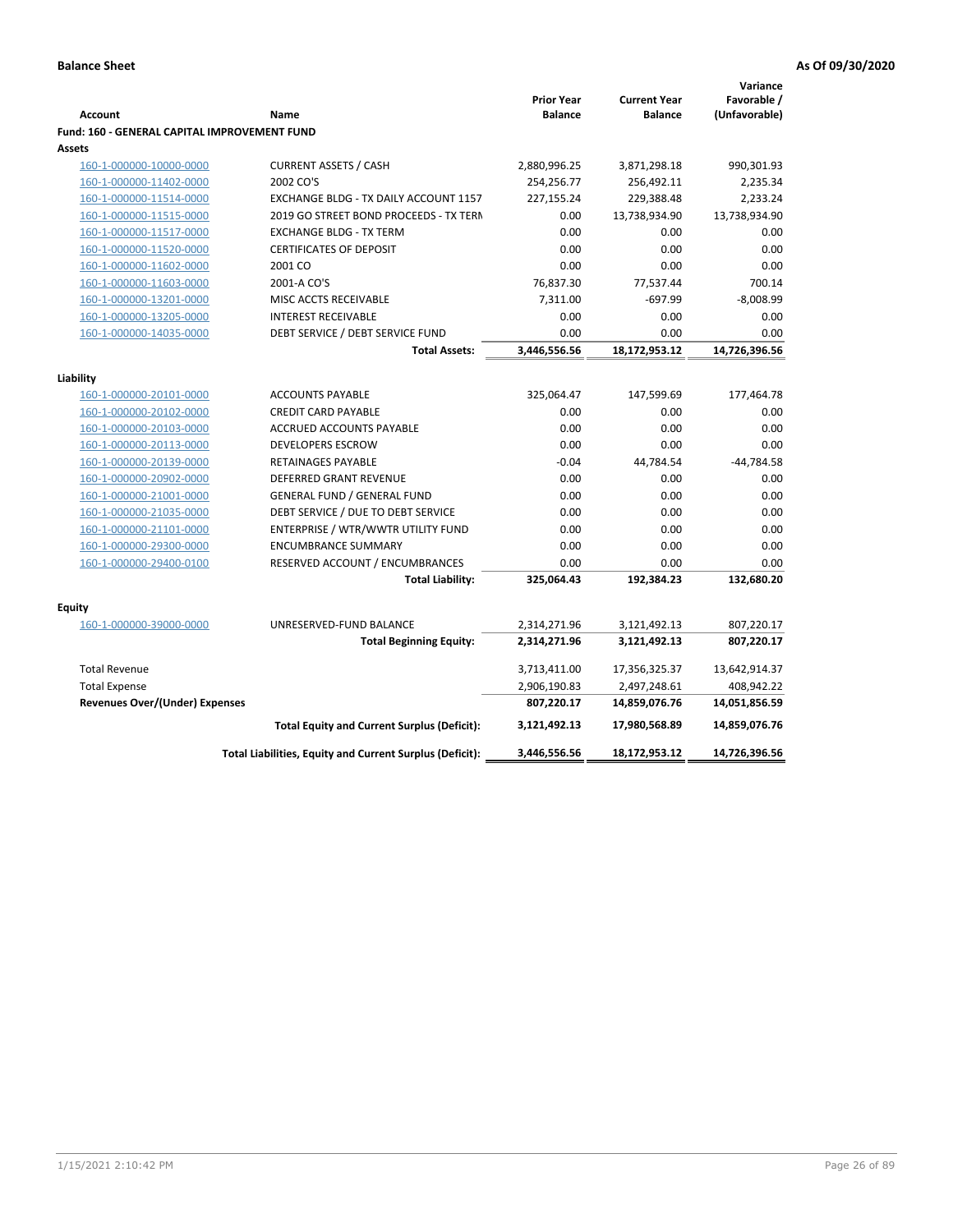|                                      |                                                          | <b>Prior Year</b> | <b>Current Year</b> | Variance<br>Favorable / |
|--------------------------------------|----------------------------------------------------------|-------------------|---------------------|-------------------------|
| <b>Account</b>                       | <b>Name</b>                                              | <b>Balance</b>    | <b>Balance</b>      | (Unfavorable)           |
| Fund: 161 - STREET CONSTRUCTION FUND |                                                          |                   |                     |                         |
| <b>Assets</b>                        |                                                          |                   |                     |                         |
| 161-1-000000-10000-0000              | <b>CURRENT ASSETS / CASH</b>                             | 869,673.43        | 791,265.25          | $-78,408.18$            |
| 161-1-000000-11003-0000              | 2010 CO'S                                                | 0.00              | 0.00                | 0.00                    |
| 161-1-000000-13205-0000              | <b>INTEREST RECEIVABLE</b>                               | 0.00              | 0.00                | 0.00                    |
| 161-1-000000-14035-0000              | DEBT SERVICE / DEBT SERVICE FUND                         | 0.00              | 0.00                | 0.00                    |
|                                      | <b>Total Assets:</b>                                     | 869,673.43        | 791,265.25          | $-78,408.18$            |
| Liability                            |                                                          |                   |                     |                         |
| 161-1-000000-20101-0000              | <b>ACCOUNTS PAYABLE</b>                                  | 47.84             | 126,843.01          | $-126,795.17$           |
| 161-1-000000-20102-0000              | <b>CREDIT CARD PAYABLE</b>                               | 0.00              | 0.00                | 0.00                    |
| 161-1-000000-20103-0000              | <b>ACCRUED ACCOUNTS PAYABLE</b>                          | 0.00              | 0.00                | 0.00                    |
| 161-1-000000-20139-0000              | <b>RETAINAGES PAYABLE</b>                                | 0.00              | 7,315.44            | $-7,315.44$             |
| 161-1-000000-21001-0000              | <b>GENERAL FUND / GENERAL FUND</b>                       | 0.00              | 0.00                | 0.00                    |
| 161-1-000000-21035-0000              | DEBT SERVICE / DUE TO DEBT SERVICE                       | 0.00              | 0.00                | 0.00                    |
| 161-1-000000-29300-0000              | <b>ENCUMBRANCE SUMMARY</b>                               | 0.00              | 0.00                | 0.00                    |
| 161-1-000000-29400-0100              | RESERVED ACCOUNT / ENCUMBRANCES                          | 0.00              | 0.00                | 0.00                    |
|                                      | <b>Total Liability:</b>                                  | 47.84             | 134,158.45          | $-134,110.61$           |
| <b>Equity</b>                        |                                                          |                   |                     |                         |
| 161-1-000000-39000-0000              | UNRESERVED-FUND BALANCE                                  | 852,048.74        | 869,625.59          | 17,576.85               |
|                                      | <b>Total Beginning Equity:</b>                           | 852,048.74        | 869,625.59          | 17,576.85               |
| <b>Total Revenue</b>                 |                                                          | 18,063.84         | 9.764.31            | $-8,299.53$             |
| <b>Total Expense</b>                 |                                                          | 486.99            | 222,283.10          | $-221,796.11$           |
| Revenues Over/(Under) Expenses       |                                                          | 17,576.85         | $-212,518.79$       | $-230,095.64$           |
|                                      | <b>Total Equity and Current Surplus (Deficit):</b>       | 869,625.59        | 657,106.80          | $-212,518.79$           |
|                                      | Total Liabilities, Equity and Current Surplus (Deficit): | 869,673.43        | 791,265.25          | $-78,408.18$            |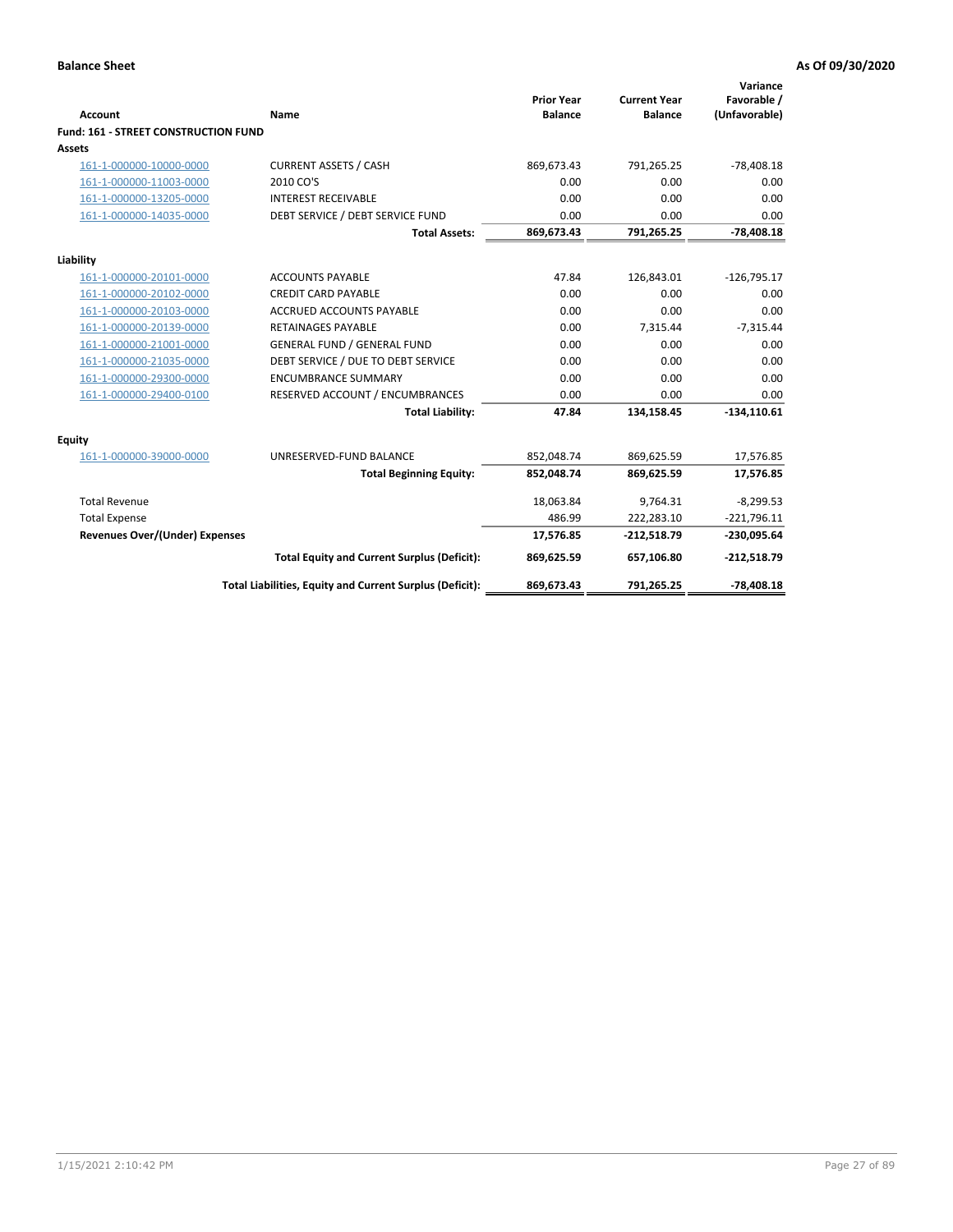| Account                                         | Name                                                     | <b>Prior Year</b><br><b>Balance</b> | <b>Current Year</b><br><b>Balance</b> | Variance<br>Favorable /<br>(Unfavorable) |
|-------------------------------------------------|----------------------------------------------------------|-------------------------------------|---------------------------------------|------------------------------------------|
| <b>Fund: 162 - GRAHAM PARK RENOVATIONS FUND</b> |                                                          |                                     |                                       |                                          |
| <b>Assets</b>                                   |                                                          |                                     |                                       |                                          |
| 162-1-000000-10000-0000                         | <b>CURRENT ASSETS / CASH</b>                             | 0.00                                | 0.00                                  | 0.00                                     |
| 162-1-000000-13201-0000                         | MISC ACCTS RECEIVABLE                                    | 0.00                                | 0.00                                  | 0.00                                     |
|                                                 | <b>Total Assets:</b>                                     | 0.00                                | 0.00                                  | 0.00                                     |
| Liability                                       |                                                          |                                     |                                       |                                          |
| 162-1-000000-20101-0000                         | <b>ACCOUNTS PAYABLE</b>                                  | 0.00                                | 0.00                                  | 0.00                                     |
| 162-1-000000-20139-0000                         | <b>RETAINAGES PAYABLE</b>                                | 0.00                                | 0.00                                  | 0.00                                     |
| 162-1-000000-20202-0000                         | <b>DEFERRED REVENUE</b>                                  | 0.00                                | 0.00                                  | 0.00                                     |
| 162-1-000000-29300-0000                         | <b>ENCUMBRANCE SUMMARY</b>                               | 0.00                                | 0.00                                  | 0.00                                     |
| 162-1-000000-29400-0000                         | RESERVED ACCOUNT / ENCUMBRANCES                          | 0.00                                | 0.00                                  | 0.00                                     |
|                                                 | <b>Total Liability:</b>                                  | 0.00                                | 0.00                                  | 0.00                                     |
| Equity                                          |                                                          |                                     |                                       |                                          |
| 162-1-000000-39000-0000                         | UNRESERVED-FUND BALANCE                                  | 0.00                                | 0.00                                  | 0.00                                     |
|                                                 | <b>Total Beginning Equity:</b>                           | 0.00                                | 0.00                                  | 0.00                                     |
| <b>Total Revenue</b>                            |                                                          | 0.00                                | 0.00                                  | 0.00                                     |
| <b>Total Expense</b>                            |                                                          | 0.00                                | 0.00                                  | 0.00                                     |
| <b>Revenues Over/(Under) Expenses</b>           |                                                          | 0.00                                | 0.00                                  | 0.00                                     |
|                                                 | <b>Total Equity and Current Surplus (Deficit):</b>       | 0.00                                | 0.00                                  | 0.00                                     |
|                                                 | Total Liabilities, Equity and Current Surplus (Deficit): | 0.00                                | 0.00                                  | 0.00                                     |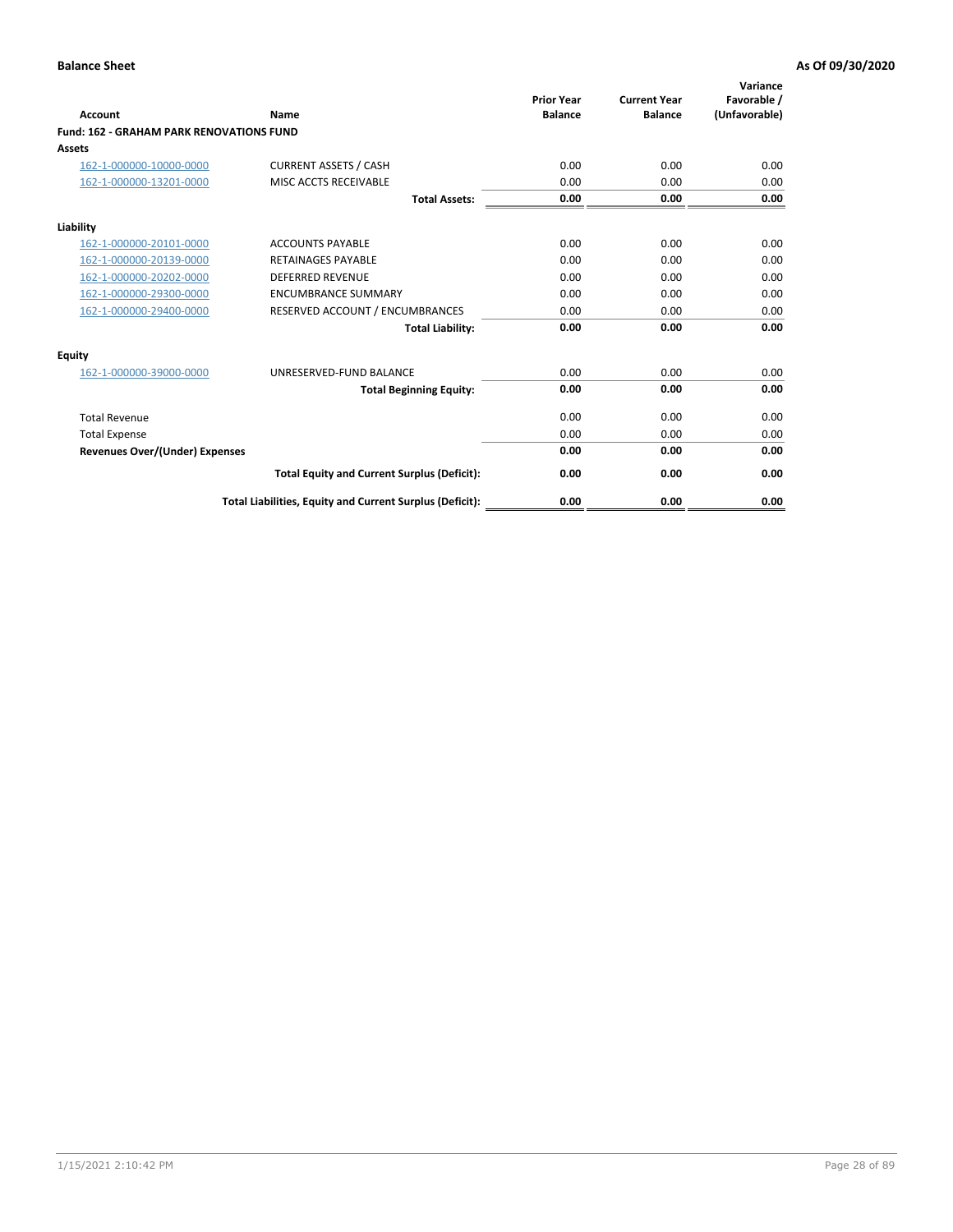| Account                               | Name                                                     | <b>Prior Year</b><br><b>Balance</b> | <b>Current Year</b><br><b>Balance</b> | Variance<br>Favorable /<br>(Unfavorable) |
|---------------------------------------|----------------------------------------------------------|-------------------------------------|---------------------------------------|------------------------------------------|
| Fund: 163 - SECO STIMULAS BLOCK GRANT |                                                          |                                     |                                       |                                          |
| <b>Assets</b>                         |                                                          |                                     |                                       |                                          |
| 163-1-000000-10000-0000               | <b>CURRENT ASSETS / CASH</b>                             | 0.00                                | 0.00                                  | 0.00                                     |
| 163-1-000000-13201-0000               | MISC ACCTS RECEIVABLE                                    | 0.00                                | 0.00                                  | 0.00                                     |
| 163-1-000000-13205-0000               | <b>INTEREST RECEIVABLE</b>                               | 0.00                                | 0.00                                  | 0.00                                     |
|                                       | <b>Total Assets:</b>                                     | 0.00                                | 0.00                                  | 0.00                                     |
| Liability                             |                                                          |                                     |                                       |                                          |
| 163-1-000000-20101-0000               | <b>ACCOUNTS PAYABLE</b>                                  | 0.00                                | 0.00                                  | 0.00                                     |
| 163-1-000000-20102-0000               | <b>CREDIT CARD PAYABLE</b>                               | 0.00                                | 0.00                                  | 0.00                                     |
| 163-1-000000-20103-0000               | <b>ACCRUED ACCOUNTS PAYABLE</b>                          | 0.00                                | 0.00                                  | 0.00                                     |
| 163-1-000000-20139-0000               | <b>RETAINAGES PAYABLE</b>                                | 0.00                                | 0.00                                  | 0.00                                     |
| 163-1-000000-20902-0000               | DEFERRED GRANT REVENUE                                   | 0.00                                | 0.00                                  | 0.00                                     |
| 163-1-000000-29300-0000               | <b>ENCUMBRANCE SUMMARY</b>                               | 0.00                                | 0.00                                  | 0.00                                     |
| 163-1-000000-29400-0100               | RESERVED ACCOUNT / ENCUMBRANCES                          | 0.00                                | 0.00                                  | 0.00                                     |
|                                       | <b>Total Liability:</b>                                  | 0.00                                | 0.00                                  | 0.00                                     |
| <b>Equity</b>                         |                                                          |                                     |                                       |                                          |
| 163-1-000000-39000-0000               | UNRESERVED-FUND BALANCE                                  | 0.00                                | 0.00                                  | 0.00                                     |
|                                       | <b>Total Beginning Equity:</b>                           | 0.00                                | 0.00                                  | 0.00                                     |
| <b>Total Revenue</b>                  |                                                          | 0.00                                | 0.00                                  | 0.00                                     |
| <b>Total Expense</b>                  |                                                          | 0.00                                | 0.00                                  | 0.00                                     |
| <b>Revenues Over/(Under) Expenses</b> |                                                          | 0.00                                | 0.00                                  | 0.00                                     |
|                                       | <b>Total Equity and Current Surplus (Deficit):</b>       | 0.00                                | 0.00                                  | 0.00                                     |
|                                       | Total Liabilities, Equity and Current Surplus (Deficit): | 0.00                                | 0.00                                  | 0.00                                     |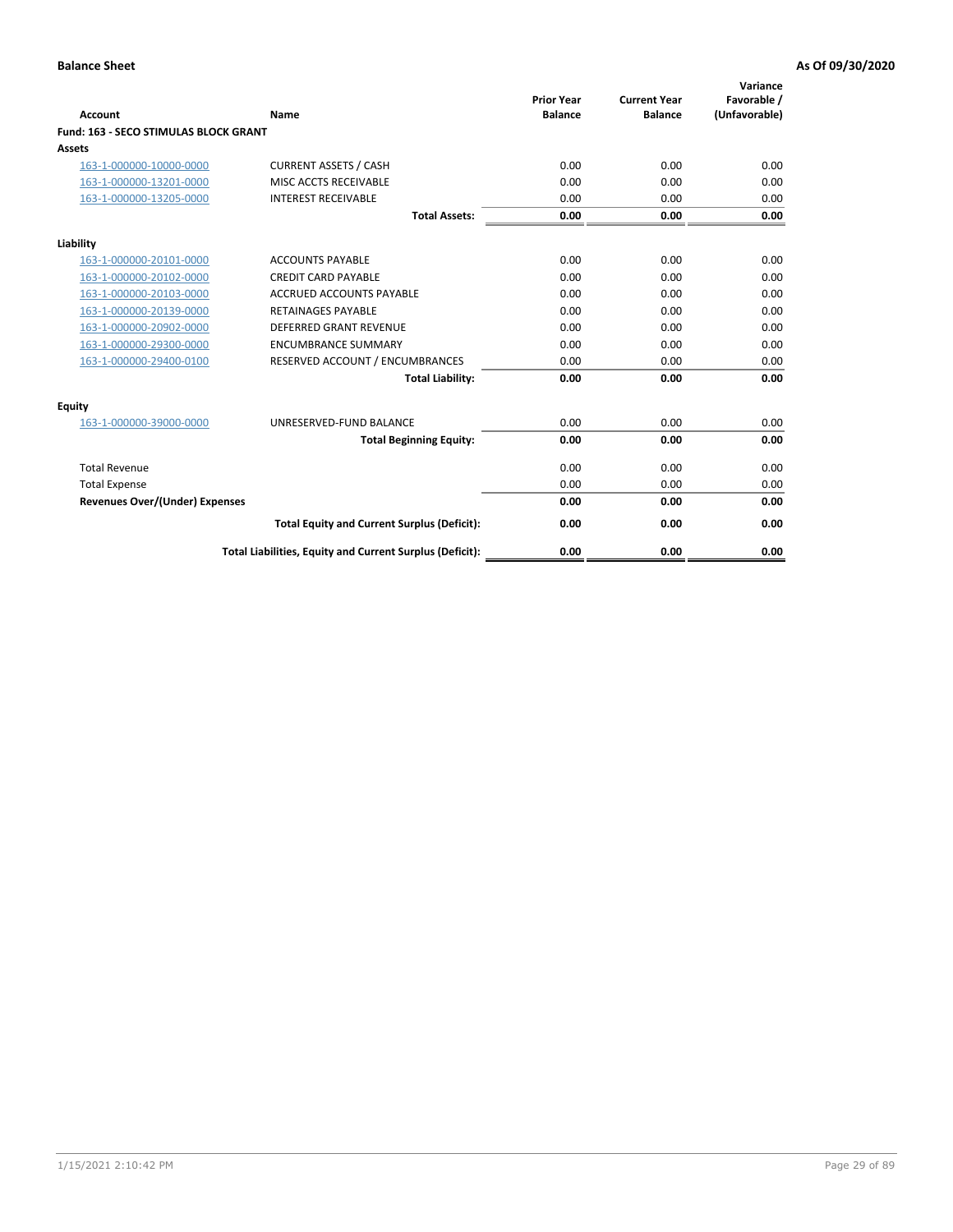| <b>Account</b>                        | <b>Name</b>                                              | <b>Prior Year</b><br><b>Balance</b> | <b>Current Year</b><br><b>Balance</b> | Variance<br>Favorable /<br>(Unfavorable) |
|---------------------------------------|----------------------------------------------------------|-------------------------------------|---------------------------------------|------------------------------------------|
| Fund: 164 - 2013 CO CAPITAL FUND      |                                                          |                                     |                                       |                                          |
| Assets                                |                                                          |                                     |                                       |                                          |
| 164-1-000000-10000-0000               | <b>CURRENT ASSETS / CASH</b>                             | 32,539.11                           | 32,892.69                             | 353.58                                   |
| 164-1-000000-11508-0000               | 2013 CO'S PROJ CONST                                     | 2,064.41                            | 2,084.72                              | 20.31                                    |
| 164-1-000000-11509-0000               | 2013 CO'S DEBT SERVICE                                   | 0.00                                | 0.00                                  | 0.00                                     |
| 164-1-000000-13205-0000               | <b>INTEREST RECEIVABLE</b>                               | 0.00                                | 0.00                                  | 0.00                                     |
| 164-1-000000-14035-0000               | DEBT SERVICE / DEBT SERVICE FUND                         | 0.00                                | 0.00                                  | 0.00                                     |
|                                       | <b>Total Assets:</b>                                     | 34,603.52                           | 34,977.41                             | 373.89                                   |
| Liability                             |                                                          |                                     |                                       |                                          |
| 164-1-000000-20101-0000               | <b>ACCOUNTS PAYABLE</b>                                  | 1.79                                | 0.72                                  | 1.07                                     |
| 164-1-000000-20102-0000               | <b>CREDIT CARD PAYABLE</b>                               | 0.00                                | 0.00                                  | 0.00                                     |
| 164-1-000000-20103-0000               | <b>ACCRUED ACCOUNTS PAYABLE</b>                          | 0.00                                | 0.00                                  | 0.00                                     |
| 164-1-000000-20139-0000               | <b>RETAINAGES PAYABLE</b>                                | 0.00                                | 0.00                                  | 0.00                                     |
| 164-1-000000-21001-0000               | <b>GENERAL FUND / GENERAL FUND</b>                       | 0.00                                | 0.00                                  | 0.00                                     |
| 164-1-000000-21035-0000               | DEBT SERVICE / DUE TO DEBT SERVICE                       | 0.00                                | 0.00                                  | 0.00                                     |
| 164-1-000000-29300-0000               | <b>ENCUMBRANCE SUMMARY</b>                               | 0.00                                | 0.00                                  | 0.00                                     |
| 164-1-000000-29400-0100               | RESERVED ACCOUNT / ENCUMBRANCES                          | 0.00                                | 0.00                                  | 0.00                                     |
|                                       | <b>Total Liability:</b>                                  | 1.79                                | 0.72                                  | 1.07                                     |
| Equity                                |                                                          |                                     |                                       |                                          |
| 164-1-000000-39000-0000               | UNRESERVED-FUND BALANCE                                  | 33,896.76                           | 34,601.73                             | 704.97                                   |
|                                       | <b>Total Beginning Equity:</b>                           | 33,896.76                           | 34,601.73                             | 704.97                                   |
| <b>Total Revenue</b>                  |                                                          | 723.21                              | 387.42                                | $-335.79$                                |
| <b>Total Expense</b>                  |                                                          | 18.24                               | 12.46                                 | 5.78                                     |
| <b>Revenues Over/(Under) Expenses</b> |                                                          | 704.97                              | 374.96                                | $-330.01$                                |
|                                       | <b>Total Equity and Current Surplus (Deficit):</b>       | 34,601.73                           | 34,976.69                             | 374.96                                   |
|                                       | Total Liabilities, Equity and Current Surplus (Deficit): | 34,603.52                           | 34,977.41                             | 373.89                                   |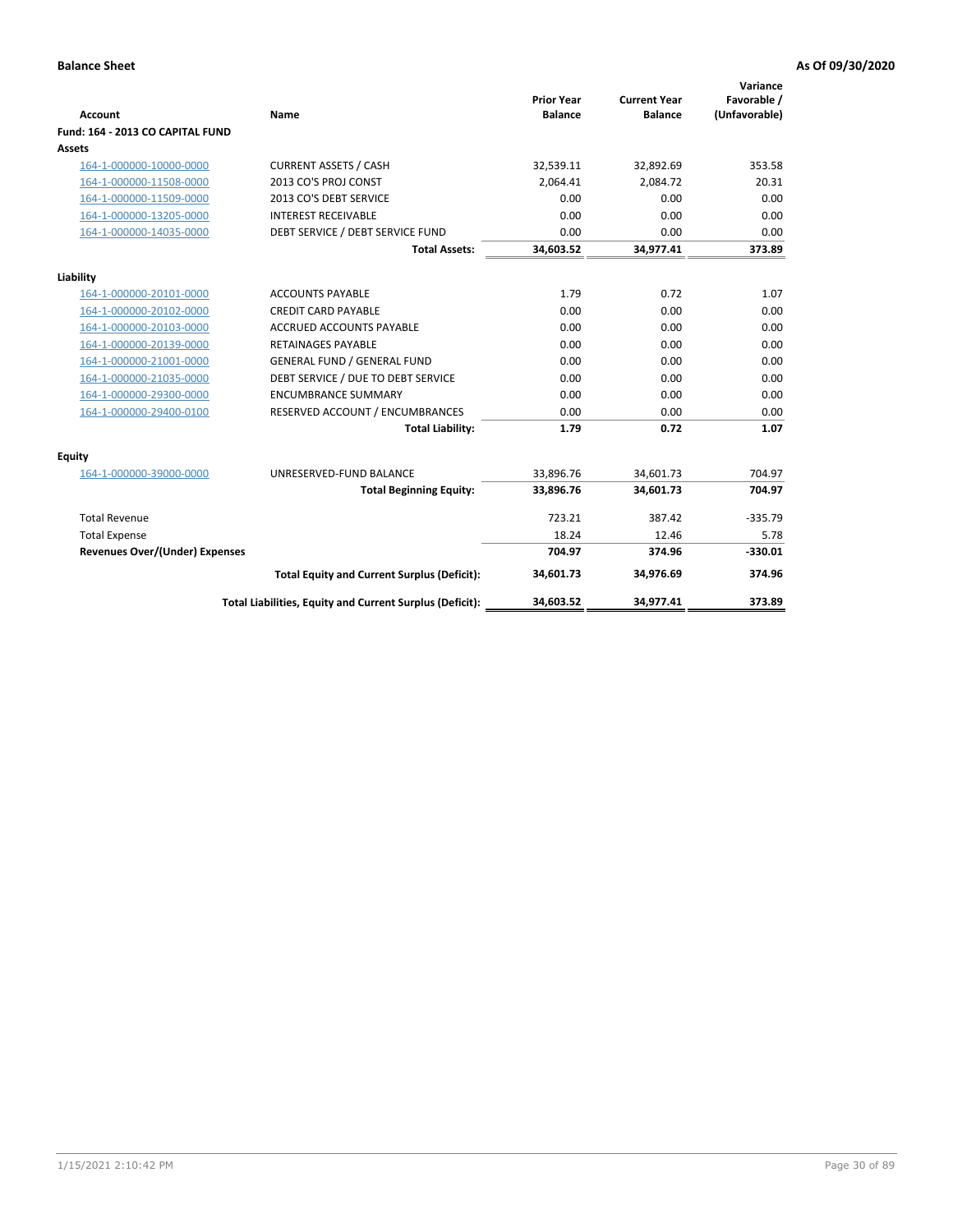| <b>Account</b>                        | Name                                                     | <b>Prior Year</b><br><b>Balance</b> | <b>Current Year</b><br><b>Balance</b> | Variance<br>Favorable /<br>(Unfavorable) |
|---------------------------------------|----------------------------------------------------------|-------------------------------------|---------------------------------------|------------------------------------------|
| Fund: 165 - 2014 GO FUND              |                                                          |                                     |                                       |                                          |
| Assets                                |                                                          |                                     |                                       |                                          |
| 165-1-000000-10000-0000               | <b>CURRENT ASSETS / CASH</b>                             | $-8,613.63$                         | $-8,613.63$                           | 0.00                                     |
| 165-1-000000-11003-0000               | 2010 CO'S                                                | 0.00                                | 0.00                                  | 0.00                                     |
| 165-1-000000-11202-0000               | 2014 GO STREET BONDS                                     | 0.00                                | 0.00                                  | 0.00                                     |
| 165-1-000000-11511-0000               | 2015 GO PROJECT CONSTRUCTION                             | 794,521.85                          | 802,333.10                            | 7,811.25                                 |
| 165-1-000000-11520-0000               | <b>CERTIFICATES OF DEPOSIT</b>                           | 0.00                                | 0.00                                  | 0.00                                     |
| 165-1-000000-11530-0000               | <b>TexasTERM CP</b>                                      | 0.00                                | 0.00                                  | 0.00                                     |
| 165-1-000000-13201-0000               | MISC ACCTS RECEIVABLE                                    | 0.00                                | 0.00                                  | 0.00                                     |
| 165-1-000000-13205-0000               | <b>INTEREST RECEIVABLE</b>                               | 0.00                                | 0.00                                  | 0.00                                     |
| 165-1-000000-14035-0000               | DEBT SERVICE / DEBT SERVICE FUND                         | 0.00                                | 0.00                                  | 0.00                                     |
|                                       | <b>Total Assets:</b>                                     | 785,908.22                          | 793,719.47                            | 7,811.25                                 |
| Liability                             |                                                          |                                     |                                       |                                          |
| 165-1-000000-20101-0000               | <b>ACCOUNTS PAYABLE</b>                                  | 0.00                                | 0.00                                  | 0.00                                     |
| 165-1-000000-20102-0000               | <b>CREDIT CARD PAYABLE</b>                               | 0.00                                | 0.00                                  | 0.00                                     |
| 165-1-000000-20103-0000               | <b>ACCRUED ACCOUNTS PAYABLE</b>                          | 0.00                                | 0.00                                  | 0.00                                     |
| 165-1-000000-20139-0000               | <b>RETAINAGES PAYABLE</b>                                | 0.00                                | 0.00                                  | 0.00                                     |
| 165-1-000000-21001-0000               | <b>GENERAL FUND / GENERAL FUND</b>                       | 0.00                                | 0.00                                  | 0.00                                     |
| 165-1-000000-21035-0000               | DEBT SERVICE / DUE TO DEBT SERVICE                       | 0.00                                | 0.00                                  | 0.00                                     |
| 165-1-000000-29300-0000               | <b>ENCUMBRANCE SUMMARY</b>                               | 0.00                                | 0.00                                  | 0.00                                     |
| 165-1-000000-29400-0100               | RESERVED ACCOUNT / ENCUMBRANCES                          | 0.00                                | 0.00                                  | 0.00                                     |
|                                       | <b>Total Liability:</b>                                  | 0.00                                | 0.00                                  | 0.00                                     |
| Fquity                                |                                                          |                                     |                                       |                                          |
| 165-1-000000-39000-0000               | UNRESERVED-FUND BALANCE                                  | 767,685.84                          | 785,908.22                            | 18,222.38                                |
|                                       | <b>Total Beginning Equity:</b>                           | 767,685.84                          | 785,908.22                            | 18,222.38                                |
| <b>Total Revenue</b>                  |                                                          | 18,222.38                           | 7,811.25                              | $-10,411.13$                             |
| <b>Total Expense</b>                  |                                                          | 0.00                                | 0.00                                  | 0.00                                     |
| <b>Revenues Over/(Under) Expenses</b> |                                                          | 18,222.38                           | 7,811.25                              | $-10,411.13$                             |
|                                       | <b>Total Equity and Current Surplus (Deficit):</b>       | 785,908.22                          | 793,719.47                            | 7,811.25                                 |
|                                       | Total Liabilities, Equity and Current Surplus (Deficit): | 785,908.22                          | 793,719.47                            | 7.811.25                                 |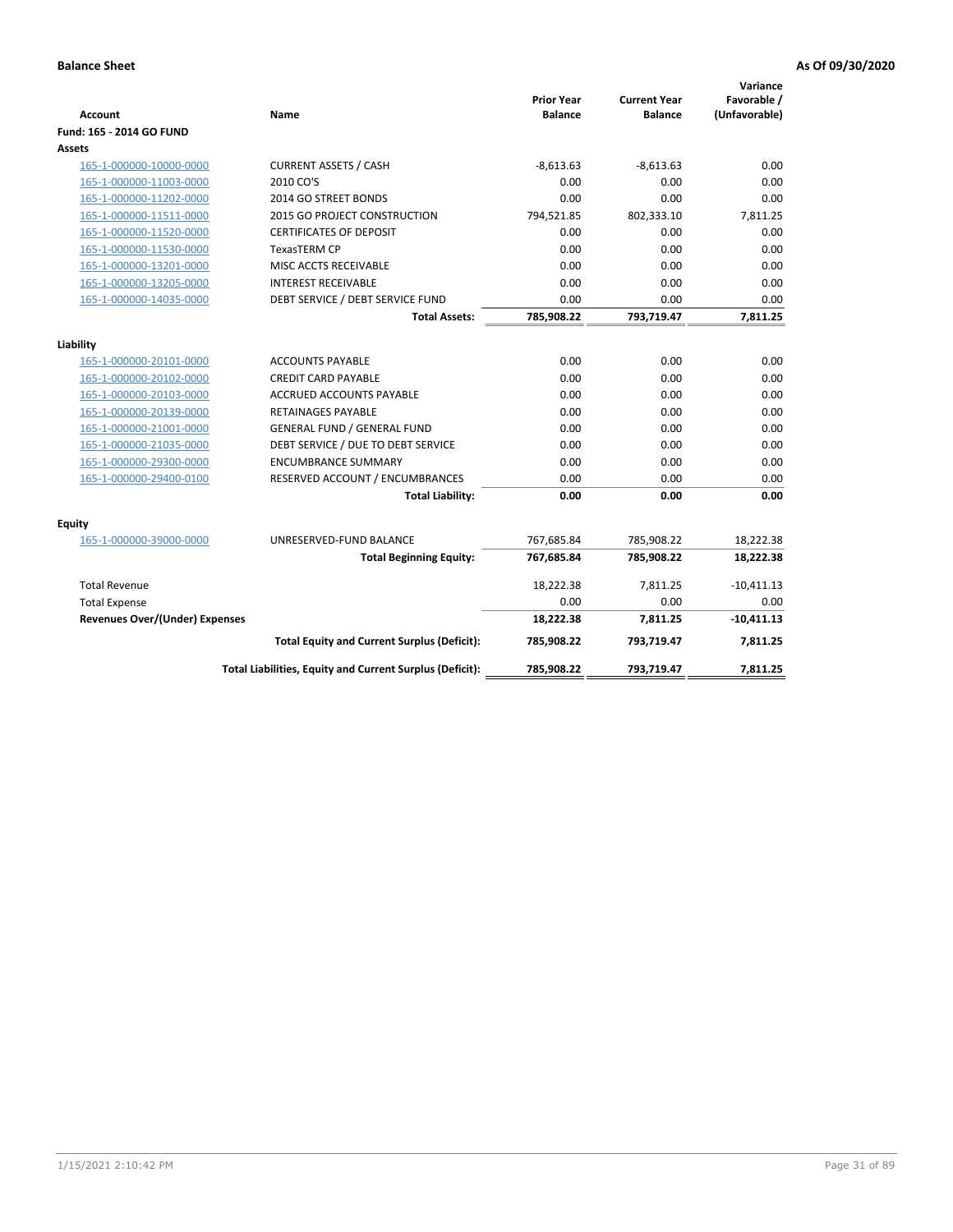| Account                                                      | Name                                                     | <b>Prior Year</b><br><b>Balance</b> | <b>Current Year</b><br><b>Balance</b> | Variance<br>Favorable /<br>(Unfavorable) |
|--------------------------------------------------------------|----------------------------------------------------------|-------------------------------------|---------------------------------------|------------------------------------------|
| <b>Fund: 170 - LAW ENFORCEMENT GRANT - CAPITAL PURCHASES</b> |                                                          |                                     |                                       |                                          |
| <b>Assets</b>                                                |                                                          |                                     |                                       |                                          |
| 170-1-000000-10000-0000                                      | <b>CURRENT ASSETS / CASH</b>                             | 0.00                                | 0.00                                  | 0.00                                     |
| 170-1-000000-13201-0000                                      | MISC ACCTS RECEIVABLE                                    | 0.00                                | 0.00                                  | 0.00                                     |
|                                                              | <b>Total Assets:</b>                                     | 0.00                                | 0.00                                  | 0.00                                     |
| Liability                                                    |                                                          |                                     |                                       |                                          |
| 170-1-000000-20101-0000                                      | <b>ACCOUNTS PAYABLE</b>                                  | 0.00                                | 0.00                                  | 0.00                                     |
| 170-1-000000-20102-0000                                      | <b>CREDIT CARD PAYABLE</b>                               | 0.00                                | 0.00                                  | 0.00                                     |
| 170-1-000000-20103-0000                                      | <b>ACCRUED ACCOUNTS PAYABLE</b>                          | 0.00                                | 0.00                                  | 0.00                                     |
| 170-1-000000-20902-0000                                      | <b>DEFERRED GRANT REVENUE</b>                            | 0.00                                | 0.00                                  | 0.00                                     |
| 170-1-000000-21001-0000                                      | <b>GENERAL FUND / GENERAL FUND</b>                       | 0.00                                | 0.00                                  | 0.00                                     |
| 170-1-000000-24004-0000                                      | <b>INTEREST PAYABLE ON DEP</b>                           | 0.00                                | 0.00                                  | 0.00                                     |
| 170-1-000000-29300-0000                                      | <b>ENCUMBRANCE SUMMARY</b>                               | 0.00                                | 0.00                                  | 0.00                                     |
| 170-1-000000-29400-0000                                      | RESERVED ACCOUNT / ENCUMBRANCES                          | 0.00                                | 0.00                                  | 0.00                                     |
|                                                              | <b>Total Liability:</b>                                  | 0.00                                | 0.00                                  | 0.00                                     |
| <b>Equity</b>                                                |                                                          |                                     |                                       |                                          |
| 170-1-000000-39000-0000                                      | UNRESERVED-FUND BALANCE                                  | 0.00                                | 0.00                                  | 0.00                                     |
|                                                              | <b>Total Beginning Equity:</b>                           | 0.00                                | 0.00                                  | 0.00                                     |
| <b>Total Revenue</b>                                         |                                                          | 21,253.00                           | 0.00                                  | $-21,253.00$                             |
| <b>Total Expense</b>                                         |                                                          | 21,253.00                           | 0.00                                  | 21,253.00                                |
| <b>Revenues Over/(Under) Expenses</b>                        |                                                          | 0.00                                | 0.00                                  | 0.00                                     |
|                                                              | <b>Total Equity and Current Surplus (Deficit):</b>       | 0.00                                | 0.00                                  | 0.00                                     |
|                                                              | Total Liabilities, Equity and Current Surplus (Deficit): | 0.00                                | 0.00                                  | 0.00                                     |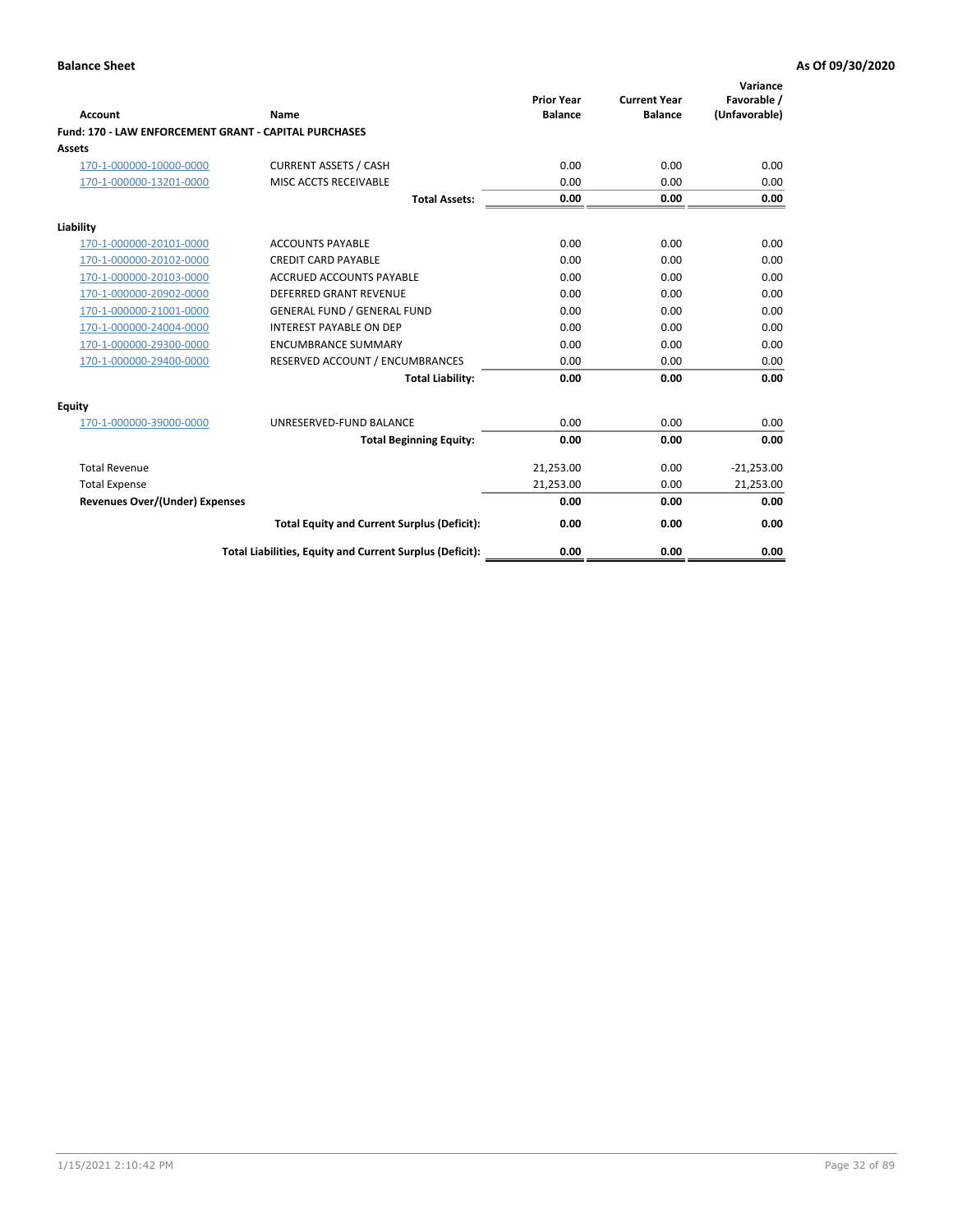| Account                                        | Name                                                     | <b>Prior Year</b><br><b>Balance</b> | <b>Current Year</b><br><b>Balance</b> | Variance<br>Favorable /<br>(Unfavorable) |
|------------------------------------------------|----------------------------------------------------------|-------------------------------------|---------------------------------------|------------------------------------------|
| <b>Fund: 171 - MAIN STREET SPECIAL REVENUE</b> |                                                          |                                     |                                       |                                          |
| Assets                                         |                                                          |                                     |                                       |                                          |
| 171-1-000000-10000-0000                        | <b>CURRENT ASSETS / CASH</b>                             | $-48,361.48$                        | 35,451.50                             | 83,812.98                                |
| 171-1-000000-13201-0000                        | MISC ACCTS RECEIVABLE                                    | 0.00                                | 0.00                                  | 0.00                                     |
| 171-1-000000-13205-0000                        | <b>INTEREST RECEIVABLE</b>                               | 0.00                                | 0.00                                  | 0.00                                     |
|                                                | <b>Total Assets:</b>                                     | $-48,361.48$                        | 35,451.50                             | 83,812.98                                |
| Liability                                      |                                                          |                                     |                                       |                                          |
| 171-1-000000-20101-0000                        | <b>ACCOUNTS PAYABLE</b>                                  | 0.00                                | 100,540.01                            | $-100,540.01$                            |
| 171-1-000000-20102-0000                        | <b>CREDIT CARD PAYABLE</b>                               | 0.00                                | 0.00                                  | 0.00                                     |
| 171-1-000000-20103-0000                        | <b>ACCRUED ACCOUNTS PAYABLE</b>                          | 0.00                                | 0.00                                  | 0.00                                     |
| 171-1-000000-20139-0000                        | <b>RETAINAGES PAYABLE</b>                                | 0.00                                | 0.00                                  | 0.00                                     |
| 171-1-000000-20902-0000                        | <b>DEFERRED GRANT REVENUE</b>                            | 0.00                                | 0.00                                  | 0.00                                     |
| 171-1-000000-29300-0000                        | <b>ENCUMBRANCE SUMMARY</b>                               | 0.00                                | 0.00                                  | 0.00                                     |
| 171-1-000000-29400-0100                        | RESERVED ACCOUNT / ENCUMBRANCES                          | 0.00                                | 0.00                                  | 0.00                                     |
|                                                | <b>Total Liability:</b>                                  | 0.00                                | 100,540.01                            | $-100,540.01$                            |
| <b>Equity</b>                                  |                                                          |                                     |                                       |                                          |
| 171-1-000000-39000-0000                        | UNRESERVED-FUND BALANCE                                  | 9,077.21                            | $-48,361.48$                          | $-57,438.69$                             |
|                                                | <b>Total Beginning Equity:</b>                           | 9,077.21                            | $-48,361.48$                          | $-57,438.69$                             |
| <b>Total Revenue</b>                           |                                                          | 0.00                                | 210,219.00                            | 210,219.00                               |
| <b>Total Expense</b>                           |                                                          | 57,438.69                           | 226,946.03                            | $-169,507.34$                            |
| <b>Revenues Over/(Under) Expenses</b>          |                                                          | $-57,438.69$                        | $-16,727.03$                          | 40,711.66                                |
|                                                | <b>Total Equity and Current Surplus (Deficit):</b>       | $-48,361.48$                        | $-65,088.51$                          | $-16,727.03$                             |
|                                                | Total Liabilities, Equity and Current Surplus (Deficit): | $-48,361.48$                        | 35,451.50                             | 83,812.98                                |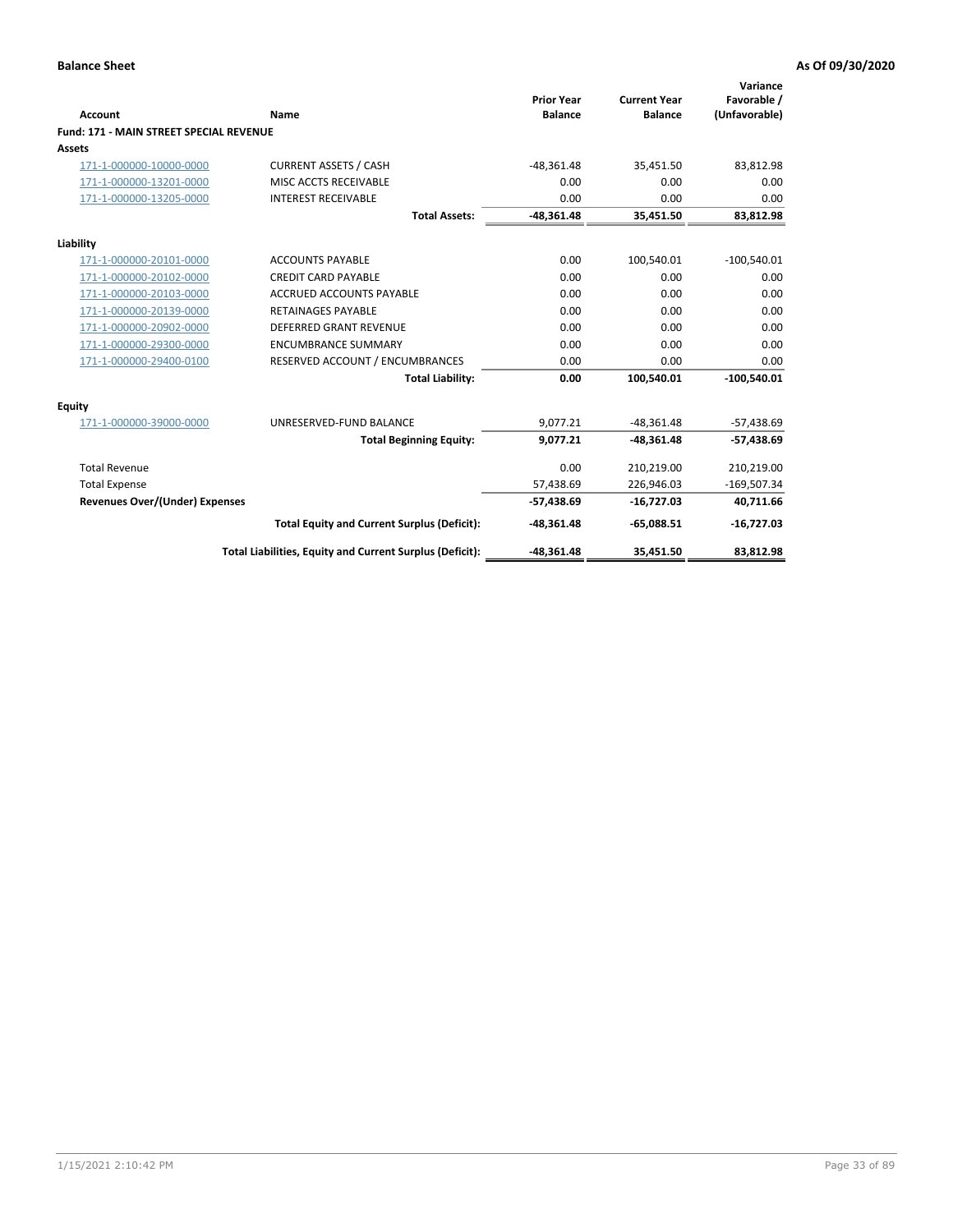|                                       |                                                          |                                     |                                       | Variance                     |
|---------------------------------------|----------------------------------------------------------|-------------------------------------|---------------------------------------|------------------------------|
| <b>Account</b>                        | <b>Name</b>                                              | <b>Prior Year</b><br><b>Balance</b> | <b>Current Year</b><br><b>Balance</b> | Favorable /<br>(Unfavorable) |
| <b>Fund: 172 - MINOR GRANTS FUND</b>  |                                                          |                                     |                                       |                              |
| <b>Assets</b>                         |                                                          |                                     |                                       |                              |
| 172-1-000000-10000-0000               | <b>CURRENT ASSETS / CASH</b>                             | 6,343.76                            | 8,589.89                              | 2,246.13                     |
| 172-1-000000-13201-0000               | MISC ACCTS RECEIVABLE                                    | 0.00                                | 0.00                                  | 0.00                         |
| 172-1-000000-13205-0000               | <b>INTEREST RECEIVABLE</b>                               | 0.00                                | 0.00                                  | 0.00                         |
|                                       | <b>Total Assets:</b>                                     | 6,343.76                            | 8,589.89                              | 2,246.13                     |
| Liability                             |                                                          |                                     |                                       |                              |
| 172-1-000000-20101-0000               | <b>ACCOUNTS PAYABLE</b>                                  | 0.00                                | 0.00                                  | 0.00                         |
| 172-1-000000-20102-0000               | <b>CREDIT CARD PAYABLE</b>                               | 0.00                                | 0.00                                  | 0.00                         |
| 172-1-000000-20103-0000               | <b>ACCRUED ACCOUNTS PAYABLE</b>                          | 0.00                                | 0.00                                  | 0.00                         |
| 172-1-000000-20902-0000               | <b>DEFERRED GRANT REVENUE</b>                            | 0.00                                | 0.00                                  | 0.00                         |
| 172-1-000000-29300-0000               | <b>ENCUMBRANCE SUMMARY</b>                               | 0.00                                | 0.00                                  | 0.00                         |
| 172-1-000000-29400-0000               | RESERVED ACCOUNT / ENCUMBRANCES                          | 0.00                                | 0.00                                  | 0.00                         |
|                                       | <b>Total Liability:</b>                                  | 0.00                                | 0.00                                  | 0.00                         |
| Equity                                |                                                          |                                     |                                       |                              |
| 172-1-000000-39000-0000               | UNRESERVED-FUND BALANCE                                  | 3,559.10                            | 6.343.76                              | 2,784.66                     |
|                                       | <b>Total Beginning Equity:</b>                           | 3,559.10                            | 6,343.76                              | 2,784.66                     |
| <b>Total Revenue</b>                  |                                                          | 15,624.00                           | 3,660.00                              | $-11,964.00$                 |
| <b>Total Expense</b>                  |                                                          | 12,839.34                           | 1,413.87                              | 11,425.47                    |
| <b>Revenues Over/(Under) Expenses</b> |                                                          | 2,784.66                            | 2,246.13                              | $-538.53$                    |
|                                       | <b>Total Equity and Current Surplus (Deficit):</b>       | 6,343.76                            | 8,589.89                              | 2,246.13                     |
|                                       | Total Liabilities, Equity and Current Surplus (Deficit): | 6,343.76                            | 8,589.89                              | 2,246.13                     |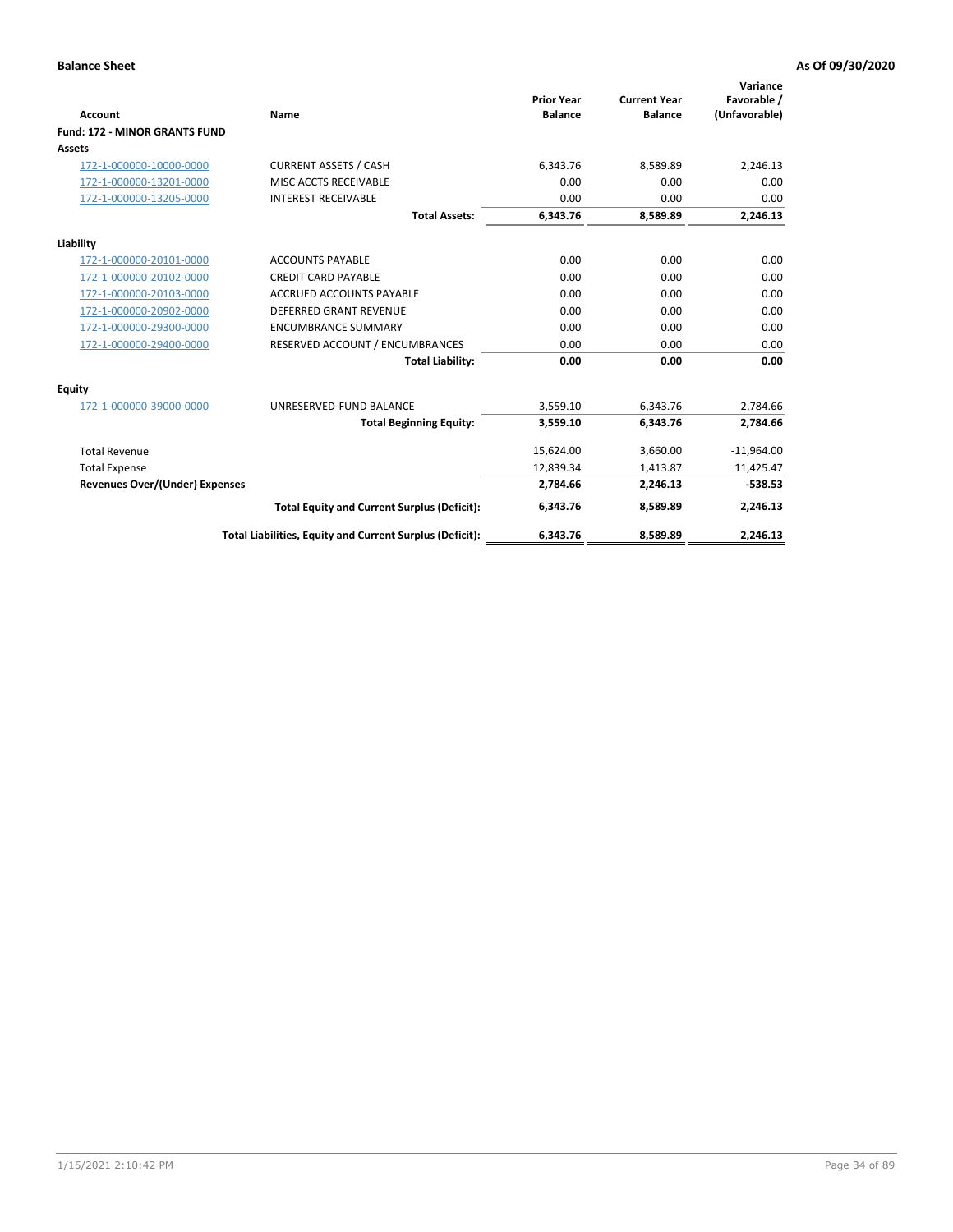| <b>Account</b>                         | <b>Name</b>                                              | <b>Prior Year</b><br><b>Balance</b> | <b>Current Year</b><br><b>Balance</b> | Variance<br>Favorable /<br>(Unfavorable) |
|----------------------------------------|----------------------------------------------------------|-------------------------------------|---------------------------------------|------------------------------------------|
| <b>Fund: 173 - FL YOUNG FOUNDATION</b> |                                                          |                                     |                                       |                                          |
| Assets                                 |                                                          |                                     |                                       |                                          |
| 173-1-000000-10000-0000                | <b>CURRENT ASSETS / CASH</b>                             | 0.00                                | 0.00                                  | 0.00                                     |
| 173-1-000000-13201-0000                | MISC ACCTS RECEIVABLE                                    | 0.00                                | 0.00                                  | 0.00                                     |
|                                        | <b>Total Assets:</b>                                     | 0.00                                | 0.00                                  | 0.00                                     |
| Liability                              |                                                          |                                     |                                       |                                          |
| 173-1-000000-20101-0000                | <b>ACCOUNTS PAYABLE</b>                                  | 0.00                                | 0.00                                  | 0.00                                     |
| 173-1-000000-20102-0000                | <b>CREDIT CARD PAYABLE</b>                               | 0.00                                | 0.00                                  | 0.00                                     |
| 173-1-000000-20902-0000                | <b>DEFERRED GRANT REVENUE</b>                            | 0.00                                | 0.00                                  | 0.00                                     |
| 173-1-000000-29300-0000                | <b>ENCUMBRANCE SUMMARY</b>                               | 0.00                                | 0.00                                  | 0.00                                     |
| 173-1-000000-29400-0000                | RESERVED ACCOUNT / ENCUMBRANCES                          | 0.00                                | 0.00                                  | 0.00                                     |
|                                        | <b>Total Liability:</b>                                  | 0.00                                | 0.00                                  | 0.00                                     |
| Equity                                 |                                                          |                                     |                                       |                                          |
| 173-1-000000-39000-0000                | UNRESERVED-FUND BALANCE                                  | 0.00                                | 0.00                                  | 0.00                                     |
|                                        | <b>Total Beginning Equity:</b>                           | 0.00                                | 0.00                                  | 0.00                                     |
| <b>Total Revenue</b>                   |                                                          | 0.00                                | 0.00                                  | 0.00                                     |
| <b>Total Expense</b>                   |                                                          | 0.00                                | 0.00                                  | 0.00                                     |
| <b>Revenues Over/(Under) Expenses</b>  |                                                          | 0.00                                | 0.00                                  | 0.00                                     |
|                                        | <b>Total Equity and Current Surplus (Deficit):</b>       | 0.00                                | 0.00                                  | 0.00                                     |
|                                        | Total Liabilities, Equity and Current Surplus (Deficit): | 0.00                                | 0.00                                  | 0.00                                     |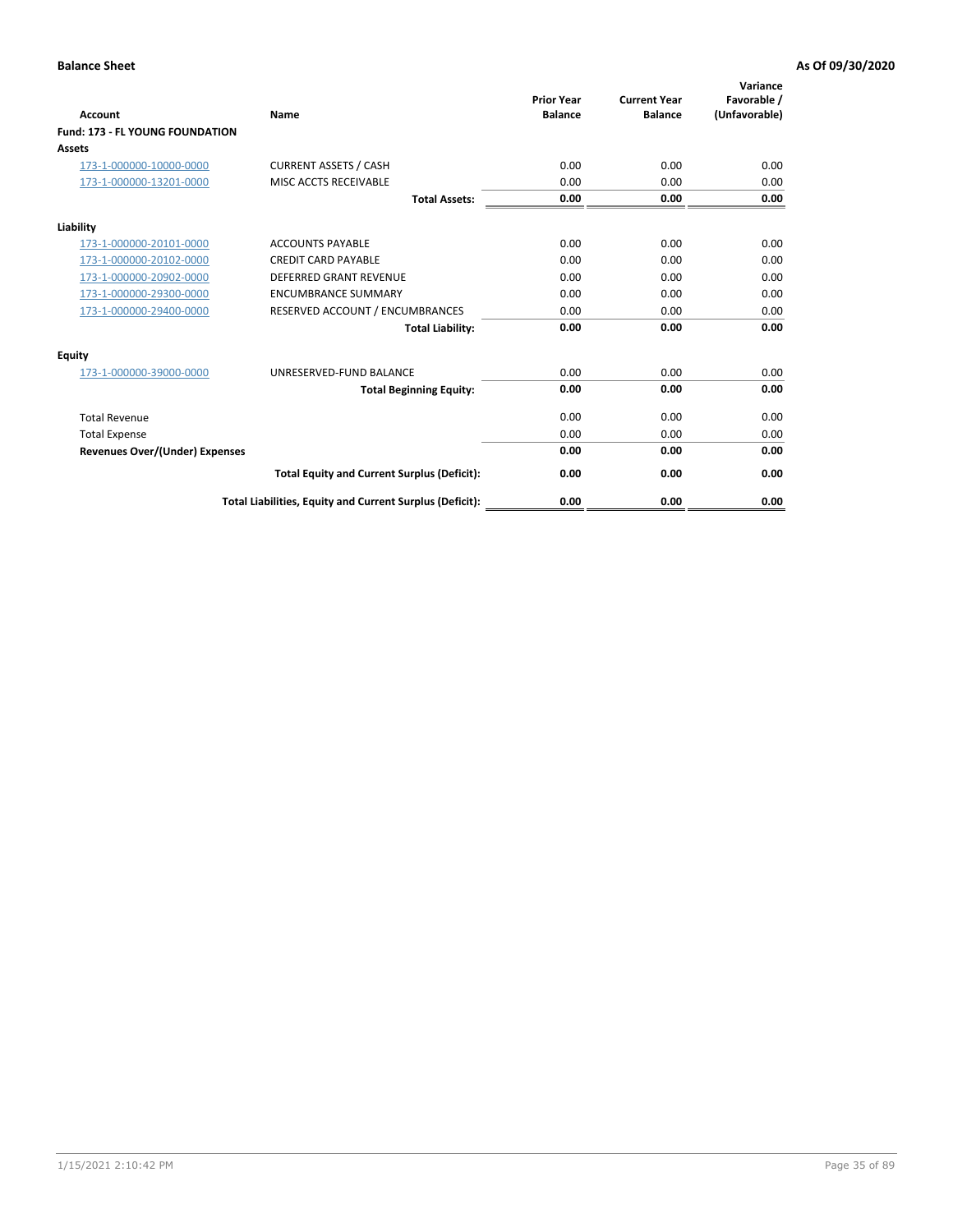| <b>Account</b>                        | Name                                                     | <b>Prior Year</b><br><b>Balance</b> | <b>Current Year</b><br><b>Balance</b> | Variance<br>Favorable /<br>(Unfavorable) |
|---------------------------------------|----------------------------------------------------------|-------------------------------------|---------------------------------------|------------------------------------------|
| <b>Fund: 174 - FEMA GRANT</b>         |                                                          |                                     |                                       |                                          |
| Assets                                |                                                          |                                     |                                       |                                          |
| 174-1-000000-10000-0000               | <b>CURRENT ASSETS / CASH</b>                             | 0.00                                | 0.00                                  | 0.00                                     |
| 174-1-000000-13201-0000               | MISC ACCTS RECEIVABLE                                    | 0.00                                | 0.00                                  | 0.00                                     |
| 174-1-000000-13205-0000               | <b>INTEREST RECEIVABLE</b>                               | 0.00                                | 0.00                                  | 0.00                                     |
|                                       | <b>Total Assets:</b>                                     | 0.00                                | 0.00                                  | 0.00                                     |
| Liability                             |                                                          |                                     |                                       |                                          |
| 174-1-000000-20101-0000               | <b>ACCOUNTS PAYABLE</b>                                  | 0.00                                | 0.00                                  | 0.00                                     |
| 174-1-000000-20102-0000               | <b>CREDIT CARD PAYABLE</b>                               | 0.00                                | 0.00                                  | 0.00                                     |
| 174-1-000000-20103-0000               | <b>ACCRUED ACCOUNTS PAYABLE</b>                          | 0.00                                | 0.00                                  | 0.00                                     |
| 174-1-000000-20902-0000               | <b>DEFERRED GRANT REVENUE</b>                            | 0.00                                | 0.00                                  | 0.00                                     |
| 174-1-000000-29300-0000               | <b>ENCUMBRANCE SUMMARY</b>                               | 0.00                                | 0.00                                  | 0.00                                     |
| 174-1-000000-29400-0000               | RESERVED ACCOUNT / ENCUMBRANCES                          | 0.00                                | 0.00                                  | 0.00                                     |
|                                       | <b>Total Liability:</b>                                  | 0.00                                | 0.00                                  | 0.00                                     |
| <b>Equity</b>                         |                                                          |                                     |                                       |                                          |
| 174-1-000000-39000-0000               | UNRESERVED-FUND BALANCE                                  | 0.00                                | 0.00                                  | 0.00                                     |
|                                       | <b>Total Beginning Equity:</b>                           | 0.00                                | 0.00                                  | 0.00                                     |
| <b>Total Revenue</b>                  |                                                          | 0.00                                | 0.00                                  | 0.00                                     |
| <b>Total Expense</b>                  |                                                          | 0.00                                | 0.00                                  | 0.00                                     |
| <b>Revenues Over/(Under) Expenses</b> |                                                          | 0.00                                | 0.00                                  | 0.00                                     |
|                                       | <b>Total Equity and Current Surplus (Deficit):</b>       | 0.00                                | 0.00                                  | 0.00                                     |
|                                       | Total Liabilities, Equity and Current Surplus (Deficit): | 0.00                                | 0.00                                  | 0.00                                     |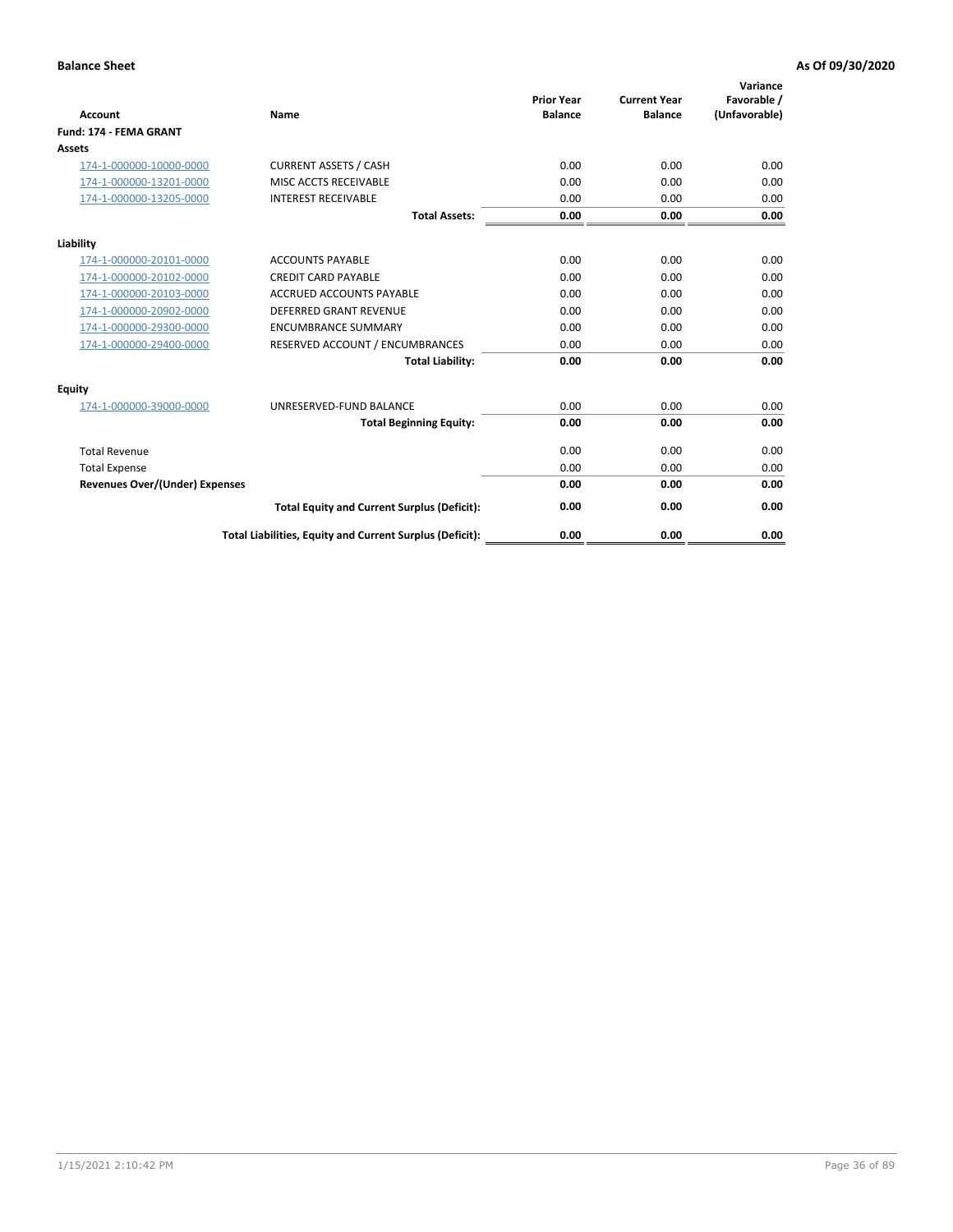| <b>Account</b>                             | Name                                                     | <b>Prior Year</b><br><b>Balance</b> | <b>Current Year</b><br><b>Balance</b> | Variance<br>Favorable /<br>(Unfavorable) |
|--------------------------------------------|----------------------------------------------------------|-------------------------------------|---------------------------------------|------------------------------------------|
| Fund: 175 - JUSTICE ASSISTANCE GRANT - JAG |                                                          |                                     |                                       |                                          |
| <b>Assets</b>                              |                                                          |                                     |                                       |                                          |
| 175-1-000000-10000-0000                    | <b>CURRENT ASSETS / CASH</b>                             | 2,208.65                            | 13,761.65                             | 11,553.00                                |
| 175-1-000000-13201-0000                    | MISC ACCTS RECEIVABLE                                    | 0.00                                | 0.00                                  | 0.00                                     |
|                                            | <b>Total Assets:</b>                                     | 2,208.65                            | 13,761.65                             | 11,553.00                                |
| Liability                                  |                                                          |                                     |                                       |                                          |
| 175-1-000000-20101-0000                    | <b>ACCOUNTS PAYABLE</b>                                  | 0.00                                | 0.00                                  | 0.00                                     |
| 175-1-000000-20102-0000                    | <b>CREDIT CARD PAYABLE</b>                               | 0.00                                | 0.00                                  | 0.00                                     |
| 175-1-000000-20902-0000                    | <b>DEFERRED GRANT REVENUE</b>                            | 0.00                                | 0.00                                  | 0.00                                     |
| 175-1-000000-29300-0000                    | <b>ENCUMBRANCE SUMMARY</b>                               | 0.00                                | 0.00                                  | 0.00                                     |
| 175-1-000000-29400-0000                    | RESERVED ACCOUNT / ENCUMBRANCES                          | 0.00                                | 0.00                                  | 0.00                                     |
|                                            | <b>Total Liability:</b>                                  | 0.00                                | 0.00                                  | 0.00                                     |
| Equity                                     |                                                          |                                     |                                       |                                          |
| 175-1-000000-39000-0000                    | UNRESERVED-FUND BALANCE                                  | 13,761.65                           | 2,208.65                              | $-11,553.00$                             |
|                                            | <b>Total Beginning Equity:</b>                           | 13,761.65                           | 2,208.65                              | $-11,553.00$                             |
| <b>Total Revenue</b>                       |                                                          | 18,047.00                           | 11,553.00                             | $-6,494.00$                              |
| <b>Total Expense</b>                       |                                                          | 29,600.00                           | 0.00                                  | 29,600.00                                |
| <b>Revenues Over/(Under) Expenses</b>      |                                                          | $-11,553.00$                        | 11,553.00                             | 23,106.00                                |
|                                            | <b>Total Equity and Current Surplus (Deficit):</b>       | 2,208.65                            | 13,761.65                             | 11,553.00                                |
|                                            | Total Liabilities, Equity and Current Surplus (Deficit): | 2,208.65                            | 13,761.65                             | 11,553.00                                |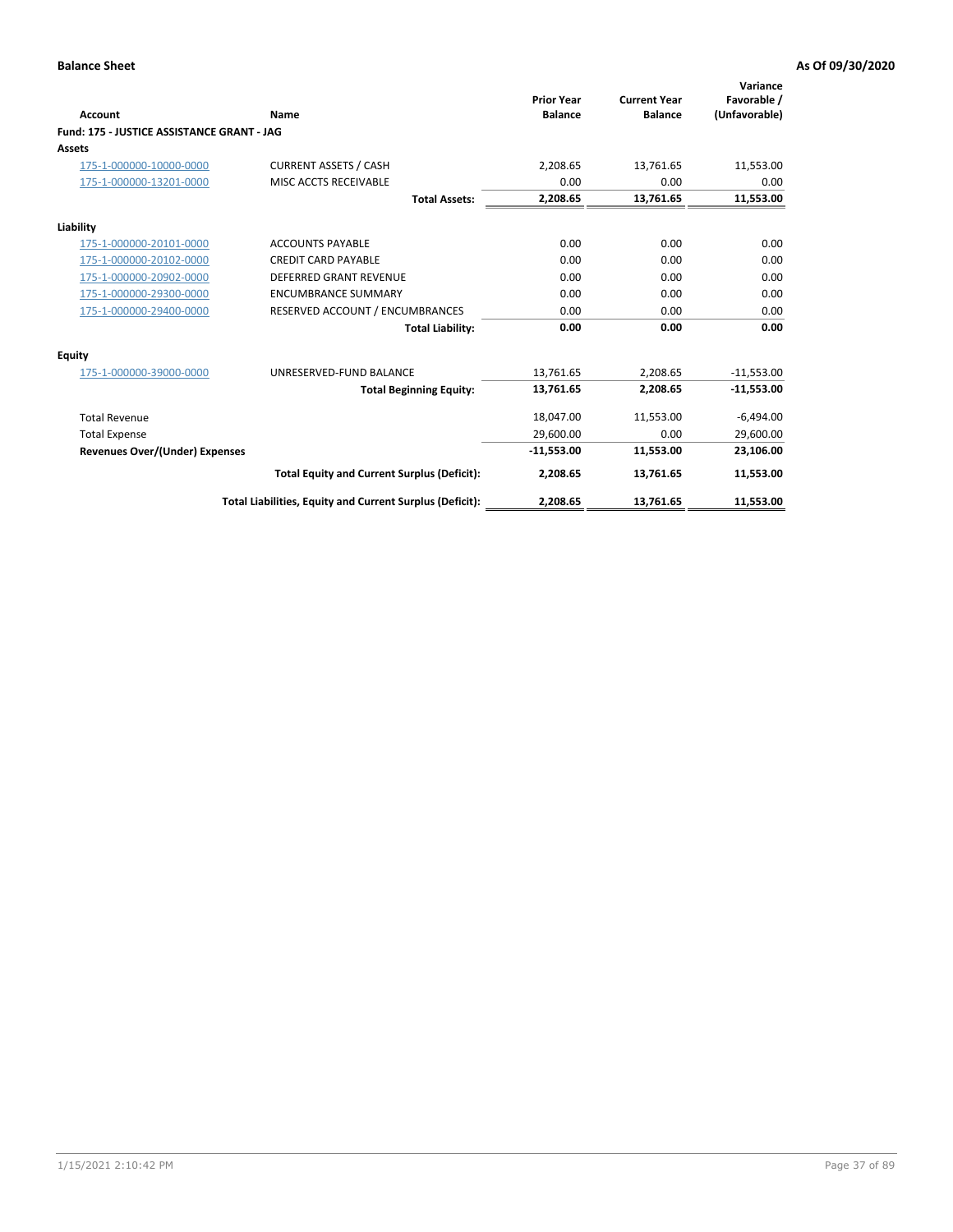| <b>Account</b>                        | Name                                                     | <b>Prior Year</b><br><b>Balance</b> | <b>Current Year</b><br><b>Balance</b> | Variance<br>Favorable /<br>(Unfavorable) |
|---------------------------------------|----------------------------------------------------------|-------------------------------------|---------------------------------------|------------------------------------------|
| Fund: 176 - HOME GRANT FUND           |                                                          |                                     |                                       |                                          |
| Assets                                |                                                          |                                     |                                       |                                          |
| 176-1-000000-10000-0000               | <b>CURRENT ASSETS / CASH</b>                             | 0.00                                | 0.00                                  | 0.00                                     |
| 176-1-000000-13201-0000               | MISC ACCTS RECEIVABLE                                    | 0.00                                | 0.00                                  | 0.00                                     |
| 176-1-000000-13205-0000               | <b>INTEREST RECEIVABLE</b>                               | 0.00                                | 0.00                                  | 0.00                                     |
|                                       | <b>Total Assets:</b>                                     | 0.00                                | 0.00                                  | 0.00                                     |
| Liability                             |                                                          |                                     |                                       |                                          |
| 176-1-000000-20101-0000               | <b>ACCOUNTS PAYABLE</b>                                  | 0.00                                | 0.00                                  | 0.00                                     |
| 176-1-000000-20102-0000               | <b>CREDIT CARD PAYABLE</b>                               | 0.00                                | 0.00                                  | 0.00                                     |
| 176-1-000000-20103-0000               | <b>ACCRUED ACCOUNTS PAYABLE</b>                          | 0.00                                | 0.00                                  | 0.00                                     |
| 176-1-000000-20902-0000               | <b>DEFERRED GRANT REVENUE</b>                            | 0.00                                | 0.00                                  | 0.00                                     |
| 176-1-000000-29300-0000               | <b>ENCUMBRANCE SUMMARY</b>                               | 0.00                                | 0.00                                  | 0.00                                     |
| 176-1-000000-29400-0000               | RESERVED ACCOUNT / ENCUMBRANCES                          | 0.00                                | 0.00                                  | 0.00                                     |
|                                       | <b>Total Liability:</b>                                  | 0.00                                | 0.00                                  | 0.00                                     |
| <b>Equity</b>                         |                                                          |                                     |                                       |                                          |
| 176-1-000000-39000-0000               | UNRESERVED-FUND BALANCE                                  | 0.00                                | 0.00                                  | 0.00                                     |
|                                       | <b>Total Beginning Equity:</b>                           | 0.00                                | 0.00                                  | 0.00                                     |
| <b>Total Revenue</b>                  |                                                          | 0.00                                | 0.00                                  | 0.00                                     |
| <b>Total Expense</b>                  |                                                          | 0.00                                | 0.00                                  | 0.00                                     |
| <b>Revenues Over/(Under) Expenses</b> |                                                          | 0.00                                | 0.00                                  | 0.00                                     |
|                                       | <b>Total Equity and Current Surplus (Deficit):</b>       | 0.00                                | 0.00                                  | 0.00                                     |
|                                       | Total Liabilities, Equity and Current Surplus (Deficit): | 0.00                                | 0.00                                  | 0.00                                     |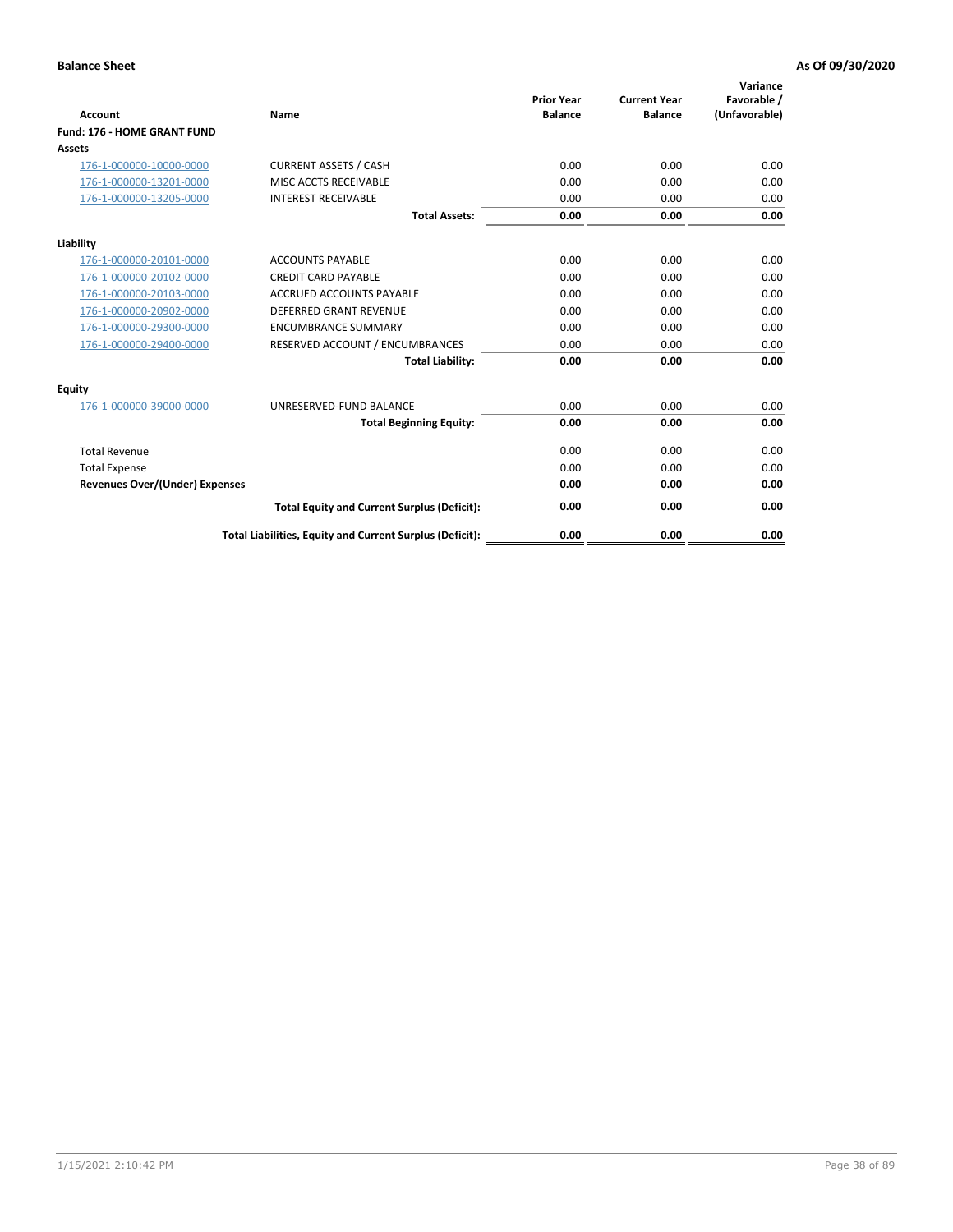| Account                                        | Name                                                     | <b>Prior Year</b><br><b>Balance</b> | <b>Current Year</b><br><b>Balance</b> | Variance<br>Favorable /<br>(Unfavorable) |
|------------------------------------------------|----------------------------------------------------------|-------------------------------------|---------------------------------------|------------------------------------------|
| <b>Fund: 177 - SAFE ROUTES TO SCHOOL GRANT</b> |                                                          |                                     |                                       |                                          |
| <b>Assets</b>                                  |                                                          |                                     |                                       |                                          |
| 177-1-000000-10000-0000                        | <b>CURRENT ASSETS / CASH</b>                             | 0.00                                | 0.00                                  | 0.00                                     |
| 177-1-000000-13201-0000                        | MISC ACCTS RECEIVABLE                                    | 0.00                                | 0.00                                  | 0.00                                     |
| 177-1-000000-13205-0000                        | <b>INTEREST RECEIVABLE</b>                               | 0.00                                | 0.00                                  | 0.00                                     |
|                                                | <b>Total Assets:</b>                                     | 0.00                                | 0.00                                  | 0.00                                     |
| Liability                                      |                                                          |                                     |                                       |                                          |
| 177-1-000000-20101-0000                        | <b>ACCOUNTS PAYABLE</b>                                  | 0.00                                | 0.00                                  | 0.00                                     |
| 177-1-000000-20102-0000                        | <b>CREDIT CARD PAYABLE</b>                               | 0.00                                | 0.00                                  | 0.00                                     |
| 177-1-000000-20139-0000                        | <b>RETAINAGES PAYABLE</b>                                | 0.00                                | 0.00                                  | 0.00                                     |
| 177-1-000000-20902-0000                        | <b>DEFERRED GRANT REVENUE</b>                            | 0.00                                | 0.00                                  | 0.00                                     |
|                                                | <b>Total Liability:</b>                                  | 0.00                                | 0.00                                  | 0.00                                     |
| Equity                                         |                                                          |                                     |                                       |                                          |
| 177-1-000000-39000-0000                        | UNRESERVED-FUND BALANCE                                  | 0.00                                | 0.00                                  | 0.00                                     |
|                                                | <b>Total Beginning Equity:</b>                           | 0.00                                | 0.00                                  | 0.00                                     |
| <b>Total Revenue</b>                           |                                                          | 0.00                                | 0.00                                  | 0.00                                     |
| <b>Total Expense</b>                           |                                                          | 0.00                                | 0.00                                  | 0.00                                     |
| <b>Revenues Over/(Under) Expenses</b>          |                                                          | 0.00                                | 0.00                                  | 0.00                                     |
|                                                | <b>Total Equity and Current Surplus (Deficit):</b>       | 0.00                                | 0.00                                  | 0.00                                     |
|                                                | Total Liabilities, Equity and Current Surplus (Deficit): | 0.00                                | 0.00                                  | 0.00                                     |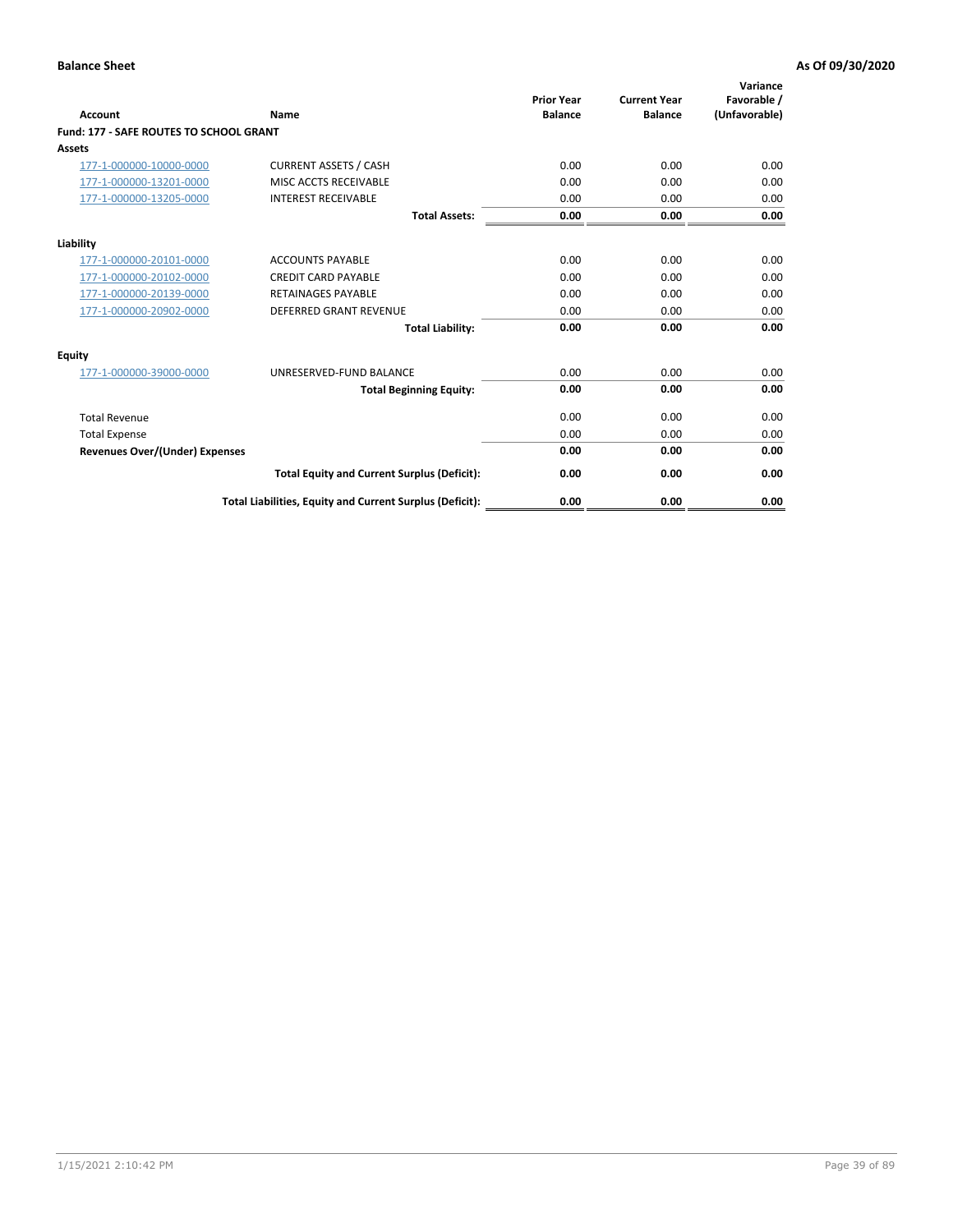| <b>Account</b>                        | Name                                                     | <b>Prior Year</b><br><b>Balance</b> | <b>Current Year</b><br><b>Balance</b> | Variance<br>Favorable /<br>(Unfavorable) |
|---------------------------------------|----------------------------------------------------------|-------------------------------------|---------------------------------------|------------------------------------------|
| Fund: 190 - FIXED ASSETS              |                                                          |                                     |                                       |                                          |
| Assets                                |                                                          |                                     |                                       |                                          |
| 190-1-000000-10000-0000               | <b>CURRENT ASSETS / CASH</b>                             | 3,979,096.29                        | 3,979,096.29                          | 0.00                                     |
| 190-1-000000-16001-0000               | FIXED ASSETS / LAND                                      | 4,319,195.57                        | 4,319,195.57                          | 0.00                                     |
| 190-1-000000-16002-0000               | FIXED ASSETS / IMPROVMENTS-NON BUILDI                    | 10,150,860.27                       | 10,150,860.27                         | 0.00                                     |
| 190-1-000000-16003-0000               | ACCUM DEPR / IMPROVEMENTS- NON BUIL                      | -4,842,913.33                       | -4,842,913.33                         | 0.00                                     |
| 190-1-000000-16004-0000               | FIXED ASSETS / BUILDINGS                                 | 18,914,154.92                       | 18,914,154.92                         | 0.00                                     |
| 190-1-000000-16005-0000               | <b>ACCUM DEPR / BUILDINGS</b>                            | -7,519,821.56                       | $-7,519,821.56$                       | 0.00                                     |
| 190-1-000000-16109-0000               | FIXED ASSETS / INFRASTRUCTURE                            | 42,782,473.41                       | 42,782,473.41                         | 0.00                                     |
| 190-1-000000-16110-0000               | ACCUM DEPR / INFRASTRUCTURE                              | -18,346,397.83                      | -18,346,397.83                        | 0.00                                     |
| 190-1-000000-16201-0000               | FIXED ASSETS / MACHINERY AND EQUIPMEN                    | 7,300,490.92                        | 7,300,490.92                          | 0.00                                     |
| 190-1-000000-16202-0000               | ACCUM DEPR / MACHINERY AND EQUIPMEI                      | -5,084,807.93                       | -5,084,807.93                         | 0.00                                     |
| 190-1-000000-16205-0000               | FIXED ASSETS / SEIZURE FUNDED VEHICLES                   | 109,736.85                          | 109,736.85                            | 0.00                                     |
| 190-1-000000-16206-0000               | ACCUM DEPR / SEIZURE FUNDED VEHICLES                     | $-104,548.67$                       | $-104,548.67$                         | 0.00                                     |
| 190-1-000000-16301-0000               | FIXED ASSETS / C W I P                                   | 5,330,772.30                        | 5,330,772.30                          | 0.00                                     |
|                                       | <b>Total Assets:</b>                                     | 56,988,291.21                       | 56,988,291.21                         | 0.00                                     |
|                                       |                                                          |                                     |                                       |                                          |
| Liability                             |                                                          |                                     |                                       |                                          |
| 190-1-000000-20101-0000               | <b>ACCOUNTS PAYABLE</b>                                  | 0.00                                | 0.00                                  | 0.00                                     |
| 190-1-000000-20102-0000               | <b>CREDIT CARD PAYABLE</b>                               | 0.00                                | 0.00                                  | 0.00                                     |
| 190-1-000000-27001-0000               | <b>CONTRIBUTED CAPITAL / DEVELOPERS</b>                  | 7,196,125.29                        | 7,196,125.29                          | 0.00                                     |
| 190-1-000000-27101-0000               | INVESTMENT IN GFA / GENERAL FUND                         | 2,194,657.07                        | 2,194,657.07                          | 0.00                                     |
| 190-1-000000-27102-0000               | SPECIAL REVENUE FUNDS                                    | 4,861,998.29                        | 4,861,998.29                          | 0.00                                     |
| 190-1-000000-27103-0000               | <b>GENERAL CIP FUND</b>                                  | 65,537,873.56                       | 65,537,873.56                         | 0.00                                     |
| 190-1-000000-27104-0000               | PROPRIETARY FUNDS                                        | 13,885,324.34                       | 13,885,324.34                         | 0.00                                     |
| 190-1-000000-27105-0000               | <b>INTERNAL SERVICE FUNDS</b>                            | 0.00                                | 0.00                                  | 0.00                                     |
| 190-1-000000-27106-0000               | <b>EXPENDABLE TRUST FUNDS</b>                            | 0.00                                | 0.00                                  | 0.00                                     |
| 190-1-000000-27107-0000               | INVESTMENT IN GFA / SEIZURE FUNDS                        | 127,680.68                          | 127,680.68                            | 0.00                                     |
| 190-1-000000-27108-0000               | INVESTMENT IN GFA / FIRE DEPARTMEN                       | 0.00                                | 0.00                                  | 0.00                                     |
| 190-1-000000-27109-0000               | PARKS & RECREATION DEPT                                  | 0.00                                | 0.00                                  | 0.00                                     |
| 190-1-000000-27110-0000               | INVESTMENT IN GFA / 4A EDC                               | 524,560.49                          | 524,560.49                            | 0.00                                     |
| 190-1-000000-27201-0000               | CAFR USE / MUNICIPAL BUILDINGS                           | 1,862,037.81                        | 1,862,037.81                          | 0.00                                     |
| 190-1-000000-27202-0000               | CAFR USE / OTHER GENERAL GOVERNMEN                       | 363,987.04                          | 363,987.04                            | 0.00                                     |
| 190-1-000000-27203-0000               | CAFR USE / POLICE PROTECTION                             | 1,742,383.46                        | 1,742,383.46                          | 0.00                                     |
| 190-1-000000-27204-0000               | CAFR USE / FIRE PROTECTION                               | 2,609,936.84                        | 2,609,936.84                          | 0.00                                     |
| 190-1-000000-27205-0000               | CAFR USE / PUBLIC WORKS                                  | 2,509,263.59                        | 2,509,263.59                          | 0.00                                     |
| 190-1-000000-27206-0000               | CAFR USE / LIBRARIES                                     | 2,147,054.00                        | 2,147,054.00                          | 0.00                                     |
| 190-1-000000-27207-0000               | CAFR USE / RECREATION                                    | 4,153,623.63                        | 4,153,623.63                          | 0.00                                     |
| 190-1-000000-27208-0000               | CAFR USE / CEMETERY                                      | 246,894.00                          | 246,894.00                            | 0.00                                     |
| 190-1-000000-27209-0000               | CAFR USE / EXCHANGE BUILDING                             | 6,053,703.29                        | 6,053,703.29                          | 0.00                                     |
| 190-1-000000-27210-0000               | CAFR USE / INVESTMENT IN GFA                             | -21,688,883.66                      | -21,688,883.66                        | 0.00                                     |
| 190-1-000000-27301-0000               | DONATIONS/GRANTS                                         | 2,478,141.06                        | 2,478,141.06                          | 0.00                                     |
|                                       | <b>Total Liability:</b>                                  | 96,806,360.78                       | 96,806,360.78                         | 0.00                                     |
|                                       |                                                          |                                     |                                       |                                          |
| <b>Equity</b>                         | UNRESERVED-FUND BALANCE                                  |                                     | -39,818,069.57                        |                                          |
| 190-1-000000-39000-0000               | <b>Total Beginning Equity:</b>                           | -38,001,774.22<br>-38,001,774.22    | -39,818,069.57                        | -1,816,295.35<br>-1,816,295.35           |
|                                       |                                                          |                                     |                                       |                                          |
| <b>Total Expense</b>                  |                                                          | 1,816,295.35                        | 0.00                                  | 1,816,295.35                             |
| <b>Revenues Over/(Under) Expenses</b> |                                                          | $-1,816,295.35$                     | 0.00                                  | 1,816,295.35                             |
|                                       | <b>Total Equity and Current Surplus (Deficit):</b>       | -39,818,069.57                      | -39,818,069.57                        | 0.00                                     |
|                                       | Total Liabilities, Equity and Current Surplus (Deficit): | 56,988,291.21                       | 56,988,291.21                         | 0.00                                     |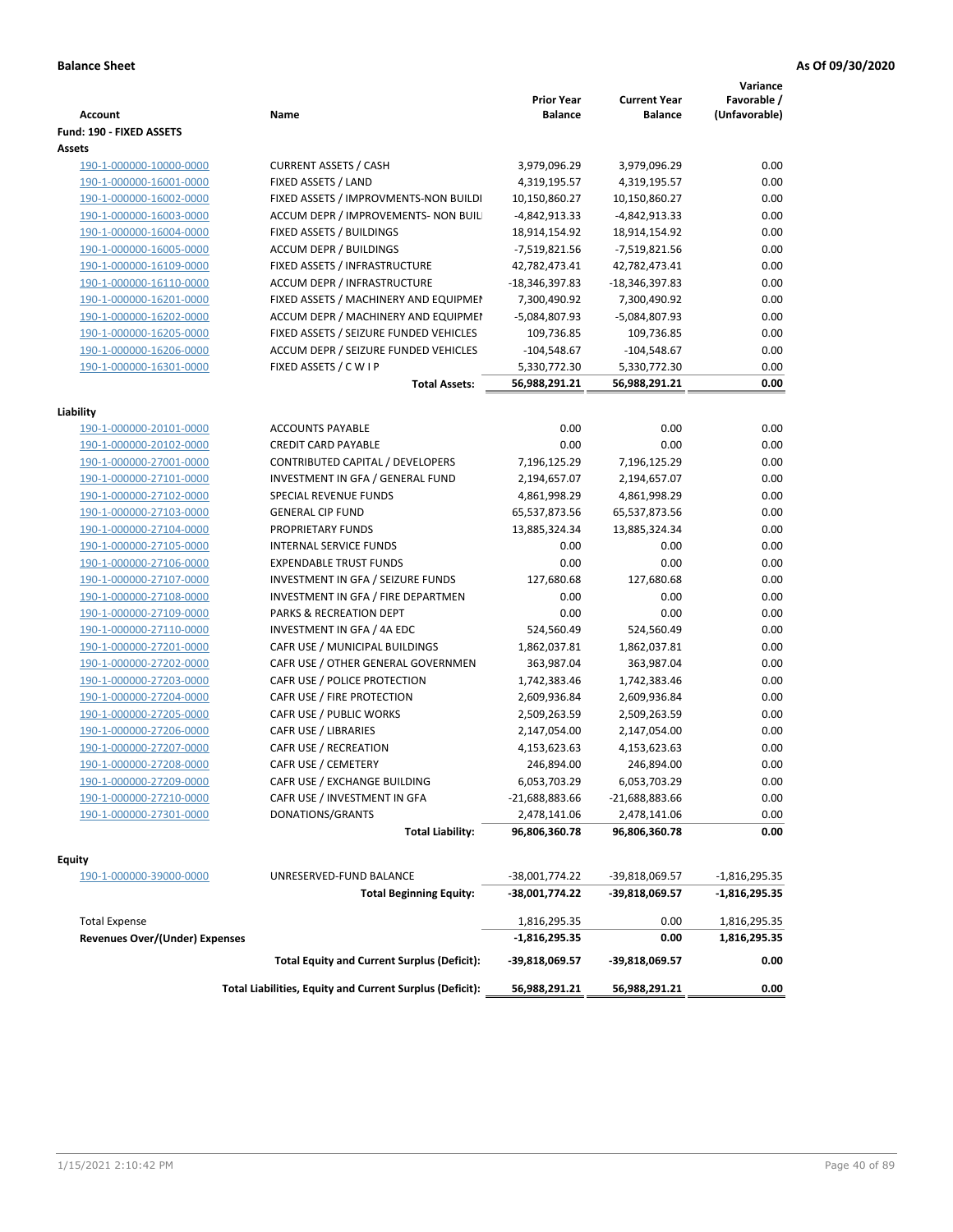| <b>Account</b>                 | Name                                                     | <b>Prior Year</b><br><b>Balance</b> | <b>Current Year</b><br><b>Balance</b> | Variance<br>Favorable /<br>(Unfavorable) |
|--------------------------------|----------------------------------------------------------|-------------------------------------|---------------------------------------|------------------------------------------|
| <b>Fund: 191 - DEBT</b>        |                                                          |                                     |                                       |                                          |
| <b>Assets</b>                  |                                                          |                                     |                                       |                                          |
| 191-1-000000-12101-0000        | <b>BOND ISSUANCE COSTS</b>                               | 0.00                                | 0.00                                  | 0.00                                     |
| 191-1-000000-12201-0000        | DEFERRED CHARGES / BOND DISCOUNT                         | $-674,082.28$                       | $-382,663.52$                         | 291,418.76                               |
| 191-1-000000-14101-0000        | WTR/WWTR UTILITY FUND                                    | 0.00                                | 0.00                                  | 0.00                                     |
| 191-1-000000-17101-0000        | LONG-TERM DEBT / AMT TO BE PROVIDE                       | $-6,427,283.70$                     | 4,282,068.36                          | 10,709,352.06                            |
|                                | <b>Total Assets:</b>                                     | $-7,101,365.98$                     | 3,899,404.84                          | 11,000,770.82                            |
| Liability                      |                                                          |                                     |                                       |                                          |
| 191-1-000000-20102-0000        | <b>CREDIT CARD PAYABLE</b>                               | 0.00                                | 0.00                                  | 0.00                                     |
| 191-1-000000-22002-0000        | <b>VACATION/SICK PAYABLE</b>                             | 1,474,018.47                        | 1,474,018.47                          | 0.00                                     |
| 191-1-000000-26001-0000        | <b>COMPENSATED ABSENCES PAY</b>                          | 1,926,771.56                        | 1,926,771.56                          | 0.00                                     |
| 191-1-000000-26003-0000        | EXCESS SALES TAX DUE TO STATE OF TEXAS                   | 2,689,497.53                        | 2,511,401.93                          | 178,095.60                               |
| 191-1-000000-26101-0000        | <b>GENERAL OBLIG BONDS PAY</b>                           | 27,159,000.00                       | 38,009,000.00                         | $-10,850,000.00$                         |
| 191-1-000000-26103-0000        | DEFERRED LOSS/DEFEASEMENT                                | 337,197.17                          | 469,986.21                            | $-132,789.04$                            |
| 191-1-000000-26104-0000        | <b>ACCRETED INTEREST</b>                                 | 128,636.62                          | 166,084.28                            | $-37,447.66$                             |
| 191-1-000000-26105-0000        | INV NET OF RELATED DEBT                                  | -34,384,329.59                      | -34,384,329.59                        | 0.00                                     |
| 191-1-000000-26106-0000        | <b>RESTRICTED DEBT SERVICE</b>                           | 621,308.00                          | 621,308.00                            | 0.00                                     |
|                                | <b>Total Liability:</b>                                  | $-47,900.24$                        | 10,794,240.86                         | $-10,842,141.10$                         |
| Equity                         |                                                          |                                     |                                       |                                          |
| 191-1-000000-39000-0000        | UNRESERVED-FUND BALANCE                                  | $-7,096,397.91$                     | $-7,053,465.74$                       | 42,932.17                                |
|                                | <b>Total Beginning Equity:</b>                           | -7,096,397.91                       | $-7,053,465.74$                       | 42,932.17                                |
| <b>Total Expense</b>           |                                                          | $-42,932.17$                        | $-158,629.72$                         | 115,697.55                               |
| Revenues Over/(Under) Expenses |                                                          | 42,932.17                           | 158,629.72                            | 115,697.55                               |
|                                | <b>Total Equity and Current Surplus (Deficit):</b>       | $-7,053,465.74$                     | $-6,894,836.02$                       | 158,629.72                               |
|                                | Total Liabilities, Equity and Current Surplus (Deficit): | $-7,101,365.98$                     | 3,899,404.84                          | 11,000,770.82                            |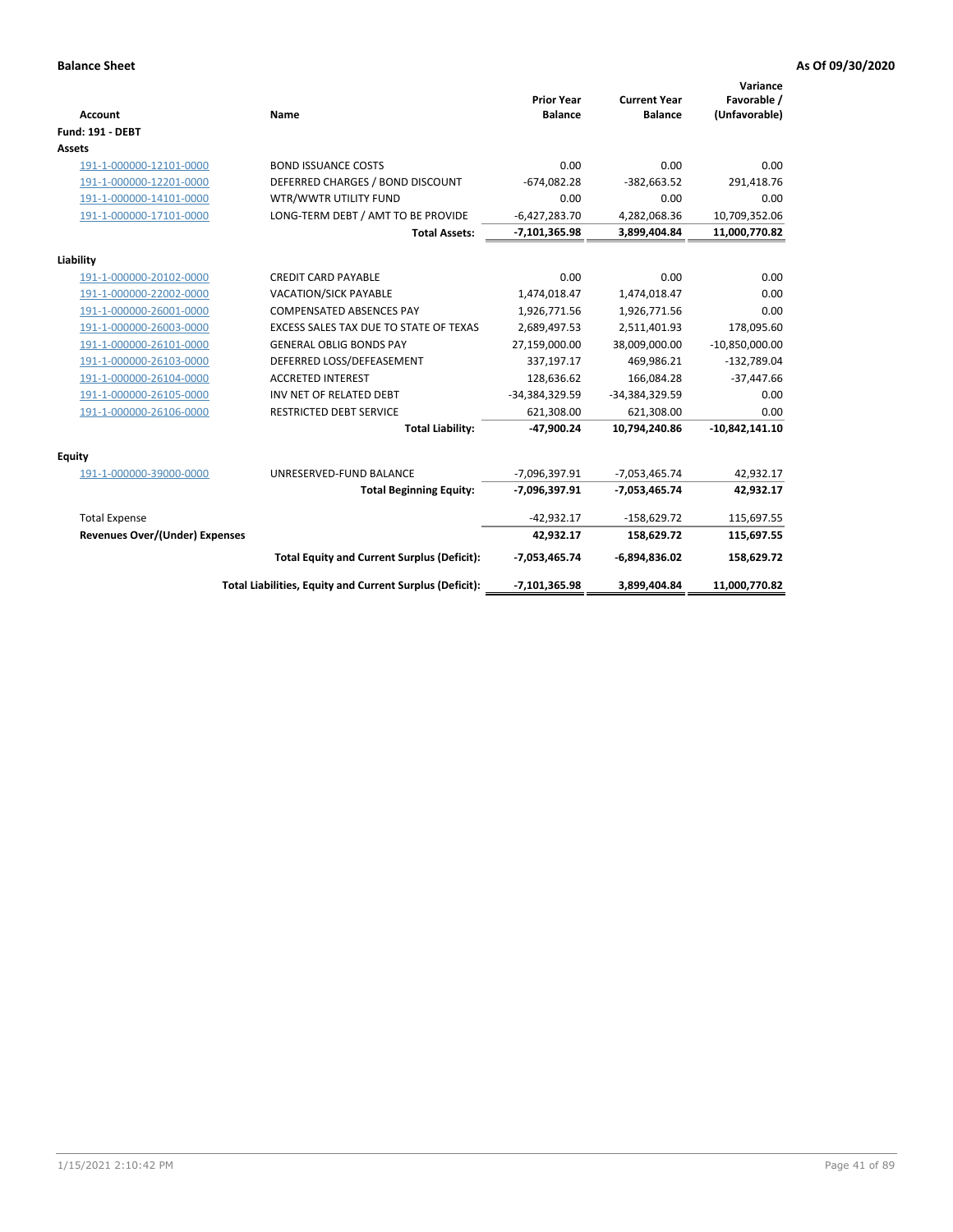| <b>Account</b>                         | Name                                  | <b>Prior Year</b><br><b>Balance</b> | <b>Current Year</b><br><b>Balance</b> | Variance<br>Favorable /<br>(Unfavorable) |
|----------------------------------------|---------------------------------------|-------------------------------------|---------------------------------------|------------------------------------------|
| Fund: 192 - PAYROLL CLEARING<br>Assets |                                       |                                     |                                       |                                          |
| 192-1-000000-10000-0000                | <b>CURRENT ASSETS / CASH</b>          | 241,466.40                          | -146,531.36                           | -387,997.76                              |
| 192-1-000000-13201-0000                | MISC ACCTS RECEIVABLE                 | 0.00                                | 0.00                                  | 0.00                                     |
| 192-1-000000-13203-0000                | NON-CURRENT ASSETS / PREPAYMENTS      | 0.00                                | 0.00                                  | 0.00                                     |
| 192-1-000000-13205-0000                | <b>INTEREST RECEIVABLE</b>            | 0.00                                | 0.00                                  | 0.00                                     |
|                                        | <b>Total Assets:</b>                  | 241,466.40                          | -146,531.36                           | -387,997.76                              |
| Liability                              |                                       |                                     |                                       |                                          |
| 192-1-000000-20101-0000                | <b>ACCOUNTS PAYABLE</b>               | 370,246.15                          | 32,345.57                             | 337,900.58                               |
| 192-1-000000-20102-0000                | <b>CREDIT CARD PAYABLE</b>            | 0.00                                | 0.00                                  | 0.00                                     |
| 192-1-000000-20103-0000                | ACCRUED ACCOUNTS PAYABLE              | 0.00                                | 0.00                                  | 0.00                                     |
| 192-1-000000-22001-0000                | SALARIES PAYABLE                      | $-457.35$                           | $-457.35$                             | 0.00                                     |
| 192-1-000000-22002-0000                | <b>VACATION/SICK PAYABLE</b>          | 0.00                                | 0.00                                  | 0.00                                     |
| 192-1-000000-22101-0000                | TAXES - FEDERAL WITHHOLDING           | 0.00                                | 0.00                                  | 0.00                                     |
| 192-1-000000-22102-0000                | <b>TAXES - FICA</b>                   | 0.00                                | $-1.35$                               | 1.35                                     |
| 192-1-000000-22103-0000                | <b>TAXES - MEDICARE</b>               | 0.00                                | 0.00                                  | 0.00                                     |
| 192-1-000000-22201-0000                | <b>INS - AFLAC</b>                    | $-6,285.79$                         | $-12,822.59$                          | 6,536.80                                 |
| 192-1-000000-22202-0000                | INS - LIFE INSURANCE                  | 0.00                                | 0.00                                  | 0.00                                     |
| 192-1-000000-22203-0000                | INS - CITY EMPLOYEE PORTION           | 0.00                                | 0.00                                  | 0.00                                     |
|                                        | INS - GEUS EMPLOYEE PORTION           | 0.00                                | 0.00                                  | 0.00                                     |
| 192-1-000000-22204-0000                | INS - CITY EMPL-FLEXCARD              | $-11,021.95$                        | $-160,575.00$                         |                                          |
| 192-1-000000-22205-0000                | INS - CITY EMPL-DEPENDENT CARE        |                                     |                                       | 149,553.05                               |
| 192-1-000000-22206-0000                | INS - GEUS EMPL-HEALTH CARE           | 0.00                                | 0.00                                  | 0.00                                     |
| 192-1-000000-22207-0000                |                                       | 0.00                                | 0.00                                  | 0.00                                     |
| 192-1-000000-22208-0000                | INS - AMERICAN FIDELITY               | 0.00                                | 0.00                                  | 0.00                                     |
| 192-1-000000-22209-0000                | INS - GEUS EMPL-DEPENDENT CARE        | 0.00                                | 0.00                                  | 0.00                                     |
| 192-1-000000-22210-0000                | INS - CITY EMPLOYEE - OPT OU          | 0.00                                | 0.00                                  | 0.00                                     |
| 192-1-000000-22211-0000                | INS - GEUS EMP - OPT OU               | 0.00                                | 0.00                                  | 0.00                                     |
| 192-1-000000-22212-0000                | <b>INS - VISION PLAN</b>              | $-2,300.55$                         | $-2,764.80$                           | 464.25                                   |
| 192-1-000000-22213-0000                | INS - AIG CRITICAL CARE               | 0.00                                | 0.00                                  | 0.00                                     |
| 192-1-000000-22214-0000                | INS - AIG ACCIDENT                    | 0.00                                | 0.00                                  | 0.00                                     |
| 192-1-000000-22215-0000                | INS - ALLSTATE CANCER                 | 0.00                                | 0.00                                  | 0.00                                     |
| 192-1-000000-22216-0000                | INS - CRITICAL ILLNESS/CHARTIS        | 0.00                                | 0.00                                  | 0.00                                     |
| 192-1-000000-22217-0000                | INS - MUTUAL OF OMAHA                 | $-8,642.26$                         | $-17,845.67$                          | 9,203.41                                 |
| 192-1-000000-22218-0000                | INS - TX LIFE                         | $-1,420.27$                         | $-889.71$                             | $-530.56$                                |
| 192-1-000000-22219-0000                | <b>INS - NEW YORK LIFE</b>            | 0.00                                | 20.00                                 | $-20.00$                                 |
| 192-1-000000-22220-0000                | INS - AFLAC CRITICAL INSURANCE        | $-782.60$                           | $-1,530.30$                           | 747.70                                   |
| 192-1-000000-22223-0000                | INS - DENTAL PLAN                     | 8,540.52                            | $-10,418.39$                          | 18,958.91                                |
| 192-1-000000-22301-0000                | <b>RETIREMENT - TMRS</b>              | $-18,285.98$                        | 116,804.63                            | -135,090.61                              |
| 192-1-000000-22302-0000                | RETIREMENT - F R & R                  | -58,808.22                          | $-62,474.21$                          | 3,665.99                                 |
| 192-1-000000-22303-0000                | RETIREMENT - NATIONWIDE / PEBSCO      | $-21,019.07$                        | $-21,614.92$                          | 595.85                                   |
| 192-1-000000-22304-0000                | RETIREMENT - 401 ICMA RETIREMENT      | 0.00                                | 0.00                                  | 0.00                                     |
| 192-1-000000-22305-0000                | RETIREMENT - VANTAGE CARE PRE-TAX RSP | 0.00                                | 0.00                                  | 0.00                                     |
| 192-1-000000-22401-0000                | <b>GARNISHMENT - TAX LEVY</b>         | 0.00                                | 0.00                                  | 0.00                                     |
| 192-1-000000-22402-0000                | <b>GARNISHMENT - CHILD SUPPORT</b>    | 0.00                                | 0.00                                  | 0.00                                     |
| 192-1-000000-22403-0000                | <b>GARNISHMENT - CHAPTER 13</b>       | 0.00                                | 0.00                                  | 0.00                                     |
| 192-1-000000-22404-0000                | <b>GARNISHMENT - STUDENT LOAN</b>     | 0.00                                | 0.00                                  | 0.00                                     |
| 192-1-000000-22501-0000                | <b>CHARITY PAYABLE</b>                | $-646.00$                           | 0.00                                  | $-646.00$                                |
| 192-1-000000-22502-0000                | UNITED WAY                            | $-243.00$                           | $-118.50$                             | $-124.50$                                |
| 192-1-000000-22503-0000                | AMERICAN CANCER SOCIETY               | 0.00                                | 0.00                                  | 0.00                                     |
| 192-1-000000-22601-0000                | PR DEDUCT - SAVINGS BOND              | 0.00                                | 0.00                                  | 0.00                                     |
| 192-1-000000-22602-0000                | PR DEDUCT - CREDIT UNION              | $-6,523.00$                         | $-3,261.50$                           | $-3,261.50$                              |
| 192-1-000000-22603-0000                | PR DEDUCT - PRE PAID LEGAL FEE        | $-884.23$                           | $-927.27$                             | 43.04                                    |
| 192-1-000000-22604-0000                | PR DEDUCT - AUTO LEASE AGREEMENT      | 0.00                                | 0.00                                  | 0.00                                     |
| 192-1-000000-22605-0000                | PR DEDUCT - YMCA                      | 0.00                                | 0.00                                  | 0.00                                     |
| 192-1-000000-22606-0000                | PR DEDUCT - GAC                       | 0.00                                | 0.00                                  | 0.00                                     |
| 192-1-000000-22607-0000                | PR DEDUCT - WEIGHT WATCHERS           | 0.00                                | 0.00                                  | 0.00                                     |
| 192-1-000000-22608-0000                | PR DEDUCT - HUNT REG-FITNESS CTR      | 0.00                                | 0.00                                  | 0.00                                     |
| 192-1-000000-22609-0000                | PR DEDUCT - MISCELLANEOUS             | 0.00                                | 0.00                                  | 0.00                                     |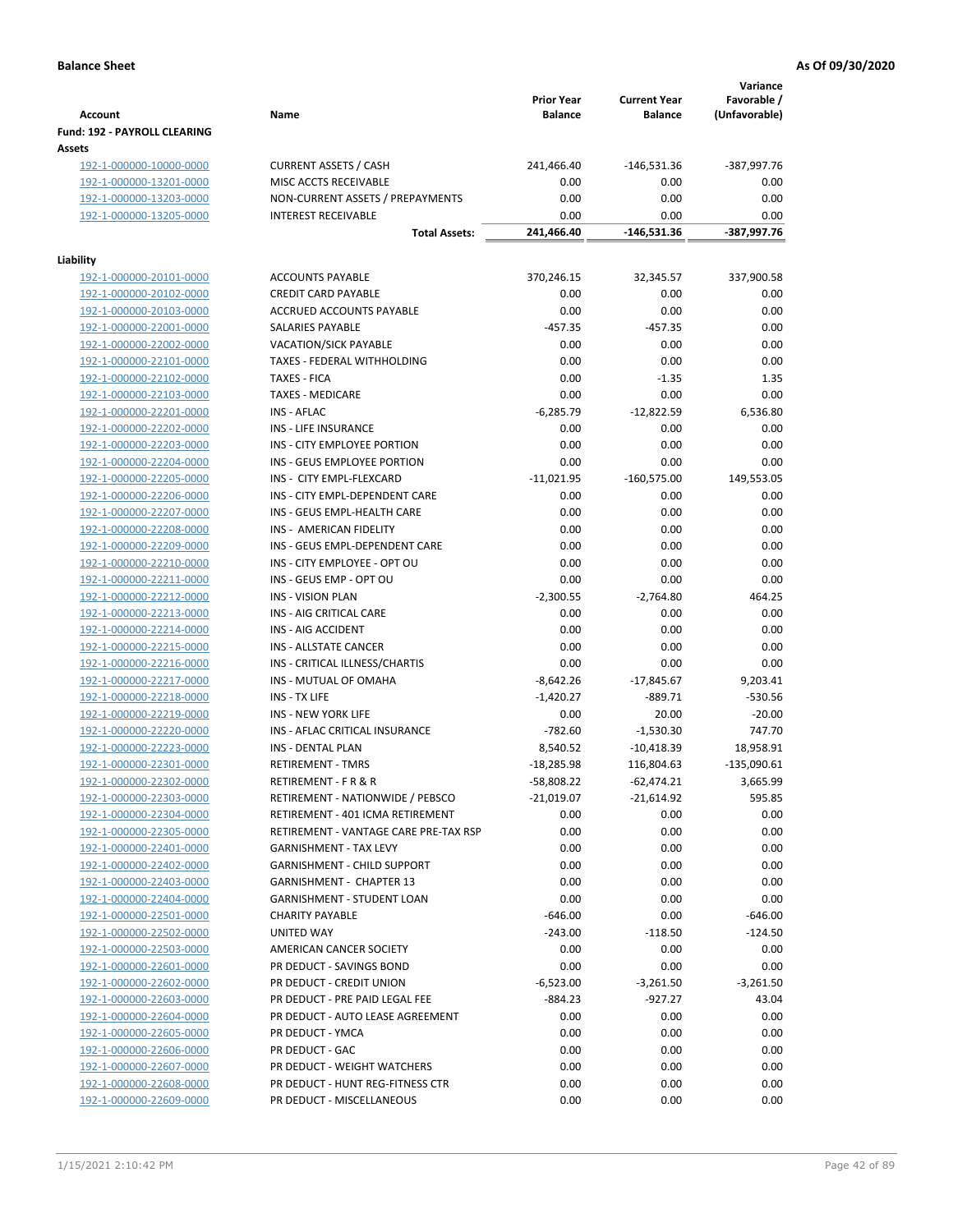| Account                 | <b>Name</b>                                              | <b>Prior Year</b><br><b>Balance</b> | <b>Current Year</b><br><b>Balance</b> | Variance<br>Favorable /<br>(Unfavorable) |
|-------------------------|----------------------------------------------------------|-------------------------------------|---------------------------------------|------------------------------------------|
| 192-1-000000-22610-0000 | PR DEDUCT - MISC REIMB                                   | 0.00                                | 0.00                                  | 0.00                                     |
| 192-1-000000-22611-0000 | PR DEDUCT - GOLF COURSE FEES                             | 0.00                                | 0.00                                  | 0.00                                     |
| 192-1-000000-22612-0000 | PR DEDUCT - WEARING APPAREL                              | 0.00                                | 0.00                                  | 0.00                                     |
| 192-1-000000-22613-0000 | PR DEDUCT - SNAP FITNESS                                 | 0.00                                | 0.00                                  | 0.00                                     |
|                         | <b>Total Liability:</b>                                  | 241,466.40                          | $-146,531.36$                         | 387,997.76                               |
| Equity                  |                                                          |                                     |                                       |                                          |
| 192-1-000000-39000-0000 | UNRESERVED-FUND BALANCE                                  | 0.00                                | 0.00                                  | 0.00                                     |
|                         | <b>Total Beginning Equity:</b>                           | 0.00                                | 0.00                                  | 0.00                                     |
|                         | <b>Total Equity and Current Surplus (Deficit):</b>       | 0.00                                | 0.00                                  | 0.00                                     |
|                         | Total Liabilities, Equity and Current Surplus (Deficit): | 241,466.40                          | -146,531.36                           | -387.997.76                              |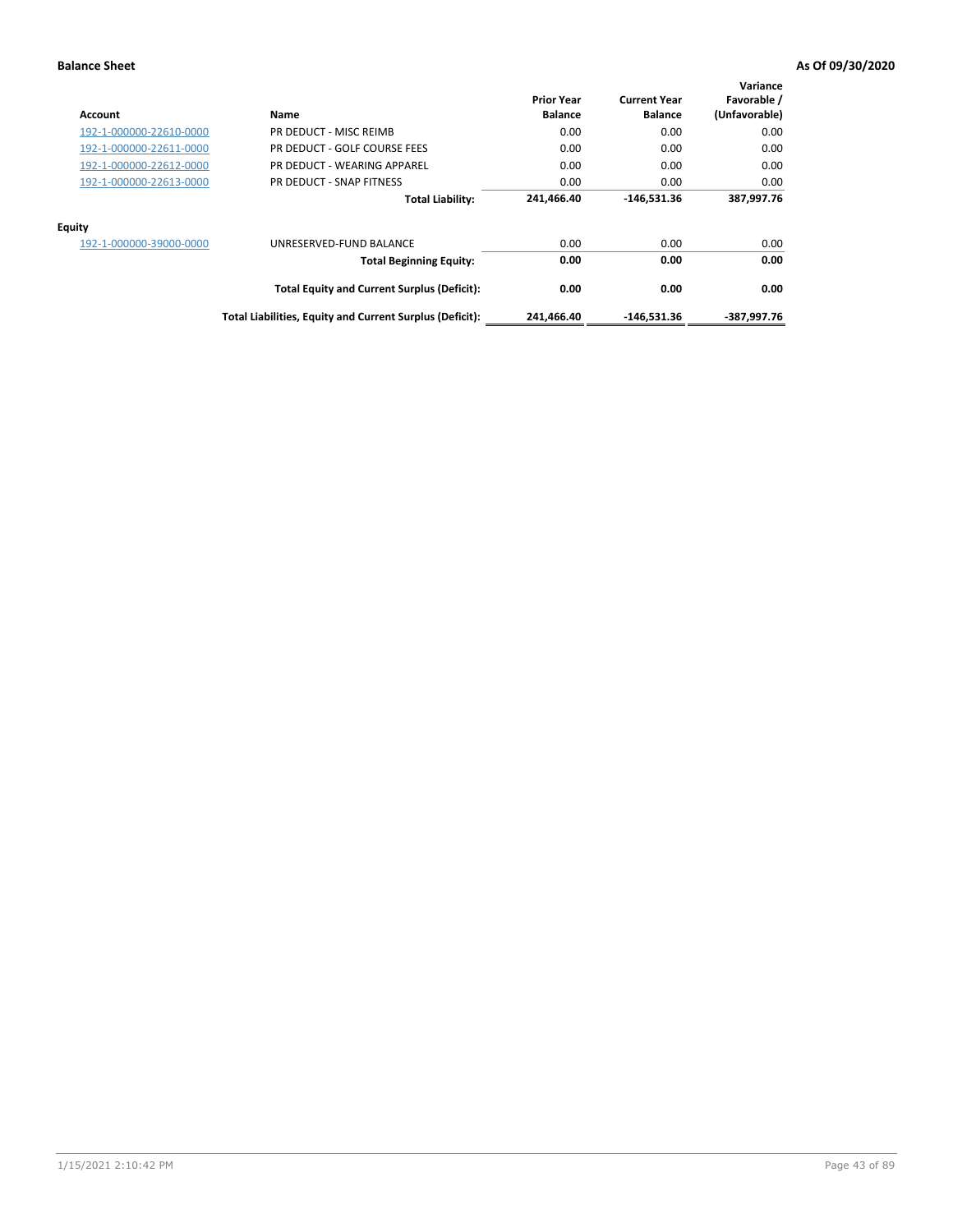|                                     |                                            |                   |                     | Variance      |
|-------------------------------------|--------------------------------------------|-------------------|---------------------|---------------|
|                                     |                                            | <b>Prior Year</b> | <b>Current Year</b> | Favorable /   |
| <b>Account</b>                      | Name                                       | <b>Balance</b>    | <b>Balance</b>      | (Unfavorable) |
| Fund: 200 - WATER / WASTEWATER FUND |                                            |                   |                     |               |
| Assets                              |                                            |                   |                     |               |
| 200-2-000000-10000-0000             | <b>CURRENT ASSETS / CASH</b>               | $-9,761,478.38$   | $-9,005,545.40$     | 755,932.98    |
| 200-2-000000-12101-0000             | <b>BOND ISSUANCE COSTS</b>                 | 0.00              | 0.00                | 0.00          |
| 200-2-000000-12201-0000             | DEFERRED CHARGES / BOND DISCOUNT           | $-353,374.57$     | $-340,655.65$       | 12,718.92     |
| 200-2-000000-13000-0000             | <b>CUSTOMER ACCTS RECEIVABLE</b>           | 620,875.24        | 543,032.10          | $-77,843.14$  |
| 200-2-000000-13001-0000             | NON CURRENT CUSTOMER ACCTS RECEIVAE        | 221,725.77        | 243,791.86          | 22,066.09     |
| 200-2-000000-13002-0000             | ALLOW FOR UNCOLLECT REC                    | $-195,501.08$     | $-224,513.33$       | $-29,012.25$  |
| 200-2-000000-13003-0000             | UNBILLED YEAR-END ACCRUAL                  | 1,195,319.12      | 1,171,959.62        | $-23,359.50$  |
| 200-2-000000-13004-0000             | <b>WASTE HAULER RECEIVABLE</b>             | 53,403.20         | 53,140.80           | $-262.40$     |
| 200-2-000000-13007-0000             | <b>RETURNED CHECKS</b>                     | 0.00              | 0.00                | 0.00          |
| 200-2-000000-13010-0000             | <b>CADDO MILLS</b>                         | 0.00              | 0.00                | 0.00          |
| 200-2-000000-13201-0000             | MISC ACCTS RECEIVABLE                      | 13,083.97         | $-77,442.21$        | $-90,526.18$  |
| 200-2-000000-13202-0000             | <b>EMPLOYEE ADVANCES</b>                   | 0.00              | 0.00                | 0.00          |
| 200-2-000000-13203-0000             | NON-CURRENT ASSETS / PREPAYMENTS           | 0.00              | 0.00                | 0.00          |
| 200-2-000000-13205-0000             | <b>INTEREST RECEIVABLE</b>                 | 0.00              | 0.00                | 0.00          |
| 200-2-000000-14001-0000             | DUE FROM / GENERAL FUND                    | 0.00              | 0.00                | 0.00          |
| 200-2-000000-14040-0000             | <b>GENERAL CIP / GENERAL CIP</b>           | 0.00              | 0.00                | 0.00          |
| 200-2-000000-14120-0000             | DUE FROM UTILITY CIP                       | 38,336,026.85     | 38,336,026.85       | 0.00          |
| 200-2-000000-15401-0000             | <b>INVENTORIES / WATER STOCK</b>           | 255,981.59        | 255,981.59          | 0.00          |
| 200-2-000000-15501-0000             | <b>INVENTORIES / WASTEWATER STOCK</b>      | 37,338.12         | 37,372.92           | 34.80         |
| 200-2-000000-16001-0000             | FIXED ASSETS / LAND                        | 685,983.11        | 685,983.11          | 0.00          |
| 200-2-000000-16002-0000             | FIXED ASSETS / IMPROVMENTS-NON BUILDI      | 5,485,407.69      | 5,485,407.69        | 0.00          |
| 200-2-000000-16003-0000             | ACCUM DEPR / IMPROVEMENTS-NON BUILI        | $-2,380,273.29$   |                     | 0.00          |
|                                     |                                            |                   | -2,380,273.29       |               |
| 200-2-000000-16004-0000             | FIXED ASSETS / BUILDINGS                   | 23,444,349.28     | 23,444,349.28       | 0.00          |
| 200-2-000000-16005-0000             | <b>ACCUM DEPR / BUILDINGS</b>              | $-3,240,558.80$   | $-3,240,558.80$     | 0.00          |
| 200-2-000000-16006-0000             | FIXED ASSETS / FILTRATION PLANT            | 10,551,470.00     | 10,551,470.00       | 0.00          |
| 200-2-000000-16007-0000             | ACCUM DEPR / FILTRATION PLANT              | -7,478,086.82     | -7,478,086.82       | 0.00          |
| 200-2-000000-16008-0000             | FIXED ASSETS / WATER RECLAMATION PLAN      | 7,290,892.03      | 7,290,892.03        | 0.00          |
| 200-2-000000-16009-0000             | ACCUM DEPR / WATER RECLAMATION PLAN        | $-6,489,176.25$   | $-6,489,176.25$     | 0.00          |
| 200-2-000000-16101-0000             | FIXED ASSETS / WATER MAINS                 | 19,369,642.10     | 19,369,642.10       | 0.00          |
| 200-2-000000-16102-0000             | <b>ACCUM DEPR / WATER MAINS</b>            | -10,564,491.83    | -10,564,491.83      | 0.00          |
| 200-2-000000-16103-0000             | FIXED ASSETS / SANITARY SEWERS             | 26,762,935.28     | 26,762,935.28       | 0.00          |
| 200-2-000000-16104-0000             | <b>ACCUM DEPR / SANITARY SEWERS</b>        | -11,952,765.05    | -11,952,765.05      | 0.00          |
| 200-2-000000-16105-0000             | FIXED ASSETS / RESERVOIRS & TANKS          | 10,498,644.74     | 10,498,644.74       | 0.00          |
| 200-2-000000-16106-0000             | <b>ACCUM DEPR / RESERVOIRS &amp; TANKS</b> | $-832,221.74$     | $-832,221.74$       | 0.00          |
| 200-2-000000-16107-0000             | FIXED ASSETS / PUMP STATIONS               | 5,559,850.03      | 5,559,850.03        | 0.00          |
| 200-2-000000-16108-0000             | <b>ACCUM DEPR / PUMP STATIONS</b>          | $-325,220.11$     | $-325,220.11$       | 0.00          |
| 200-2-000000-16201-0000             | FIXED ASSETS / MACHINERY AND EQUIPMEN      | 3,883,571.50      | 3,883,571.50        | 0.00          |
| 200-2-000000-16202-0000             | ACCUM DEPR / MACHINERY AND EQUIPMEI        | $-1,887,320.29$   | $-1,887,320.29$     | 0.00          |
| 200-2-000000-16301-0000             | FIXED ASSETS / C W I P                     | -286,982.00       | -286,982.00         | 0.00          |
| 200-2-000000-17501-0000             | <b>EMPLOYEE CONTRIBUTIONS</b>              | 195,988.00        | 195,988.00          | 0.00          |
| 200-2-000000-17504-0000             | <b>INVESTMENT RETURN</b>                   | 631,750.00        | 631,750.00          | 0.00          |
| 200-2-000000-17508-0000             | <b>EXPERIENCE DIFFERENCE- OUTFLOW</b>      | 31,784.00         | 31,784.00           | 0.00          |
| 200-2-000000-17509-0000             | <b>EXPERIENCE DIFFERENCE - INFLOW</b>      | $-37,640.00$      | $-37,640.00$        | 0.00          |
| 200-2-000000-17520-0000             | <b>ASSUMPTION CHANGES</b>                  | 0.00              | 0.00                | 0.00          |
|                                     | <b>Total Assets:</b>                       | 99,340,931.41     | 99,910,680.73       | 569,749.32    |
|                                     |                                            |                   |                     |               |
| Liability                           |                                            |                   |                     |               |
| 200-2-000000-20101-0000             | <b>ACCOUNTS PAYABLE</b>                    | 179,120.25        | 162,403.40          | 16,716.85     |
| 200-2-000000-20102-0000             | <b>CREDIT CARD PAYABLE</b>                 | 0.00              | 0.00                | 0.00          |
| 200-2-000000-20103-0000             | ACCRUED ACCOUNTS PAYABLE                   | 10,000.00         | 10,000.00           | 0.00          |
| 200-2-000000-20104-0000             | <b>ESCHEATED LIABILITY</b>                 | 0.00              | 0.00                | 0.00          |
| 200-2-000000-20109-0000             | <b>GENERAL OBLIG BONDS PAY</b>             | 1,466,000.00      | 2,193,000.00        | -727,000.00   |
| 200-2-000000-20110-0000             | REVENUE BONDS PAYABLE                      | 1,095,000.00      | 930,000.00          | 165,000.00    |
| 200-2-000000-20112-0000             | <b>ACCRUED INTEREST PAYABLE</b>            | 142,697.51        | 63,911.41           | 78,786.10     |
| 200-2-000000-20125-0000             | SALES TAX PAYABLE / IN THE CITY            | 0.00              | 0.00                | 0.00          |
| 200-2-000000-20139-0000             | RETAINAGES PAYABLE                         | 0.00              | 0.00                | 0.00          |
| 200-2-000000-20141-0000             | <b>TELEPHONE CLEARING</b>                  | 0.01              | 0.01                | 0.00          |
|                                     |                                            |                   |                     |               |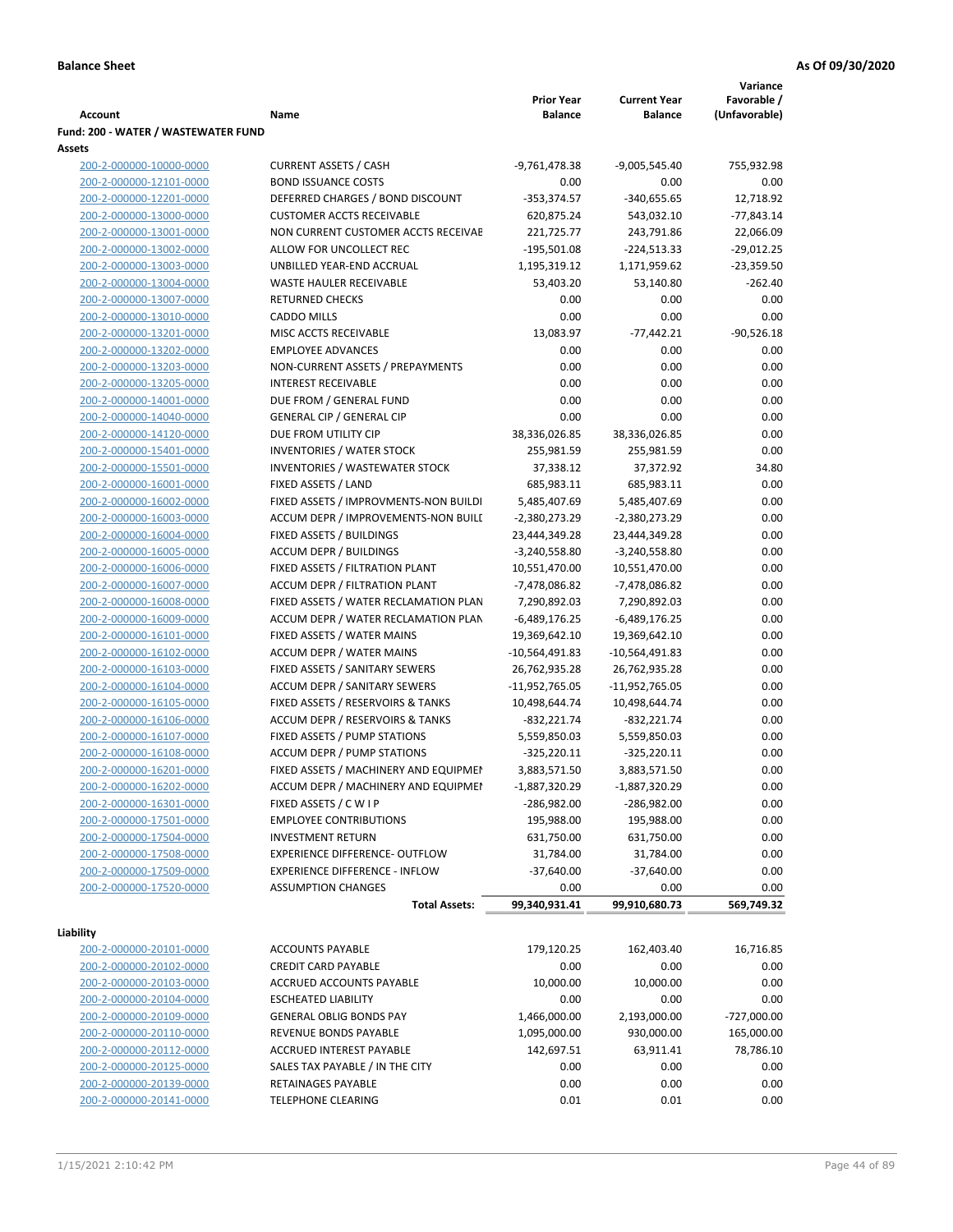|                                       |                                                          |                                     |                                       | Variance                     |
|---------------------------------------|----------------------------------------------------------|-------------------------------------|---------------------------------------|------------------------------|
| Account                               | Name                                                     | <b>Prior Year</b><br><b>Balance</b> | <b>Current Year</b><br><b>Balance</b> | Favorable /<br>(Unfavorable) |
| 200-2-000000-20160-0000               | <b>UNAPPLIED CREDIT</b>                                  | 0.00                                | 0.00                                  | 0.00                         |
| 200-2-000000-21001-0000               | <b>GENERAL FUND / GENERAL FUND</b>                       | 0.00                                | 0.00                                  | 0.00                         |
| 200-2-000000-21101-0000               | ENTERPRISE / WTR/WWTR UTILITY FUND                       | 0.00                                | 0.00                                  | 0.00                         |
| 200-2-000000-22001-0000               | <b>SALARIES PAYABLE</b>                                  | 83,164.42                           | 83,164.42                             | 0.00                         |
| 200-2-000000-22002-0000               | <b>VACATION/SICK PAYABLE</b>                             | 234,422.70                          | 234,422.70                            | 0.00                         |
| 200-2-000000-23001-0000               | CAPITAL LEASE PAYABLE                                    | 0.00                                | 0.00                                  | 0.00                         |
| 200-2-000000-24001-0000               | O/S CHECKS PAYABLE                                       | 0.00                                | 0.00                                  | 0.00                         |
| 200-2-000000-24002-0000               | <b>CUSTOMER DEPOSITS</b>                                 | 772,641.95                          | 781,456.94                            | $-8,814.99$                  |
| 200-2-000000-24003-0000               | <b>CUSTOMER OVERPMT SUSPENSE</b>                         | 206,290.54                          | 339,610.82                            | $-133,320.28$                |
| 200-2-000000-24004-0000               | <b>INTEREST PAYABLE ON DEP</b>                           | 0.00                                | 0.00                                  | 0.00                         |
| 200-2-000000-24005-0000               | <b>ACCRUED INT PAY ON DEP</b>                            | 0.00                                | 0.00                                  | 0.00                         |
| 200-2-000000-24006-0000               | <b>AWAITING CUSTOMER SETUP</b>                           | 1,955.61                            | 1,955.61                              | 0.00                         |
| 200-2-000000-24007-0000               | <b>BILLED DEPOSITS SUSPENSE</b>                          | 0.00                                | 0.00                                  | 0.00                         |
| 200-2-000000-26001-0000               | <b>COMPENSATED ABSENCES PAY</b>                          | 211,715.81                          | 211,715.81                            | 0.00                         |
| 200-2-000000-26101-0000               | <b>GENERAL OBLIG BONDS PAY</b>                           | 4,567,000.00                        | 2,529,000.00                          | 2,038,000.00                 |
| 200-2-000000-26102-0000               | <b>REVENUE BONDS PAYABLE</b>                             | 31,190,000.00                       | 30,260,000.00                         | 930,000.00                   |
| 200-2-000000-26103-0000               | DEFERRED LOSS/DEFEASEMENT                                | $-181,650.73$                       | $-136,237.88$                         | $-45,412.85$                 |
| 200-2-000000-27001-0000               | <b>CONTRIBUTED CAPITAL</b>                               | 0.00                                | 0.00                                  | 0.00                         |
| 200-2-000000-27002-0000               | CONTRIBUTED CAPITAL / DEVELOPERS                         | 0.00                                | 0.00                                  | 0.00                         |
| 200-2-000000-29300-0000               | <b>ENCUMBRANCE SUMMARY</b>                               | 0.00                                | 0.00                                  | 0.00                         |
| 200-2-000000-29400-0100               | RESERVED ACCOUNT / ENCUMBRANCES                          | 0.00                                | 0.00                                  | 0.00                         |
| 200-2-000000-29999-0000               | <b>NET PENSION LIABILITY</b>                             | 1,415,364.00                        | 1,415,364.00                          | 0.00                         |
| 200-2-000000-92080-0000               | <b>GLTDAG</b>                                            | 0.00                                | 0.00                                  | 0.00                         |
|                                       | <b>Total Liability:</b>                                  | 41,393,722.07                       | 39,079,767.24                         | 2,313,954.83                 |
| <b>Equity</b>                         |                                                          |                                     |                                       |                              |
| 200-2-000000-39000-0000               | UNRESERVED-FUND BALANCE                                  | 0.00                                | 0.00                                  | 0.00                         |
| 200-2-000000-39100-0000               | UNRESERVED-RET. EARNINGS                                 | 80,670,908.81                       | 57,924,814.85                         | -22,746,093.96               |
| 200-2-000000-39150-0000               | RESERVED-RET. EARNINGS                                   | 0.00                                | 0.00                                  | 0.00                         |
| 200-2-000000-39500-0000               | NET POSITION - PENSION                                   | $-965.00$                           | $-965.00$                             | 0.00                         |
|                                       | <b>Total Beginning Equity:</b>                           | 80,669,943.81                       | 57,923,849.85                         | -22,746,093.96               |
| <b>Total Revenue</b>                  |                                                          | $-6,170,354.05$                     | 14,091,997.56                         | 20,262,351.61                |
| <b>Total Expense</b>                  |                                                          | 16,552,380.41                       | 11,184,933.91                         | 5,367,446.50                 |
| <b>Revenues Over/(Under) Expenses</b> |                                                          | -22,722,734.46                      | 2,907,063.65                          | 25,629,798.11                |
|                                       | <b>Total Equity and Current Surplus (Deficit):</b>       | 57,947,209.35                       | 60,830,913.50                         | 2,883,704.15                 |
|                                       | Total Liabilities, Equity and Current Surplus (Deficit): | 99,340,931.42                       | 99,910,680.74                         | 569,749.32                   |
|                                       | *** FUND 200 OUT OF BALANCE ***                          | $-0.01$                             | $-0.01$                               | 0.00                         |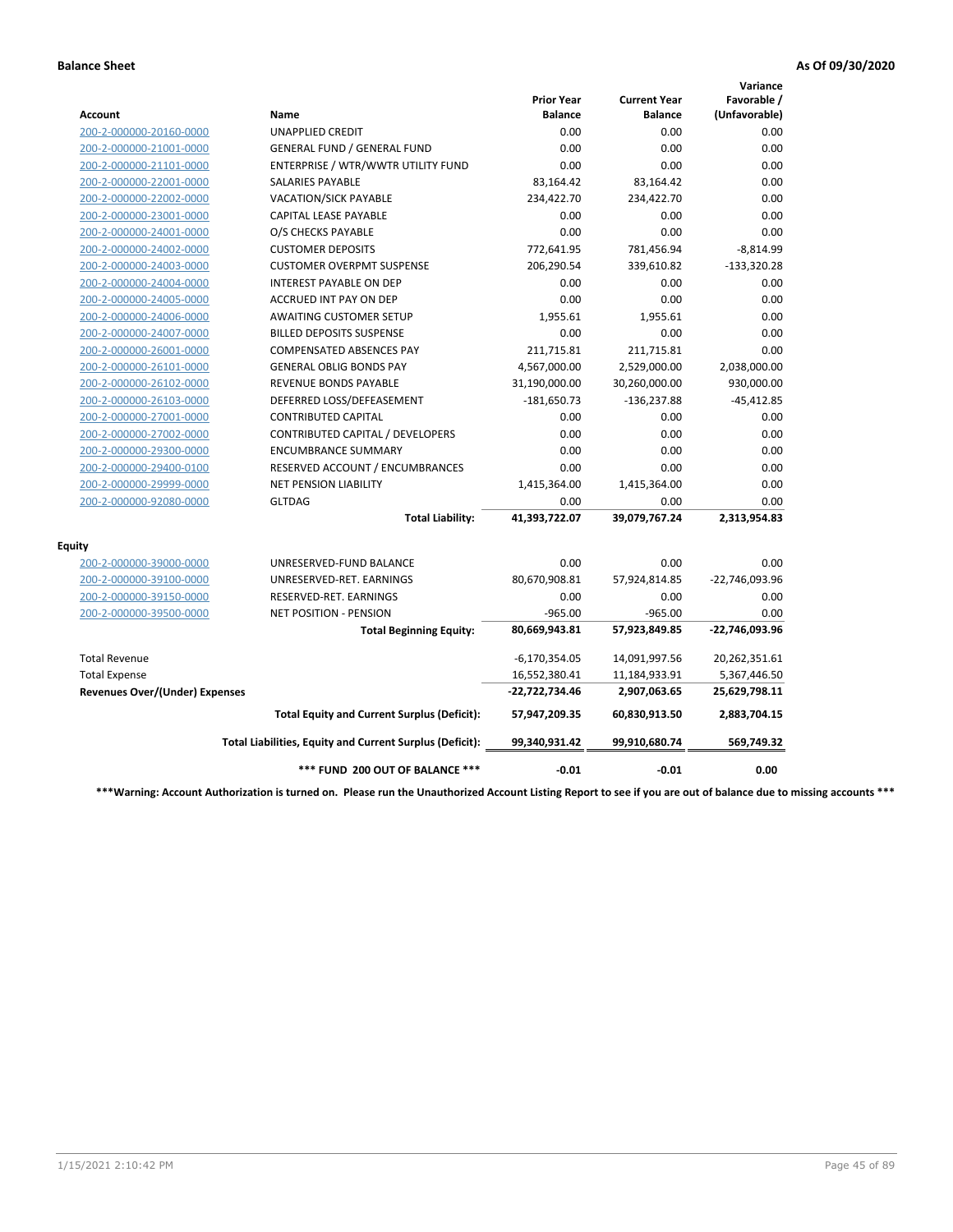| <b>Account</b>                        | Name                                                     | <b>Prior Year</b><br><b>Balance</b> | <b>Current Year</b><br><b>Balance</b> | Variance<br>Favorable /<br>(Unfavorable) |
|---------------------------------------|----------------------------------------------------------|-------------------------------------|---------------------------------------|------------------------------------------|
| <b>Fund: 210 - WATER IMPACT FEES</b>  |                                                          |                                     |                                       |                                          |
| <b>Assets</b>                         |                                                          |                                     |                                       |                                          |
| 210-2-000000-10000-0000               | <b>CURRENT ASSETS / CASH</b>                             | 0.00                                | 0.00                                  | 0.00                                     |
| 210-2-000000-13201-0000               | MISC ACCTS RECEIVABLE                                    | 0.00                                | 0.00                                  | 0.00                                     |
| 210-2-000000-13205-0000               | <b>INTEREST RECEIVABLE</b>                               | 0.00                                | 0.00                                  | 0.00                                     |
|                                       | <b>Total Assets:</b>                                     | 0.00                                | 0.00                                  | 0.00                                     |
| Liability                             |                                                          |                                     |                                       |                                          |
| 210-2-000000-20101-0000               | <b>ACCOUNTS PAYABLE</b>                                  | 0.00                                | 0.00                                  | 0.00                                     |
| 210-2-000000-20103-0000               | <b>ACCRUED ACCOUNTS PAYABLE</b>                          | 0.00                                | 0.00                                  | 0.00                                     |
| 210-2-000000-29300-0000               | <b>ENCUMBRANCE SUMMARY</b>                               | 0.00                                | 0.00                                  | 0.00                                     |
| 210-2-000000-29400-0000               | RESERVED ACCOUNT / ENCUMBRANCES                          | 0.00                                | 0.00                                  | 0.00                                     |
|                                       | <b>Total Liability:</b>                                  | 0.00                                | 0.00                                  | 0.00                                     |
| Equity                                |                                                          |                                     |                                       |                                          |
| 210-2-000000-39000-0000               | UNRESERVED-FUND BALANCE                                  | 0.00                                | 0.00                                  | 0.00                                     |
| 210-2-000000-39100-0000               | UNRESERVED-RET. EARNINGS                                 | 0.00                                | 0.00                                  | 0.00                                     |
|                                       | <b>Total Beginning Equity:</b>                           | 0.00                                | 0.00                                  | 0.00                                     |
| <b>Total Revenue</b>                  |                                                          | 0.00                                | 0.00                                  | 0.00                                     |
| <b>Total Expense</b>                  |                                                          | 0.00                                | 0.00                                  | 0.00                                     |
| <b>Revenues Over/(Under) Expenses</b> |                                                          | 0.00                                | 0.00                                  | 0.00                                     |
|                                       | <b>Total Equity and Current Surplus (Deficit):</b>       | 0.00                                | 0.00                                  | 0.00                                     |
|                                       | Total Liabilities, Equity and Current Surplus (Deficit): | 0.00                                | 0.00                                  | 0.00                                     |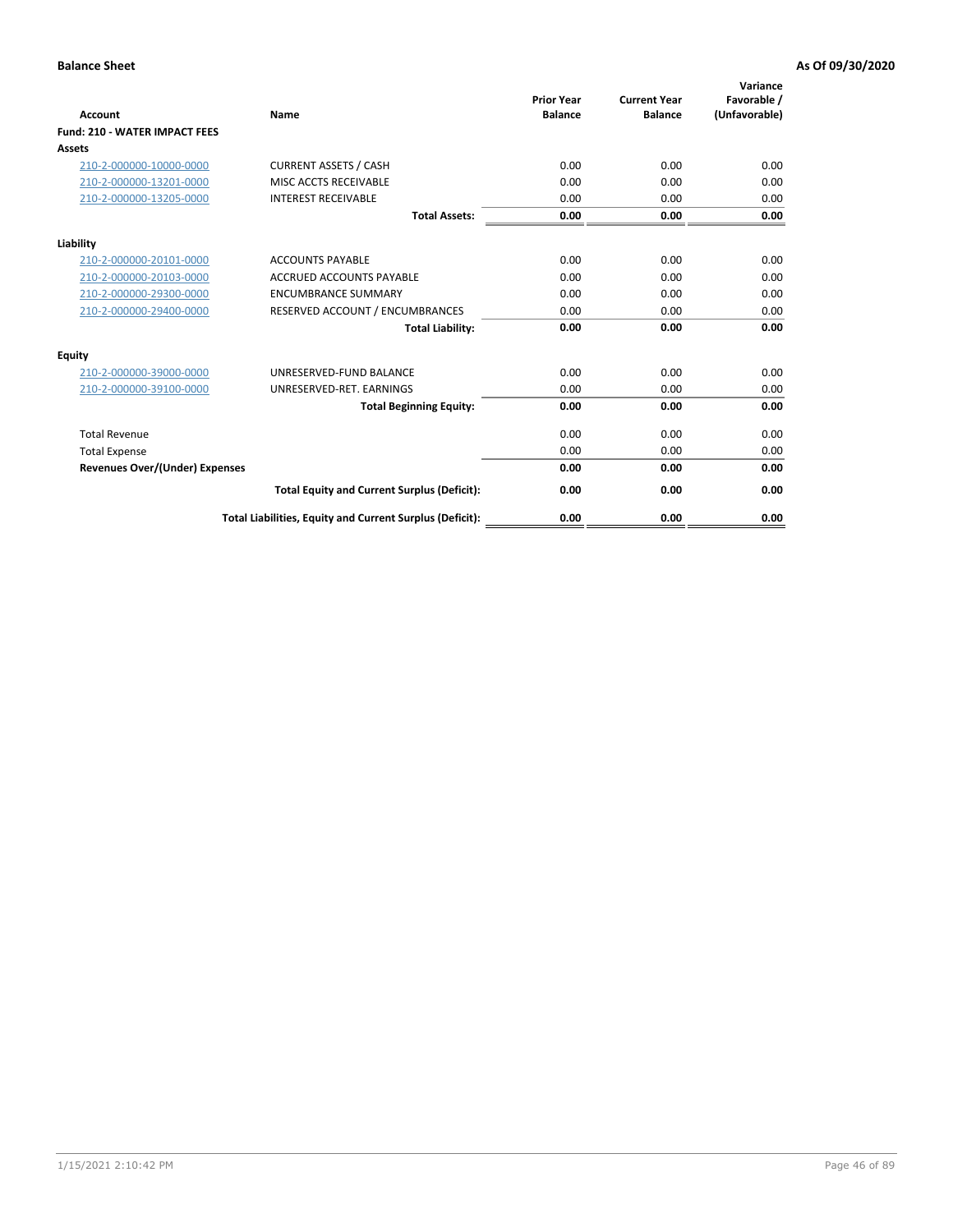| Account                                   | Name                                                     | <b>Prior Year</b><br><b>Balance</b> | <b>Current Year</b><br><b>Balance</b> | Variance<br>Favorable /<br>(Unfavorable) |
|-------------------------------------------|----------------------------------------------------------|-------------------------------------|---------------------------------------|------------------------------------------|
| <b>Fund: 211 - WASTEWATER IMPACT FEES</b> |                                                          |                                     |                                       |                                          |
| <b>Assets</b>                             |                                                          |                                     |                                       |                                          |
| 211-2-000000-10000-0000                   | <b>CURRENT ASSETS / CASH</b>                             | 0.00                                | 0.00                                  | 0.00                                     |
| 211-2-000000-13201-0000                   | MISC ACCTS RECEIVABLE                                    | 0.00                                | 0.00                                  | 0.00                                     |
| 211-2-000000-13205-0000                   | <b>INTEREST RECEIVABLE</b>                               | 0.00                                | 0.00                                  | 0.00                                     |
|                                           | <b>Total Assets:</b>                                     | 0.00                                | 0.00                                  | 0.00                                     |
| Liability                                 |                                                          |                                     |                                       |                                          |
| 211-2-000000-20101-0000                   | <b>ACCOUNTS PAYABLE</b>                                  | 0.00                                | 0.00                                  | 0.00                                     |
| 211-2-000000-20103-0000                   | <b>ACCRUED ACCOUNTS PAYABLE</b>                          | 0.00                                | 0.00                                  | 0.00                                     |
|                                           | <b>Total Liability:</b>                                  | 0.00                                | 0.00                                  | 0.00                                     |
| Equity                                    |                                                          |                                     |                                       |                                          |
| 211-2-000000-39000-0000                   | UNRESERVED-FUND BALANCE                                  | 0.00                                | 0.00                                  | 0.00                                     |
| 211-2-000000-39100-0000                   | UNRESERVED-RET. EARNINGS                                 | 0.00                                | 0.00                                  | 0.00                                     |
|                                           | <b>Total Beginning Equity:</b>                           | 0.00                                | 0.00                                  | 0.00                                     |
| <b>Total Revenue</b>                      |                                                          | 0.00                                | 0.00                                  | 0.00                                     |
| <b>Total Expense</b>                      |                                                          | 0.00                                | 0.00                                  | 0.00                                     |
| <b>Revenues Over/(Under) Expenses</b>     |                                                          | 0.00                                | 0.00                                  | 0.00                                     |
|                                           | <b>Total Equity and Current Surplus (Deficit):</b>       | 0.00                                | 0.00                                  | 0.00                                     |
|                                           | Total Liabilities, Equity and Current Surplus (Deficit): | 0.00                                | 0.00                                  | 0.00                                     |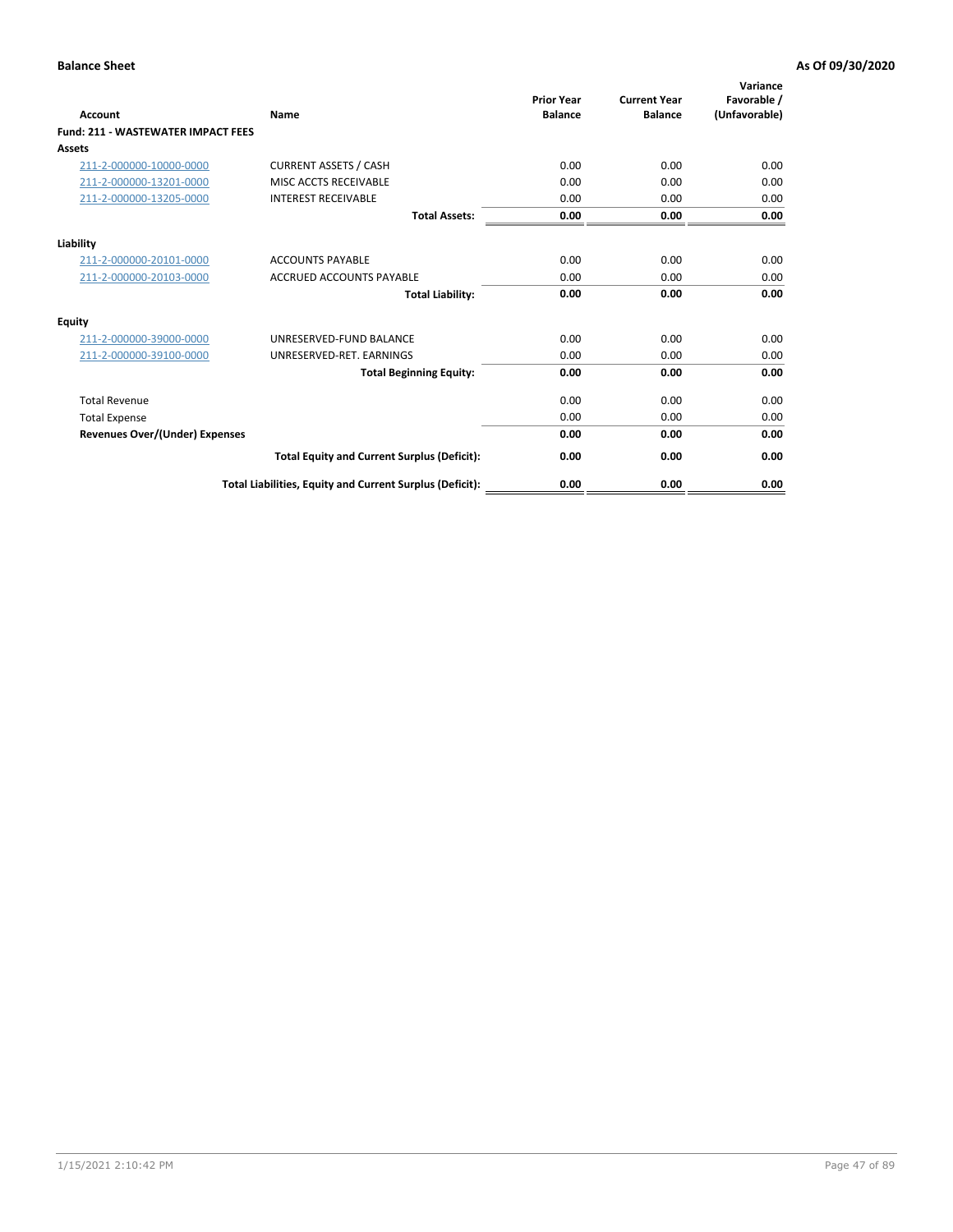| <b>Account</b>                        | Name                                                      | <b>Prior Year</b><br><b>Balance</b> | <b>Current Year</b><br><b>Balance</b> | Variance<br>Favorable /<br>(Unfavorable) |
|---------------------------------------|-----------------------------------------------------------|-------------------------------------|---------------------------------------|------------------------------------------|
|                                       | Fund: 212 - TX COMMUNITY DEV SWR SYSTEM IMPROV PROG GRANT |                                     |                                       |                                          |
| Assets                                |                                                           |                                     |                                       |                                          |
| 212-2-000000-10000-0000               | <b>CURRENT ASSETS / CASH</b>                              | 5,183.25                            | 105,849.57                            | 100,666.32                               |
| 212-2-000000-13201-0000               | MISC ACCTS RECEIVABLE                                     | 0.00                                | 0.00                                  | 0.00                                     |
| 212-2-000000-13205-0000               | <b>INTEREST RECEIVABLE</b>                                | 0.00                                | 0.00                                  | 0.00                                     |
| 212-2-000000-16301-0000               | FIXED ASSETS / C W I P                                    | 0.00                                | 0.00                                  | 0.00                                     |
|                                       | <b>Total Assets:</b>                                      | 5,183.25                            | 105,849.57                            | 100,666.32                               |
| Liability                             |                                                           |                                     |                                       |                                          |
| 212-2-000000-20101-0000               | <b>ACCOUNTS PAYABLE</b>                                   | 66,208.68                           | 0.00                                  | 66,208.68                                |
| 212-2-000000-20102-0000               | <b>CREDIT CARD PAYABLE</b>                                | 0.00                                | 0.00                                  | 0.00                                     |
| 212-2-000000-20103-0000               | <b>ACCRUED ACCOUNTS PAYABLE</b>                           | 0.00                                | 0.00                                  | 0.00                                     |
| 212-2-000000-20139-0000               | <b>RETAINAGES PAYABLE</b>                                 | 0.00                                | 0.00                                  | 0.00                                     |
| 212-2-000000-20902-0000               | <b>DEFERRED GRANT REVENUE</b>                             | 0.00                                | 0.00                                  | 0.00                                     |
| 212-2-000000-21001-0000               | <b>GENERAL FUND / GENERAL FUND</b>                        | 0.00                                | 0.00                                  | 0.00                                     |
| 212-2-000000-29300-0000               | <b>ENCUMBRANCE SUMMARY</b>                                | 0.00                                | 0.00                                  | 0.00                                     |
| 212-2-000000-29400-0100               | RESERVED ACCOUNT / ENCUMBRANCES                           | 0.00                                | 0.00                                  | 0.00                                     |
|                                       | <b>Total Liability:</b>                                   | 66,208.68                           | 0.00                                  | 66,208.68                                |
| Equity                                |                                                           |                                     |                                       |                                          |
| 212-2-000000-39100-0000               | UNRESERVED-RET. EARNINGS                                  | 6,170.12                            | $-61,025.43$                          | $-67, 195.55$                            |
|                                       | <b>Total Beginning Equity:</b>                            | 6.170.12                            | $-61,025.43$                          | $-67, 195.55$                            |
| <b>Total Revenue</b>                  |                                                           | 7.407.85                            | 168,130.00                            | 160,722.15                               |
| <b>Total Expense</b>                  |                                                           | 74,603.40                           | 1,255.00                              | 73,348.40                                |
| <b>Revenues Over/(Under) Expenses</b> |                                                           | $-67,195.55$                        | 166,875.00                            | 234,070.55                               |
|                                       | <b>Total Equity and Current Surplus (Deficit):</b>        | $-61,025.43$                        | 105,849.57                            | 166,875.00                               |
|                                       | Total Liabilities, Equity and Current Surplus (Deficit):  | 5,183.25                            | 105,849.57                            | 100,666.32                               |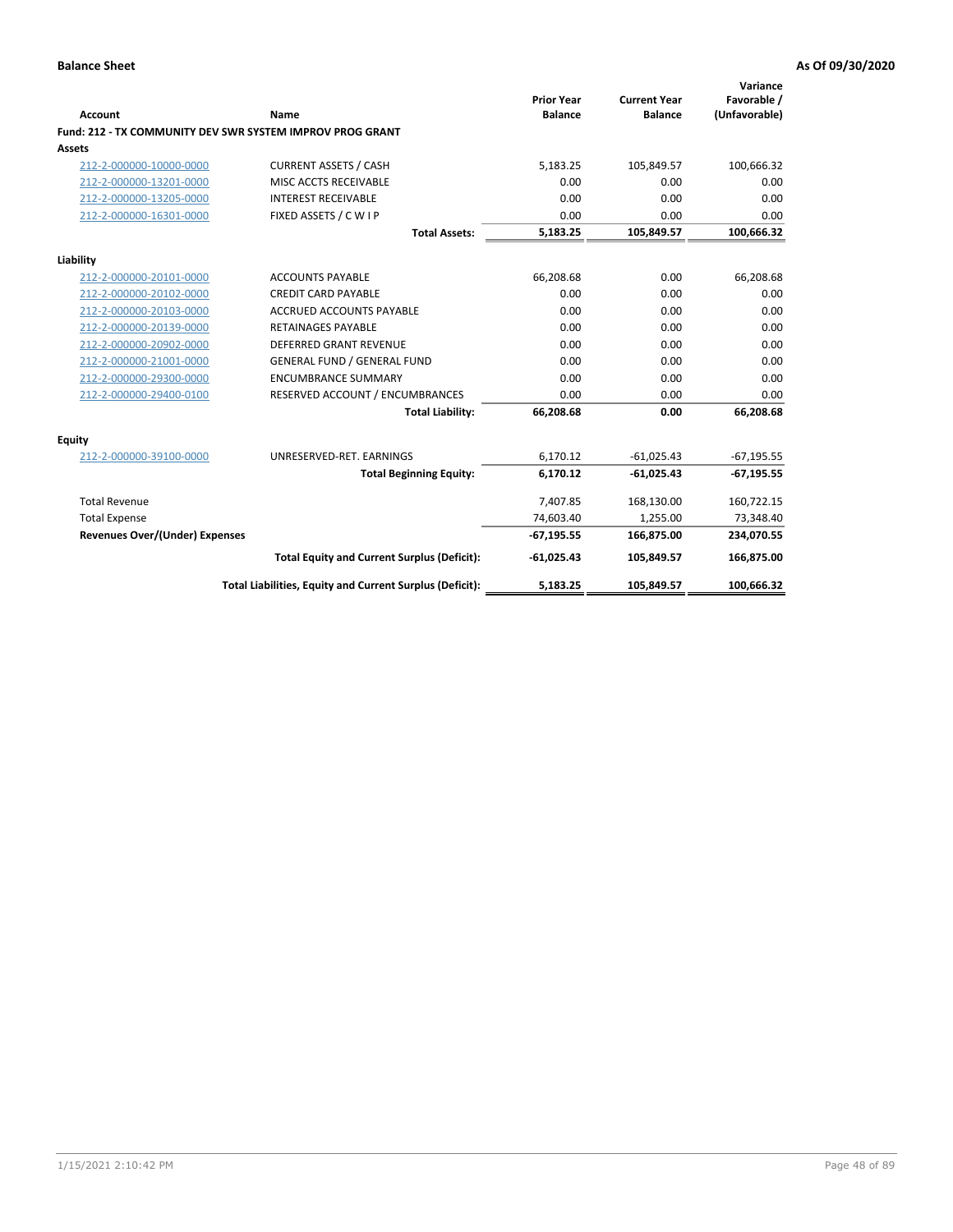| <b>Account</b><br><b>Fund: 216 - UTILIITY CIP FUND</b> | Name                                                     | <b>Prior Year</b><br><b>Balance</b> | <b>Current Year</b><br><b>Balance</b> | Variance<br>Favorable /<br>(Unfavorable) |
|--------------------------------------------------------|----------------------------------------------------------|-------------------------------------|---------------------------------------|------------------------------------------|
| <b>Assets</b>                                          |                                                          |                                     |                                       |                                          |
| 216-2-000000-10000-0000                                | <b>CURRENT ASSETS / CASH</b>                             | 9,992,982.91                        | 11,420,761.23                         | 1,427,778.32                             |
| 216-2-000000-11101-0000                                | MBIA ACCOUNTS / 2002 WSSR                                | 0.00                                | 0.00                                  | 0.00                                     |
| 216-2-000000-11103-0000                                | 2005 WSSR                                                | 0.00                                | 0.00                                  | 0.00                                     |
| 216-2-000000-11403-0000                                | RESERVE FUND / 2003 WSSR                                 | 0.00                                | 0.00                                  | 0.00                                     |
| 216-2-000000-11404-0000                                | SERIES 2019 WSSR CO'S                                    | 16,548,754.14                       | 10,399,157.27                         | $-6,149,596.87$                          |
| 216-2-000000-11503-0000                                | 2008WSSR CONST 486000273                                 | 0.00                                | 0.00                                  | 0.00                                     |
| 216-2-000000-11505-0000                                | SRA RAW WATER SALE PROCEEDS                              | 0.00                                | 13,681,776.93                         | 13,681,776.93                            |
| 216-2-000000-13000-0000                                | <b>CUSTOMER ACCTS RECEIVABLE</b>                         | 0.00                                | 0.00                                  | 0.00                                     |
| 216-2-000000-13002-0000                                | ALLOW FOR UNCOLLECT REC                                  | 0.00                                | 0.00                                  | 0.00                                     |
| 216-2-000000-13003-0000                                | UNBILLED YEAR-END ACCRUAL                                | 0.00                                | 0.00                                  | 0.00                                     |
| 216-2-000000-13201-0000                                | MISC ACCTS RECEIVABLE                                    | 70.32                               | 70.32                                 | 0.00                                     |
| 216-2-000000-13205-0000                                | <b>INTEREST RECEIVABLE</b>                               | 0.00                                | 0.00                                  | 0.00                                     |
| 216-2-000000-16301-0000                                | FIXED ASSETS / C W I P                                   | 3,557,279.61                        | 3,557,279.61                          | 0.00                                     |
|                                                        | <b>Total Assets:</b>                                     | 30,099,086.98                       | 39,059,045.36                         | 8,959,958.38                             |
|                                                        |                                                          |                                     |                                       |                                          |
| Liability                                              | <b>ACCOUNTS PAYABLE</b>                                  |                                     | 29,280.44                             | 1,338,410.50                             |
| 216-2-000000-20101-0000                                | <b>CREDIT CARD PAYABLE</b>                               | 1,367,690.94<br>0.00                | 0.00                                  | 0.00                                     |
| 216-2-000000-20102-0000<br>216-2-000000-20103-0000     | ACCRUED ACCOUNTS PAYABLE                                 | 0.00                                | 0.00                                  | 0.00                                     |
| 216-2-000000-20113-0000                                | <b>DEVELOPERS ESCROW</b>                                 | 0.00                                | 0.00                                  | 0.00                                     |
| 216-2-000000-20139-0000                                | <b>RETAINAGES PAYABLE</b>                                | 333,904.10                          | 122,898.03                            | 211,006.07                               |
| 216-2-000000-21101-0000                                | ENTERPRISE / WTR/WWTR UTILITY FUND                       | 18,939,652.64                       | 18,939,652.64                         | 0.00                                     |
| 216-2-000000-29300-0000                                | <b>ENCUMBRANCE SUMMARY</b>                               | 0.00                                | 0.00                                  | 0.00                                     |
| 216-2-000000-29400-0100                                | RESERVED ACCOUNT / ENCUMBRANCES                          | 0.00                                | 0.00                                  | 0.00                                     |
|                                                        | <b>Total Liability:</b>                                  | 20,641,247.68                       | 19,091,831.11                         | 1,549,416.57                             |
|                                                        |                                                          |                                     |                                       |                                          |
| <b>Equity</b>                                          |                                                          |                                     |                                       |                                          |
| 216-2-000000-39000-0000                                | UNRESERVED-FUND BALANCE                                  | 0.00                                | 0.00                                  | 0.00                                     |
| 216-2-000000-39100-0000                                | UNRESERVED-RET. EARNINGS                                 | $-13,754,344.96$                    | 9,457,839.30                          | 23,212,184.26                            |
|                                                        | <b>Total Beginning Equity:</b>                           | $-13,754,344.96$                    | 9,457,839.30                          | 23,212,184.26                            |
| <b>Total Revenue</b>                                   |                                                          | 22,093,645.79                       | 13,837,565.94                         | $-8,256,079.85$                          |
| <b>Total Expense</b>                                   |                                                          | $-1,118,538.47$                     | 3,328,190.99                          | -4,446,729.46                            |
| <b>Revenues Over/(Under) Expenses</b>                  |                                                          | 23,212,184.26                       | 10,509,374.95                         | -12,702,809.31                           |
|                                                        | <b>Total Equity and Current Surplus (Deficit):</b>       | 9,457,839.30                        | 19,967,214.25                         | 10,509,374.95                            |
|                                                        | Total Liabilities, Equity and Current Surplus (Deficit): | 30,099,086.98                       | 39,059,045.36                         | 8,959,958.38                             |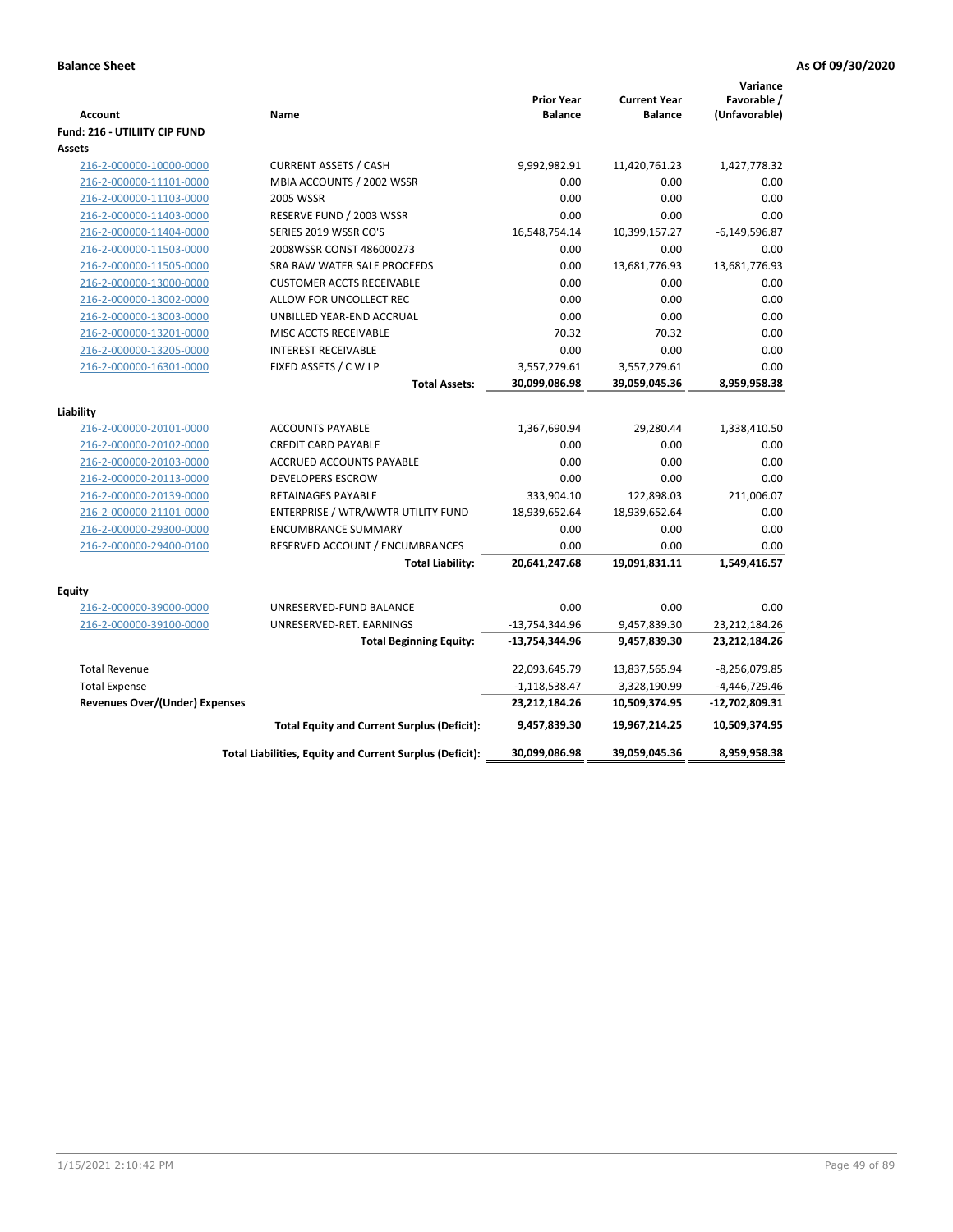| <b>Account</b>                                     | Name                                                     | <b>Prior Year</b><br><b>Balance</b> | <b>Current Year</b><br><b>Balance</b> | Variance<br>Favorable /<br>(Unfavorable) |
|----------------------------------------------------|----------------------------------------------------------|-------------------------------------|---------------------------------------|------------------------------------------|
| <b>Fund: 217 - WASTEWATER RECLAMATION FUND</b>     |                                                          |                                     |                                       |                                          |
| <b>Assets</b>                                      |                                                          |                                     |                                       |                                          |
| 217-2-000000-10000-0000                            | <b>CURRENT ASSETS / CASH</b>                             | $-20,619.30$                        | $-20,619.30$                          | 0.00                                     |
| 217-2-000000-11301-0000                            | TEXASTERM / 2008 WSSR REVENUE BOND                       | 0.00                                | 0.00                                  | 0.00                                     |
| 217-2-000000-11302-0000                            | 2008 WSSR REVENUE BOND                                   | 0.00                                | 0.00                                  | 0.00                                     |
| 217-2-000000-11503-0000                            | 2008WSSR CONST 486000273                                 | 770,774.72                          | 778,352.52                            | 7,577.80                                 |
| 217-2-000000-13000-0000                            | <b>CUSTOMER ACCTS RECEIVABLE</b>                         | 0.00                                | 0.00                                  | 0.00                                     |
| 217-2-000000-13002-0000                            | ALLOW FOR UNCOLLECT REC                                  | 0.00                                | 0.00                                  | 0.00                                     |
| 217-2-000000-13201-0000                            | MISC ACCTS RECEIVABLE                                    | 0.00                                | 0.00                                  | 0.00                                     |
| 217-2-000000-13205-0000                            | <b>INTEREST RECEIVABLE</b>                               | 0.00                                | 0.00                                  | 0.00                                     |
| 217-2-000000-16301-0000                            | FIXED ASSETS / C W I P                                   | 0.00                                | 0.00                                  | 0.00                                     |
|                                                    | <b>Total Assets:</b>                                     | 750,155.42                          | 757,733.22                            | 7,577.80                                 |
| Liability                                          |                                                          |                                     |                                       |                                          |
| 217-2-000000-20101-0000                            | <b>ACCOUNTS PAYABLE</b>                                  | 0.00                                | 0.00                                  | 0.00                                     |
| 217-2-000000-20102-0000                            | <b>CREDIT CARD PAYABLE</b>                               | 0.00                                | 0.00                                  | 0.00                                     |
|                                                    | ACCRUED ACCOUNTS PAYABLE                                 | 0.00                                | 0.00                                  | 0.00                                     |
| 217-2-000000-20103-0000<br>217-2-000000-20139-0000 | <b>RETAINAGES PAYABLE</b>                                | 0.00                                | 0.00                                  | 0.00                                     |
| 217-2-000000-21101-0000                            | ENTERPRISE / WTR/WWTR UTILITY FUND                       | 19,396,374.21                       | 19,396,374.21                         | 0.00                                     |
| 217-2-000000-29300-0000                            | <b>ENCUMBRANCE SUMMARY</b>                               | 0.00                                | 0.00                                  | 0.00                                     |
| 217-2-000000-29400-0100                            | RESERVED ACCOUNT / ENCUMBRANCES                          | 0.00                                | 0.00                                  | 0.00                                     |
|                                                    | <b>Total Liability:</b>                                  | 19,396,374.21                       | 19,396,374.21                         | 0.00                                     |
|                                                    |                                                          |                                     |                                       |                                          |
| <b>Equity</b>                                      |                                                          |                                     |                                       |                                          |
| 217-2-000000-39100-0000                            | UNRESERVED-RET. EARNINGS                                 | $-18,643,277.25$                    | $-18,646,218.79$                      | $-2,941.54$                              |
|                                                    | <b>Total Beginning Equity:</b>                           | $-18,643,277.25$                    | $-18,646,218.79$                      | $-2,941.54$                              |
| <b>Total Revenue</b>                               |                                                          | 17,677.76                           | 7,577.80                              | $-10,099.96$                             |
| <b>Total Expense</b>                               |                                                          | 20,619.30                           | 0.00                                  | 20,619.30                                |
| <b>Revenues Over/(Under) Expenses</b>              |                                                          | $-2,941.54$                         | 7,577.80                              | 10,519.34                                |
|                                                    | <b>Total Equity and Current Surplus (Deficit):</b>       | $-18,646,218.79$                    | -18,638,640.99                        | 7,577.80                                 |
|                                                    | Total Liabilities, Equity and Current Surplus (Deficit): | 750,155.42                          | 757,733.22                            | 7,577.80                                 |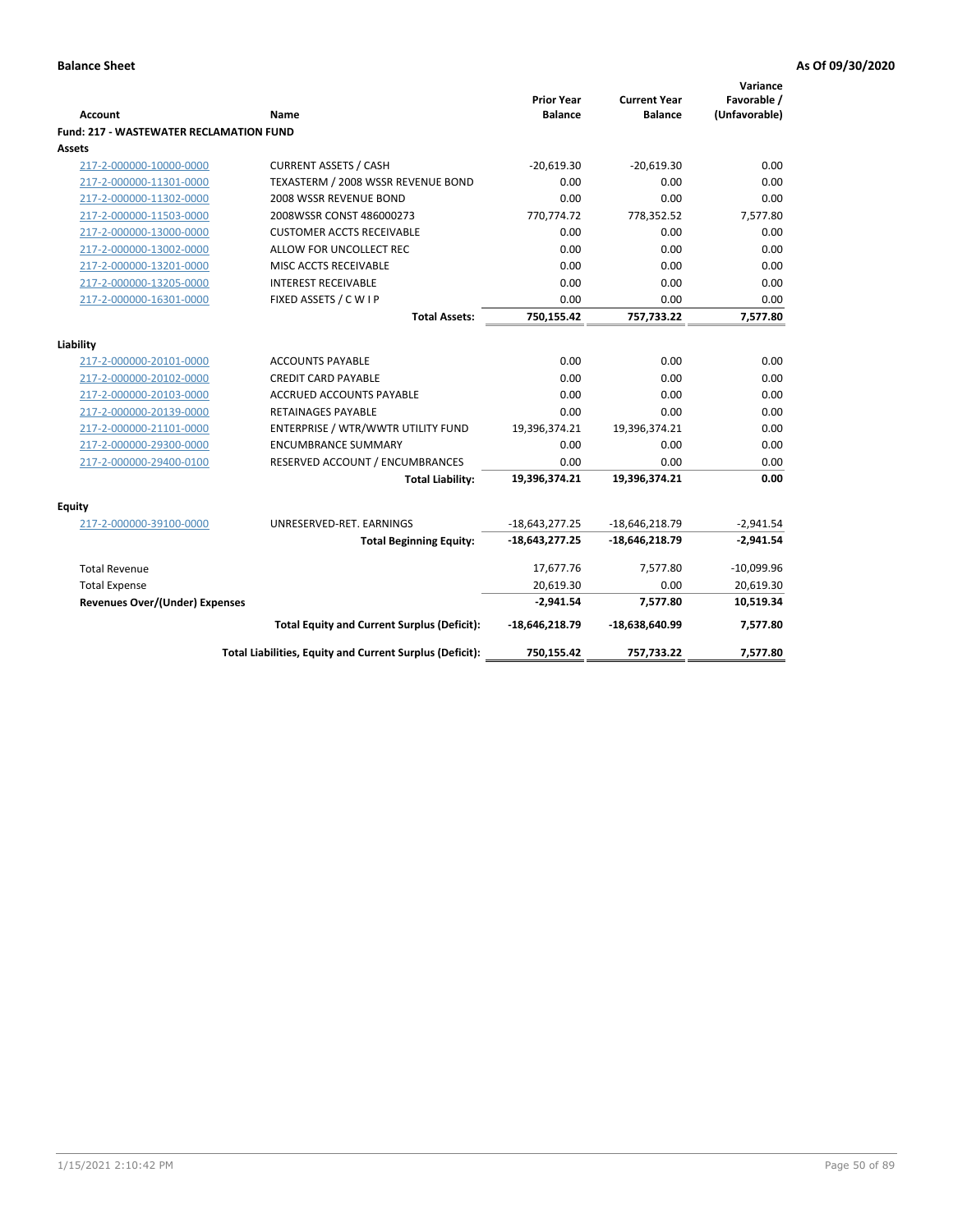|                                |                                        |                   |                     | Variance        |
|--------------------------------|----------------------------------------|-------------------|---------------------|-----------------|
|                                |                                        | <b>Prior Year</b> | <b>Current Year</b> | Favorable /     |
| <b>Account</b>                 | Name                                   | <b>Balance</b>    | <b>Balance</b>      | (Unfavorable)   |
| Fund: 300 - AIRPORT FUND       |                                        |                   |                     |                 |
| Assets                         |                                        |                   |                     |                 |
| 300-2-000000-10000-0000        | <b>CURRENT ASSETS / CASH</b>           | $-7,078,724.73$   | -6,509,827.91       | 568,896.82      |
| 300-2-000000-13201-0000        | MISC ACCTS RECEIVABLE                  | 996.86            | $-1,057.11$         | $-2,053.97$     |
| 300-2-000000-13202-0000        | <b>EMPLOYEE ADVANCES</b>               | 0.00              | 0.00                | 0.00            |
| 300-2-000000-13203-0000        | NON-CURRENT ASSETS / PREPAYMENTS       | 0.00              | 0.00                | 0.00            |
| 300-2-000000-13205-0000        | <b>INTEREST RECEIVABLE</b>             | 0.00              | 0.00                | 0.00            |
| 300-2-000000-14126-0000        | <b>GRANT FUND / AIRPORT GRANT FUND</b> | 0.00              | 0.00                | 0.00            |
| 300-2-000000-16001-0000        | FIXED ASSETS / LAND                    | 813,937.00        | 813,937.00          | 0.00            |
| 300-2-000000-16002-0000        | FIXED ASSETS / IMPROVMENTS-NON BUILDI  | 75,750,553.49     | 75,750,553.49       | 0.00            |
| 300-2-000000-16003-0000        | ACCUM DEPR / IMPROVEMENTS-NON BUILI    | $-40,581,156.28$  | $-40,581,156.28$    | 0.00            |
| 300-2-000000-16004-0000        | FIXED ASSETS / BUILDINGS               | 69,917,050.27     | 69,917,050.27       | 0.00            |
| 300-2-000000-16005-0000        | <b>ACCUM DEPR / BUILDINGS</b>          | -27,356,164.49    | -27,356,164.49      | 0.00            |
| 300-2-000000-16201-0000        | FIXED ASSETS / MACHINERY AND EQUIPMEN  | 528,771.61        | 528,771.61          | 0.00            |
| 300-2-000000-16202-0000        | ACCUM DEPR / MACHINERY AND EQUIPMEI    | $-40,948.94$      | $-40,948.94$        | 0.00            |
| 300-2-000000-16301-0000        | FIXED ASSETS / C W I P                 | 982,112.50        | 982,112.50          | 0.00            |
| 300-2-000000-17501-0000        | <b>EMPLOYEE CONTRIBUTIONS</b>          | 0.00              | 0.00                | 0.00            |
| 300-2-000000-17504-0000        | <b>INVESTMENT RETURN</b>               | 0.00              | 0.00                | 0.00            |
| 300-2-000000-17508-0000        | <b>EXPERIENCE DIFFERENCE- OUTFLOW</b>  | 0.00              | 0.00                | 0.00            |
| 300-2-000000-17509-0000        | <b>EXPERIENCE DIFFERENCE - INFLOW</b>  | 0.00              | 0.00                | 0.00            |
| 300-2-000000-17520-0000        | <b>ASSUMPTION CHANGES</b>              | 0.00              | 0.00                | 0.00            |
|                                | <b>Total Assets:</b>                   | 72,936,427.29     | 73,503,270.14       | 566,842.85      |
| Liability                      |                                        |                   |                     |                 |
| 300-2-000000-20101-0000        | <b>ACCOUNTS PAYABLE</b>                | 9,820.46          | 965.58              | 8,854.88        |
| 300-2-000000-20102-0000        | <b>CREDIT CARD PAYABLE</b>             | 0.00              | 0.00                | 0.00            |
| 300-2-000000-20103-0000        | ACCRUED ACCOUNTS PAYABLE               | 0.00              | 0.00                | 0.00            |
| 300-2-000000-20105-0000        | L-3 FUNDS PAYABLE                      | 0.00              | 0.00                | 0.00            |
| 300-2-000000-20106-0000        | <b>GRANT MATCH</b>                     | 0.00              | 0.00                | 0.00            |
| 300-2-000000-20108-0000        | <b>MATURED BONDS PAYABLE</b>           | 0.00              | 0.00                | 0.00            |
| 300-2-000000-20110-0000        | REVENUE BONDS PAYABLE                  | 0.00              | 0.00                | 0.00            |
| 300-2-000000-20111-0000        | MATURED INTEREST PAYABLE               | 0.00              | 0.00                | 0.00            |
| 300-2-000000-20112-0000        | <b>ACCRUED INTEREST PAYABLE</b>        | 0.00              | 0.00                | 0.00            |
| 300-2-000000-20139-0000        | RETAINAGES PAYABLE                     | 0.00              | 0.00                | 0.00            |
| 300-2-000000-20141-0000        | <b>TELEPHONE CLEARING</b>              | 0.00              | 0.00                | 0.00            |
| 300-2-000000-20160-0000        | <b>UNAPPLIED CREDIT</b>                | 0.00              | 0.00                | 0.00            |
| 300-2-000000-20201-0000        | <b>DEFERRED REVENUE</b>                | 0.00              | 0.00                | 0.00            |
| 300-2-000000-21001-0000        | <b>GENERAL FUND / GENERAL FUND</b>     | 0.00              | 0.00                | 0.00            |
| <u>300-2-000000-22001-0000</u> | SALARIES PAYABLE                       | 2,201.13          | 2,201.13            | 0.00            |
| 300-2-000000-22002-0000        | <b>VACATION/SICK PAYABLE</b>           | 2,188.24          | 2,188.24            | 0.00            |
| 300-2-000000-26001-0000        | COMPENSATED ABSENCES PAY               | 10,603.68         | 10,603.68           | 0.00            |
| 300-2-000000-26101-0000        | <b>GENERAL OBLIG BONDS PAY</b>         | 0.00              | 0.00                | 0.00            |
| 300-2-000000-26102-0000        | REVENUE BONDS PAYABLE                  | 0.00              | 0.00                | 0.00            |
| 300-2-000000-27001-0000        | <b>CONTRIBUTED CAPITAL</b>             | $-0.39$           | $-0.39$             | 0.00            |
| 300-2-000000-29300-0000        | <b>ENCUMBRANCE SUMMARY</b>             | 0.00              | 0.00                | 0.00            |
| 300-2-000000-29400-0100        | RESERVED ACCOUNT / ENCUMBRANCES        | 0.00              | 0.00                | 0.00            |
| 300-2-000000-29999-0000        | NET PENSION LIABILITY                  | 0.00              | 0.00                | 0.00            |
|                                | <b>Total Liability:</b>                | 24,813.12         | 15,958.24           | 8,854.88        |
|                                |                                        |                   |                     |                 |
| <b>Equity</b>                  |                                        |                   |                     |                 |
| 300-2-000000-39000-0000        | UNRESERVED-FUND BALANCE                | 0.00              | 0.00                | 0.00            |
| 300-2-000000-39100-0000        | UNRESERVED-RET. EARNINGS               | 75,949,282.18     | 72,911,614.18       | $-3,037,668.00$ |
| 300-2-000000-39500-0000        | <b>NET POSITION - PENSION</b>          | 0.00              | 0.00                | 0.00            |
|                                | <b>Total Beginning Equity:</b>         | 75,949,282.18     | 72,911,614.18       | $-3,037,668.00$ |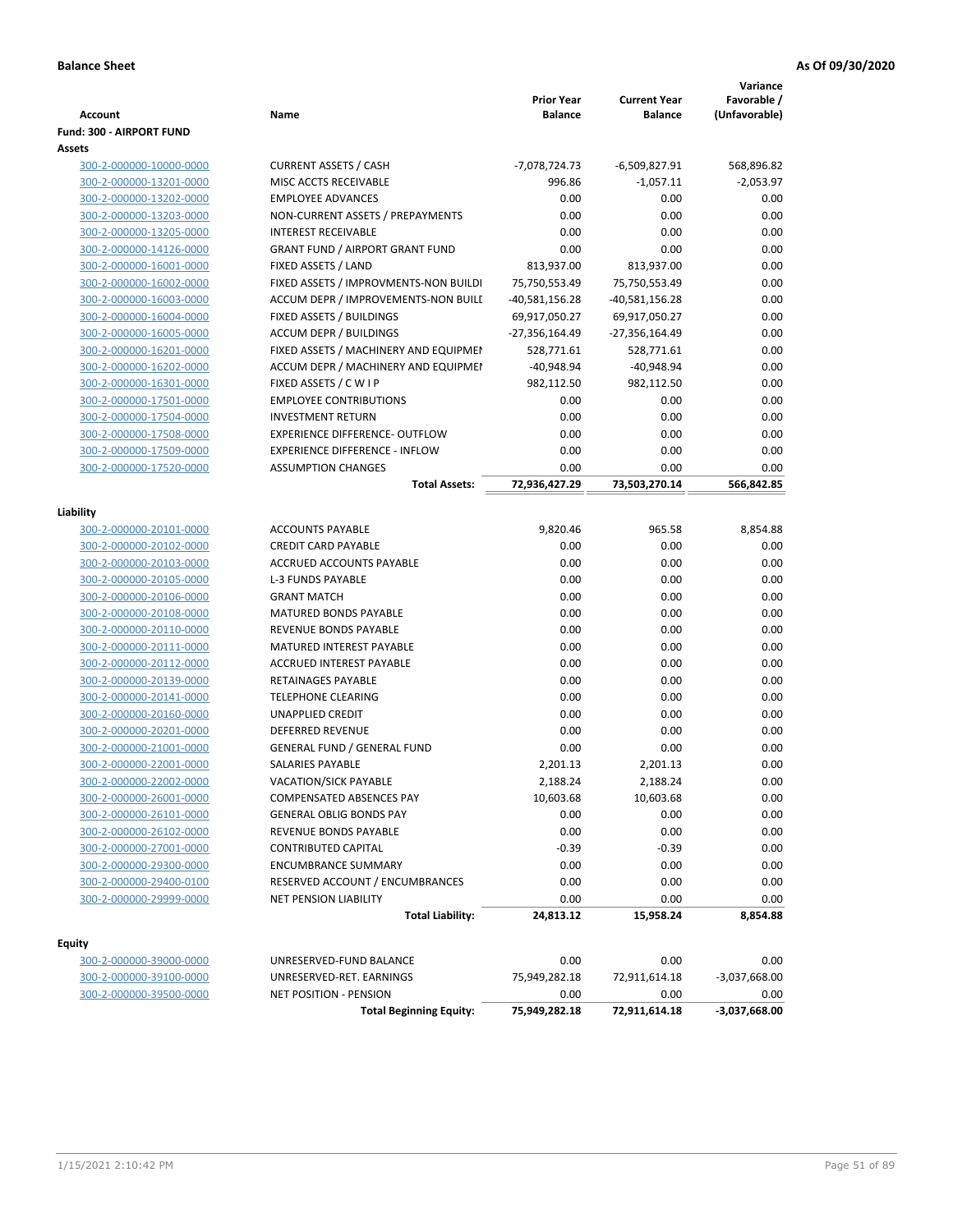| Account                        | Name                                                     | <b>Prior Year</b><br><b>Balance</b> | <b>Current Year</b><br><b>Balance</b> | Variance<br>Favorable /<br>(Unfavorable) |
|--------------------------------|----------------------------------------------------------|-------------------------------------|---------------------------------------|------------------------------------------|
| Total Revenue                  |                                                          | 729,857.24                          | 722,737.27                            | $-7,119.97$                              |
| Total Expense                  |                                                          | 3,767,525.24                        | 147,039.54                            | 3,620,485.70                             |
| Revenues Over/(Under) Expenses |                                                          | $-3,037,668.00$                     | 575,697.73                            | 3,613,365.73                             |
|                                | <b>Total Equity and Current Surplus (Deficit):</b>       | 72,911,614.18                       | 73,487,311.91                         | 575,697.73                               |
|                                | Total Liabilities, Equity and Current Surplus (Deficit): | 72,936,427.30                       | 73,503,270.15                         | 566,842.85                               |
|                                | *** FUND 300 OUT OF BALANCE ***                          | $-0.01$                             | $-0.01$                               | 0.00                                     |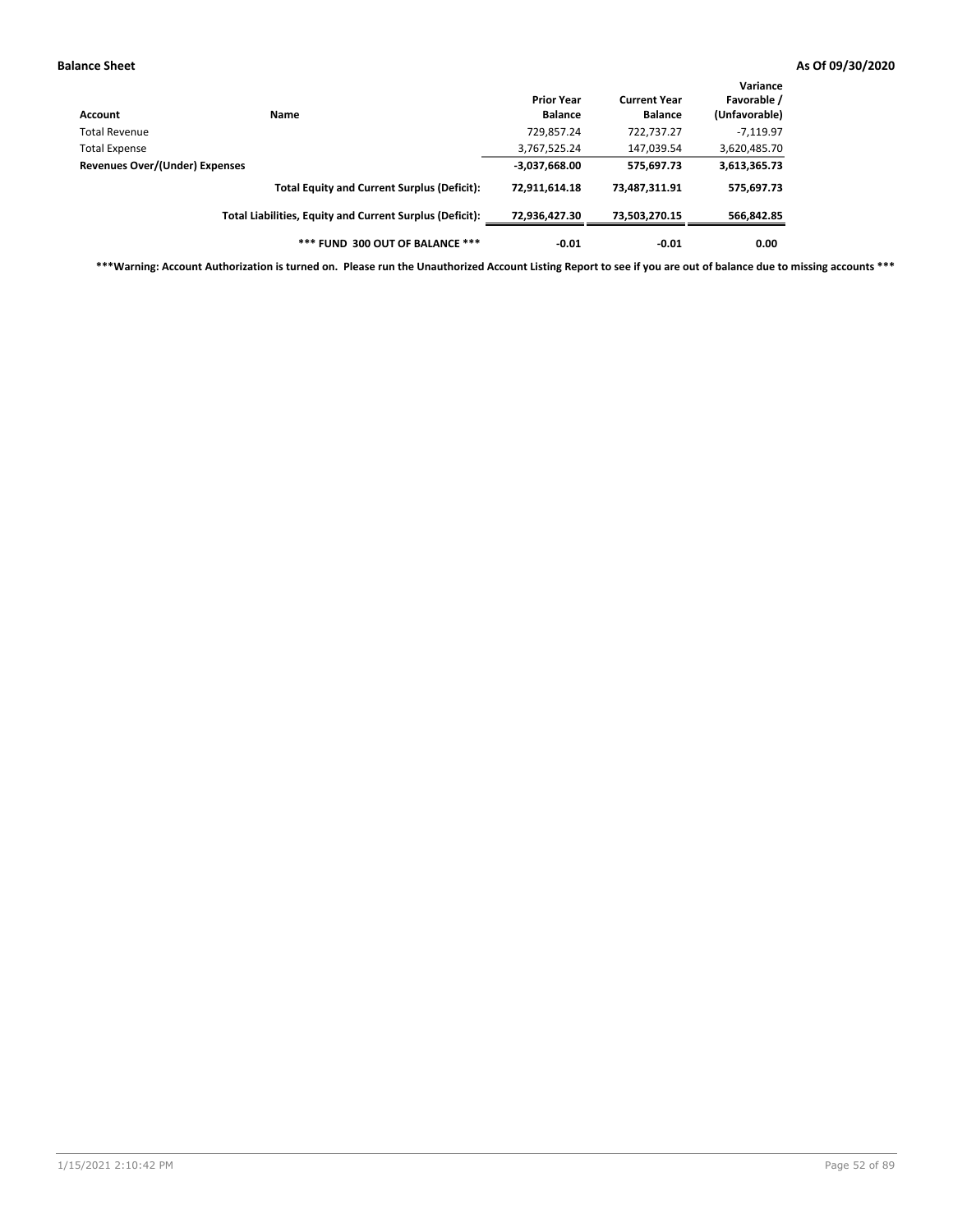|                                 |                                                          | <b>Prior Year</b> | <b>Current Year</b> | Variance<br>Favorable / |
|---------------------------------|----------------------------------------------------------|-------------------|---------------------|-------------------------|
| Account                         | Name                                                     | <b>Balance</b>    | <b>Balance</b>      | (Unfavorable)           |
| Fund: 320 - AIRPORT TXDOT GRANT |                                                          |                   |                     |                         |
| Assets                          |                                                          |                   |                     |                         |
| 320-2-000000-10000-0000         | <b>CURRENT ASSETS / CASH</b>                             | 200,000.84        | 200,000.84          | 0.00                    |
| 320-2-000000-13201-0000         | MISC ACCTS RECEIVABLE                                    | 0.00              | 0.00                | 0.00                    |
| 320-2-000000-13205-0000         | <b>INTEREST RECEIVABLE</b>                               | 0.00              | 0.00                | 0.00                    |
|                                 | <b>Total Assets:</b>                                     | 200,000.84        | 200,000.84          | 0.00                    |
| Liability                       |                                                          |                   |                     |                         |
| 320-2-000000-20101-0000         | <b>ACCOUNTS PAYABLE</b>                                  | 0.00              | 0.00                | 0.00                    |
| 320-2-000000-20102-0000         | <b>CREDIT CARD PAYABLE</b>                               | 0.00              | 0.00                | 0.00                    |
| 320-2-000000-20103-0000         | <b>ACCRUED ACCOUNTS PAYABLE</b>                          | 0.00              | 0.00                | 0.00                    |
| 320-2-000000-20902-0000         | DEFERRED GRANT REVENUE                                   | 0.00              | 0.00                | 0.00                    |
| 320-2-000000-21125-0000         | DUE TO / AIRPORT FUND                                    | 0.00              | 0.00                | 0.00                    |
| 320-2-000000-29300-0000         | <b>ENCUMBRANCE SUMMARY</b>                               | 0.00              | 0.00                | 0.00                    |
| 320-2-000000-29400-0100         | RESERVED ACCOUNT / ENCUMBRANCES                          | 0.00              | 0.00                | 0.00                    |
|                                 | <b>Total Liability:</b>                                  | 0.00              | 0.00                | 0.00                    |
| <b>Equity</b>                   |                                                          |                   |                     |                         |
| 320-2-000000-39000-0000         | UNRESERVED-FUND BALANCE                                  | 200,000.84        | 200,000.84          | 0.00                    |
|                                 | <b>Total Beginning Equity:</b>                           | 200,000.84        | 200,000.84          | 0.00                    |
| <b>Total Revenue</b>            |                                                          | 0.00              | 0.00                | 0.00                    |
| <b>Total Expense</b>            |                                                          | 0.00              | 0.00                | 0.00                    |
| Revenues Over/(Under) Expenses  |                                                          | 0.00              | 0.00                | 0.00                    |
|                                 | <b>Total Equity and Current Surplus (Deficit):</b>       | 200,000.84        | 200,000.84          | 0.00                    |
|                                 | Total Liabilities, Equity and Current Surplus (Deficit): | 200,000.84        | 200,000.84          | 0.00                    |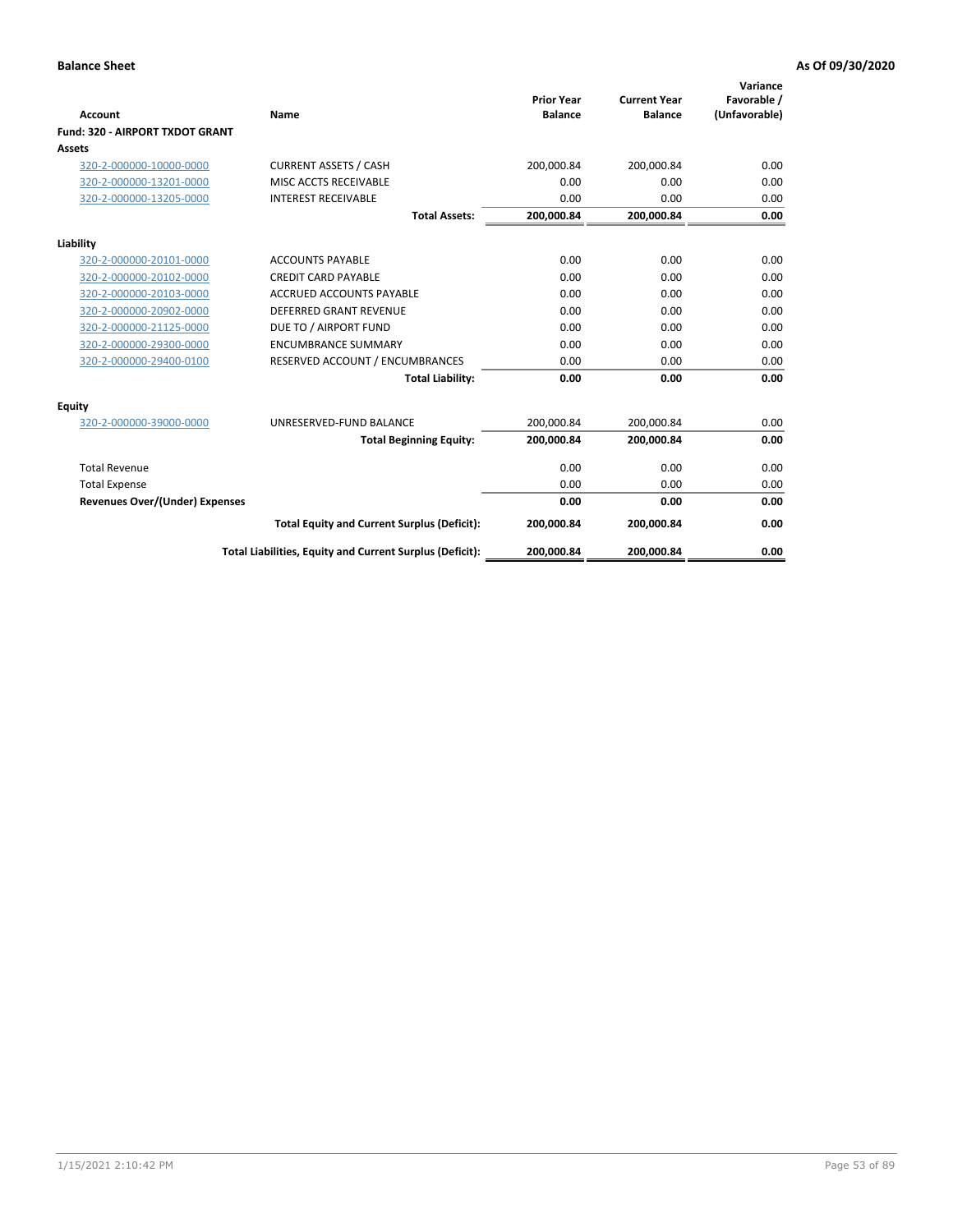| <b>Account</b>                          | Name                                                     | <b>Prior Year</b><br><b>Balance</b> | <b>Current Year</b><br><b>Balance</b> | Variance<br>Favorable /<br>(Unfavorable) |
|-----------------------------------------|----------------------------------------------------------|-------------------------------------|---------------------------------------|------------------------------------------|
| <b>Fund: 360 - AIRPORT CAPITAL FUND</b> |                                                          |                                     |                                       |                                          |
| Assets                                  |                                                          |                                     |                                       |                                          |
| 360-2-000000-10000-0000                 | <b>CURRENT ASSETS / CASH</b>                             | 7,999,361.94                        | 7,806,471.15                          | $-192,890.79$                            |
| 360-2-000000-13201-0000                 | MISC ACCTS RECEIVABLE                                    | 0.00                                | 0.00                                  | 0.00                                     |
| 360-2-000000-13205-0000                 | <b>INTEREST RECEIVABLE</b>                               | 0.00                                | 0.00                                  | 0.00                                     |
| 360-2-000000-16301-0000                 | FIXED ASSETS / C W I P                                   | 132,616.88                          | 132,616.88                            | 0.00                                     |
|                                         | <b>Total Assets:</b>                                     | 8,131,978.82                        | 7,939,088.03                          | -192,890.79                              |
| Liability                               |                                                          |                                     |                                       |                                          |
| 360-2-000000-20101-0000                 | <b>ACCOUNTS PAYABLE</b>                                  | 227.04                              | 171.31                                | 55.73                                    |
| 360-2-000000-20102-0000                 | <b>CREDIT CARD PAYABLE</b>                               | 0.00                                | 0.00                                  | 0.00                                     |
| 360-2-000000-20103-0000                 | ACCRUED ACCOUNTS PAYABLE                                 | 0.00                                | 0.00                                  | 0.00                                     |
| 360-2-000000-20125-0000                 | SALES TAX PAYABLE / IN THE CITY                          | 0.00                                | 0.00                                  | 0.00                                     |
| 360-2-000000-20139-0000                 | <b>RETAINAGES PAYABLE</b>                                | 0.00                                | 0.00                                  | 0.00                                     |
| 360-2-000000-21001-0000                 | <b>GENERAL FUND / GENERAL FUND</b>                       | 0.00                                | 0.00                                  | 0.00                                     |
| 360-2-000000-27001-0000                 | <b>CONTRIBUTED CAPITAL</b>                               | 0.00                                | 0.00                                  | 0.00                                     |
| 360-2-000000-29300-0000                 | <b>ENCUMBRANCE SUMMARY</b>                               | 0.00                                | 0.00                                  | 0.00                                     |
| 360-2-000000-29400-0000                 | RESERVED ACCOUNT / ENCUMBRANCES                          | 0.00                                | 0.00                                  | 0.00                                     |
|                                         | <b>Total Liability:</b>                                  | 227.04                              | 171.31                                | 55.73                                    |
| <b>Equity</b>                           |                                                          |                                     |                                       |                                          |
| 360-2-000000-39000-0000                 | UNRESERVED-FUND BALANCE                                  | 0.00                                | 0.00                                  | 0.00                                     |
| 360-2-000000-39100-0000                 | UNRESERVED-RET. EARNINGS                                 | 8,016,141.66                        | 8,131,751.78                          | 115,610.12                               |
|                                         | <b>Total Beginning Equity:</b>                           | 8,016,141.66                        | 8,131,751.78                          | 115,610.12                               |
|                                         |                                                          |                                     |                                       |                                          |
| <b>Total Revenue</b>                    |                                                          | 118,839.69                          | 88,492.85                             | $-30,346.84$                             |
| <b>Total Expense</b>                    |                                                          | 3,229.57                            | 281,327.91                            | $-278,098.34$                            |
| <b>Revenues Over/(Under) Expenses</b>   |                                                          | 115,610.12                          | $-192,835.06$                         | $-308,445.18$                            |
|                                         | <b>Total Equity and Current Surplus (Deficit):</b>       | 8,131,751.78                        | 7,938,916.72                          | $-192,835.06$                            |
|                                         | Total Liabilities, Equity and Current Surplus (Deficit): | 8,131,978.82                        | 7,939,088.03                          | -192,890.79                              |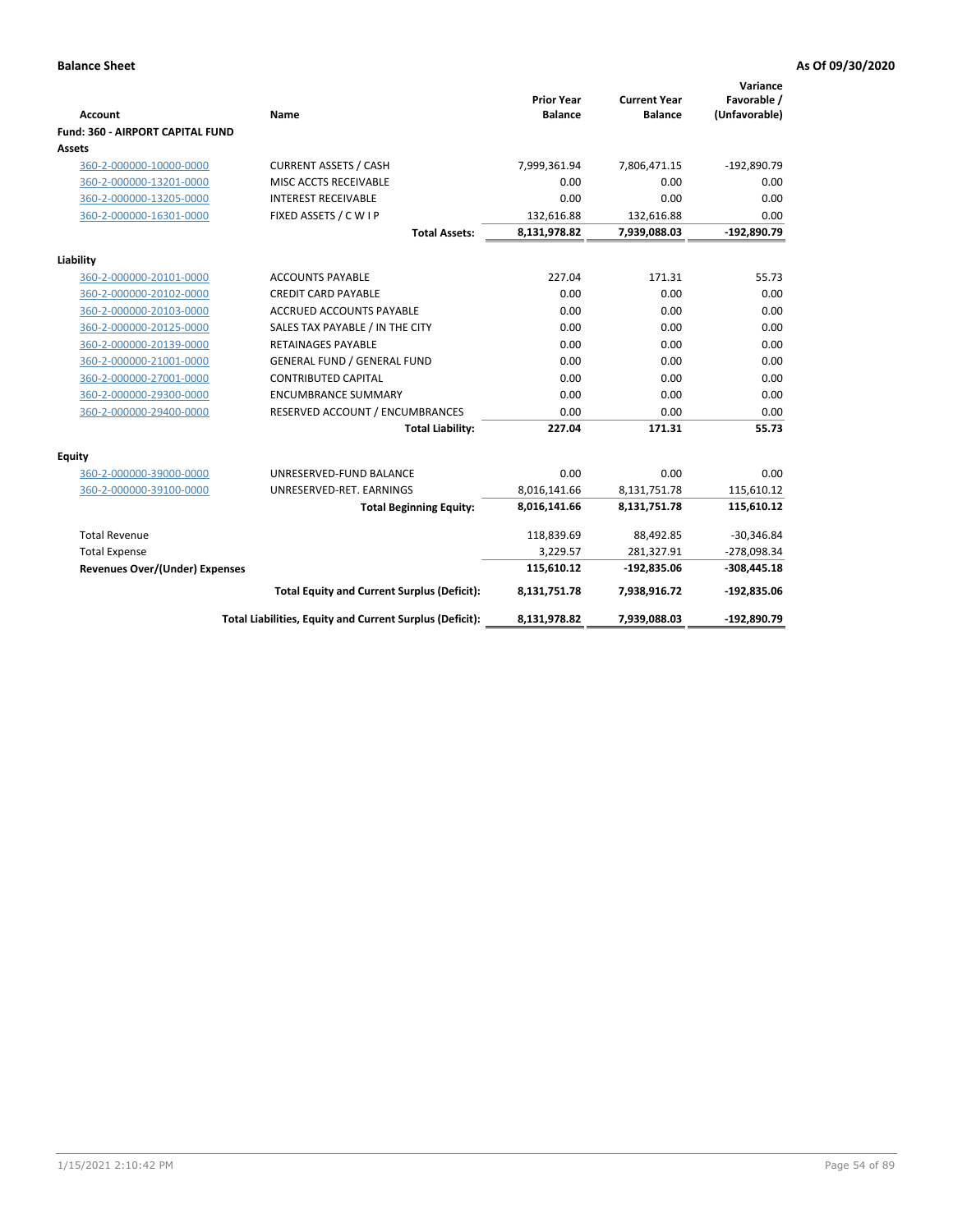| <b>Account</b>                        | <b>Name</b>                                              | <b>Prior Year</b><br><b>Balance</b> | <b>Current Year</b><br><b>Balance</b> | Variance<br>Favorable /<br>(Unfavorable) |
|---------------------------------------|----------------------------------------------------------|-------------------------------------|---------------------------------------|------------------------------------------|
| <b>Fund: 361 - L3-IDC FUND</b>        |                                                          |                                     |                                       |                                          |
| Assets                                |                                                          |                                     |                                       |                                          |
| 361-2-000000-10000-0000               | <b>CURRENT ASSETS / CASH</b>                             | 0.00                                | 0.00                                  | 0.00                                     |
| 361-2-000000-13201-0000               | MISC ACCTS RECEIVABLE                                    | 0.00                                | 0.00                                  | 0.00                                     |
| 361-2-000000-13205-0000               | <b>INTEREST RECEIVABLE</b>                               | 0.00                                | 0.00                                  | 0.00                                     |
|                                       | <b>Total Assets:</b>                                     | 0.00                                | 0.00                                  | 0.00                                     |
| Liability                             |                                                          |                                     |                                       |                                          |
| 361-2-000000-20101-0000               | <b>ACCOUNTS PAYABLE</b>                                  | 0.00                                | 0.00                                  | 0.00                                     |
| 361-2-000000-20102-0000               | <b>CREDIT CARD PAYABLE</b>                               | 0.00                                | 0.00                                  | 0.00                                     |
| 361-2-000000-20103-0000               | MISCELLANEOUS LIABILITIES                                | 0.00                                | 0.00                                  | 0.00                                     |
| 361-2-000000-20108-0000               | <b>MATURED BONDS PAYABLE</b>                             | 0.00                                | 0.00                                  | 0.00                                     |
| 361-2-000000-20111-0000               | <b>MATURED INTEREST PAYABLE</b>                          | 0.00                                | 0.00                                  | 0.00                                     |
| 361-2-000000-20112-0000               | <b>ACCRUED INTEREST PAYABLE</b>                          | 0.00                                | 0.00                                  | 0.00                                     |
| 361-2-000000-20139-0000               | <b>RETAINAGES PAYABLE</b>                                | 0.00                                | 0.00                                  | 0.00                                     |
| 361-2-000000-21001-0000               | <b>GENERAL FUND / GENERAL FUND</b>                       | 0.00                                | 0.00                                  | 0.00                                     |
|                                       | <b>Total Liability:</b>                                  | 0.00                                | 0.00                                  | 0.00                                     |
| Equity                                |                                                          |                                     |                                       |                                          |
| 361-2-000000-39000-0000               | UNRESERVED-FUND BALANCE                                  | 0.00                                | 0.00                                  | 0.00                                     |
| 361-2-000000-39100-0000               | UNRESERVED-RET. EARNINGS                                 | $-2,881,924.85$                     | $-2,881,924.85$                       | 0.00                                     |
| 361-2-000000-39150-0000               | RESERVED-RET. EARNINGS                                   | 2,881,924.85                        | 2,881,924.85                          | 0.00                                     |
|                                       | <b>Total Beginning Equity:</b>                           | 0.00                                | 0.00                                  | 0.00                                     |
| <b>Total Revenue</b>                  |                                                          | 0.00                                | 0.00                                  | 0.00                                     |
| <b>Total Expense</b>                  |                                                          | 0.00                                | 0.00                                  | 0.00                                     |
| <b>Revenues Over/(Under) Expenses</b> |                                                          | 0.00                                | 0.00                                  | 0.00                                     |
|                                       | <b>Total Equity and Current Surplus (Deficit):</b>       | 0.00                                | 0.00                                  | 0.00                                     |
|                                       | Total Liabilities, Equity and Current Surplus (Deficit): | 0.00                                | 0.00                                  | 0.00                                     |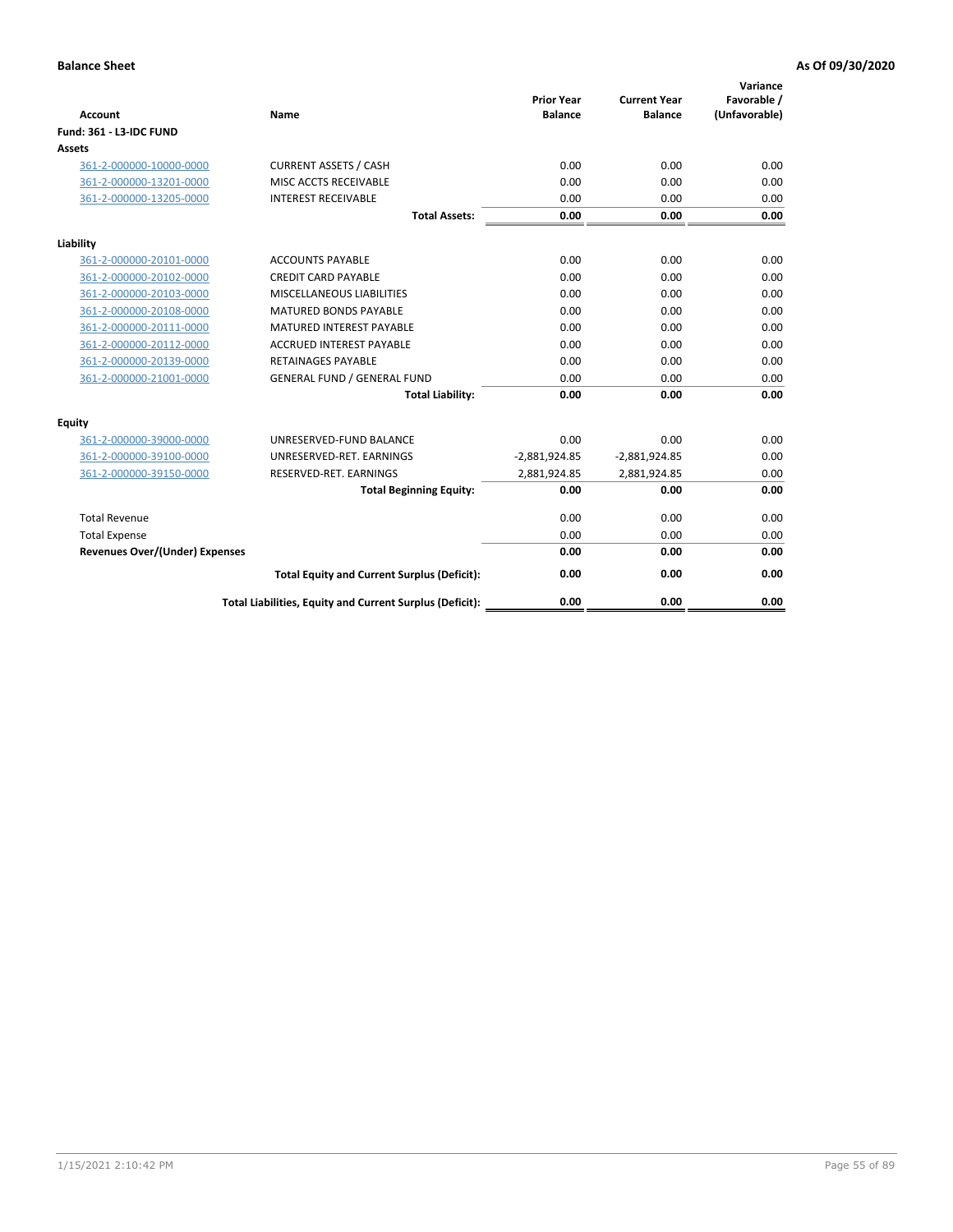|                                       |                                                          | <b>Prior Year</b> | <b>Current Year</b> | Variance<br>Favorable / |
|---------------------------------------|----------------------------------------------------------|-------------------|---------------------|-------------------------|
| <b>Account</b>                        | Name                                                     | <b>Balance</b>    | <b>Balance</b>      | (Unfavorable)           |
| Fund: 362 - AIRPORT FBO FUEL          |                                                          |                   |                     |                         |
| Assets                                |                                                          |                   |                     |                         |
| 362-2-000000-10000-0000               | <b>CURRENT ASSETS / CASH</b>                             | 223,494.61        | 264,271.16          | 40,776.55               |
| 362-2-000000-13201-0000               | MISC ACCTS RECEIVABLE                                    | 0.00              | $-659.11$           | $-659.11$               |
| 362-2-000000-13205-0000               | <b>INTEREST RECEIVABLE</b>                               | 0.00              | 0.00                | 0.00                    |
|                                       | <b>Total Assets:</b>                                     | 223,494.61        | 263,612.05          | 40,117.44               |
| Liability                             |                                                          |                   |                     |                         |
| 362-2-000000-20101-0000               | <b>ACCOUNTS PAYABLE</b>                                  | 111,499.28        | 53,442.48           | 58,056.80               |
| 362-2-000000-20102-0000               | <b>CREDIT CARD PAYABLE</b>                               | 0.00              | 0.00                | 0.00                    |
| 362-2-000000-20103-0000               | <b>ACCRUED ACCOUNTS PAYABLE</b>                          | 0.00              | 0.00                | 0.00                    |
| 362-2-000000-20125-0000               | SALES TAX PAYABLE / IN THE CITY                          | 21.86             | 30.49               | $-8.63$                 |
| 362-2-000000-29300-0000               | <b>ENCUMBRANCE SUMMARY</b>                               | 0.00              | 0.00                | 0.00                    |
| 362-2-000000-29400-0000               | RESERVED ACCOUNT / ENCUMBRANCES                          | 0.00              | 0.00                | 0.00                    |
|                                       | <b>Total Liability:</b>                                  | 111,521.14        | 53,472.97           | 58,048.17               |
| <b>Equity</b>                         |                                                          |                   |                     |                         |
| 362-2-000000-39000-0000               | UNRESERVED-FUND BALANCE                                  | 0.00              | 0.00                | 0.00                    |
| 362-2-000000-39100-0000               | UNRESERVED-RET, EARNINGS                                 | $-41.31$          | 111,973.47          | 112,014.78              |
|                                       | <b>Total Beginning Equity:</b>                           | $-41.31$          | 111,973.47          | 112,014.78              |
| <b>Total Revenue</b>                  |                                                          | 459,292.30        | 427,276.63          | $-32,015.67$            |
| <b>Total Expense</b>                  |                                                          | 347,277.52        | 329,111.02          | 18,166.50               |
| <b>Revenues Over/(Under) Expenses</b> |                                                          | 112,014.78        | 98,165.61           | $-13,849.17$            |
|                                       | <b>Total Equity and Current Surplus (Deficit):</b>       | 111,973.47        | 210,139.08          | 98,165.61               |
|                                       | Total Liabilities, Equity and Current Surplus (Deficit): | 223,494.61        | 263,612.05          | 40,117.44               |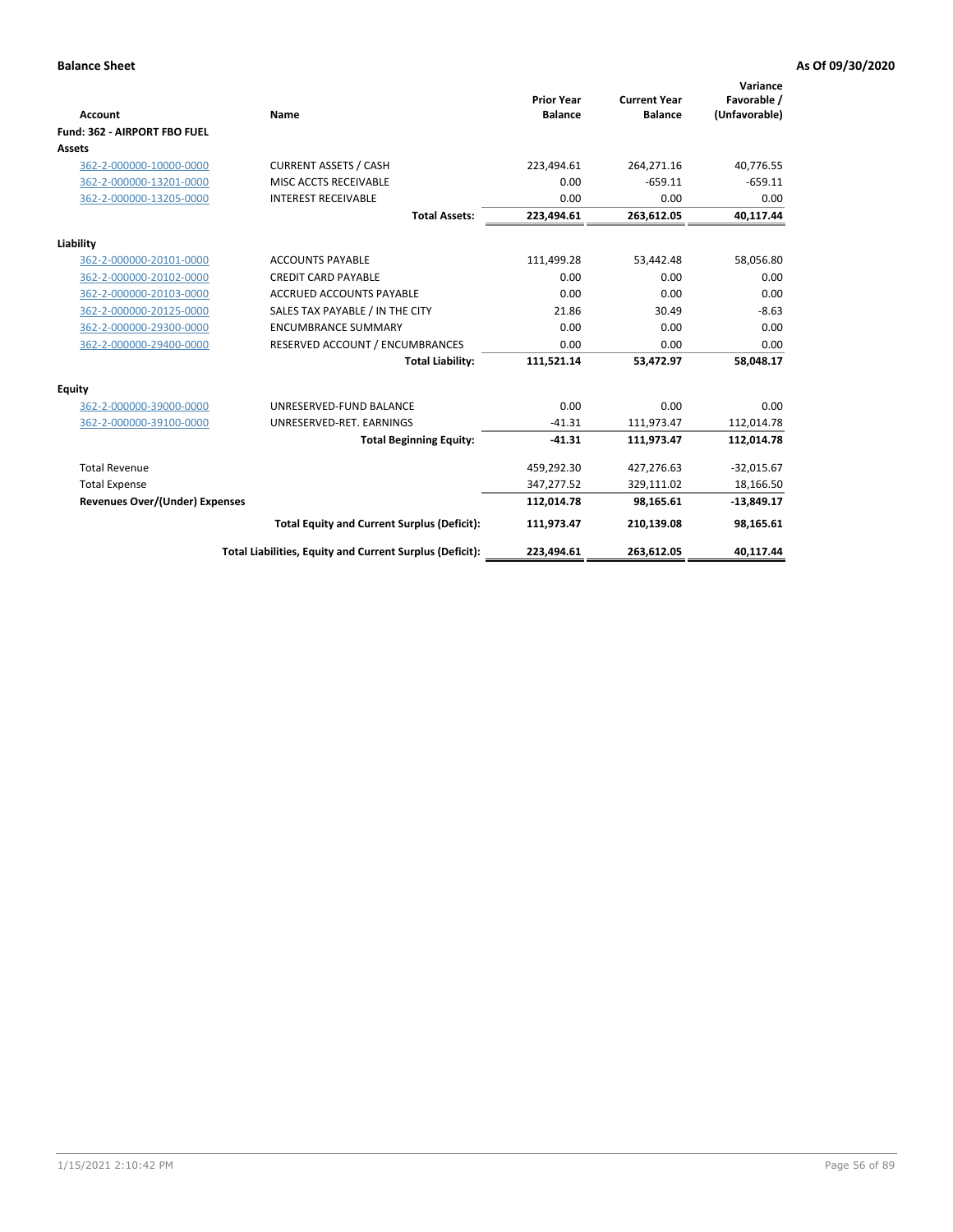| Account                 | Name                                  | <b>Prior Year</b><br><b>Balance</b> | <b>Current Year</b><br><b>Balance</b> | Variance<br>Favorable /<br>(Unfavorable) |
|-------------------------|---------------------------------------|-------------------------------------|---------------------------------------|------------------------------------------|
| Fund: 400 - GOLF FUND   |                                       |                                     |                                       |                                          |
| Assets                  |                                       |                                     |                                       |                                          |
| 400-2-000000-10000-0000 | <b>CURRENT ASSETS / CASH</b>          | -411,537.30                         | -449,569.30                           | $-38,032.00$                             |
| 400-2-000000-10304-0000 | CASH / PETTY CASH/CHANGE DRAWERS      | 200.00                              | 200.00                                | 0.00                                     |
| 400-2-000000-13007-0000 | <b>RETURNED CHECKS</b>                | 0.00                                | 0.00                                  | 0.00                                     |
| 400-2-000000-13201-0000 | MISC ACCTS RECEIVABLE                 | $-473.55$                           | $-516.82$                             | $-43.27$                                 |
| 400-2-000000-13202-0000 | <b>EMPLOYEE ADVANCES</b>              | 0.00                                | 0.00                                  | 0.00                                     |
| 400-2-000000-13203-0000 | NON-CURRENT ASSETS / PREPAYMENTS      | 0.00                                | 0.00                                  | 0.00                                     |
| 400-2-000000-13205-0000 | <b>INTEREST RECEIVABLE</b>            | 0.00                                | 0.00                                  | 0.00                                     |
| 400-2-000000-13206-0000 | <b>CHARGES RECEIVABLE</b>             | 35,600.40                           | 28,034.15                             | $-7,566.25$                              |
| 400-2-000000-15301-0000 | INVENTORIES / GOLF COURSE             | 8,301.68                            | 8,301.68                              | 0.00                                     |
| 400-2-000000-16001-0000 | FIXED ASSETS / LAND                   | 93,000.00                           | 93,000.00                             | 0.00                                     |
| 400-2-000000-16002-0000 | FIXED ASSETS / IMPROVMENTS-NON BUILDI | 521,160.58                          | 521,160.58                            | 0.00                                     |
| 400-2-000000-16003-0000 | ACCUM DEPR / IMPROVEMENTS-NON BUILI   | $-310,540.70$                       | $-310,540.70$                         | 0.00                                     |
| 400-2-000000-16004-0000 | FIXED ASSETS / BUILDINGS              | 109,640.00                          | 109,640.00                            | 0.00                                     |
| 400-2-000000-16005-0000 | <b>ACCUM DEPR / BUILDINGS</b>         | $-109,589.51$                       | $-109,589.51$                         | 0.00                                     |
| 400-2-000000-16201-0000 | FIXED ASSETS / MACHINERY AND EQUIPMEN | 51,957.00                           | 51,957.00                             | 0.00                                     |
| 400-2-000000-16202-0000 | ACCUM DEPR / MACHINERY AND EQUIPMEI   | $-51,957.00$                        | $-51,957.00$                          | 0.00                                     |
| 400-2-000000-16301-0000 | FIXED ASSETS / C W I P                | 0.00                                | 0.00                                  | 0.00                                     |
| 400-2-000000-17501-0000 | <b>EMPLOYEE CONTRIBUTIONS</b>         | 17,817.00                           | 17,817.00                             | 0.00                                     |
| 400-2-000000-17504-0000 | <b>INVESTMENT RETURN</b>              | 57,432.00                           | 57,432.00                             | 0.00                                     |
| 400-2-000000-17508-0000 | <b>EXPERIENCE DIFFERENCE- OUTFLOW</b> | 2,889.00                            | 2,889.00                              | 0.00                                     |
| 400-2-000000-17509-0000 | <b>EXPERIENCE DIFFERENCE - INFLOW</b> | $-3,422.00$                         | $-3,422.00$                           | 0.00                                     |
| 400-2-000000-17520-0000 | <b>ASSUMPTION CHANGES</b>             | 0.00                                | 0.00                                  | 0.00                                     |
|                         | <b>Total Assets:</b>                  | 10,477.60                           | $-35,163.92$                          | $-45,641.52$                             |
| Liability               |                                       |                                     |                                       |                                          |
| 400-2-000000-20101-0000 | <b>ACCOUNTS PAYABLE</b>               | 837.40                              | 1,179.14                              | $-341.74$                                |
| 400-2-000000-20102-0000 | <b>CREDIT CARD PAYABLE</b>            | 0.00                                | 0.00                                  | 0.00                                     |
| 400-2-000000-20103-0000 | ACCRUED ACCOUNTS PAYABLE              | 0.00                                | 0.00                                  | 0.00                                     |
| 400-2-000000-20112-0000 | <b>ACCRUED INTEREST PAYABLE</b>       | 0.00                                | 0.00                                  | 0.00                                     |
| 400-2-000000-20124-0000 | <b>GOLF COURSE RESALE</b>             | 0.00                                | 0.00                                  | 0.00                                     |
| 400-2-000000-20125-0000 | SALES TAX PAYABLE / IN THE CITY       | 616.95                              | 1,667.35                              | $-1,050.40$                              |
| 400-2-000000-20139-0000 | RETAINAGES PAYABLE                    | 0.00                                | 0.00                                  | 0.00                                     |
| 400-2-000000-20141-0000 | <b>TELEPHONE CLEARING</b>             | 0.00                                | 0.00                                  | 0.00                                     |
| 400-2-000000-20160-0000 | <b>UNAPPLIED CREDIT</b>               | 0.00                                | 0.00                                  | 0.00                                     |
| 400-2-000000-21001-0000 | <b>GENERAL FUND / GENERAL FUND</b>    | 0.00                                | 0.00                                  | 0.00                                     |
| 400-2-000000-21101-0000 | ENTERPRISE / WTR/WWTR UTILITY FUND    | 0.00                                | 0.00                                  | 0.00                                     |
| 400-2-000000-22001-0000 | SALARIES PAYABLE                      | 4,564.90                            | 4,564.90                              | 0.00                                     |
| 400-2-000000-22002-0000 | VACATION/SICK PAYABLE                 | 11,373.88                           | 11,373.88                             | 0.00                                     |
| 400-2-000000-23001-0000 | CAPITAL LEASE PAYABLE                 | 0.00                                | 0.00                                  | 0.00                                     |
| 400-2-000000-24001-0000 | O/S CHECKS PAYABLE                    | 0.00                                | 0.00                                  | 0.00                                     |
| 400-2-000000-26001-0000 | COMPENSATED ABSENCES PAY              | 31,821.18                           | 31,821.18                             | 0.00                                     |
| 400-2-000000-27001-0000 | <b>CONTRIBUTED CAPITAL</b>            | 0.00                                | 0.00                                  | 0.00                                     |
| 400-2-000000-27002-0000 | CONTRIBUTED CAPITAL / DEVELOPERS      | 0.00                                | 0.00                                  | 0.00                                     |
| 400-2-000000-29300-0000 | <b>ENCUMBRANCE SUMMARY</b>            | 0.00                                | 0.00                                  | 0.00                                     |
| 400-2-000000-29400-0100 | RESERVED ACCOUNT / ENCUMBRANCES       | 0.00                                | 0.00                                  | 0.00                                     |
| 400-2-000000-29999-0000 | NET PENSION LIABILITY                 | 128,669.00                          | 128,669.00                            | 0.00                                     |
|                         | <b>Total Liability:</b>               | 177,883.31                          | 179,275.45                            | $-1,392.14$                              |
|                         |                                       |                                     |                                       |                                          |
| <b>Equity</b>           |                                       |                                     |                                       |                                          |
| 400-2-000000-39000-0000 | UNRESERVED-FUND BALANCE               | 0.00                                | 0.00                                  | 0.00                                     |
| 400-2-000000-39100-0000 | UNRESERVED-RET. EARNINGS              | -74,958.09                          | $-167,361.70$                         | $-92,403.61$                             |
| 400-2-000000-39500-0000 | <b>NET POSITION - PENSION</b>         | $-44.00$                            | $-44.00$                              | 0.00                                     |
|                         | <b>Total Beginning Equity:</b>        | -75,002.09                          | -167,405.70                           | $-92,403.61$                             |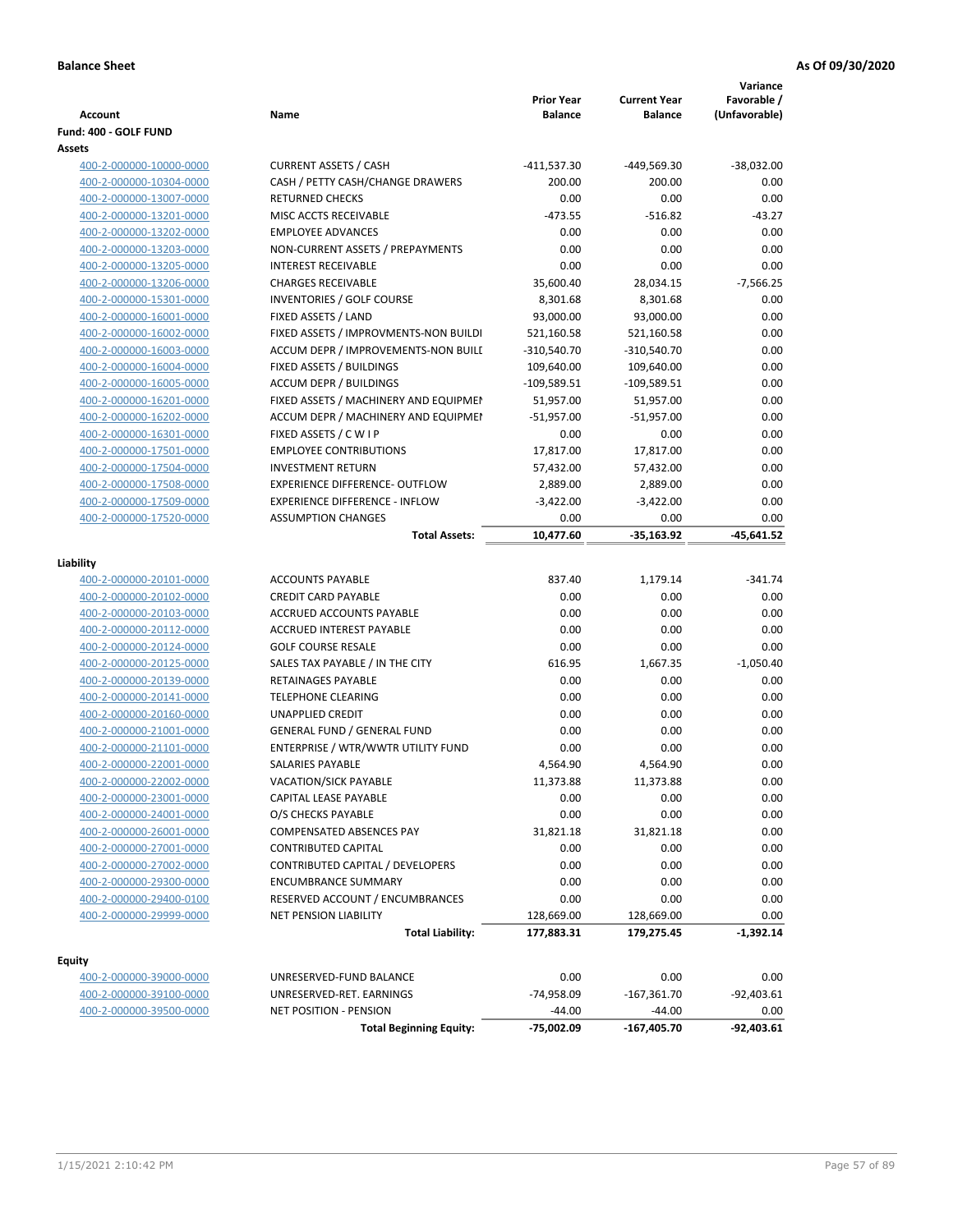| Account                        | Name                                                     | <b>Prior Year</b><br><b>Balance</b> | <b>Current Year</b><br><b>Balance</b> | Variance<br>Favorable /<br>(Unfavorable) |
|--------------------------------|----------------------------------------------------------|-------------------------------------|---------------------------------------|------------------------------------------|
| Total Revenue                  |                                                          | 190,800.03                          | 185,633.38                            | $-5,166.65$                              |
| <b>Total Expense</b>           |                                                          | 283,203.64                          | 232,667.04                            | 50,536.60                                |
| Revenues Over/(Under) Expenses |                                                          | $-92,403.61$                        | -47,033.66                            | 45,369.95                                |
|                                | <b>Total Equity and Current Surplus (Deficit):</b>       | $-167.405.70$                       | $-214.439.36$                         | -47,033.66                               |
|                                | Total Liabilities, Equity and Current Surplus (Deficit): | 10,477.61                           | $-35,163.91$                          | -45,641.52                               |
|                                | *** FUND 400 OUT OF BALANCE ***                          | $-0.01$                             | $-0.01$                               | 0.00                                     |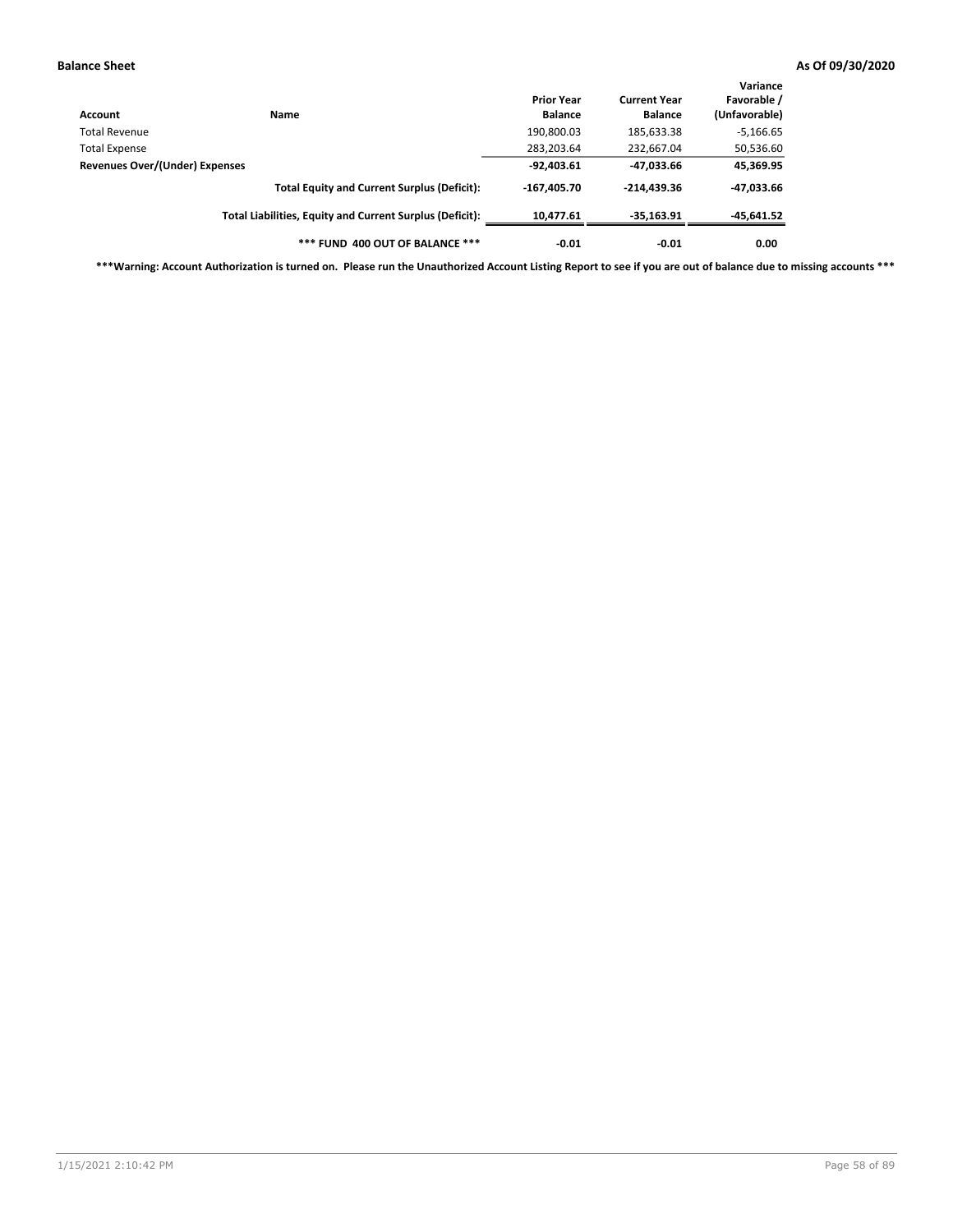| Account                            | Name                                                     | <b>Prior Year</b><br><b>Balance</b> | <b>Current Year</b><br><b>Balance</b> | Variance<br>Favorable /<br>(Unfavorable) |
|------------------------------------|----------------------------------------------------------|-------------------------------------|---------------------------------------|------------------------------------------|
| <b>Fund: 500 - SANITATION FUND</b> |                                                          |                                     |                                       |                                          |
| Assets                             |                                                          |                                     |                                       |                                          |
| 500-2-000000-10000-0000            | <b>CURRENT ASSETS / CASH</b>                             | 2,070,934.46                        | 1,589,368.18                          | $-481,566.28$                            |
| 500-2-000000-13000-0000            | <b>CUSTOMER ACCTS RECEIVABLE</b>                         | 191,790.19                          | 288,217.53                            | 96,427.34                                |
| 500-2-000000-13001-0000            | NON CURRENT CUSTOMER ACCTS RECEIVAE                      | 72,727.89                           | 81,646.57                             | 8,918.68                                 |
| 500-2-000000-13002-0000            | ALLOW FOR UNCOLLECT REC                                  | 37,475.14                           | $-86,913.13$                          | $-124,388.27$                            |
| 500-2-000000-13003-0000            | UNBILLED YEAR-END ACCRUAL                                | 470,767.37                          | 418,902.98                            | $-51,864.39$                             |
| 500-2-000000-13201-0000            | MISC ACCTS RECEIVABLE                                    | 0.00                                | 0.00                                  | 0.00                                     |
| 500-2-000000-17501-0000            | <b>EMPLOYEE CONTRIBUTIONS</b>                            | 17,817.00                           | 17,817.00                             | 0.00                                     |
| 500-2-000000-17504-0000            | <b>INVESTMENT RETURN</b>                                 | 57,432.00                           | 57,432.00                             | 0.00                                     |
| 500-2-000000-17508-0000            | <b>EXPERIENCE DIFFERENCE- OUTFLOW</b>                    | 2,889.00                            | 2,889.00                              | 0.00                                     |
| 500-2-000000-17509-0000            | <b>EXPERIENCE DIFFERENCE - INFLOW</b>                    | $-3,422.00$                         | $-3,422.00$                           | 0.00                                     |
| 500-2-000000-17520-0000            | <b>ASSUMPTION CHANGES</b>                                | 0.00                                | 0.00                                  | 0.00                                     |
|                                    | <b>Total Assets:</b>                                     | 2,918,411.05                        | 2,365,938.13                          | $-552,472.92$                            |
|                                    |                                                          |                                     |                                       |                                          |
| Liability                          |                                                          |                                     |                                       |                                          |
| 500-2-000000-20101-0000            | <b>ACCOUNTS PAYABLE</b>                                  | 438,274.67                          | 375,407.46                            | 62,867.21                                |
| 500-2-000000-20102-0000            | <b>CREDIT CARD PAYABLE</b>                               | 0.00                                | 0.00                                  | 0.00                                     |
| 500-2-000000-20103-0000            | <b>ACCRUED ACCOUNTS PAYABLE</b>                          | 0.00                                | 0.00                                  | 0.00                                     |
| 500-2-000000-20125-0000            | SALES TAX PAYABLE / IN THE CITY                          | 29,864.63                           | 29,070.73                             | 793.90                                   |
| 500-2-000000-20126-0000            | SALES TAX PAYABLE / OUT OF CITY                          | 0.00                                | 0.00                                  | 0.00                                     |
| 500-2-000000-20133-0000            | <b>GARBAGE CLEARING</b>                                  | 0.00                                | 0.00                                  | 0.00                                     |
| 500-2-000000-20135-0000            | GARBAGE CLEARING / BAD DEBT EXPENS                       | 90,620.08                           | 173,511.11                            | $-82,891.03$                             |
| 500-2-000000-20160-0000            | <b>UNAPPLIED CREDIT</b>                                  | 0.00                                | 0.00                                  | 0.00                                     |
| 500-2-000000-20201-0000            | <b>DEFERRED REVENUE</b>                                  | 0.00                                | 0.00                                  | 0.00                                     |
| 500-2-000000-21001-0000            | <b>GENERAL FUND / GENERAL FUND</b>                       | 0.00                                | 0.00                                  | 0.00                                     |
| 500-2-000000-22001-0000            | <b>SALARIES PAYABLE</b>                                  | 4,509.88                            | 4,509.88                              | 0.00                                     |
| 500-2-000000-22002-0000            | <b>VACATION/SICK PAYABLE</b>                             | 6,856.51                            | 6,856.51                              | 0.00                                     |
| 500-2-000000-24002-0000            | <b>CUSTOMER DEPOSITS</b>                                 | 261,332.48                          | 246,164.59                            | 15,167.89                                |
| 500-2-000000-24007-0000            | <b>BILLED DEPOSITS SUSPENSE</b>                          | 0.00                                | 0.00                                  | 0.00                                     |
| 500-2-000000-26001-0000            | <b>COMPENSATED ABSENCES PAY</b>                          | 7,315.63                            | 7,315.63                              | 0.00                                     |
| 500-2-000000-29300-0000            | <b>ENCUMBRANCE SUMMARY</b>                               | 0.00                                | 0.00                                  | 0.00                                     |
| 500-2-000000-29400-0100            | RESERVED ACCOUNT / ENCUMBRANCES                          | 0.00                                | 0.00                                  | 0.00                                     |
| 500-2-000000-29999-0000            | <b>NET PENSION LIABILITY</b>                             | 128,669.00                          | 128,669.00                            | 0.00                                     |
|                                    | <b>Total Liability:</b>                                  | 967,442.88                          | 971,504.91                            | $-4,062.03$                              |
| Equity                             |                                                          |                                     |                                       |                                          |
| 500-2-000000-39000-0000            | UNRESERVED-FUND BALANCE                                  | 0.00                                | 0.00                                  | 0.00                                     |
| 500-2-000000-39100-0000            | UNRESERVED-RET. EARNINGS                                 | 2,175,567.37                        | 1,899,147.78                          | $-276,419.59$                            |
|                                    |                                                          | -44.00                              | -44.00                                | 0.00                                     |
| <u>500-2-000000-39500-0000</u>     | NET POSITION - PENSION<br><b>Total Beginning Equity:</b> | 2,175,523.37                        | 1,899,103.78                          | -276,419.59                              |
|                                    |                                                          |                                     |                                       |                                          |
| <b>Total Revenue</b>               |                                                          | 5,160,019.31                        | 5,134,839.59                          | -25,179.72                               |
| <b>Total Expense</b>               |                                                          | 5,384,574.51                        | 5,639,510.15                          | -254,935.64                              |
| Revenues Over/(Under) Expenses     |                                                          | -224,555.20                         | -504,670.56                           | -280,115.36                              |
|                                    | <b>Total Equity and Current Surplus (Deficit):</b>       | 1,950,968.17                        | 1,394,433.22                          | -556,534.95                              |
|                                    | Total Liabilities, Equity and Current Surplus (Deficit): | 2,918,411.05                        | 2,365,938.13                          | -552,472.92                              |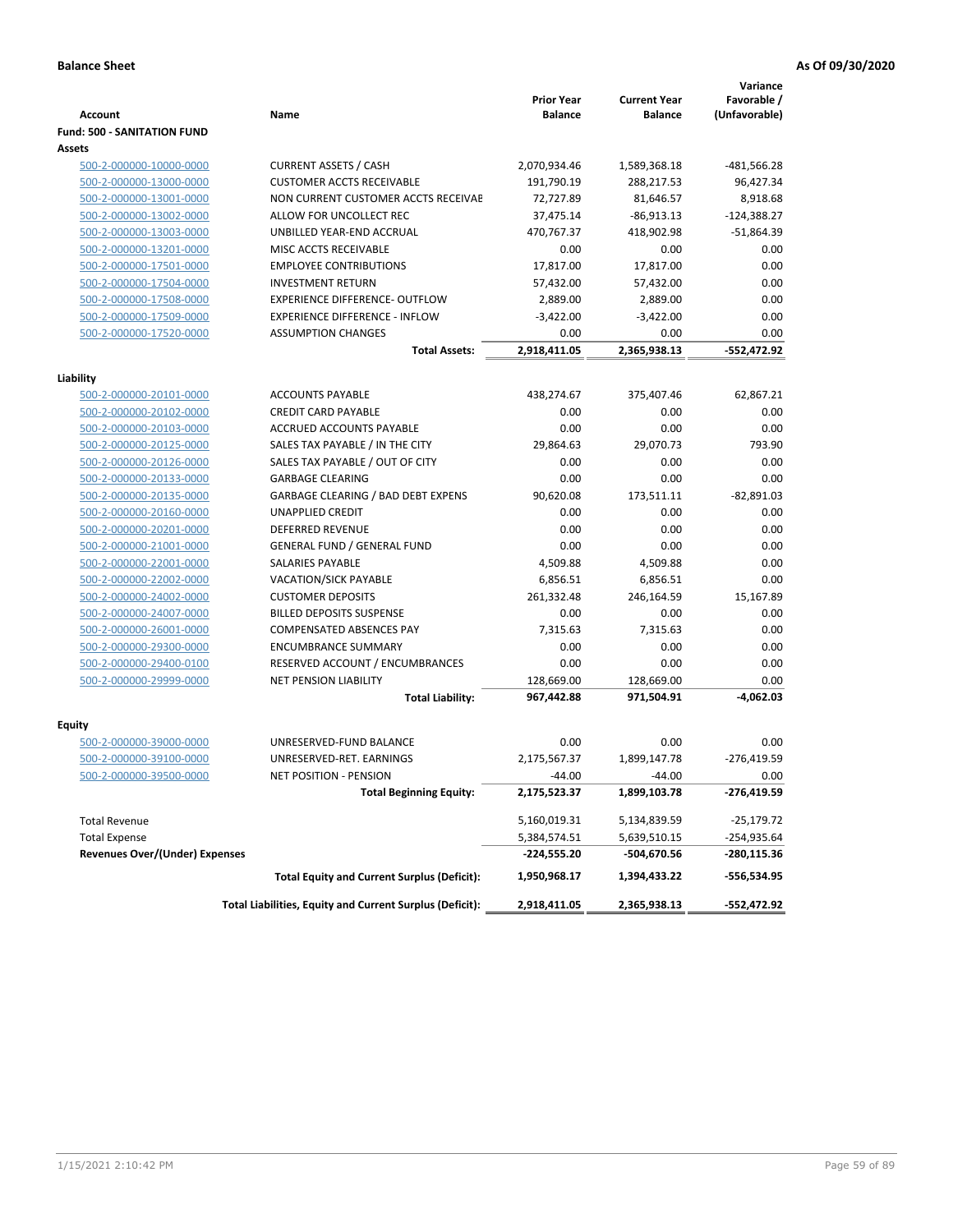| Account                                             | Name                                                     | <b>Prior Year</b><br><b>Balance</b> | <b>Current Year</b><br><b>Balance</b> | Variance<br>Favorable /<br>(Unfavorable) |
|-----------------------------------------------------|----------------------------------------------------------|-------------------------------------|---------------------------------------|------------------------------------------|
| Fund: 561 - REGINAL HOUSEHOLD HAZARDOUS WASTE GRANT |                                                          |                                     |                                       |                                          |
| <b>Assets</b>                                       |                                                          |                                     |                                       |                                          |
| 561-2-000000-10000-0000                             | <b>CURRENT ASSETS / CASH</b>                             | 0.00                                | 0.00                                  | 0.00                                     |
| 561-2-000000-13201-0000                             | MISC ACCTS RECEIVABLE                                    | 0.00                                | 0.00                                  | 0.00                                     |
| 561-2-000000-13205-0000                             | <b>INTEREST RECEIVABLE</b>                               | 0.00                                | 0.00                                  | 0.00                                     |
|                                                     | <b>Total Assets:</b>                                     | 0.00                                | 0.00                                  | 0.00                                     |
| Liability                                           |                                                          |                                     |                                       |                                          |
| 561-2-000000-20101-0000                             | <b>ACCOUNTS PAYABLE</b>                                  | 0.00                                | 0.00                                  | 0.00                                     |
| 561-2-000000-20102-0000                             | <b>CREDIT CARD PAYABLE</b>                               | 0.00                                | 0.00                                  | 0.00                                     |
| 561-2-000000-20103-0000                             | <b>ACCRUED ACCOUNTS PAYABLE</b>                          | 0.00                                | 0.00                                  | 0.00                                     |
| 561-2-000000-21140-0000                             | DUE TO / SANITATION FUND                                 | 0.00                                | 0.00                                  | 0.00                                     |
| 561-2-000000-29300-0000                             | <b>ENCUMBRANCE SUMMARY</b>                               | 0.00                                | 0.00                                  | 0.00                                     |
| 561-2-000000-29400-0100                             | RESERVED ACCOUNT / ENCUMBRANCES                          | 0.00                                | 0.00                                  | 0.00                                     |
|                                                     | <b>Total Liability:</b>                                  | 0.00                                | 0.00                                  | 0.00                                     |
| <b>Equity</b>                                       |                                                          |                                     |                                       |                                          |
| 561-2-000000-39100-0000                             | UNRESERVED-RET. EARNINGS                                 | 0.00                                | 0.00                                  | 0.00                                     |
|                                                     | <b>Total Beginning Equity:</b>                           | 0.00                                | 0.00                                  | 0.00                                     |
| <b>Total Revenue</b>                                |                                                          | 0.00                                | 0.00                                  | 0.00                                     |
| <b>Total Expense</b>                                |                                                          | 0.00                                | 0.00                                  | 0.00                                     |
| <b>Revenues Over/(Under) Expenses</b>               |                                                          | 0.00                                | 0.00                                  | 0.00                                     |
|                                                     | <b>Total Equity and Current Surplus (Deficit):</b>       | 0.00                                | 0.00                                  | 0.00                                     |
|                                                     | Total Liabilities, Equity and Current Surplus (Deficit): | 0.00                                | 0.00                                  | 0.00                                     |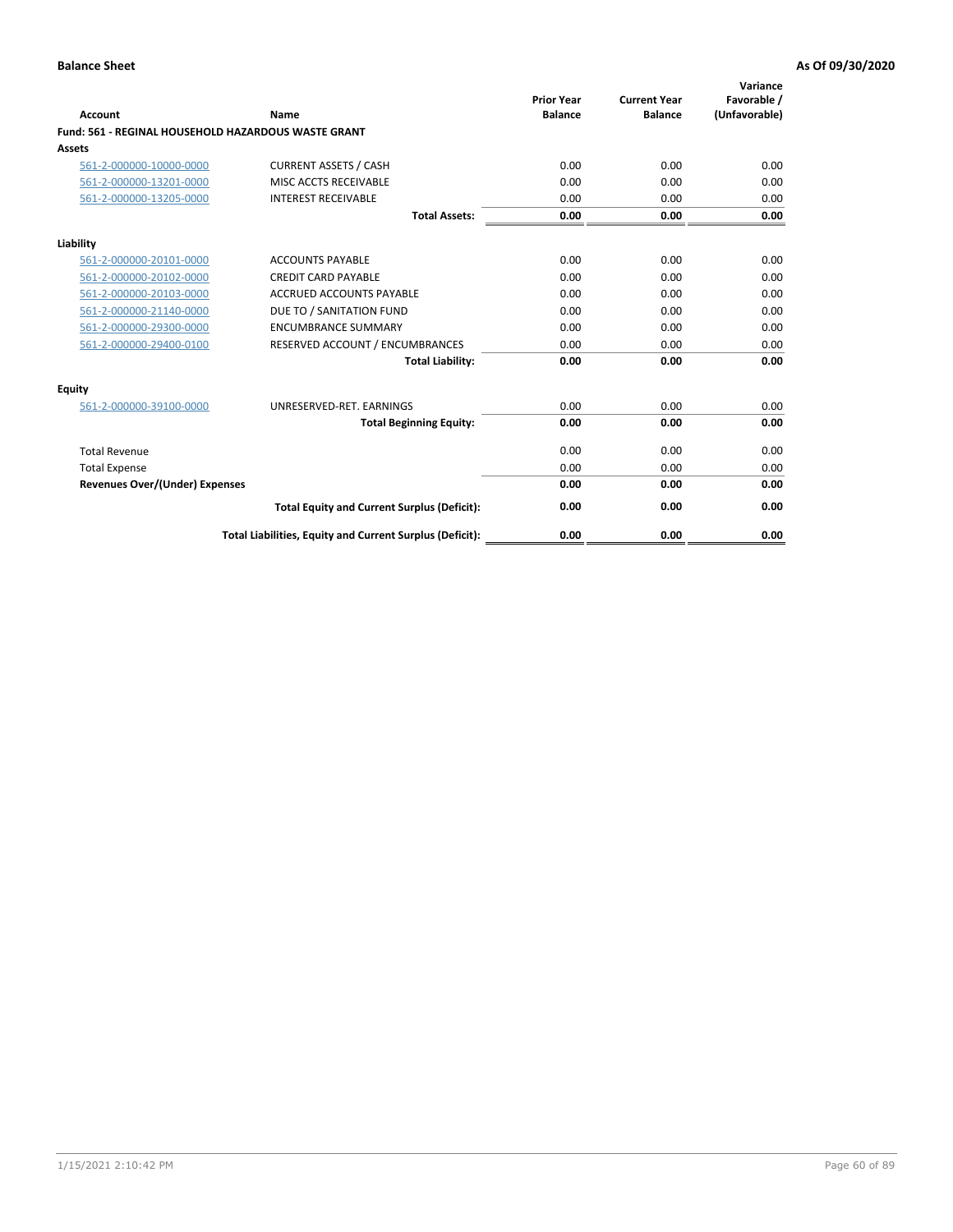|                                  |                                           |                                     |                                       | Variance                     |
|----------------------------------|-------------------------------------------|-------------------------------------|---------------------------------------|------------------------------|
| <b>Account</b>                   | Name                                      | <b>Prior Year</b><br><b>Balance</b> | <b>Current Year</b><br><b>Balance</b> | Favorable /<br>(Unfavorable) |
| Fund: 601 - CENTRAL SERVICE FUND |                                           |                                     |                                       |                              |
| Assets                           |                                           |                                     |                                       |                              |
| 601-2-000000-10000-0000          | <b>CURRENT ASSETS / CASH</b>              | $-211,057.41$                       | $-496,631.74$                         | $-285,574.33$                |
| 601-2-000000-13201-0000          | MISC ACCTS RECEIVABLE                     | 0.00                                | 0.00                                  | 0.00                         |
| 601-2-000000-13203-0000          | NON-CURRENT ASSETS / PREPAYMENTS          | 0.00                                | 0.00                                  | 0.00                         |
| 601-2-000000-13204-0000          | PREPAYMENTS / INSURANCE PREPAYMENT        | 0.00                                | 0.00                                  | 0.00                         |
| 601-2-000000-13205-0000          | <b>INTEREST RECEIVABLE</b>                | 0.00                                | 0.00                                  | 0.00                         |
| 601-2-000000-15001-0000          | <b>INVENTORIES / POSTAGE</b>              | 0.00                                | 0.00                                  | 0.00                         |
| 601-2-000000-15101-0000          | <b>FACILITIES MAINT STOCK INVENTORIES</b> | 24,113.71                           | 29,441.51                             | 5,327.80                     |
| 601-2-000000-15201-0000          | <b>INVENTORIES / GARAGE</b>               | 365,500.96                          | 436,794.22                            | 71,293.26                    |
| 601-2-000000-16001-0000          | FIXED ASSETS / LAND                       | 0.00                                | 0.00                                  | 0.00                         |
| 601-2-000000-16002-0000          | FIXED ASSETS / IMPROVMENTS-NON BUILDI     | 0.00                                | 0.00                                  | 0.00                         |
| 601-2-000000-16003-0000          | ACCUM DEPR / IMPROVEMENTS-NON BUILI       | 0.00                                | 0.00                                  | 0.00                         |
| 601-2-000000-16004-0000          | FIXED ASSETS / BUILDINGS                  | 100,832.00                          | 100,832.00                            | 0.00                         |
| 601-2-000000-16005-0000          | <b>ACCUM DEPR / BUILDINGS</b>             | $-100,832.00$                       | $-100,832.00$                         | 0.00                         |
| 601-2-000000-16201-0000          | FIXED ASSETS / MACHINERY AND EQUIPMEN     | 157,057.00                          | 157,057.00                            | 0.00                         |
| 601-2-000000-16202-0000          | ACCUM DEPR / MACHINERY AND EQUIPMEI       | $-157,057.01$                       | $-157,057.01$                         | 0.00                         |
| 601-2-000000-17501-0000          | <b>EMPLOYEE CONTRIBUTIONS</b>             | 35,634.00                           | 35,634.00                             | 0.00                         |
| 601-2-000000-17504-0000          | <b>INVESTMENT RETURN</b>                  | 114,864.00                          | 114,864.00                            | 0.00                         |
| 601-2-000000-17508-0000          | <b>EXPERIENCE DIFFERENCE- OUTFLOW</b>     | 5,779.00                            | 5,779.00                              | 0.00                         |
| 601-2-000000-17509-0000          | <b>EXPERIENCE DIFFERENCE - INFLOW</b>     | $-6,844.00$                         | $-6,844.00$                           | 0.00                         |
| 601-2-000000-17520-0000          | <b>ASSUMPTION CHANGES</b>                 | 0.00                                | 0.00                                  | 0.00                         |
|                                  | <b>Total Assets:</b>                      | 327,990.25                          | 119,036.98                            | -208,953.27                  |
|                                  |                                           |                                     |                                       |                              |
| Liability                        |                                           |                                     |                                       |                              |
| 601-2-000000-20101-0000          | <b>ACCOUNTS PAYABLE</b>                   | 22,186.92                           | 23,004.31                             | $-817.39$                    |
| 601-2-000000-20102-0000          | <b>CREDIT CARD PAYABLE</b>                | 0.00                                | 0.00                                  | 0.00                         |
| 601-2-000000-20103-0000          | ACCRUED ACCOUNTS PAYABLE                  | 0.00                                | 0.00                                  | 0.00                         |
| 601-2-000000-20115-0000          | <b>DRINK SUPPLY</b>                       | 0.00                                | 0.00                                  | 0.00                         |
| 601-2-000000-20141-0000          | <b>TELEPHONE CLEARING</b>                 | 0.00                                | 0.00                                  | 0.00                         |
| 601-2-000000-20148-0000          | <b>FLEET FUEL CLEARING</b>                | 0.00                                | 0.00                                  | 0.00                         |
| 601-2-000000-20149-0000          | FLEET MAINTENANCE CLEARING                | 84.03                               | 84.03                                 | 0.00                         |
| 601-2-000000-20201-0000          | <b>DEFERRED REVENUE</b>                   | 0.00                                | 0.00                                  | 0.00                         |
| 601-2-000000-21001-0000          | <b>GENERAL FUND / GENERAL FUND</b>        | 0.00                                | 0.00                                  | 0.00                         |
| 601-2-000000-21101-0000          | ENTERPRISE / WTR/WWTR UTILITY FUND        | 0.00                                | 0.00                                  | 0.00                         |
| 601-2-000000-22001-0000          | SALARIES PAYABLE                          | 16,767.22                           | 16,767.22                             | 0.00                         |
| 601-2-000000-22002-0000          | VACATION/SICK PAYABLE                     | 40,462.16                           | 40,462.16                             | 0.00                         |
| 601-2-000000-24011-0000          | <b>CIVIC CENTER DEPOSITS</b>              | 0.00                                | 0.00                                  | 0.00                         |
| 601-2-000000-24012-0000          | <b>AUDITORIUM DEPOSITS</b>                | 0.00                                | 0.00                                  | 0.00                         |
| 601-2-000000-26001-0000          | COMPENSATED ABSENCES PAY                  | 63,004.08                           | 63,004.08                             | 0.00                         |
| 601-2-000000-27001-0000          | <b>CONTRIBUTED CAPITAL</b>                | 0.00                                | 0.00                                  | 0.00                         |
| 601-2-000000-29300-0000          | <b>ENCUMBRANCE SUMMARY</b>                | 0.00                                | 0.00                                  | 0.00                         |
| 601-2-000000-29400-0100          | RESERVED ACCOUNT / ENCUMBRANCES           | 0.00                                | 0.00                                  | 0.00                         |
| 601-2-000000-29999-0000          | NET PENSION LIABILITY                     | 257,339.00                          | 257,339.00                            | 0.00                         |
|                                  | <b>Total Liability:</b>                   | 399,843.41                          | 400,660.80                            | $-817.39$                    |
|                                  |                                           |                                     |                                       |                              |
| Equity                           |                                           |                                     |                                       |                              |
| 601-2-000000-39000-0000          | UNRESERVED-FUND BALANCE                   | 0.00                                | 0.00                                  | 0.00                         |
| 601-2-000000-39100-0000          | UNRESERVED-RET. EARNINGS                  | 36,221.81                           | $-71,678.35$                          | $-107,900.16$                |
| 601-2-000000-39500-0000          | <b>NET POSITION - PENSION</b>             | $-175.00$                           | $-175.00$                             | 0.00                         |
|                                  | <b>Total Beginning Equity:</b>            | 36,046.81                           | $-71,853.35$                          | $-107,900.16$                |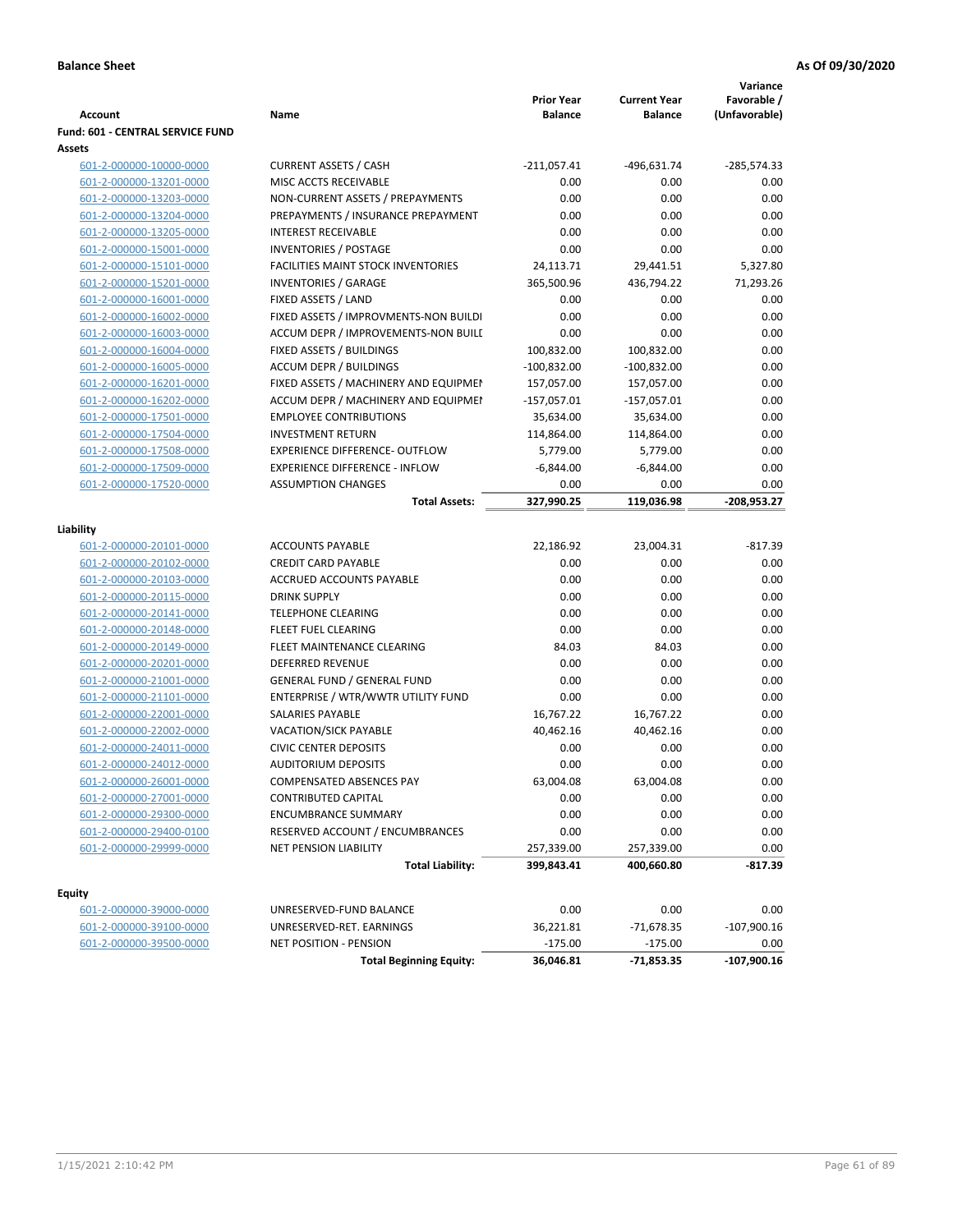| Account                        | Name                                                     | <b>Prior Year</b><br><b>Balance</b> | <b>Current Year</b><br><b>Balance</b> | Variance<br>Favorable /<br>(Unfavorable) |
|--------------------------------|----------------------------------------------------------|-------------------------------------|---------------------------------------|------------------------------------------|
| <b>Total Revenue</b>           |                                                          | 893,430.76                          | 897,528.83                            | 4,098.07                                 |
| <b>Total Expense</b>           |                                                          | 1,001,330.92                        | 1,107,299.49                          | $-105,968.57$                            |
| Revenues Over/(Under) Expenses |                                                          | $-107,900.16$                       | -209,770.66                           | $-101,870.50$                            |
|                                | <b>Total Equity and Current Surplus (Deficit):</b>       | $-71.853.35$                        | $-281.624.01$                         | $-209,770.66$                            |
|                                | Total Liabilities, Equity and Current Surplus (Deficit): | 327,990.06                          | 119.036.79                            | -208,953.27                              |
|                                | *** FUND 601 OUT OF BALANCE ***                          | 0.19                                | 0.19                                  | 0.00                                     |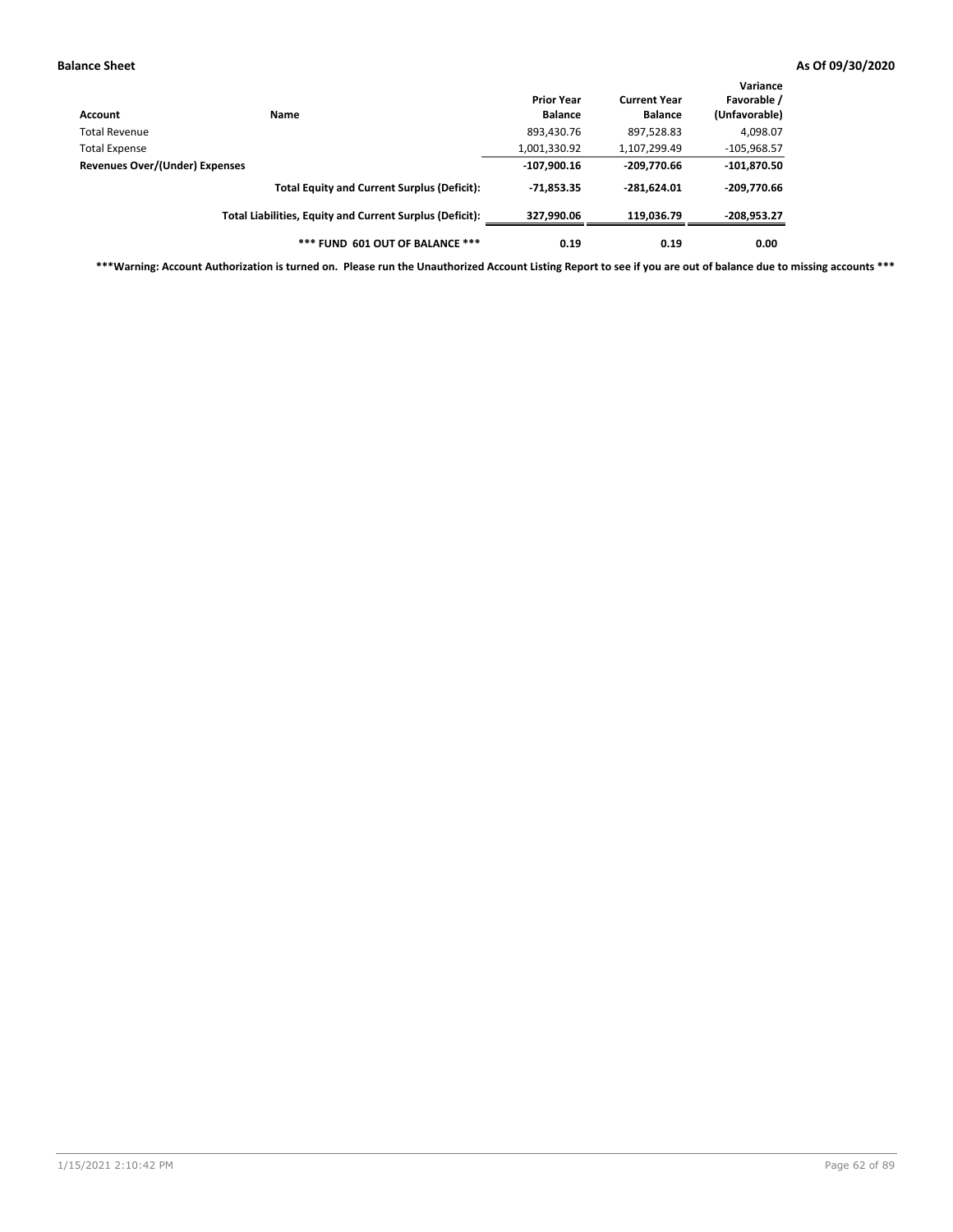|                                       |                                                          |                                     |                                       | Variance                     |
|---------------------------------------|----------------------------------------------------------|-------------------------------------|---------------------------------------|------------------------------|
| <b>Account</b>                        | Name                                                     | <b>Prior Year</b><br><b>Balance</b> | <b>Current Year</b><br><b>Balance</b> | Favorable /<br>(Unfavorable) |
| <b>Fund: 602 - INSURANCE FUND</b>     |                                                          |                                     |                                       |                              |
| <b>Assets</b>                         |                                                          |                                     |                                       |                              |
| 602-2-000000-10000-0000               | <b>CURRENT ASSETS / CASH</b>                             | 619,500.87                          | 245,700.68                            | $-373,800.19$                |
| 602-2-000000-13201-0000               | MISC ACCTS RECEIVABLE                                    | 0.00                                | $-4,865.96$                           | $-4,865.96$                  |
| 602-2-000000-13204-0000               | PREPAYMENTS / INSURANCE PREPAYMENT                       | 0.00                                | 0.00                                  | 0.00                         |
| 602-2-000000-13205-0000               | <b>INTEREST RECEIVABLE</b>                               | 0.00                                | 0.00                                  | 0.00                         |
|                                       | <b>Total Assets:</b>                                     | 619,500.87                          | 240,834.72                            | $-378,666.15$                |
| Liability                             |                                                          |                                     |                                       |                              |
| 602-2-000000-20101-0000               | <b>ACCOUNTS PAYABLE</b>                                  | 5,704.46                            | 20,965.58                             | $-15,261.12$                 |
| 602-2-000000-20102-0000               | <b>CREDIT CARD PAYABLE</b>                               | 0.00                                | 0.00                                  | 0.00                         |
| 602-2-000000-20103-0000               | <b>ACCRUED ACCOUNTS PAYABLE</b>                          | 0.00                                | 0.00                                  | 0.00                         |
| 602-2-000000-20201-0000               | <b>DEFERRED REVENUE</b>                                  | 0.00                                | 0.00                                  | 0.00                         |
| 602-2-000000-29300-0000               | <b>ENCUMBRANCE SUMMARY</b>                               | 0.00                                | 0.00                                  | 0.00                         |
| 602-2-000000-29400-0100               | RESERVED ACCOUNT / ENCUMBRANCES                          | 0.00                                | 0.00                                  | 0.00                         |
|                                       | <b>Total Liability:</b>                                  | 5,704.46                            | 20,965.58                             | $-15,261.12$                 |
| <b>Equity</b>                         |                                                          |                                     |                                       |                              |
| 602-2-000000-39000-0000               | UNRESERVED-FUND BALANCE                                  | 0.00                                | 0.00                                  | 0.00                         |
| 602-2-000000-39100-0000               | UNRESERVED-RET. EARNINGS                                 | 358,277.11                          | 613,796.41                            | 255,519.30                   |
|                                       | <b>Total Beginning Equity:</b>                           | 358,277.11                          | 613,796.41                            | 255,519.30                   |
| <b>Total Revenue</b>                  |                                                          | 5,456,703.06                        | 6,073,723.44                          | 617,020.38                   |
| <b>Total Expense</b>                  |                                                          | 5,201,183.76                        | 6,467,650.71                          | $-1,266,466.95$              |
| <b>Revenues Over/(Under) Expenses</b> |                                                          | 255,519.30                          | -393,927.27                           | $-649,446.57$                |
|                                       | <b>Total Equity and Current Surplus (Deficit):</b>       | 613,796.41                          | 219,869.14                            | -393,927.27                  |
|                                       | Total Liabilities, Equity and Current Surplus (Deficit): | 619,500.87                          | 240,834.72                            | $-378,666.15$                |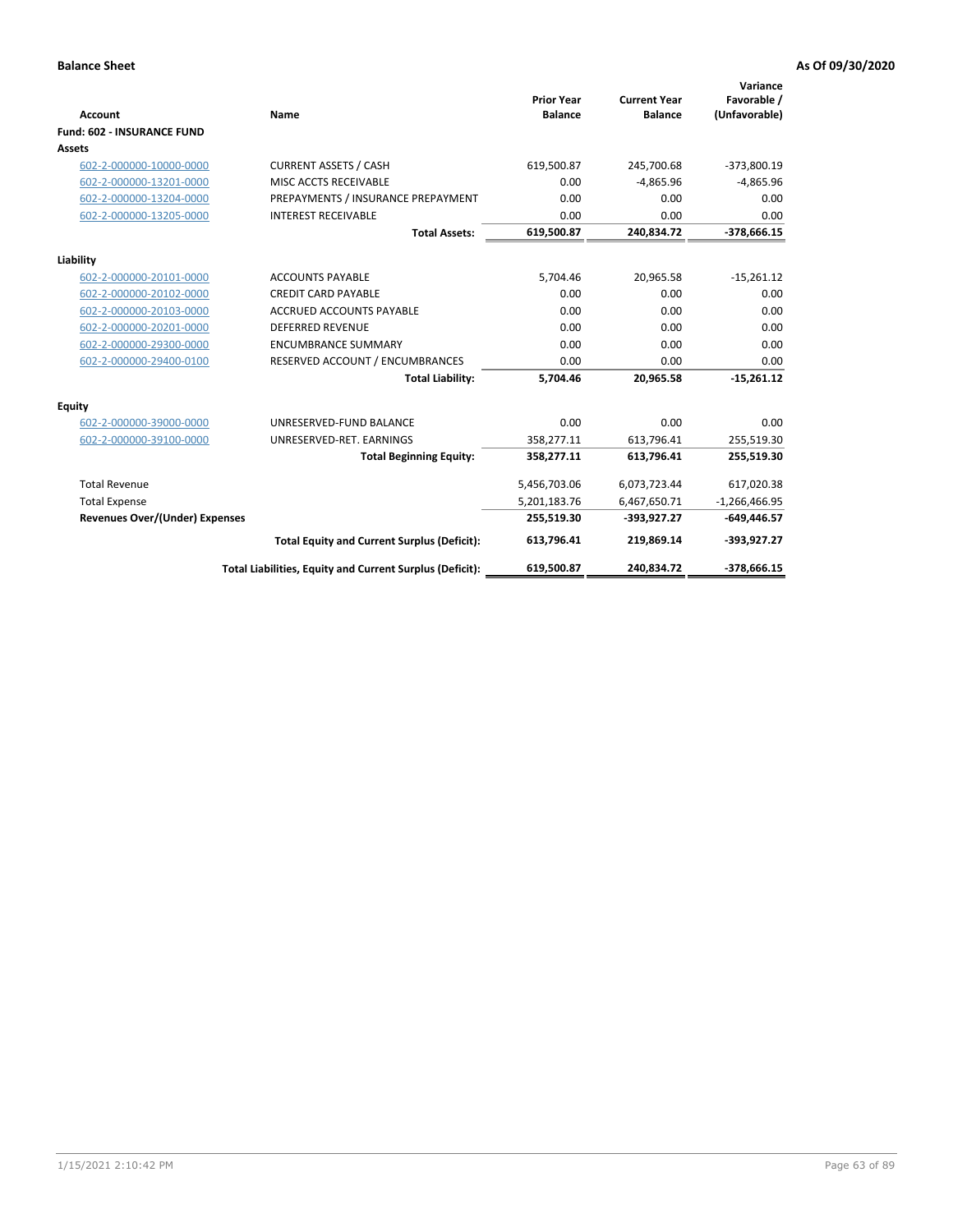| <b>Account</b>                        | Name                                                     | <b>Prior Year</b><br><b>Balance</b> | <b>Current Year</b><br><b>Balance</b> | Variance<br>Favorable /<br>(Unfavorable) |
|---------------------------------------|----------------------------------------------------------|-------------------------------------|---------------------------------------|------------------------------------------|
| Fund: 604 - MIS FUND                  |                                                          |                                     |                                       |                                          |
| Assets                                |                                                          |                                     |                                       |                                          |
| 604-2-000000-10000-0000               | <b>CURRENT ASSETS / CASH</b>                             | 4,619.17                            | -429,712.50                           | -434,331.67                              |
| 604-2-000000-13201-0000               | MISC ACCTS RECEIVABLE                                    | 0.00                                | 0.00                                  | 0.00                                     |
| 604-2-000000-13202-1400               | <b>EMPLOYEE ADVANCES</b>                                 | 0.00                                | 0.00                                  | 0.00                                     |
| 604-2-000000-13203-0000               | NON-CURRENT ASSETS / PREPAYMENTS                         | 0.00                                | 0.00                                  | 0.00                                     |
| 604-2-000000-13205-0000               | <b>INTEREST RECEIVABLE</b>                               | 0.00                                | 0.00                                  | 0.00                                     |
| 604-2-000000-15601-0000               | IT NETWORK PRINTER SUPPLY INVENTORY                      | 0.00                                | 0.00                                  | 0.00                                     |
| 604-2-000000-16004-0000               | FIXED ASSETS / BUILDINGS                                 | 0.00                                | 0.00                                  | 0.00                                     |
| 604-2-000000-16005-0000               | <b>ACCUM DEPR / BUILDINGS</b>                            | 0.00                                | 0.00                                  | 0.00                                     |
| 604-2-000000-16201-0000               | FIXED ASSETS / MACHINERY AND EQUIPMEN                    | 1,830,840.62                        | 1,830,840.62                          | 0.00                                     |
| 604-2-000000-16202-0000               | ACCUM DEPR / MACHINERY AND EQUIPMEI                      | $-1,448,565.52$                     | $-1,448,565.52$                       | 0.00                                     |
| 604-2-000000-16301-0000               | FIXED ASSETS / C W I P                                   | $-0.20$                             | $-0.20$                               | 0.00                                     |
| 604-2-000000-17501-0000               | <b>EMPLOYEE CONTRIBUTIONS</b>                            | 17,817.00                           | 17,817.00                             | 0.00                                     |
| 604-2-000000-17504-0000               | <b>INVESTMENT RETURN</b>                                 | 57,432.00                           | 57,432.00                             | 0.00                                     |
| 604-2-000000-17508-0000               | <b>EXPERIENCE DIFFERENCE- OUTFLOW</b>                    | 2,889.00                            | 2,889.00                              | 0.00                                     |
| 604-2-000000-17509-0000               | <b>EXPERIENCE DIFFERENCE - INFLOW</b>                    | $-3,422.00$                         | $-3,422.00$                           | 0.00                                     |
| 604-2-000000-17520-0000               | <b>ASSUMPTION CHANGES</b>                                | 0.00                                | 0.00                                  | 0.00                                     |
|                                       | <b>Total Assets:</b>                                     | 461,610.07                          | 27,278.40                             | -434,331.67                              |
|                                       |                                                          |                                     |                                       |                                          |
| Liability                             |                                                          |                                     |                                       |                                          |
| 604-2-000000-20101-0000               | <b>ACCOUNTS PAYABLE</b>                                  | 2.923.75                            | 130,247.97                            | $-127,324.22$                            |
| 604-2-000000-20102-0000               | <b>CREDIT CARD PAYABLE</b>                               | 0.00                                | 0.00                                  | 0.00                                     |
| 604-2-000000-20103-0000               | <b>ACCRUED ACCOUNTS PAYABLE</b>                          | 0.00                                | 0.00                                  | 0.00                                     |
| 604-2-000000-20141-0000               | <b>TELEPHONE CLEARING</b>                                | 0.00                                | 0.00                                  | 0.00                                     |
| 604-2-000000-21035-0000               | DEBT SERVICE / DUE TO DEBT SERVICE                       | 0.00                                | 0.00                                  | 0.00                                     |
| 604-2-000000-22001-0000               | <b>SALARIES PAYABLE</b>                                  | 10,507.77                           | 10,507.77                             | 0.00                                     |
| 604-2-000000-22002-0000               | <b>VACATION/SICK PAYABLE</b>                             | 19,667.45                           | 19,667.45                             | 0.00                                     |
| 604-2-000000-22208-0000               | INSURANCE / AMERICAN FIDELITY                            | 0.00                                | 0.00                                  | 0.00                                     |
| 604-2-000000-23001-0000               | CAPITAL LEASE PAYABLE                                    | $-1.88$                             | $-1.88$                               | 0.00                                     |
| 604-2-000000-23101-0000               | CAPITAL LEASE PAYABLE                                    | $-0.40$                             | $-0.40$                               | 0.00                                     |
| 604-2-000000-26001-0000               | <b>COMPENSATED ABSENCES PAY</b>                          | 0.14                                | 0.14                                  | 0.00                                     |
| 604-2-000000-27001-0000               | <b>CONTRIBUTED CAPITAL</b>                               | 0.00                                | 0.00                                  | 0.00                                     |
| 604-2-000000-29300-0000               | <b>ENCUMBRANCE SUMMARY</b>                               | 0.00                                | 0.00                                  | 0.00                                     |
| 604-2-000000-29400-0100               | RESERVED ACCOUNT / ENCUMBRANCES                          | 0.27                                | 0.27                                  | 0.00                                     |
| 604-2-000000-29999-0000               | <b>NET PENSION LIABILITY</b>                             | 128,669.00                          | 128,669.00                            | 0.00                                     |
| 604-2-000000-92194-0101               | <b>BANK ONE / DIGITEC</b>                                | 0.00                                | 0.00                                  | 0.00                                     |
|                                       | <b>Total Liability:</b>                                  | 161,766.10                          | 289,090.32                            | $-127.324.22$                            |
|                                       |                                                          |                                     |                                       |                                          |
| Equity                                |                                                          |                                     |                                       |                                          |
| 604-2-000000-39000-0000               | UNRESERVED-FUND BALANCE                                  | 0.00                                | 0.00                                  | 0.00                                     |
| 604-2-000000-39100-0000               | UNRESERVED-RET. EARNINGS                                 | 506,487.50                          | 299,931.97                            | $-206,555.53$                            |
| 604-2-000000-39500-0000               | NET POSITION - PENSION                                   | $-88.00$                            | $-88.00$                              | 0.00                                     |
|                                       | <b>Total Beginning Equity:</b>                           | 506,399.50                          | 299,843.97                            | -206,555.53                              |
| <b>Total Revenue</b>                  |                                                          | 529,279.08                          | 502,314.00                            | $-26,965.08$                             |
| <b>Total Expense</b>                  |                                                          | 735,834.61                          | 1,063,969.89                          | -328,135.28                              |
| <b>Revenues Over/(Under) Expenses</b> |                                                          | -206,555.53                         | -561,655.89                           | -355,100.36                              |
|                                       | <b>Total Equity and Current Surplus (Deficit):</b>       | 299,843.97                          | -261,811.92                           | -561,655.89                              |
|                                       | Total Liabilities, Equity and Current Surplus (Deficit): | 461,610.07                          | 27,278.40                             | -434,331.67                              |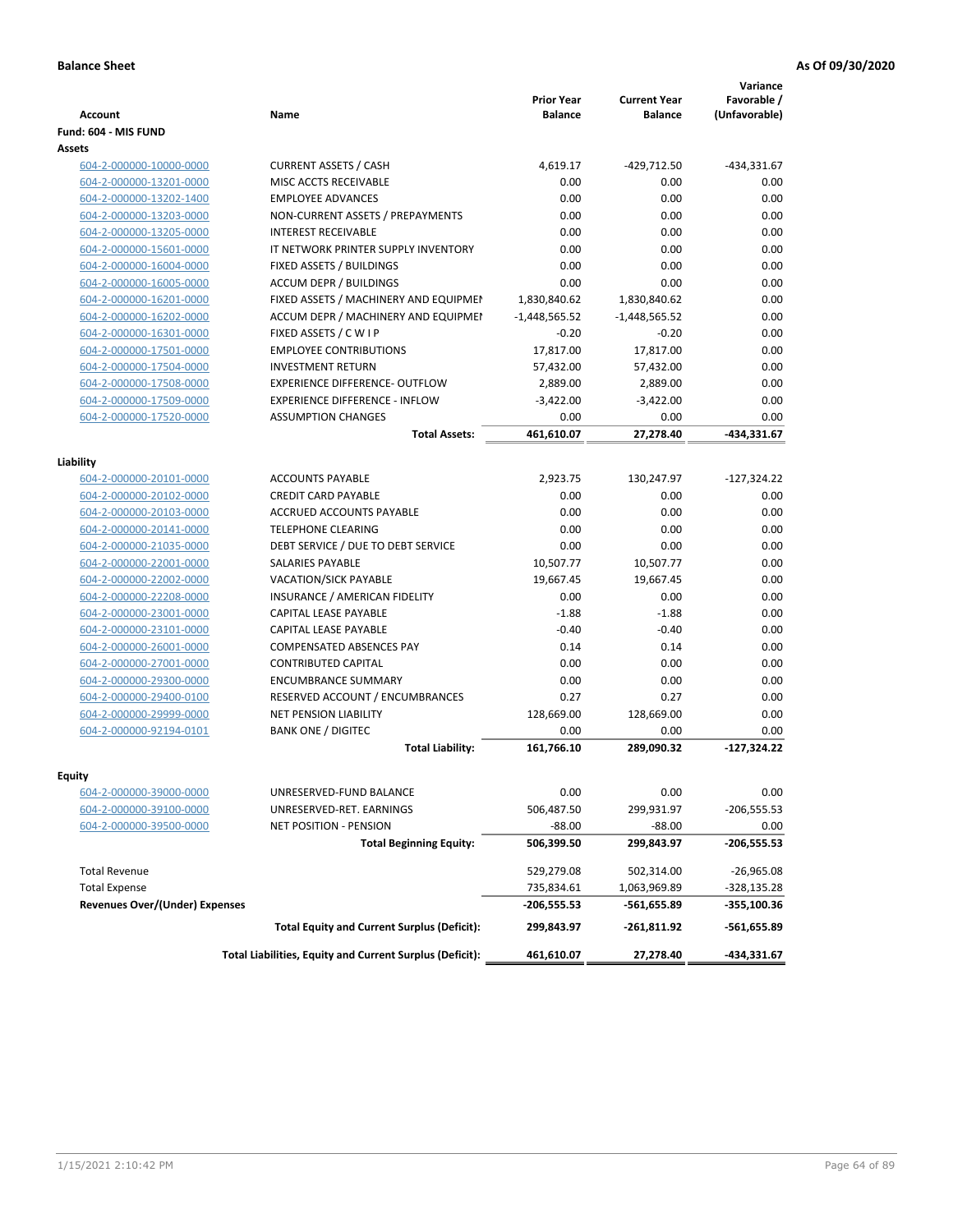|                                                       |                                                          |                                     |                                       | Variance      |
|-------------------------------------------------------|----------------------------------------------------------|-------------------------------------|---------------------------------------|---------------|
|                                                       |                                                          | <b>Prior Year</b><br><b>Balance</b> | <b>Current Year</b><br><b>Balance</b> | Favorable /   |
| <b>Account</b>                                        | Name                                                     |                                     |                                       | (Unfavorable) |
| <b>Fund: 660 - VEHICLE REPLACEMENT FUND</b><br>Assets |                                                          |                                     |                                       |               |
|                                                       | <b>CURRENT ASSETS / CASH</b>                             | 250,603.96                          | $-296,230.22$                         | -546,834.18   |
| 660-2-000000-10000-0000                               | TAX ANTICIPATION NOTES                                   | 0.00                                | 0.00                                  | 0.00          |
| 660-2-000000-11309-0000<br>660-2-000000-11510-0000    | PUBLIC SAFETY VEHICLE REPLACEMENT                        | 896,820.82                          | 905,637.81                            | 8,816.99      |
| 660-2-000000-11520-0000                               | <b>CERTIFICATES OF DEPOSIT</b>                           | 0.00                                | 0.00                                  | 0.00          |
| 660-2-000000-11530-0000                               | <b>TexasTERM CP</b>                                      | 0.00                                | 0.00                                  | 0.00          |
| 660-2-000000-13201-0000                               | MISC ACCTS RECEIVABLE                                    | 0.00                                | 0.00                                  | 0.00          |
|                                                       | <b>INTEREST RECEIVABLE</b>                               | 0.00                                | 0.00                                  | 0.00          |
| 660-2-000000-13205-0000<br>660-2-000000-16201-0000    | FIXED ASSETS / MACHINERY AND EQUIPMEN                    | 8,412,023.77                        | 8,412,023.77                          | 0.00          |
| 660-2-000000-16202-0000                               | ACCUM DEPR / MACHINERY AND EQUIPMEI                      | $-6,843,218.59$                     | $-6,843,218.59$                       | 0.00          |
| 660-2-000000-16301-0000                               | FIXED ASSETS / C W I P                                   | 0.00                                | 0.00                                  | 0.00          |
| 660-2-000000-39300-0000                               | RESERVED ACCOUNT / ESCROW BALANCE                        | 0.00                                | 0.00                                  | 0.00          |
|                                                       | <b>Total Assets:</b>                                     | 2,716,229.96                        | 2,178,212.77                          | -538,017.19   |
|                                                       |                                                          |                                     |                                       |               |
| Liability                                             |                                                          |                                     |                                       |               |
| 660-2-000000-20101-0000                               | <b>ACCOUNTS PAYABLE</b>                                  | 33,670.60                           | 0.00                                  | 33,670.60     |
| 660-2-000000-20102-0000                               | <b>CREDIT CARD PAYABLE</b>                               | 0.00                                | 0.00                                  | 0.00          |
| 660-2-000000-20103-0000                               | ACCRUED ACCOUNTS PAYABLE                                 | 0.00                                | 0.00                                  | 0.00          |
| 660-2-000000-21001-0000                               | <b>GENERAL FUND / GENERAL FUND</b>                       | 0.00                                | 0.00                                  | 0.00          |
| 660-2-000000-23001-0000                               | <b>CAPITAL LEASE PAYABLE</b>                             | 0.00                                | 0.00                                  | 0.00          |
| 660-2-000000-23101-0000                               | <b>CAPITAL LEASE PAYABLE</b>                             | 0.15                                | 0.15                                  | 0.00          |
| 660-2-000000-27001-0000                               | <b>CONTRIBUTED CAPITAL</b>                               | 0.00                                | 0.00                                  | 0.00          |
| 660-2-000000-29300-0000                               | <b>ENCUMBRANCE SUMMARY</b>                               | 0.00                                | 0.00                                  | 0.00          |
| 660-2-000000-29400-0100                               | RESERVED ACCOUNT / ENCUMBRANCES                          | 0.00                                | 0.00                                  | 0.00          |
|                                                       | <b>Total Liability:</b>                                  | 33,670.75                           | 0.15                                  | 33,670.60     |
| <b>Equity</b>                                         |                                                          |                                     |                                       |               |
| 660-2-000000-39000-0000                               | UNRESERVED-FUND BALANCE                                  | 0.00                                | 0.00                                  | 0.00          |
| 660-2-000000-39100-0000                               | UNRESERVED-RET. EARNINGS                                 | 2,698,538.06                        | 2,682,559.21                          | $-15,978.85$  |
|                                                       | <b>Total Beginning Equity:</b>                           | 2,698,538.06                        | 2,682,559.21                          | $-15,978.85$  |
|                                                       |                                                          |                                     |                                       |               |
| <b>Total Revenue</b>                                  |                                                          | 690,123.40                          | 469,583.86                            | -220,539.54   |
| <b>Total Expense</b>                                  |                                                          | 706,102.25                          | 973,930.45                            | $-267,828.20$ |
| <b>Revenues Over/(Under) Expenses</b>                 |                                                          | $-15,978.85$                        | -504,346.59                           | -488,367.74   |
|                                                       | <b>Total Equity and Current Surplus (Deficit):</b>       | 2,682,559.21                        | 2,178,212.62                          | -504,346.59   |
|                                                       | Total Liabilities, Equity and Current Surplus (Deficit): | 2,716,229.96                        | 2,178,212.77                          | -538,017.19   |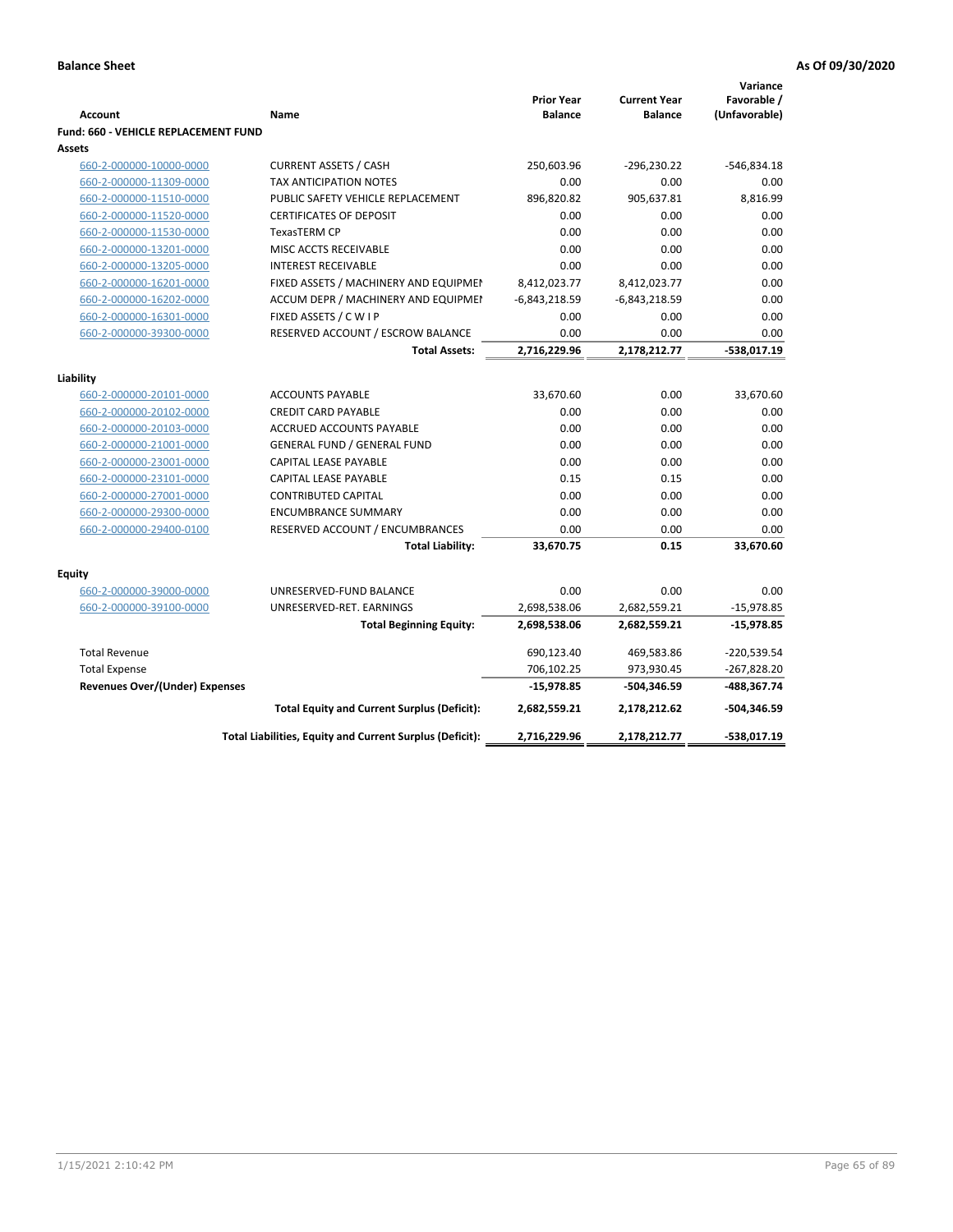| Account                               | Name                                                     | <b>Prior Year</b><br><b>Balance</b> | <b>Current Year</b><br><b>Balance</b> | Variance<br>Favorable /<br>(Unfavorable) |
|---------------------------------------|----------------------------------------------------------|-------------------------------------|---------------------------------------|------------------------------------------|
| Fund: 701 - FIREMEN'S PENSION         |                                                          |                                     |                                       |                                          |
| <b>Assets</b>                         |                                                          |                                     |                                       |                                          |
| 701-1-000000-10000-0000               | <b>CURRENT ASSETS / CASH</b>                             | 0.00                                | 0.00                                  | 0.00                                     |
|                                       | <b>Total Assets:</b>                                     | 0.00                                | 0.00                                  | 0.00                                     |
| Liability                             |                                                          |                                     |                                       |                                          |
| 701-1-000000-20103-0000               | <b>ACCOUNTS PAYABLE</b>                                  | 0.00                                | 0.00                                  | 0.00                                     |
| 701-1-000000-22306-1000               | UNREALIZED GAIN/LOSS                                     | 543,546.00                          | 543,546.00                            | 0.00                                     |
|                                       | <b>Total Liability:</b>                                  | 543,546.00                          | 543,546.00                            | 0.00                                     |
| <b>Equity</b>                         |                                                          |                                     |                                       |                                          |
| 701-1-000000-39000-0000               | UNRESERVED-FUND BALANCE                                  | $-543,546.00$                       | $-543,546.00$                         | 0.00                                     |
|                                       | <b>Total Beginning Equity:</b>                           | $-543,546.00$                       | -543,546.00                           | 0.00                                     |
| <b>Total Expense</b>                  |                                                          | 0.00                                | 0.00                                  | 0.00                                     |
| <b>Revenues Over/(Under) Expenses</b> |                                                          | 0.00                                | 0.00                                  | 0.00                                     |
|                                       | <b>Total Equity and Current Surplus (Deficit):</b>       | $-543,546.00$                       | -543,546.00                           | 0.00                                     |
|                                       | Total Liabilities, Equity and Current Surplus (Deficit): | 0.00                                | 0.00                                  | 0.00                                     |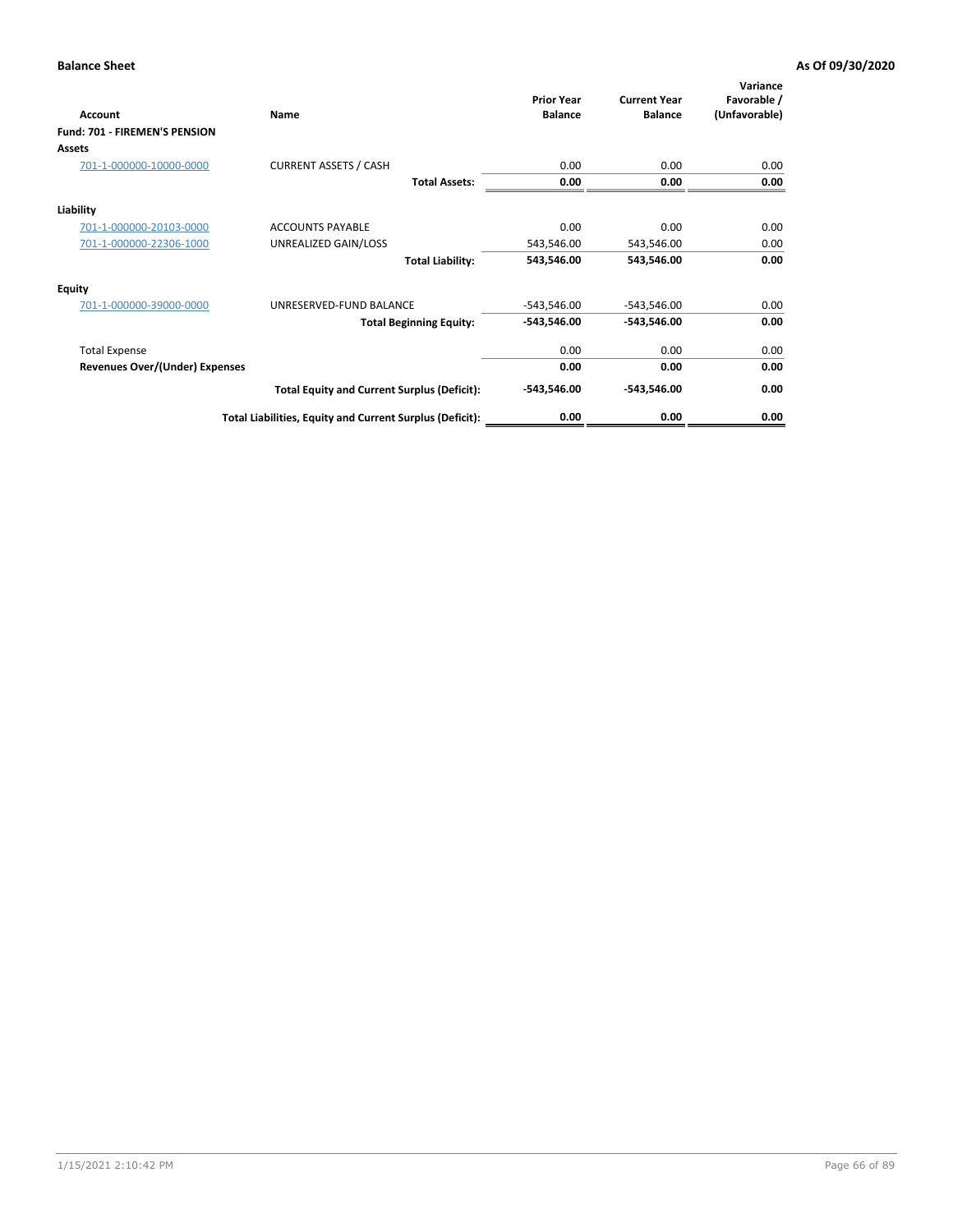|                                       |                                                          |                                     |                                       | Variance                     |
|---------------------------------------|----------------------------------------------------------|-------------------------------------|---------------------------------------|------------------------------|
| <b>Account</b>                        | <b>Name</b>                                              | <b>Prior Year</b><br><b>Balance</b> | <b>Current Year</b><br><b>Balance</b> | Favorable /<br>(Unfavorable) |
| Fund: 800 - SPENCE FUND               |                                                          |                                     |                                       |                              |
| <b>Assets</b>                         |                                                          |                                     |                                       |                              |
| 800-3-000000-10000-0000               | <b>CURRENT ASSETS / CASH</b>                             | $-2,816.38$                         | $-17,956.37$                          | $-15,139.99$                 |
| 800-3-000000-11507-0000               | <b>SPENCE ENDOWMENT</b>                                  | 596,632.28                          | 602,498.00                            | 5,865.72                     |
| 800-3-000000-11520-0000               | <b>CERTIFICATES OF DEPOSIT</b>                           | 0.00                                | 0.00                                  | 0.00                         |
| 800-3-000000-11605-0000               | <b>SPENCE ENDOWMENT</b>                                  | 0.00                                | 0.00                                  | 0.00                         |
| 800-3-000000-13205-0000               | <b>INTEREST RECEIVABLE</b>                               | 0.00                                | 0.00                                  | 0.00                         |
|                                       | <b>Total Assets:</b>                                     | 593,815.90                          | 584,541.63                            | $-9,274.27$                  |
| Liability                             |                                                          |                                     |                                       |                              |
| 800-3-000000-20101-0000               | <b>ACCOUNTS PAYABLE</b>                                  | 0.00                                | $-14,539.99$                          | 14,539.99                    |
| 800-3-000000-20102-0000               | <b>CREDIT CARD PAYABLE</b>                               | 0.00                                | 0.00                                  | 0.00                         |
| 800-3-000000-20103-0000               | <b>ACCRUED ACCOUNTS PAYABLE</b>                          | 0.00                                | 0.00                                  | 0.00                         |
| 800-3-000000-20139-0000               | <b>RETAINAGES PAYABLE</b>                                | 0.00                                | 0.00                                  | 0.00                         |
| 800-3-000000-21001-0000               | <b>GENERAL FUND / GENERAL FUND</b>                       | 0.00                                | 0.00                                  | 0.00                         |
| 800-3-000000-29300-0000               | <b>ENCUMBRANCE SUMMARY</b>                               | 0.00                                | 0.00                                  | 0.00                         |
| 800-3-000000-29400-0000               | RESERVED ACCOUNT / ENCUMBRANCES                          | 0.00                                | 0.00                                  | 0.00                         |
|                                       | <b>Total Liability:</b>                                  | 0.00                                | $-14,539.99$                          | 14,539.99                    |
| <b>Equity</b>                         |                                                          |                                     |                                       |                              |
| 800-3-000000-39000-0000               | UNRESERVED-FUND BALANCE                                  | 580,732.13                          | 593,815.90                            | 13,083.77                    |
|                                       | <b>Total Beginning Equity:</b>                           | 580,732.13                          | 593,815.90                            | 13,083.77                    |
| <b>Total Revenue</b>                  |                                                          | 13,683.77                           | 5,865.72                              | $-7,818.05$                  |
| <b>Total Expense</b>                  |                                                          | 600.00                              | 600.00                                | 0.00                         |
| <b>Revenues Over/(Under) Expenses</b> |                                                          | 13,083.77                           | 5,265.72                              | $-7,818.05$                  |
|                                       | <b>Total Equity and Current Surplus (Deficit):</b>       | 593,815.90                          | 599,081.62                            | 5,265.72                     |
|                                       | Total Liabilities, Equity and Current Surplus (Deficit): | 593,815.90                          | 584,541.63                            | $-9,274.27$                  |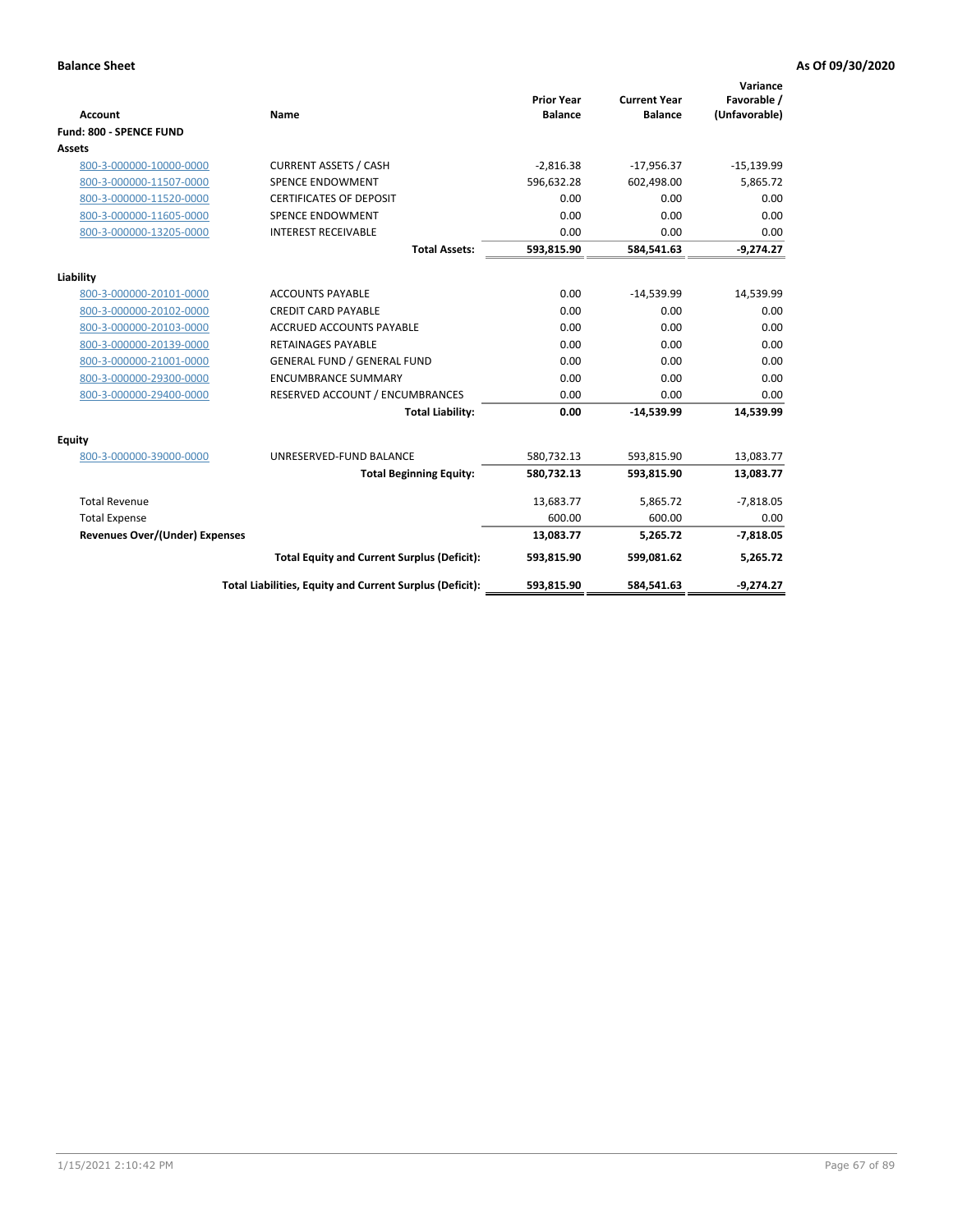| Account                               | Name                                                     | <b>Prior Year</b><br><b>Balance</b> | <b>Current Year</b><br><b>Balance</b> | Variance<br>Favorable /<br>(Unfavorable) |
|---------------------------------------|----------------------------------------------------------|-------------------------------------|---------------------------------------|------------------------------------------|
| Fund: 801 - JONES LIBRARY TRUST       |                                                          |                                     |                                       |                                          |
| Assets                                |                                                          |                                     |                                       |                                          |
| 801-3-000000-10000-0000               | <b>CURRENT ASSETS / CASH</b>                             | 15,853.87                           | 16,108.28                             | 254.41                                   |
| 801-3-000000-13201-0000               | MISC ACCTS RECEIVABLE                                    | 0.00                                | 0.00                                  | 0.00                                     |
| 801-3-000000-13205-0000               | <b>INTEREST RECEIVABLE</b>                               | 0.00                                | 0.00                                  | 0.00                                     |
|                                       | <b>Total Assets:</b>                                     | 15,853.87                           | 16,108.28                             | 254.41                                   |
| Liability                             |                                                          |                                     |                                       |                                          |
| 801-3-000000-20101-0000               | <b>ACCOUNTS PAYABLE</b>                                  | 0.87                                | 0.35                                  | 0.52                                     |
| 801-3-000000-20102-0000               | <b>CREDIT CARD PAYABLE</b>                               | 0.00                                | 0.00                                  | 0.00                                     |
| 801-3-000000-20103-0000               | <b>ACCRUED ACCOUNTS PAYABLE</b>                          | 0.00                                | 0.00                                  | 0.00                                     |
|                                       | <b>Total Liability:</b>                                  | 0.87                                | 0.35                                  | 0.52                                     |
| Equity                                |                                                          |                                     |                                       |                                          |
| 801-3-000000-39000-0000               | UNRESERVED-FUND BALANCE                                  | 15,532.72                           | 15,853.00                             | 320.28                                   |
|                                       | <b>Total Beginning Equity:</b>                           | 15,532.72                           | 15,853.00                             | 320.28                                   |
| <b>Total Revenue</b>                  |                                                          | 329.30                              | 264.80                                | $-64.50$                                 |
| <b>Total Expense</b>                  |                                                          | 9.02                                | 9.87                                  | $-0.85$                                  |
| <b>Revenues Over/(Under) Expenses</b> |                                                          | 320.28                              | 254.93                                | $-65.35$                                 |
|                                       | <b>Total Equity and Current Surplus (Deficit):</b>       | 15,853.00                           | 16,107.93                             | 254.93                                   |
|                                       | Total Liabilities, Equity and Current Surplus (Deficit): | 15,853.87                           | 16,108.28                             | 254.41                                   |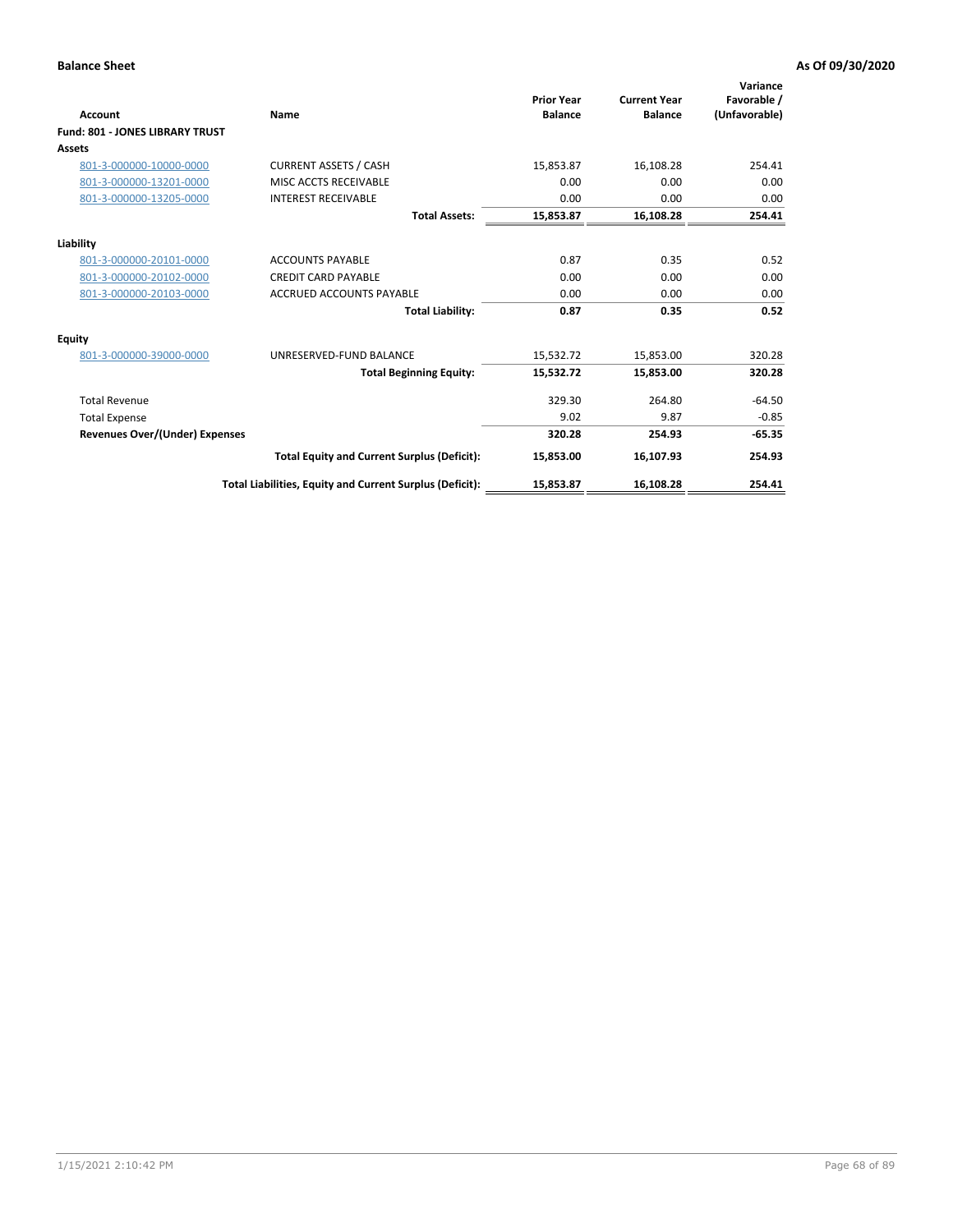| <b>Account</b>                              | Name                                                     | <b>Prior Year</b><br><b>Balance</b> | <b>Current Year</b><br><b>Balance</b> | Variance<br>Favorable /<br>(Unfavorable) |
|---------------------------------------------|----------------------------------------------------------|-------------------------------------|---------------------------------------|------------------------------------------|
| Fund: 803 - GREENVILLE BOARD OF DEVELOPMENT |                                                          |                                     |                                       |                                          |
| Assets                                      |                                                          |                                     |                                       |                                          |
| 803-3-000000-10000-0000                     | <b>CURRENT ASSETS / CASH</b>                             | 0.00                                | 0.00                                  | 0.00                                     |
| 803-3-000000-13201-0000                     | MISC ACCTS RECEIVABLE                                    | 0.00                                | 0.00                                  | 0.00                                     |
| 803-3-000000-13203-0000                     | NON-CURRENT ASSETS / PREPAYMENTS                         | 0.00                                | 0.00                                  | 0.00                                     |
|                                             | <b>Total Assets:</b>                                     | 0.00                                | 0.00                                  | 0.00                                     |
| Liability                                   |                                                          |                                     |                                       |                                          |
| 803-3-000000-20101-0000                     | <b>ACCOUNTS PAYABLE</b>                                  | 0.00                                | 0.00                                  | 0.00                                     |
| 803-3-000000-20102-0000                     | <b>ACCOUNTS PAYABLE</b>                                  | 0.00                                | 0.00                                  | 0.00                                     |
| 803-3-000000-20103-0000                     | <b>ACCRUED ACCOUNTS PAYABLE</b>                          | 0.00                                | 0.00                                  | 0.00                                     |
| 803-3-000000-20139-0000                     | <b>RETAINAGES PAYABLE</b>                                | 0.00                                | 0.00                                  | 0.00                                     |
| 803-3-000000-20141-0000                     | <b>TELEPHONE CLEARING</b>                                | 0.00                                | 0.00                                  | 0.00                                     |
| 803-3-000000-21400-0000                     | <b>ELECTRIC OPERATING FUND</b>                           | 0.00                                | 0.00                                  | 0.00                                     |
| 803-3-000000-22001-0000                     | ACCRUED SALARIES/WAGES                                   | 0.00                                | 0.00                                  | 0.00                                     |
| 803-3-000000-22002-0000                     | <b>ACCRUED SALARIES/WAGES</b>                            | 0.00                                | 0.00                                  | 0.00                                     |
| 803-3-000000-26001-0000                     | <b>COMPENSATED ABSENCES PAY</b>                          | 0.00                                | 0.00                                  | 0.00                                     |
| 803-3-000000-29300-0000                     | <b>ENCUMBRANCE SUMMARY</b>                               | 0.00                                | 0.00                                  | 0.00                                     |
| 803-3-000000-29400-0100                     | RESERVED ACCOUNT / ENCUMBRANCES                          | 0.00                                | 103,228.62                            | $-103,228.62$                            |
|                                             | <b>Total Liability:</b>                                  | 0.00                                | 103,228.62                            | $-103,228.62$                            |
| Equity                                      |                                                          |                                     |                                       |                                          |
| 803-3-000000-39000-0000                     | UNRESERVED-FUND BALANCE                                  | 0.00                                | $-103,228.62$                         | $-103,228.62$                            |
|                                             | <b>Total Beginning Equity:</b>                           | 0.00                                | $-103,228.62$                         | $-103,228.62$                            |
| <b>Total Revenue</b>                        |                                                          | 0.00                                | 0.00                                  | 0.00                                     |
| <b>Total Expense</b>                        |                                                          | 0.00                                | 0.00                                  | 0.00                                     |
| <b>Revenues Over/(Under) Expenses</b>       |                                                          | 0.00                                | 0.00                                  | 0.00                                     |
|                                             | <b>Total Equity and Current Surplus (Deficit):</b>       | 0.00                                | $-103,228.62$                         | $-103,228.62$                            |
|                                             | Total Liabilities, Equity and Current Surplus (Deficit): | 0.00                                | 0.00                                  | 0.00                                     |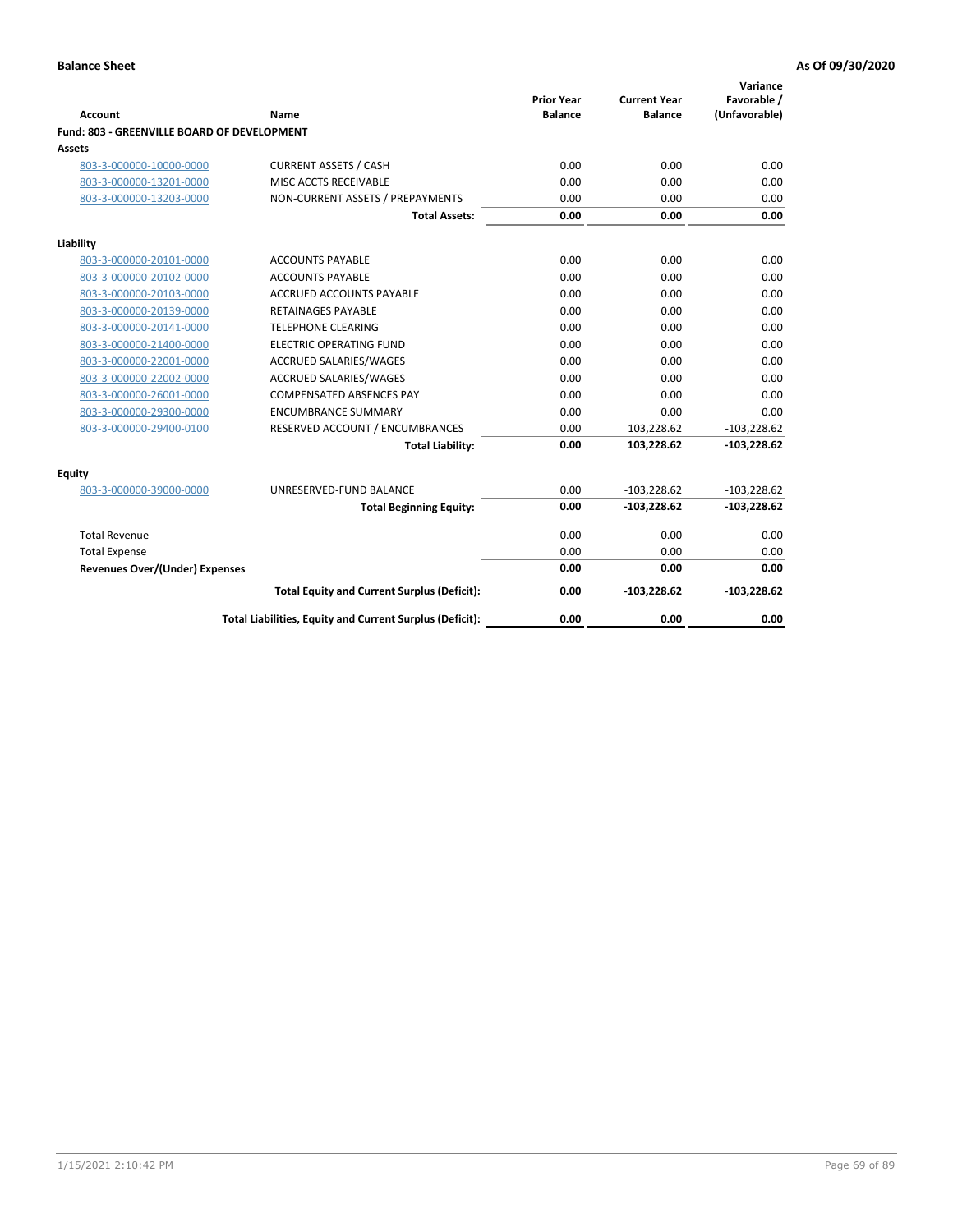| <b>Account</b>                        | Name                                                     | <b>Prior Year</b><br><b>Balance</b> | <b>Current Year</b><br><b>Balance</b> | Variance<br>Favorable /<br>(Unfavorable) |
|---------------------------------------|----------------------------------------------------------|-------------------------------------|---------------------------------------|------------------------------------------|
| <b>Fund: 807 - 4A-EDC</b>             |                                                          |                                     |                                       |                                          |
| <b>Assets</b>                         |                                                          |                                     |                                       |                                          |
| 807-3-000000-10000-0000               | <b>CURRENT ASSETS / CASH</b>                             | 0.00                                | 0.00                                  | 0.00                                     |
| 807-3-000000-13201-0000               | MISC ACCTS RECEIVABLE                                    | 0.00                                | 0.00                                  | 0.00                                     |
| 807-3-000000-16301-0000               | FIXED ASSETS / C W I P                                   | 0.00                                | 0.00                                  | 0.00                                     |
|                                       | <b>Total Assets:</b>                                     | 0.00                                | 0.00                                  | 0.00                                     |
| Liability                             |                                                          |                                     |                                       |                                          |
| 807-3-000000-20101-0000               | <b>ACCOUNTS PAYABLE</b>                                  | 0.00                                | 0.00                                  | 0.00                                     |
| 807-3-000000-20103-0000               | <b>ACCOUNTS PAYABLE</b>                                  | 0.00                                | 0.00                                  | 0.00                                     |
| 807-3-000000-20139-0000               | <b>RETAINAGES PAYABLE</b>                                | 0.00                                | 0.00                                  | 0.00                                     |
| 807-3-000000-26105-0000               | INV NET OF RELATED DEBT                                  | 0.00                                | 305,846.00                            | $-305,846.00$                            |
| 807-3-000000-29300-0000               | <b>ENCUMBRANCE SUMMARY</b>                               | 0.00                                | 0.00                                  | 0.00                                     |
| 807-3-000000-29400-0100               | RESERVED ACCOUNT / ENCUMBRANCES                          | 0.00                                | 18,078.76                             | $-18,078.76$                             |
| 807-3-495000-20180-0000               | <b>CURRENT DEBT</b>                                      | 0.00                                | 0.00                                  | 0.00                                     |
| 807-3-495000-26002-0000               | CA - LONG-TERM DEBT / AMT TO BE PROVIL                   | 0.00                                | 0.00                                  | 0.00                                     |
|                                       | <b>Total Liability:</b>                                  | 0.00                                | 323,924.76                            | $-323,924.76$                            |
| Equity                                |                                                          |                                     |                                       |                                          |
| 807-3-000000-39000-0000               | UNRESERVED-FUND BALANCE                                  | 0.00                                | $-323,924.76$                         | $-323,924.76$                            |
|                                       | <b>Total Beginning Equity:</b>                           | 0.00                                | $-323,924.76$                         | $-323,924.76$                            |
| <b>Total Revenue</b>                  |                                                          | 0.00                                | 0.00                                  | 0.00                                     |
| <b>Total Expense</b>                  |                                                          | 0.00                                | 0.00                                  | 0.00                                     |
| <b>Revenues Over/(Under) Expenses</b> |                                                          | 0.00                                | 0.00                                  | 0.00                                     |
|                                       | <b>Total Equity and Current Surplus (Deficit):</b>       | 0.00                                | $-323,924.76$                         | $-323,924.76$                            |
|                                       | Total Liabilities, Equity and Current Surplus (Deficit): | 0.00                                | 0.00                                  | 0.00                                     |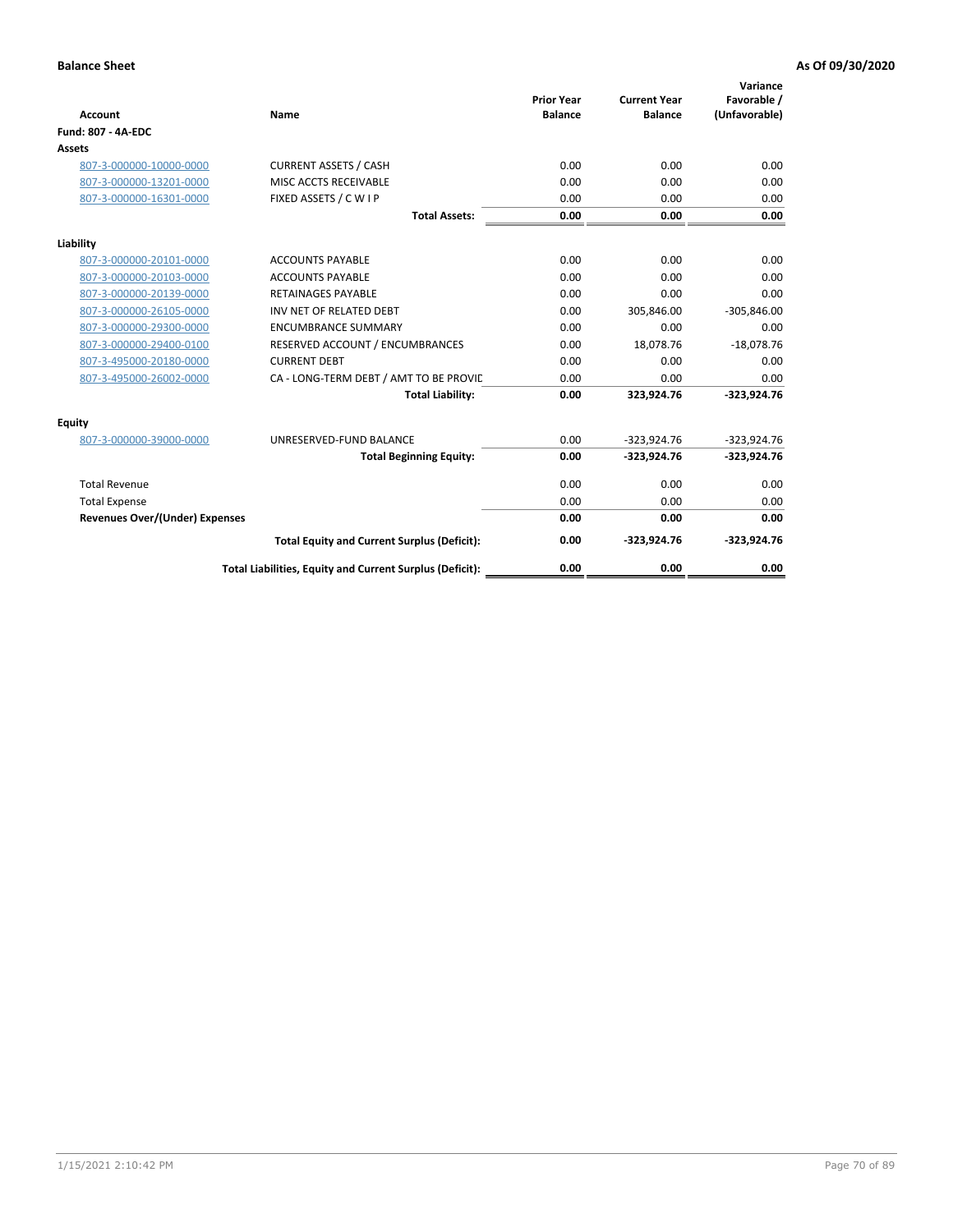| <b>Account</b><br>Fund: 809 - GREENVILLE IDC (L-3) | Name                                                     | <b>Prior Year</b><br><b>Balance</b> | <b>Current Year</b><br><b>Balance</b> | Variance<br>Favorable /<br>(Unfavorable) |
|----------------------------------------------------|----------------------------------------------------------|-------------------------------------|---------------------------------------|------------------------------------------|
| Assets                                             |                                                          |                                     |                                       |                                          |
| 809-3-000000-10000-0000                            | <b>CURRENT ASSETS / CASH</b>                             | 2,905,326.59                        | 2,905,370.49                          | 43.90                                    |
| 809-3-000000-13201-0000                            | MISC ACCTS RECEIVABLE                                    | 0.00                                | 0.00                                  | 0.00                                     |
|                                                    | <b>Total Assets:</b>                                     | 2,905,326.59                        | 2,905,370.49                          | 43.90                                    |
| Liability                                          |                                                          |                                     |                                       |                                          |
| 809-3-000000-20101-0000                            | <b>ACCOUNTS PAYABLE</b>                                  | 698,156.23                          | 0.00                                  | 698,156.23                               |
| 809-3-000000-20103-0000                            | <b>ACCRUED ACCOUNTS PAYABLE</b>                          | $-336,092.49$                       | $-518,507.41$                         | 182,414.92                               |
| 809-3-000000-21001-0000                            | <b>GENERAL FUND / GENERAL FUND</b>                       | 0.00                                | 0.00                                  | 0.00                                     |
|                                                    | <b>Total Liability:</b>                                  | 362,063.74                          | $-518,507.41$                         | 880,571.15                               |
| Equity                                             |                                                          |                                     |                                       |                                          |
| 809-3-000000-39000-0000                            | UNRESERVED-FUND BALANCE                                  | 788.34                              | 2,543,262.85                          | 2,542,474.51                             |
| 809-3-000000-39100-0000                            | UNRESERVED-RET. EARNINGS                                 | 0.00                                | 0.00                                  | 0.00                                     |
| 809-3-000000-39150-0000                            | RESERVED-RET. EARNINGS                                   | 0.00                                | 0.00                                  | 0.00                                     |
|                                                    | <b>Total Beginning Equity:</b>                           | 788.34                              | 2,543,262.85                          | 2,542,474.51                             |
| <b>Total Revenue</b>                               |                                                          | 3,108,738.51                        | 1,073,848.79                          | $-2,034,889.72$                          |
| <b>Total Expense</b>                               |                                                          | 566,264.00                          | 193,233.74                            | 373,030.26                               |
| <b>Revenues Over/(Under) Expenses</b>              |                                                          | 2,542,474.51                        | 880.615.05                            | $-1,661,859.46$                          |
|                                                    | <b>Total Equity and Current Surplus (Deficit):</b>       | 2,543,262.85                        | 3,423,877.90                          | 880,615.05                               |
|                                                    | Total Liabilities, Equity and Current Surplus (Deficit): | 2,905,326.59                        | 2,905,370.49                          | 43.90                                    |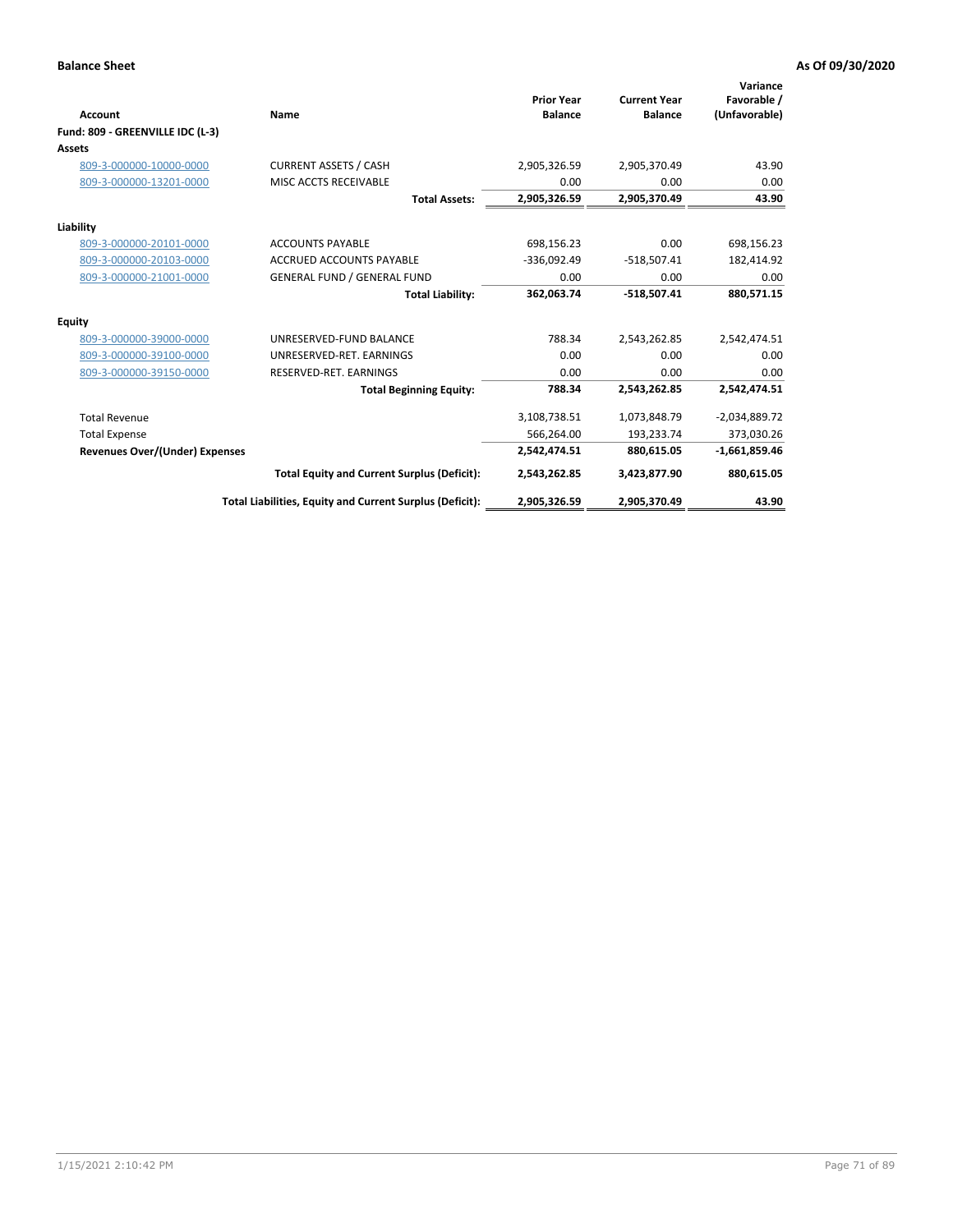| <b>Account</b>                                     | Name                                                          | <b>Prior Year</b><br><b>Balance</b> | <b>Current Year</b><br><b>Balance</b> | Variance<br>Favorable /<br>(Unfavorable) |
|----------------------------------------------------|---------------------------------------------------------------|-------------------------------------|---------------------------------------|------------------------------------------|
| Fund: 810 - SEIZURE FUNDS - STATE RULES            |                                                               |                                     |                                       |                                          |
| Assets                                             |                                                               |                                     |                                       |                                          |
| 810-3-000000-10000-0000                            | <b>CURRENT ASSETS / CASH</b>                                  | 282,331.61                          | 259,277.21                            | $-23,054.40$                             |
| 810-3-000000-13201-0000                            | MISC ACCTS RECEIVABLE                                         | 0.00                                | 0.00                                  | 0.00                                     |
| 810-3-000000-13202-1400                            | <b>EMPLOYEE ADVANCES</b>                                      | 0.00                                | 0.00                                  | 0.00                                     |
| 810-3-000000-13205-0000                            | <b>INTEREST RECEIVABLE</b>                                    | 0.00                                | 0.00                                  | 0.00                                     |
| 810-3-000000-16201-0000                            | MACHINERY AND EQUIPMENT                                       | 0.00                                | 0.00                                  | 0.00                                     |
| 810-3-000000-16202-0000                            | ACCUMULATED DEPRECATION                                       | 0.00                                | 0.00                                  | 0.00                                     |
|                                                    | <b>Total Assets:</b>                                          | 282,331.61                          | 259,277.21                            | $-23,054.40$                             |
|                                                    |                                                               |                                     |                                       |                                          |
| Liability                                          |                                                               |                                     | 5.69                                  |                                          |
| 810-3-000000-20101-0000                            | <b>ACCOUNTS PAYABLE</b>                                       | 15.51<br>0.00                       |                                       | 9.82                                     |
| 810-3-000000-20102-0000<br>810-3-000000-20103-0000 | <b>CREDIT CARD PAYABLE</b><br><b>ACCRUED ACCOUNTS PAYABLE</b> | 0.00                                | 0.00<br>0.00                          | 0.00<br>0.00                             |
|                                                    |                                                               |                                     |                                       |                                          |
| 810-3-000000-29300-0000                            | <b>ENCUMBRANCE SUMMARY</b>                                    | 0.00                                | 0.00                                  | 0.00                                     |
| 810-3-000000-29400-0100                            | RESERVED ACCOUNT / ENCUMBRANCES                               | 0.00                                | 0.00                                  | 0.00                                     |
| 810-3-000000-92520-0600                            | RESERVED ACCOUNT/HB65 SIEZURES                                | 0.00                                | 0.00                                  | 0.00                                     |
|                                                    | <b>Total Liability:</b>                                       | 15.51                               | 5.69                                  | 9.82                                     |
| <b>Equity</b>                                      |                                                               |                                     |                                       |                                          |
| 810-3-000000-39000-0000                            | UNRESERVED-FUND BALANCE                                       | 266,708.55                          | 282,316.10                            | 15,607.55                                |
|                                                    | <b>Total Beginning Equity:</b>                                | 266,708.55                          | 282,316.10                            | 15,607.55                                |
| <b>Total Revenue</b>                               |                                                               | 30,768.98                           | $-4,743.98$                           | $-35,512.96$                             |
| <b>Total Expense</b>                               |                                                               | 15,161.43                           | 18,300.60                             | $-3,139.17$                              |
| <b>Revenues Over/(Under) Expenses</b>              |                                                               | 15,607.55                           | $-23,044.58$                          | $-38,652.13$                             |
|                                                    | <b>Total Equity and Current Surplus (Deficit):</b>            | 282,316.10                          | 259,271.52                            | $-23,044.58$                             |
|                                                    | Total Liabilities, Equity and Current Surplus (Deficit):      | 282,331.61                          | 259,277.21                            | $-23,054.40$                             |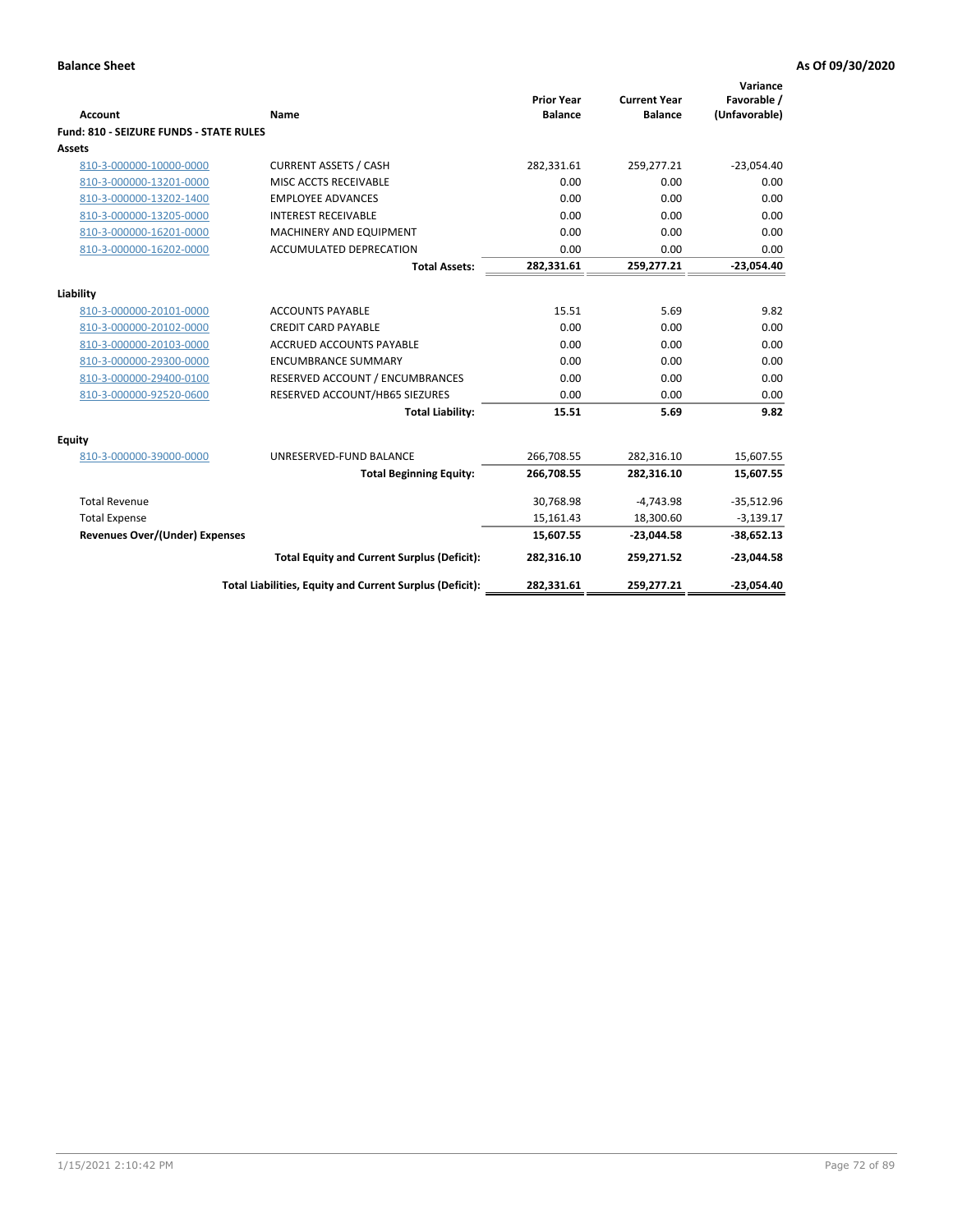| Account                               | Name                                                     | <b>Prior Year</b><br><b>Balance</b> | <b>Current Year</b><br><b>Balance</b> | Variance<br>Favorable /<br>(Unfavorable) |
|---------------------------------------|----------------------------------------------------------|-------------------------------------|---------------------------------------|------------------------------------------|
| Fund: 811 - SEIZURE FUNDS - FED RULES |                                                          |                                     |                                       |                                          |
| <b>Assets</b>                         |                                                          |                                     |                                       |                                          |
| 811-3-000000-10000-0000               | <b>CURRENT ASSETS / CASH</b>                             | 249,039.00                          | 222,499.95                            | $-26,539.05$                             |
| 811-3-000000-13201-0000               | MISC ACCTS RECEIVABLE                                    | 0.00                                | 0.00                                  | 0.00                                     |
| 811-3-000000-13205-0000               | <b>INTEREST RECEIVABLE</b>                               | 0.00                                | 0.00                                  | 0.00                                     |
| 811-3-000000-16201-0000               | <b>MACHINERY AND EQUIPMENT</b>                           | 0.00                                | 0.00                                  | 0.00                                     |
| 811-3-000000-16202-0000               | <b>ACCUMULATED DEPRECATION</b>                           | 0.00                                | 0.00                                  | 0.00                                     |
|                                       | <b>Total Assets:</b>                                     | 249,039.00                          | 222,499.95                            | $-26,539.05$                             |
| Liability                             |                                                          |                                     |                                       |                                          |
| 811-3-000000-20101-0000               | <b>ACCOUNTS PAYABLE</b>                                  | 13.70                               | 4.88                                  | 8.82                                     |
| 811-3-000000-20102-0000               | <b>CREDIT CARD PAYABLE</b>                               | 0.00                                | 0.00                                  | 0.00                                     |
| 811-3-000000-20103-0000               | <b>ACCRUED ACCOUNTS PAYABLE</b>                          | 0.00                                | 0.00                                  | 0.00                                     |
| 811-3-000000-29300-0000               | <b>ENCUMBRANCE SUMMARY</b>                               | 0.00                                | 0.00                                  | 0.00                                     |
| 811-3-000000-29400-0100               | RESERVED ACCOUNT / ENCUMBRANCES                          | 0.00                                | 0.00                                  | 0.00                                     |
| 811-3-000000-92521-0700               | RESERVED ACCOUNT/FED SIEZURES                            | 0.00                                | 0.00                                  | 0.00                                     |
|                                       | <b>Total Liability:</b>                                  | 13.70                               | 4.88                                  | 8.82                                     |
| <b>Equity</b>                         |                                                          |                                     |                                       |                                          |
| 811-3-000000-39000-0000               | UNRESERVED-FUND BALANCE                                  | 298,929.55                          | 249,025.30                            | $-49,904.25$                             |
|                                       | <b>Total Beginning Equity:</b>                           | 298,929.55                          | 249,025.30                            | $-49.904.25$                             |
| <b>Total Revenue</b>                  |                                                          | 5,917.55                            | 3.305.90                              | $-2,611.65$                              |
| <b>Total Expense</b>                  |                                                          | 55,821.80                           | 29,836.13                             | 25,985.67                                |
| Revenues Over/(Under) Expenses        |                                                          | $-49,904.25$                        | $-26,530.23$                          | 23,374.02                                |
|                                       | <b>Total Equity and Current Surplus (Deficit):</b>       | 249,025.30                          | 222,495.07                            | $-26,530.23$                             |
|                                       | Total Liabilities, Equity and Current Surplus (Deficit): | 249,039.00                          | 222,499.95                            | $-26,539.05$                             |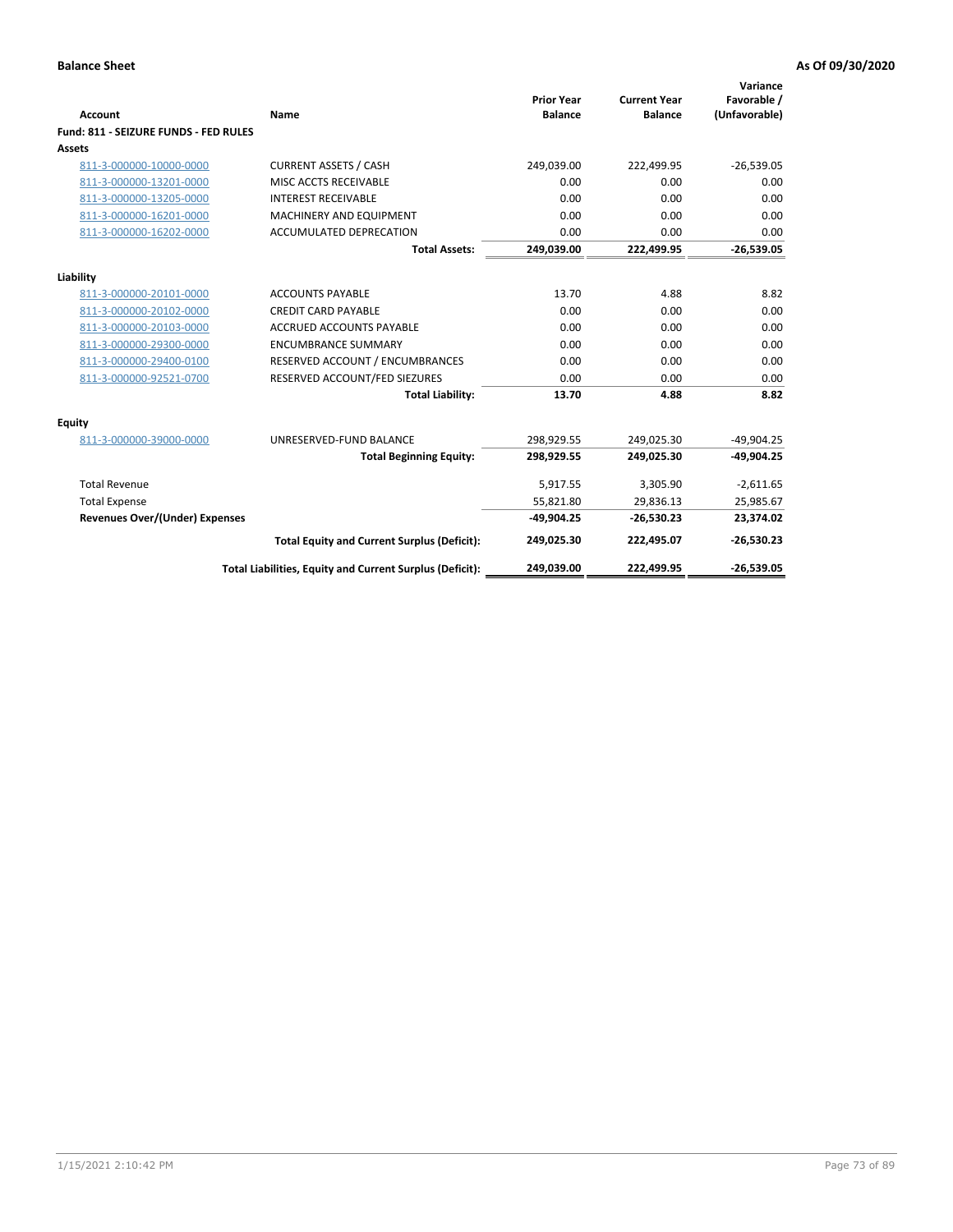|                                                         |                                                          | <b>Prior Year</b> | <b>Current Year</b> | Variance<br>Favorable / |
|---------------------------------------------------------|----------------------------------------------------------|-------------------|---------------------|-------------------------|
| <b>Account</b>                                          | Name                                                     | <b>Balance</b>    | <b>Balance</b>      | (Unfavorable)           |
| Fund: 820 - TIRZ FUND (Tax Increment Reinvestment Zone) |                                                          |                   |                     |                         |
| Assets                                                  |                                                          |                   |                     |                         |
| 820-3-000000-10000-0000                                 | <b>CURRENT ASSETS / CASH</b>                             | 2,238,763.36      | 3,021,483.83        | 782,720.47              |
| 820-3-000000-13101-0000                                 | TAX RECEIVABLE-CURRENT                                   | 12,450.19         | 6,276.87            | $-6,173.32$             |
| 820-3-000000-13102-0000                                 | <b>TAXES REC-DELINQUENT</b>                              | 6,718.92          | 5,718.07            | $-1,000.85$             |
| 820-3-000000-13103-0000                                 | ALLOW FOR UNCOLLECT TAXES                                | $-3,548.61$       | $-1,854.26$         | 1,694.35                |
| 820-3-000000-13201-0000                                 | MISC ACCTS RECEIVABLE                                    | 0.00              | $-82,285.68$        | $-82,285.68$            |
| 820-3-000000-13205-0000                                 | <b>INTEREST RECEIVABLE</b>                               | 0.00              | 0.00                | 0.00                    |
| 820-3-000000-13221-0000                                 | MISC A/R - PROPERTY TAXES                                | 0.43              | 34,523.86           | 34,523.43               |
|                                                         | <b>Total Assets:</b>                                     | 2,254,384.29      | 2,983,862.69        | 729,478.40              |
| Liability                                               |                                                          |                   |                     |                         |
| 820-3-000000-20101-0000                                 | <b>ACCOUNTS PAYABLE</b>                                  | 160.99            | 61.57               | 99.42                   |
| 820-3-000000-20103-0000                                 | <b>ACCRUED ACCOUNTS PAYABLE</b>                          | 0.00              | 0.00                | 0.00                    |
| 820-3-000000-20203-0000                                 | <b>DEFERRED TAX REVENUE</b>                              | 11,448.77         | 6,047.46            | 5,401.31                |
| 820-3-000000-29300-0000                                 | <b>ENCUMBRANCE SUMMARY</b>                               | 0.00              | 0.00                | 0.00                    |
| 820-3-000000-29400-0100                                 | RESERVED ACCOUNT / ENCUMBRANCES                          | 0.00              | 0.00                | 0.00                    |
|                                                         | <b>Total Liability:</b>                                  | 11,609.76         | 6,109.03            | 5,500.73                |
| Equity                                                  |                                                          |                   |                     |                         |
| 820-3-000000-39000-0000                                 | UNRESERVED-FUND BALANCE                                  | 1,728,380.89      | 2,242,774.53        | 514,393.64              |
| 820-3-000000-39100-0000                                 | UNRESERVED-RET. EARNINGS                                 | 0.00              | 0.00                | 0.00                    |
|                                                         | <b>Total Beginning Equity:</b>                           | 1,728,380.89      | 2,242,774.53        | 514,393.64              |
| <b>Total Revenue</b>                                    |                                                          | 665,986.82        | 758,732.29          | 92,745.47               |
| <b>Total Expense</b>                                    |                                                          | 151,593.18        | 23,753.16           | 127,840.02              |
| <b>Revenues Over/(Under) Expenses</b>                   |                                                          | 514,393.64        | 734,979.13          | 220,585.49              |
|                                                         | <b>Total Equity and Current Surplus (Deficit):</b>       | 2,242,774.53      | 2,977,753.66        | 734,979.13              |
|                                                         | Total Liabilities, Equity and Current Surplus (Deficit): | 2,254,384.29      | 2,983,862.69        | 729,478.40              |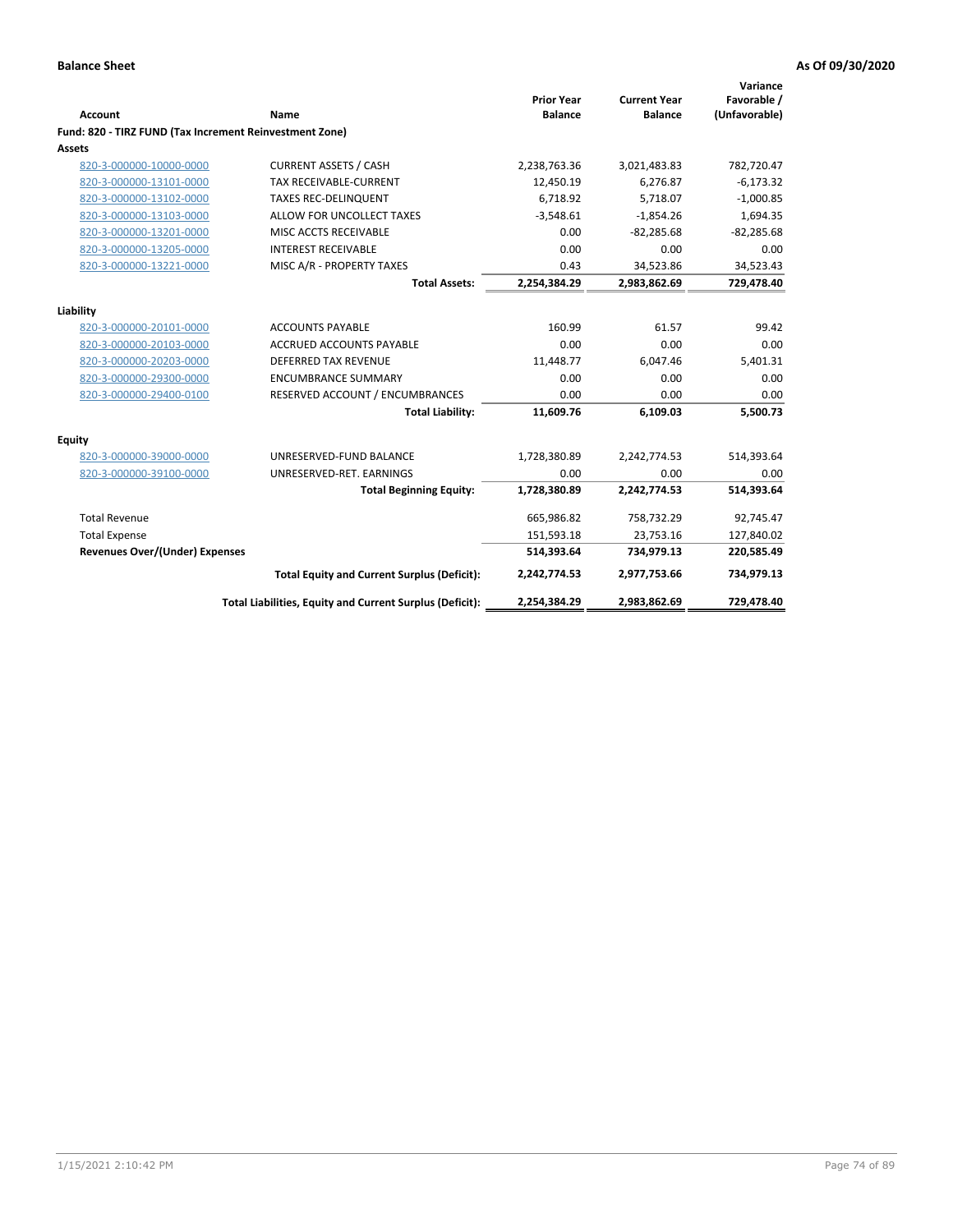| <b>Account</b>                           | Name                                                     | <b>Prior Year</b><br><b>Balance</b> | <b>Current Year</b><br><b>Balance</b> | Variance<br>Favorable /<br>(Unfavorable) |
|------------------------------------------|----------------------------------------------------------|-------------------------------------|---------------------------------------|------------------------------------------|
| Fund: 890 - GRNVL IDC (L-3) FIXED ASSETS |                                                          |                                     |                                       |                                          |
| <b>Assets</b>                            |                                                          |                                     |                                       |                                          |
| 890-3-000000-10000-0000                  | <b>CURRENT ASSETS / CASH</b>                             | $-0.18$                             | $-0.18$                               | 0.00                                     |
| 890-3-000000-16004-0000                  | FIXED ASSETS / BUILDINGS                                 | 0.00                                | 0.00                                  | 0.00                                     |
| 890-3-000000-16005-0000                  | <b>ACCUMULATED DEPRECIATION</b>                          | 0.00                                | 0.00                                  | 0.00                                     |
| 890-3-000000-16301-0000                  | FIXED ASSETS / C W I P                                   | 0.25                                | 0.25                                  | 0.00                                     |
|                                          | <b>Total Assets:</b>                                     | 0.07                                | 0.07                                  | 0.00                                     |
| Liability                                |                                                          |                                     |                                       |                                          |
| 890-3-000000-20101-0000                  | <b>ACCOUNTS PAYABLE</b>                                  | 0.00                                | 0.00                                  | 0.00                                     |
| 890-3-000000-27001-0000                  | <b>CONTRIBUTED CAPITAL</b>                               | 0.00                                | 0.00                                  | 0.00                                     |
| 890-3-000000-27101-0000                  | INVESTMENT IN GFA / GENERAL FUND                         | 0.00                                | 0.00                                  | 0.00                                     |
| 890-3-000000-27102-0000                  | <b>SPECIAL REVENUE FUNDS</b>                             | 0.00                                | 0.00                                  | 0.00                                     |
| 890-3-000000-27103-0000                  | <b>GENERAL CIP FUND</b>                                  | 0.00                                | 0.00                                  | 0.00                                     |
| 890-3-000000-27104-0000                  | PROPRIETARY FUNDS                                        | 0.07                                | 0.07                                  | 0.00                                     |
| 890-3-000000-27201-0000                  | CAFR USE / MUNICIPAL BUILDINGS                           | 0.00                                | 0.00                                  | 0.00                                     |
| 890-3-000000-27202-0000                  | CAFR USE / OTHER GENERAL GOVERNMEN                       | 0.00                                | 0.00                                  | 0.00                                     |
| 890-3-000000-27205-0000                  | CAFR USE / PUBLIC WORKS                                  | 0.00                                | 0.00                                  | 0.00                                     |
| 890-3-000000-27210-0000                  | CAFR USE / INVESTMENT IN GFA                             | 0.00                                | 0.00                                  | 0.00                                     |
| 890-3-000000-27301-0000                  | DONATIONS/GRANTS                                         | 0.00                                | 0.00                                  | 0.00                                     |
|                                          | <b>Total Liability:</b>                                  | 0.07                                | 0.07                                  | 0.00                                     |
| Equity                                   |                                                          |                                     |                                       |                                          |
| 890-3-000000-39000-0000                  | UNRESERVED-FUND BALANCE                                  | 0.00                                | 0.00                                  | 0.00                                     |
|                                          | <b>Total Beginning Equity:</b>                           | 0.00                                | 0.00                                  | 0.00                                     |
| <b>Total Expense</b>                     |                                                          | 0.00                                | 0.00                                  | 0.00                                     |
| Revenues Over/(Under) Expenses           |                                                          | 0.00                                | 0.00                                  | 0.00                                     |
|                                          |                                                          |                                     |                                       |                                          |
|                                          | <b>Total Equity and Current Surplus (Deficit):</b>       | 0.00                                | 0.00                                  | 0.00                                     |
|                                          | Total Liabilities, Equity and Current Surplus (Deficit): | 0.07                                | 0.07                                  | 0.00                                     |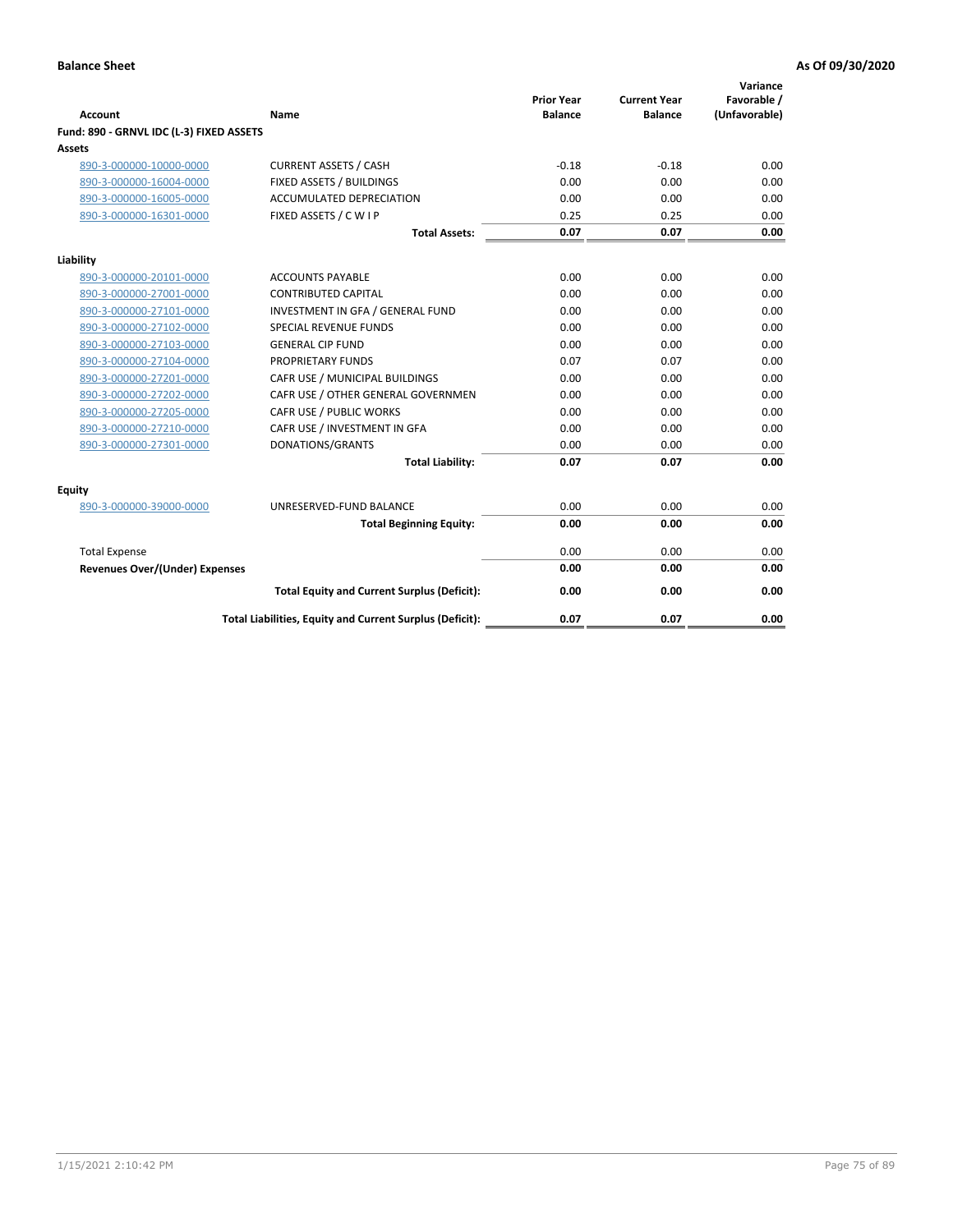|                                                    |                                           |                   |                     | Variance      |
|----------------------------------------------------|-------------------------------------------|-------------------|---------------------|---------------|
|                                                    |                                           | <b>Prior Year</b> | <b>Current Year</b> | Favorable /   |
| <b>Account</b>                                     | Name                                      | <b>Balance</b>    | <b>Balance</b>      | (Unfavorable) |
| Fund: 899 - POOLED CASH<br>Assets                  |                                           |                   |                     |               |
| 899-8-000000-10000-0000                            | <b>CURRENT ASSETS / CASH</b>              | 0.00              | 0.00                | 0.00          |
| 899-8-000000-10101-0000                            | <b>CHASE OUTBOUND OPERATING</b>           | $-1,114,944.90$   | $-1,724,734.48$     | $-609,789.58$ |
| 899-8-000000-10102-0000                            | CHASE INBOUND OPERATING                   | 12,717,400.02     | 8,418,565.49        | -4,298,834.53 |
| 899-8-000000-10103-0000                            | OPERATING ACCOUNT / CLAIMS ACCOUNT        | 0.00              | 0.00                | 0.00          |
| 899-8-000000-10105-0000                            | CHASE BANK / SAVINGS - 3003113077         | 1,546,289.74      | 1,548,545.86        | 2,256.12      |
| 899-8-000000-10106-0000                            | CHASE BANK / SAVINGS - 2911913371         | 1,623,456.56      | 1,627,023.81        | 3,567.25      |
| 899-8-000000-10107-0000                            | CHASE TASC FLEX SPENDING                  | 218.94            | 2,256.88            | 2,037.94      |
| 899-8-000000-10401-0000                            | <b>CURRENT ASSETS / INTERNAL CLEARING</b> | $-518.55$         | 355,826.67          | 356,345.22    |
| 899-8-000000-10402-0000                            | <b>CREDIT CARD CLEARING</b>               | 0.00              | 0.00                | 0.00          |
| 899-8-000000-10403-0000                            | <b>NET BILL PAYMENTS</b>                  | 0.00              | 0.00                | 0.00          |
| 899-8-000000-11101-0000                            | TX CLASS / OPERATING                      | 41,809.71         | 42,317.39           | 507.68        |
| 899-8-000000-11201-0000                            | LOGIC INVESTMENTS / OPERATING             | 59,662.33         | 3,075,576.89        | 3,015,914.56  |
| 899-8-000000-11401-0000                            | TEXSTAR ACCT - OPERATING                  | 0.01              | 0.01                | 0.00          |
| 899-8-000000-11601-0000                            | TEXPOOL ACCT - OPERATING                  | 51,003.32         | 3,060,977.33        | 3,009,974.01  |
| 899-8-000000-11801-0000                            | TX GEN TERM OPERATING                     | 10,296,497.17     | 16,335,122.42       | 6,038,625.25  |
| 899-8-000000-12001-0000                            | AMERICAN NATIONAL OPERATING               | 0.00              | 0.00                | 0.00          |
| 899-8-000000-12002-0000                            | PFM ACCT OPERATING                        | 16,366,836.82     | 16,448,853.53       | 82,016.71     |
| 899-8-000000-12003-0000                            | TREASURIES - CITY ONLY                    | 0.00              | 0.00                | 0.00          |
| 899-8-000000-12301-0000                            | BOND PROCEEDS / PURCHASED INTEREST        | 0.00              | 0.00                | 0.00          |
| 899-8-000000-13205-0000                            | <b>INTEREST RECEIVABLE</b>                | 58,607.46         | 64,735.11           | 6,127.65      |
| 899-8-000000-14100-0000                            | DUE FROM FUND 100                         | 238,640.53        | 180,476.20          | $-58,164.33$  |
| 899-8-000000-14101-0000                            | DUE FROM FUND 101                         | 3.53              | 1.54                | $-1.99$       |
| 899-8-000000-14102-0000                            | DUE FROM FUND 102                         | 2.34              | 1.07                | $-1.27$       |
| 899-8-000000-14103-0000                            | DUE FROM FUND 103                         | 1.02              | 10,276.19           | 10,275.17     |
| 899-8-000000-14110-0000                            | DUE FROM FUND 110                         | 0.00              | 0.00                | 0.00          |
| 899-8-000000-14111-0000                            | DUE FROM FUND 111                         | 1,398.94          | 2,327.70            | 928.76        |
| 899-8-000000-14112-0000                            | DUE FROM FUND 112                         | 0.03              | 216.53              | 216.50        |
| 899-8-000000-14113-0000                            | DUE FROM FUND 113                         | 5,173.08          | 9,341.80            | 4,168.72      |
| 899-8-000000-14114-0000                            | DUE FROM FUND 114                         | 12,895.60         | 1,280.84            | $-11,614.76$  |
| 899-8-000000-14115-0000                            | DUE FROM FUND 115                         | 0.00<br>0.00      | 0.00                | 0.00          |
| 899-8-000000-14116-0000<br>899-8-000000-14117-0000 | DUE FROM FUND 116<br>DUE FROM FUND 117    | 0.00              | 0.00<br>0.00        | 0.00<br>0.00  |
| 899-8-000000-14118-0000                            | DUE FROM FUND 118                         | 0.00              | 0.00                | 0.00          |
| 899-8-000000-14119-0000                            | DUE FROM FUND 119                         | 0.00              | 0.00                | 0.00          |
| 899-8-000000-14120-0000                            | DUE FROM FUND 120                         | 0.00              | 0.00                | 0.00          |
| 899-8-000000-14121-0000                            | DUE FROM FUND 121                         | 0.00              | 0.00                | 0.00          |
| 899-8-000000-14122-0000                            | DUE FROM FUND 122                         | 0.00              | 0.00                | 0.00          |
| 899-8-000000-14123-0000                            | DUE FROM FUND 123                         | 80.31             | 0.16                | -80.15        |
| 899-8-000000-14124-0000                            | DUE FROM FUND 124                         | 0.00              | 0.02                | 0.02          |
| 899-8-000000-14125-0000                            | DUE FROM FUND 125                         | 0.00              | 0.00                | 0.00          |
| 899-8-000000-14126-0000                            | DUE FROM FUND 126                         | 0.00              | 0.00                | 0.00          |
| 899-8-000000-14140-0000                            | DUE FROM FUND 140                         | 53.01             | 12.20               | $-40.81$      |
| 899-8-000000-14160-0000                            | DUE FROM FUND 160                         | 325,064.47        | 147,599.69          | $-177,464.78$ |
| 899-8-000000-14161-0000                            | DUE FROM FUND 161                         | 47.84             | 126,843.01          | 126,795.17    |
| 899-8-000000-14162-0000                            | DUE FROM FUND 162                         | 0.00              | 0.00                | 0.00          |
| 899-8-000000-14163-0000                            | DUE FROM FUND 163                         | 0.00              | 0.00                | 0.00          |
| 899-8-000000-14164-0000                            | DUE FROM FUND 164                         | 1.79              | 0.72                | $-1.07$       |
| 899-8-000000-14165-0000                            | DUE FROM FUND 165                         | 0.00              | 0.00                | 0.00          |
| 899-8-000000-14170-0000                            | DUE FROM FUND 170                         | 0.00              | 0.00                | 0.00          |
| 899-8-000000-14171-0000                            | DUE FROM FUND 171                         | 0.00              | 100,540.01          | 100,540.01    |
| 899-8-000000-14172-0000                            | DUE FROM FUND 172                         | 0.00              | 0.00                | 0.00          |
| 899-8-000000-14173-0000                            | DUE FROM FUND 173                         | 0.00              | 0.00                | 0.00          |
| 899-8-000000-14174-0000                            | DUE FROM FUND 174                         | 0.00              | 0.00                | 0.00          |
| 899-8-000000-14175-0000                            | DUE FROM FUND 175                         | 0.00              | 0.00                | 0.00          |
| 899-8-000000-14176-0000                            | DUE FROM FUND 176                         | 0.00              | 0.00                | 0.00          |
| 899-8-000000-14177-0000<br>899-8-000000-14190-0000 | DUE FROM FUND 177<br>DUE FROM FUND 190    | 0.00<br>0.00      | 0.00<br>0.00        | 0.00<br>0.00  |
|                                                    |                                           |                   |                     |               |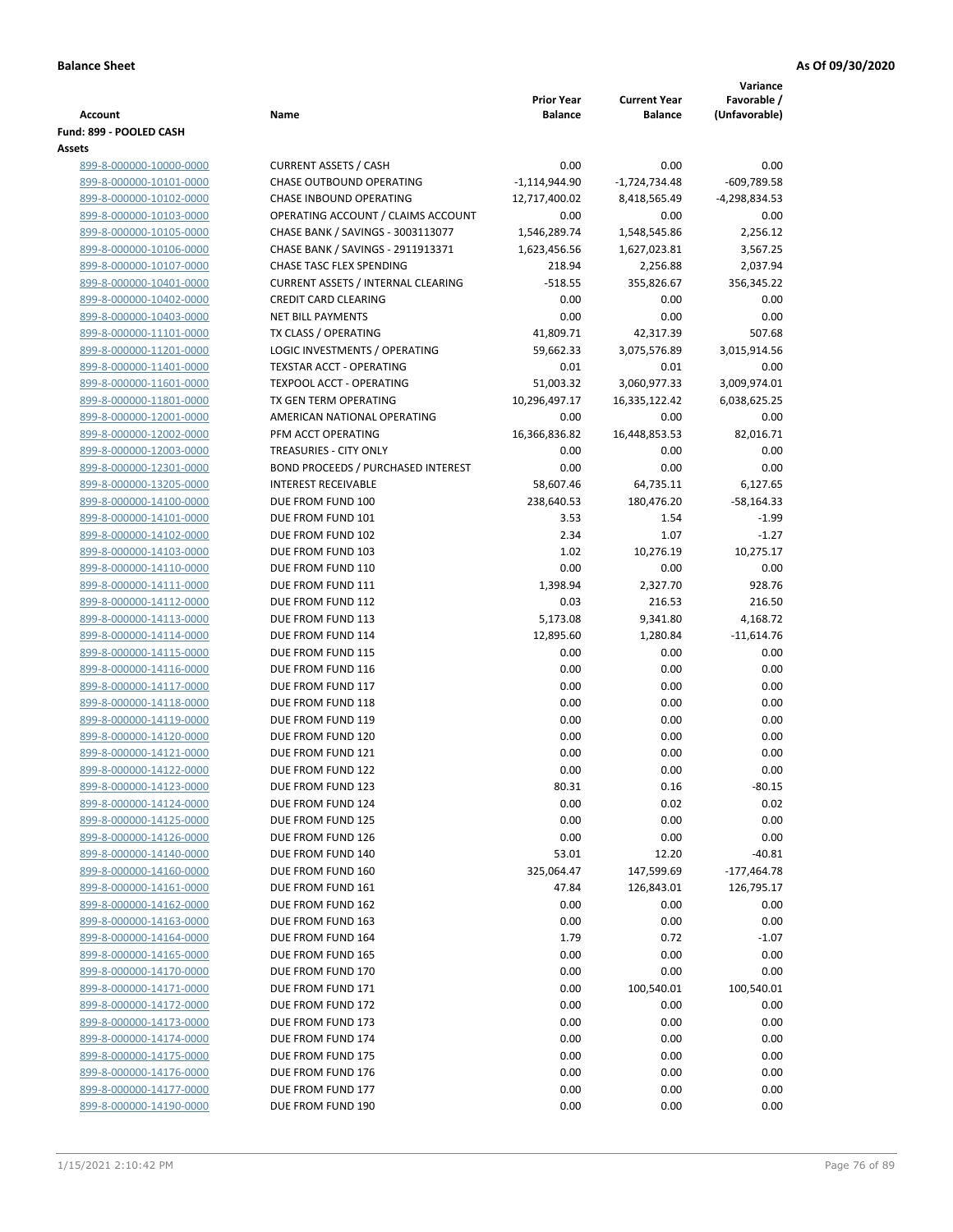|                         |                                       |                                     |                                       | Variance                     |
|-------------------------|---------------------------------------|-------------------------------------|---------------------------------------|------------------------------|
| <b>Account</b>          | Name                                  | <b>Prior Year</b><br><b>Balance</b> | <b>Current Year</b><br><b>Balance</b> | Favorable /<br>(Unfavorable) |
| 899-8-000000-14192-0000 | DUE FROM FUND 192                     | 352,287.31                          | 14,386.73                             | -337,900.58                  |
| 899-8-000000-14200-0000 | DUE FROM FUND 200                     | 179,120.25                          | 162,403.40                            | $-16,716.85$                 |
| 899-8-000000-14210-0000 | DUE FROM FUND 210                     | 0.00                                | 0.00                                  | 0.00                         |
| 899-8-000000-14211-0000 | DUE FROM FUND 211                     | 0.00                                | 0.00                                  | 0.00                         |
| 899-8-000000-14212-0000 | DUE FROM FUND 212                     | 66,208.68                           | 0.00                                  | $-66,208.68$                 |
| 899-8-000000-14216-0000 | DUE FROM FUND 216                     | 1,367,690.94                        | 29,280.44                             | $-1,338,410.50$              |
| 899-8-000000-14217-0000 | DUE FROM FUND 217                     | 0.00                                | 0.00                                  | 0.00                         |
| 899-8-000000-14300-0000 | DUE FROM FUND 300                     | 9,820.46                            | 965.58                                | $-8,854.88$                  |
| 899-8-000000-14320-0000 | DUE FROM FUND 320                     | 0.00                                | 0.00                                  | 0.00                         |
| 899-8-000000-14360-0000 | DUE FROM FUND 360                     | 227.04                              | 171.31                                | $-55.73$                     |
| 899-8-000000-14361-0000 | DUE FROM FUND 361                     | 0.00                                | 0.00                                  | 0.00                         |
| 899-8-000000-14400-0000 | DUE FROM FUND 400                     | 837.40                              | 1,179.14                              | 341.74                       |
| 899-8-000000-14500-0000 | DUE FROM FUND 500                     | 438,274.67                          | 375,407.46                            | $-62,867.21$                 |
| 899-8-000000-14561-0000 | DUE FROM FUND 561                     | 0.00                                | 0.00                                  | 0.00                         |
| 899-8-000000-14601-0000 | DUE FROM FUND 601                     | 22,186.92                           | 23,004.31                             | 817.39                       |
| 899-8-000000-14602-0000 | DUE FROM FUND 602                     | 5,704.46                            | 20,965.58                             | 15,261.12                    |
| 899-8-000000-14604-0000 | DUE FROM FUND 604                     | 2,923.75                            | 130,247.97                            | 127,324.22                   |
| 899-8-000000-14660-0000 | DUE FROM FUND 660                     | 33,670.60                           | 0.00                                  | $-33,670.60$                 |
| 899-8-000000-14800-0000 | DUE FROM FUND 800                     | 0.00                                | 0.00                                  | 0.00                         |
| 899-8-000000-14801-0000 | DUE FROM FUND 801                     | 0.87                                | 0.35                                  | $-0.52$                      |
| 899-8-000000-14802-0000 | DUE FROM FUND 802                     | 0.00                                | 0.00                                  | 0.00                         |
| 899-8-000000-14803-0000 | DUE FROM FUND 803                     | 0.00                                | 0.00                                  | 0.00                         |
| 899-8-000000-14807-0000 | DUE FROM FUND 807                     | 0.00                                | 0.00                                  | 0.00                         |
| 899-8-000000-14809-0000 | DUE FROM FUND 809                     | 698,156.23                          | 0.00                                  | $-698, 156.23$               |
| 899-8-000000-14810-0000 | DUE FROM FUND 810                     | 15.51                               | 5.69                                  | $-9.82$                      |
| 899-8-000000-14811-0000 | DUE FROM FUND 811                     | 13.70                               | 4.88                                  | $-8.82$                      |
| 899-8-000000-14820-0000 | DUE FROM TIRZ FUND                    | 160.99                              | 61.57                                 | $-99.42$                     |
| 899-8-000000-14890-0000 | DUE FROM GRNVL IDC (L-3) FIXED ASSETS | 0.00                                | 0.00                                  | 0.00                         |
| 899-8-000000-14910-0000 | DUE FROM FUND 910                     | 691,137.89                          | 549,377.04                            | $-141,760.85$                |
| 899-8-000000-14911-0000 | DUE FROM FUND 911                     | 0.48                                | 0.19                                  | $-0.29$                      |
| 899-8-000000-14912-0000 | DUE FROM FUND 912                     | 0.00                                | 0.00                                  | 0.00                         |
| 899-8-000000-14913-0000 | DUE FROM FUND 913                     | 5.72                                | 2.30                                  | $-3.42$                      |
| 899-8-000000-14916-0000 | DUE FROM FUND 916                     | 0.00                                | 0.00                                  | 0.00                         |
| 899-8-000000-14950-0000 | DUE FROM FUND 950                     | 285,638.48                          | 256,747.36                            | $-28,891.12$                 |
| 899-8-000000-91011-1001 | <b>BANK OF AMERICA</b>                | 0.00                                | 0.00                                  | 0.00                         |
|                         | <b>Total Assets:</b>                  | 46,383,763.47                       | 51,398,195.89                         | 5,014,432.42                 |
| Liability               |                                       |                                     |                                       |                              |
| 899-8-000000-20101-0000 | <b>ACCOUNTS PAYABLE</b>               | 4,848,944.12                        | 2,196,402.47                          | 2,652,541.65                 |
| 899-8-000000-20102-0000 | <b>CREDIT CARD PAYABLE</b>            | 0.00                                | 0.00                                  | 0.00                         |
| 899-8-000000-21040-0000 | DUE TO OTHER FUNDS                    | 41,646,319.09                       | 49,258,882.84                         | $-7,612,563.75$              |
|                         | <b>Total Liability:</b>               | 46,495,263.21                       | 51,455,285.31                         | -4,960,022.10                |
| <b>Equity</b>           |                                       |                                     |                                       |                              |
| 899-3-000000-39000-0000 | UNRESERVED-FUND BALANCE               | $-1.10$                             | $-0.46$                               | 0.64                         |
| 899-8-000000-14362-0000 | DUE FROM FUND 362                     | $-111,499.28$                       | $-53,442.48$                          | 58,056.80                    |
| 899-8-000000-39200-0101 | EQUITY IN POOLED CASH                 | 0.00                                | 0.00                                  | 0.00                         |
| 899-8-000000-39200-0110 | EQUITY IN POOLED CASH                 | 0.00                                | 0.00                                  | 0.00                         |
| 899-8-000000-39200-0111 | EQUITY IN POOLED CASH                 | 0.00                                | 0.00                                  | 0.00                         |
| 899-8-000000-39200-0112 | <b>EQUITY IN POOLED CASH</b>          | 0.00                                | 0.00                                  | 0.00                         |
| 899-8-000000-39200-0190 | EQUITY IN POOLED CASH                 | 0.00                                | 0.00                                  | 0.00                         |
| 899-8-000000-39200-0201 | EQUITY IN POOLED CASH                 | 0.00                                | 0.00                                  | 0.00                         |
| 899-8-000000-39200-0202 | EQUITY IN POOLED CASH                 | 0.00                                | 0.00                                  | 0.00                         |
| 899-8-000000-39200-0203 | EQUITY IN POOLED CASH                 | 0.00                                | 0.00                                  | 0.00                         |
| 899-8-000000-39200-0204 | EQUITY IN POOLED CASH                 | 0.00                                | 0.00                                  | 0.00                         |
| 899-8-000000-39200-0205 | EQUITY IN POOLED CASH                 | 0.00                                | 0.00                                  | 0.00                         |
| 899-8-000000-39200-0206 | EQUITY IN POOLED CASH                 | 0.00                                | 0.00                                  | 0.00                         |
| 899-8-000000-39200-0207 | EQUITY IN POOLED CASH                 | 0.00                                | 0.00                                  | 0.00                         |
| 899-8-000000-39200-0208 | EQUITY IN POOLED CASH                 | 0.00                                | 0.00                                  | 0.00                         |
| 899-8-000000-39200-0209 | EQUITY IN POOLED CASH                 | 0.00                                | 0.00                                  | 0.00                         |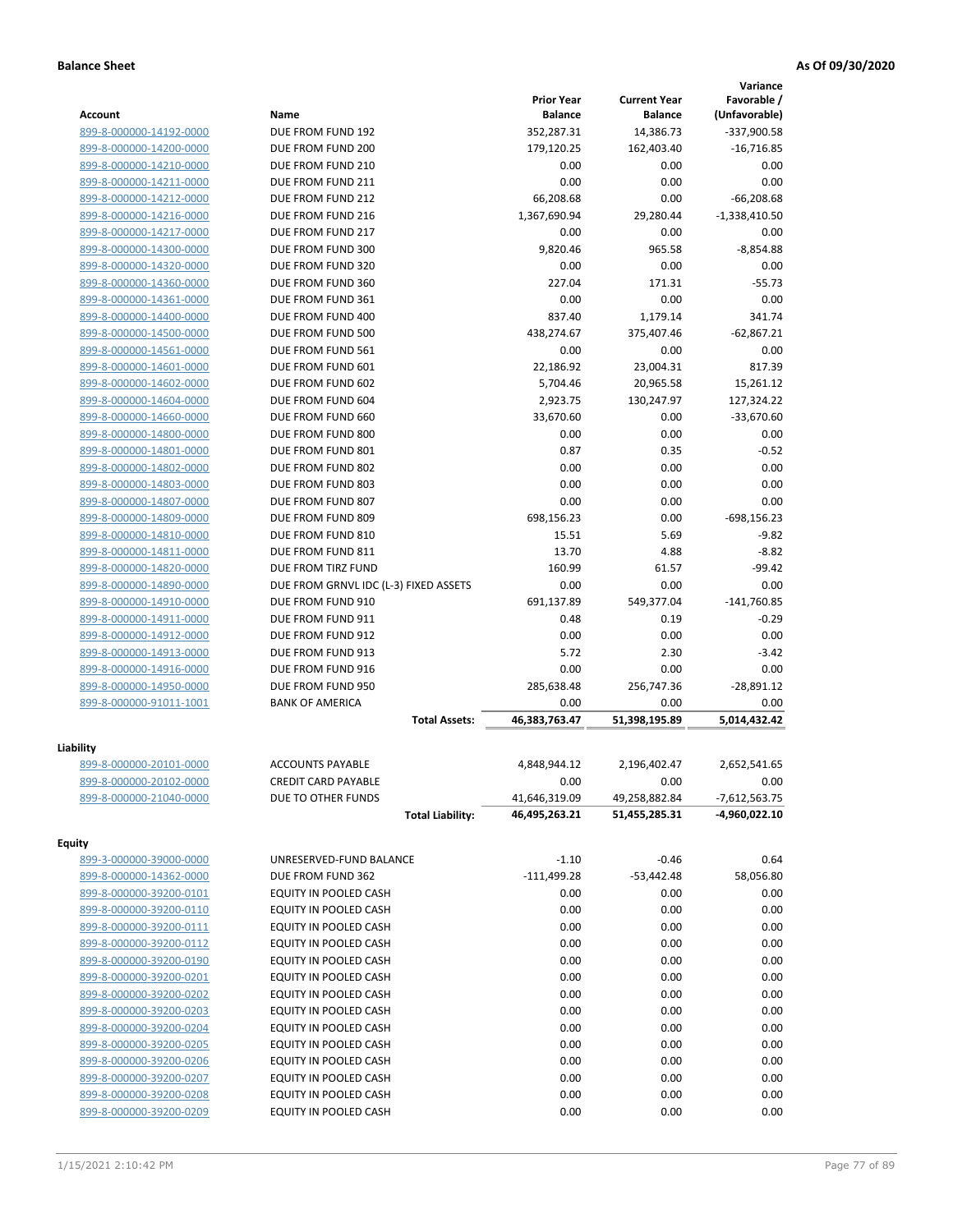**Variance**

|                         |                              | <b>Prior Year</b> | <b>Current Year</b> | Favorable /   |
|-------------------------|------------------------------|-------------------|---------------------|---------------|
| Account                 | Name                         | <b>Balance</b>    | <b>Balance</b>      | (Unfavorable) |
| 899-8-000000-39200-0210 | EQUITY IN POOLED CASH        | 0.00              | 0.00                | 0.00          |
| 899-8-000000-39200-0211 | EQUITY IN POOLED CASH        | 0.00              | 0.00                | 0.00          |
| 899-8-000000-39200-0212 | EQUITY IN POOLED CASH        | 0.00              | 0.00                | 0.00          |
| 899-8-000000-39200-0213 | EQUITY IN POOLED CASH        | 0.00              | 0.00                | 0.00          |
| 899-8-000000-39200-0214 | EQUITY IN POOLED CASH        | 0.00              | 0.00                | 0.00          |
| 899-8-000000-39200-0215 | EQUITY IN POOLED CASH        | 0.00              | 0.00                | 0.00          |
| 899-8-000000-39200-0216 | EQUITY IN POOLED CASH        | 0.00              | 0.00                | 0.00          |
| 899-8-000000-39200-0217 | EQUITY IN POOLED CASH        | 0.00              | 0.00                | 0.00          |
| 899-8-000000-39200-0218 | EQUITY IN POOLED CASH        | 0.00              | 0.00                | 0.00          |
| 899-8-000000-39200-0219 | EQUITY IN POOLED CASH        | 0.00              | 0.00                | 0.00          |
| 899-8-000000-39200-0220 | <b>EQUITY IN POOLED CASH</b> | 0.00              | 0.00                | 0.00          |
| 899-8-000000-39200-0221 | EQUITY IN POOLED CASH        | 0.00              | 0.00                | 0.00          |
| 899-8-000000-39200-0222 | EQUITY IN POOLED CASH        | 0.00              | 0.00                | 0.00          |
| 899-8-000000-39200-0223 | EQUITY IN POOLED CASH        | 0.00              | 0.00                | 0.00          |
| 899-8-000000-39200-0224 | EQUITY IN POOLED CASH        | 0.00              | 0.00                | 0.00          |
| 899-8-000000-39200-0225 | EQUITY IN POOLED CASH        | 0.00              | 0.00                | 0.00          |
| 899-8-000000-39200-0226 | EQUITY IN POOLED CASH        | 0.00              | 0.00                | 0.00          |
| 899-8-000000-39200-0227 | EQUITY IN POOLED CASH        | 0.00              | 0.00                | 0.00          |
| 899-8-000000-39200-0228 | EQUITY IN POOLED CASH        | 0.00              | 0.00                | 0.00          |
| 899-8-000000-39200-0229 | <b>EQUITY IN POOLED CASH</b> | 0.00              | 0.00                | 0.00          |
| 899-8-000000-39200-0231 | EQUITY IN POOLED CASH        | 0.00              | 0.00                | 0.00          |
| 899-8-000000-39200-0232 | EQUITY IN POOLED CASH        | 0.00              | 0.00                | 0.00          |
| 899-8-000000-39200-0233 | EQUITY IN POOLED CASH        | 0.00              | 0.00                | 0.00          |
| 899-8-000000-39200-0234 | EQUITY IN POOLED CASH        | 0.00              | 0.00                | 0.00          |
| 899-8-000000-39200-0235 | EQUITY IN POOLED CASH        | 0.00              | 0.00                | 0.00          |
| 899-8-000000-39200-0236 | EQUITY IN POOLED CASH        | 0.00              | 0.00                | 0.00          |
| 899-8-000000-39200-0241 | EQUITY IN POOLED CASH        | 0.00              | 0.00                | 0.00          |
| 899-8-000000-39200-0247 | EQUITY IN POOLED CASH        | 0.00              | 0.00                | 0.00          |
| 899-8-000000-39200-0250 | EQUITY IN POOLED CASH        | 0.00              | 0.00                | 0.00          |
| 899-8-000000-39200-0251 | EQUITY IN POOLED CASH        | 0.00              | 0.00                | 0.00          |
| 899-8-000000-39200-0252 | EQUITY IN POOLED CASH        | 0.00              | 0.00                | 0.00          |
| 899-8-000000-39200-0253 | EQUITY IN POOLED CASH        | 0.00              | 0.00                | 0.00          |
| 899-8-000000-39200-0254 | EQUITY IN POOLED CASH        | 0.00              | 0.00                | 0.00          |
| 899-8-000000-39200-0301 | EQUITY IN POOLED CASH        | 0.00              | 0.00                | 0.00          |
| 899-8-000000-39200-0302 | EQUITY IN POOLED CASH        | 0.00              | 0.00                | 0.00          |
| 899-8-000000-39200-0401 | EQUITY IN POOLED CASH        | 0.00              | 0.00                | 0.00          |
| 899-8-000000-39200-0402 | EQUITY IN POOLED CASH        | 0.00              | 0.00                | 0.00          |
| 899-8-000000-39200-0403 | EQUITY IN POOLED CASH        | 0.00              | 0.00                | 0.00          |
| 899-8-000000-39200-0405 | EQUITY IN POOLED CASH        | 0.00              | 0.00                | 0.00          |
| 899-8-000000-39200-0406 | EQUITY IN POOLED CASH        | 0.00              | 0.00                | 0.00          |
| 899-8-000000-39200-0410 | EQUITY IN POOLED CASH        | 0.00              | 0.00                | 0.00          |
| 899-8-000000-39200-0411 | EQUITY IN POOLED CASH        | 0.00              | 0.00                | 0.00          |
| 899-8-000000-39200-0501 | EQUITY IN POOLED CASH        | 0.00              | 0.00                | 0.00          |
| 899-8-000000-39200-0502 | EQUITY IN POOLED CASH        | 0.00              | 0.00                | 0.00          |
| 899-8-000000-39200-0503 | EQUITY IN POOLED CASH        | 0.00              | 0.00                | 0.00          |
| 899-8-000000-39200-0504 | EQUITY IN POOLED CASH        | 0.00              | 0.00                | 0.00          |
| 899-8-000000-39200-0505 | EQUITY IN POOLED CASH        | 0.00              | 0.00                | 0.00          |
| 899-8-000000-39200-0506 | EQUITY IN POOLED CASH        | 0.00              | 0.00                | 0.00          |
| 899-8-000000-39200-0507 | EQUITY IN POOLED CASH        | 0.00              | 0.00                | 0.00          |
| 899-8-000000-39200-0511 | <b>EQUITY IN POOLED CASH</b> | 0.00              | 0.00                | 0.00          |
| 899-8-000000-39200-0513 | EQUITY IN POOLED CASH        | 0.00              | 0.00                | 0.00          |
| 899-8-000000-39200-0521 | EQUITY IN POOLED CASH        | 0.00              | 0.00                | 0.00          |
| 899-8-000000-39200-0522 | EQUITY IN POOLED CASH        | 0.00              | 0.00                | 0.00          |
| 899-8-000000-39200-0523 | EQUITY IN POOLED CASH        | 0.00              | 0.00                | 0.00          |
| 899-8-000000-39200-0601 | EQUITY IN POOLED CASH        | 0.00              | 0.00                | 0.00          |
| 899-8-000000-39200-0602 | EQUITY IN POOLED CASH        | 0.00              | 0.00                | 0.00          |
| 899-8-000000-39200-0603 | EQUITY IN POOLED CASH        | 0.00              | 0.00                | 0.00          |
| 899-8-000000-39200-0604 | EQUITY IN POOLED CASH        | 0.00              | 0.00                | 0.00          |
| 899-8-000000-39200-0702 | EQUITY IN POOLED CASH        | 0.00              | 0.00                | 0.00          |
|                         |                              |                   |                     |               |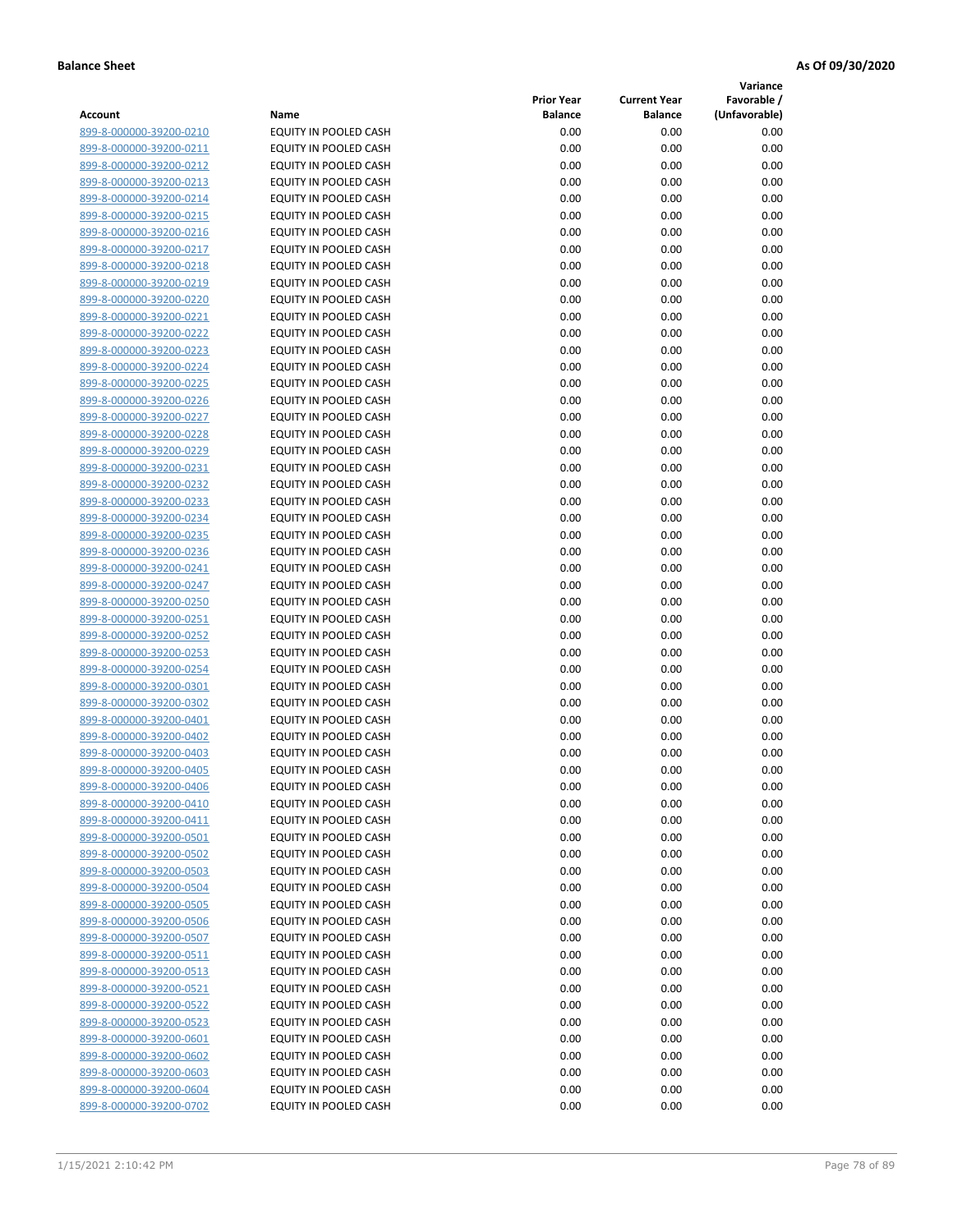|                                |                                                          |                   |                     | Variance      |
|--------------------------------|----------------------------------------------------------|-------------------|---------------------|---------------|
|                                |                                                          | <b>Prior Year</b> | <b>Current Year</b> | Favorable /   |
| <b>Account</b>                 | <b>Name</b>                                              | <b>Balance</b>    | <b>Balance</b>      | (Unfavorable) |
| 899-8-000000-39200-0703        | EQUITY IN POOLED CASH                                    | 0.00              | 0.00                | 0.00          |
| 899-8-000000-39200-0704        | EQUITY IN POOLED CASH                                    | 0.00              | 0.00                | 0.00          |
| 899-8-000000-39200-0705        | EQUITY IN POOLED CASH                                    | 0.00              | 0.00                | 0.00          |
| 899-8-000000-39200-0706        | <b>EQUITY IN POOLED CASH</b>                             | 0.00              | 0.00                | 0.00          |
| 899-8-000000-39200-0707        | <b>EQUITY IN POOLED CASH</b>                             | 0.00              | 0.00                | 0.00          |
| 899-8-000000-39200-0708        | <b>EQUITY IN POOLED CASH</b>                             | 0.00              | 0.00                | 0.00          |
| 899-8-000000-39200-0710        | EQUITY IN POOLED CASH                                    | 0.00              | 0.00                | 0.00          |
| 899-8-000000-39200-0721        | <b>EQUITY IN POOLED CASH</b>                             | 0.00              | 0.00                | 0.00          |
| 899-8-000000-39200-0722        | <b>EQUITY IN POOLED CASH</b>                             | 0.00              | 0.00                | 0.00          |
| 899-8-000000-39200-0723        | <b>EQUITY IN POOLED CASH</b>                             | 0.00              | 0.00                | 0.00          |
| 899-8-000000-39200-0731        | <b>EQUITY IN POOLED CASH</b>                             | 0.00              | 0.00                | 0.00          |
| 899-8-000000-39200-0825        | <b>EQUITY IN POOLED CASH</b>                             | 0.00              | 0.00                | 0.00          |
| 899-8-000000-39200-0901        | <b>EQUITY IN POOLED CASH</b>                             | 0.00              | 0.00                | 0.00          |
| 899-8-000000-39200-0902        | EQUITY IN POOLED CASH                                    | 0.00              | 0.00                | 0.00          |
| 899-8-000000-39200-0903        | <b>EQUITY IN POOLED CASH</b>                             | 0.00              | 0.00                | 0.00          |
| 899-8-000000-39200-0904        | <b>EQUITY IN POOLED CASH</b>                             | 0.00              | 0.00                | 0.00          |
| 899-8-000000-39200-0905        | EQUITY IN POOLED CASH                                    | 0.00              | 0.00                | 0.00          |
| 899-8-000000-39200-0909        | EQUITY IN POOLED CASH                                    | 0.00              | 0.00                | 0.00          |
| 899-8-000000-39200-0910        | <b>EQUITY IN POOLED CASH</b>                             | 0.00              | 0.00                | 0.00          |
| 899-8-000000-39200-0960        | <b>EQUITY IN POOLED CASH</b>                             | 0.00              | 0.00                | 0.00          |
| 899-8-000000-39200-9999        | EQUITY IN POOLED CASH                                    | 0.00              | 0.00                | 0.00          |
|                                | <b>Total Beginning Equity:</b>                           | $-111,500.38$     | $-53,442.94$        | 58,057.44     |
| <b>Total Revenue</b>           |                                                          | 0.64              | $-3,646.48$         | $-3,647.12$   |
| Revenues Over/(Under) Expenses |                                                          | 0.64              | $-3,646.48$         | $-3,647.12$   |
|                                | <b>Total Equity and Current Surplus (Deficit):</b>       | $-111,499.74$     | $-57,089.42$        | 54,410.32     |
|                                | Total Liabilities, Equity and Current Surplus (Deficit): | 46,383,763.47     | 51,398,195.89       | 5,014,432.42  |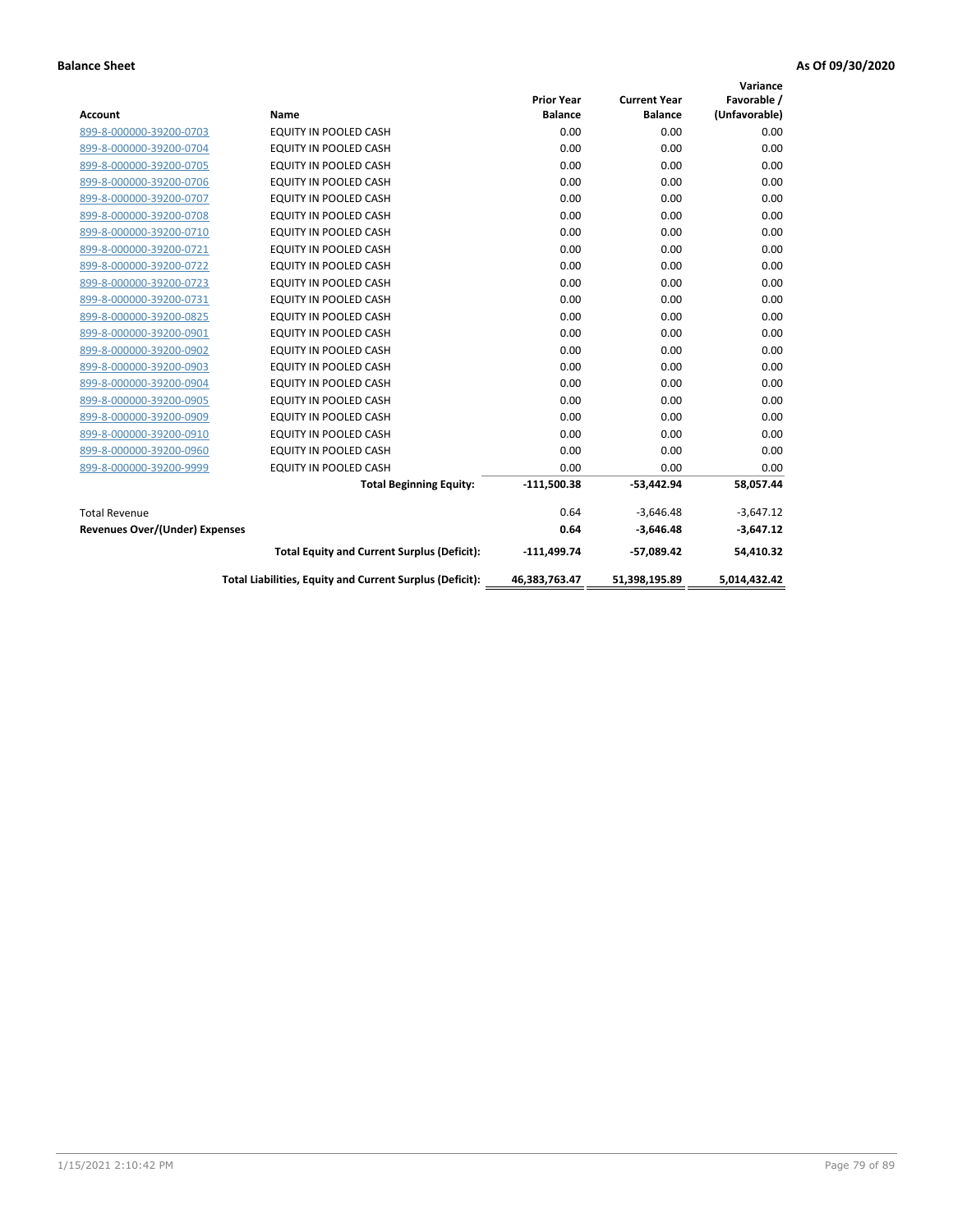|                                                             |                                                              |                        | Variance               |                   |
|-------------------------------------------------------------|--------------------------------------------------------------|------------------------|------------------------|-------------------|
|                                                             |                                                              | <b>Prior Year</b>      | <b>Current Year</b>    | Favorable /       |
| Account                                                     | Name                                                         | <b>Balance</b>         | <b>Balance</b>         | (Unfavorable)     |
| <b>Fund: 910 - ELECTRIC OPERATING FUND</b><br><b>Assets</b> |                                                              |                        |                        |                   |
| 910-9-000000-10000-1300                                     | <b>CASH</b>                                                  | 16,636,959.23          | 23,307,935.58          | 6,670,976.35      |
| 910-9-000000-10209-1300                                     | <b>ADMIN PETTY CASH</b>                                      | 321.94                 | 270.92                 | $-51.02$          |
| 910-9-000000-10308-1300                                     | <b>GEUS SERVICE CENTER CHANGE</b>                            | 849.90                 | 849.90                 | 0.00              |
| 910-9-000000-10309-1300                                     | <b>GEUS DOWNTOWN CHANGE</b>                                  | 1,650.00               | 1,650.00               | 0.00              |
| 910-9-000000-11540-1301                                     | PTO LIABILITY FUNDING                                        | 457,139.56             | 461,633.88             | 4,494.32          |
| 910-9-000000-11541-1301                                     | CASH INVESTED - TX TERM GENERAL                              | 4,642,292.71           | 4,757,292.62           | 114,999.91        |
| 910-9-000000-12190-1810                                     | DEFERRED ISSUANCE COSTS 2001                                 | 0.00                   | 0.00                   | 0.00              |
| 910-9-000000-12191-1810                                     | DEFERRED ISSUANCE COST 2008 ENGINE PR                        | 0.00                   | 0.00                   | 0.00              |
| 910-9-000000-12192-1810                                     | DEFERRED ISSUANCE COSTS 2010 BOA ENGI                        | 0.00                   | 0.00                   | 0.00              |
| 910-9-000000-12193-1810                                     | DEFERRED ISSUANCE COSTS 2010 SCRUBBEF                        | 0.00                   | 0.00                   | 0.00              |
| 910-9-000000-12194-1810                                     | DEFERRED ISSUANCE COSTS 2010 TMPA DEI                        | 0.00                   | 0.00                   | 0.00              |
| 910-9-000000-12201-1810                                     | <b>BOND DISCOUNT</b>                                         | 153,371.59             | 95,916.37              | $-57,455.22$      |
| 910-9-000000-13000-1420                                     | <b>CUSTOMER ACCOUNTS RECEIVABLE</b>                          | 2,658,116.43           | 1,737,046.67           | $-921,069.76$     |
| 910-9-000000-13001-1420                                     | NON CURRENT CUSTOMER ACCTS RECEIVAE                          | 604,522.49             | 676,369.80             | 71,847.31         |
| 910-9-000000-13002-1440                                     | ALLOWANCE FOR UNCOLLECTABLE                                  | -568,204.39            | -740,080.36            | $-171,875.97$     |
| 910-9-000000-13003-1422                                     | UNBILLED YEAR-END ACCRUAL                                    | 4,682,899.58           | 4,669,137.80           | $-13,761.78$      |
| 910-9-000000-13009-1423                                     | FUEL ADJUSTMENT - UNDER/OVER                                 | $-873,620.22$          | $-2,891,264.40$        | $-2,017,644.18$   |
| 910-9-000000-13011-1420                                     | AMP RECEIVABLE                                               | $-116, 119.47$         | $-116,403.20$          | $-283.73$         |
| 910-9-000000-13012-1420                                     | ROUNDUP ACCOUNTS RECEIVABLE                                  | 0.00                   | 1.70                   | 1.70              |
| 910-9-000000-13066-1421                                     | AMPY CUSTOMER ACCOUNTS RECEIVABLE                            | 0.00                   | 0.00                   | 0.00              |
| 910-9-000000-13067-1421                                     | AMPY ARREARS ACCOUNTS RECEIVABLE                             | $-4,982.24$            | $-8,697.25$            | $-3,715.01$       |
| 910-9-000000-13068-1421                                     | AMPY Customers Left With Balance A/R                         | 60,848.91              | 63,338.24              | 2,489.33          |
| 910-9-000000-13201-1430                                     | MISCELLANEOUS ACCOUNTS RECEIVABLE                            | 2,980,555.69           | 2,762,852.18           | $-217,703.51$     |
| 910-9-000000-13205-1710                                     | <b>INTEREST RECEIVABLE</b>                                   | 0.00                   | 0.00                   | 0.00              |
| 910-9-000000-13290-1650                                     | <b>PREPAYMENTS</b>                                           | 0.00                   | 0.00                   | 0.00              |
| 910-9-000000-13291-1651                                     | TMPA SCRUBBER PREPAYMENT                                     | 0.00                   | 0.00                   | 0.00              |
| 910-9-000000-13293-1653                                     | TMPA FIXED COSTS PREPAYMENT                                  | 0.00                   | 0.00                   | 0.00              |
| 910-9-000000-13294-1654                                     | TMPA DEMAND COSTS ESCROW                                     | 0.00                   | 0.00                   | 0.00              |
| 910-9-000000-13297-1657                                     | <b>ERCOT CRR PREPAYMENTS</b>                                 | $-2,615.75$            | $-36,239.30$           | $-33,623.55$      |
| 910-9-000000-13299-1655                                     | <b>ERCOT COLLATERAL</b>                                      | 111,550.00             | 111,550.00             | 0.00              |
| 910-9-000000-14001-1461                                     | DUE FROM COG - GENERAL FUND                                  | 0.00                   | 0.00                   | 0.00              |
| 910-9-000000-14402-1469                                     | DUE FROM DEBT SERVICE FUND                                   | 0.00                   | 0.00                   | 0.00              |
| 910-9-000000-14501-1467                                     | DUE FROM GBOD                                                | 0.00                   | 0.00                   | 0.00              |
| 910-9-000000-14916-1469                                     | DUE FROM FUND 916                                            | 0.00                   | 0.00                   | 0.00              |
| 910-9-000000-14999-1910                                     | DUE FROM 906                                                 | 0.00                   | 0.00                   | 0.00              |
| 910-9-000000-15900-1540                                     | <b>INVENTORY</b>                                             | 2,400,355.08           | 2,634,911.19           | 234,556.11        |
| 910-9-000000-15901-1541                                     | GEUS UNLEADED GASOLINE                                       | 1,666.68               | 868.98                 | -797.70           |
| 910-9-000000-15902-1542                                     | <b>GEUS DIESEL GASOLINE</b><br><b>INVENTORY - SUBSTATION</b> | 1,974.18               | 933.49                 | $-1,040.69$       |
| 910-9-000000-15903-1543<br>910-9-000000-15909-1510          | STEAM PLANT FUEL OIL INVENTORY                               | 7,771.80<br>575,892.14 | 7,771.80<br>571,018.86 | 0.00<br>-4,873.28 |
| 910-9-000000-16301-1070                                     | <b>CWIP</b>                                                  | 1,997,331.75           | 1,358,711.70           | $-638,620.05$     |
| 910-9-000000-16400-1180                                     | GASB 62 ASSET                                                | 12,657,036.00          | 12,657,036.00          | 0.00              |
| 910-9-000000-17501-1860                                     | <b>EMPLOYEE CONTRIBUTIONS</b>                                | 543,413.00             | 641,414.00             | 98,001.00         |
| 910-9-000000-17504-1860                                     | <b>INVESTMENT RETURN</b>                                     | $-961,559.00$          | 2,067,546.00           | 3,029,105.00      |
| 910-9-000000-17508-1860                                     | EXPERIENCE DIFFERENCE- OUTFLOW                               | $-35,369.00$           | 104,019.00             | 139,388.00        |
| 910-9-000000-17509-1860                                     | <b>EXPERIENCE DIFFERENCE - INFLOW</b>                        | $-183,876.00$          | $-123,185.00$          | 60,691.00         |
| 910-9-000000-17520-1860                                     | <b>ASSUMPTION CHANGES</b>                                    | 171,898.00             | 0.00                   | $-171,898.00$     |
| 910-9-000000-17608-1860                                     | OPEB DEFERRED OUTFLOW                                        | 53,017.00              | 69,667.00              | 16,650.00         |
| 910-9-000000-17609-1860                                     | OPEB DEFERRED INFLOW                                         | $-3,234.00$            | $-25,652.00$           | $-22,418.00$      |
| 910-9-000000-19000-3100                                     | STEAM - LAND                                                 | 117,340.90             | 117,340.90             | 0.00              |
| 910-9-000000-19001-3110                                     | STEAM PLANT - STRUCTURES                                     | 1,082,096.04           | 1,082,096.04           | 0.00              |
| 910-9-000000-19002-3120                                     | STEAM PLANT - BOILER PLANT EQUIPMENT                         | 6,707,486.99           | 8,036,336.05           | 1,328,849.06      |
| 910-9-000000-19003-3130                                     | STEAM PLANT - ENGINES                                        | 0.00                   | 0.00                   | 0.00              |
| 910-9-000000-19004-3140                                     | STEAM PLANT - GENERATORS                                     | 9,067,106.70           | 9,067,106.70           | 0.00              |
| 910-9-000000-19005-3150                                     | STEAM PLANT - ACCESSORY ELECTRIC EQUIF                       | 950,135.42             | 950,135.42             | 0.00              |
| 910-9-000000-19006-3160                                     | STEAM PLANT - MISC POWER PLANT EQUIPI                        | 12,912.88              | 12,912.88              | 0.00              |
| 910-9-000000-19100-3400                                     | <b>ENGINE PLANT - LAND</b>                                   | 43,850.00              | 43,850.00              | 0.00              |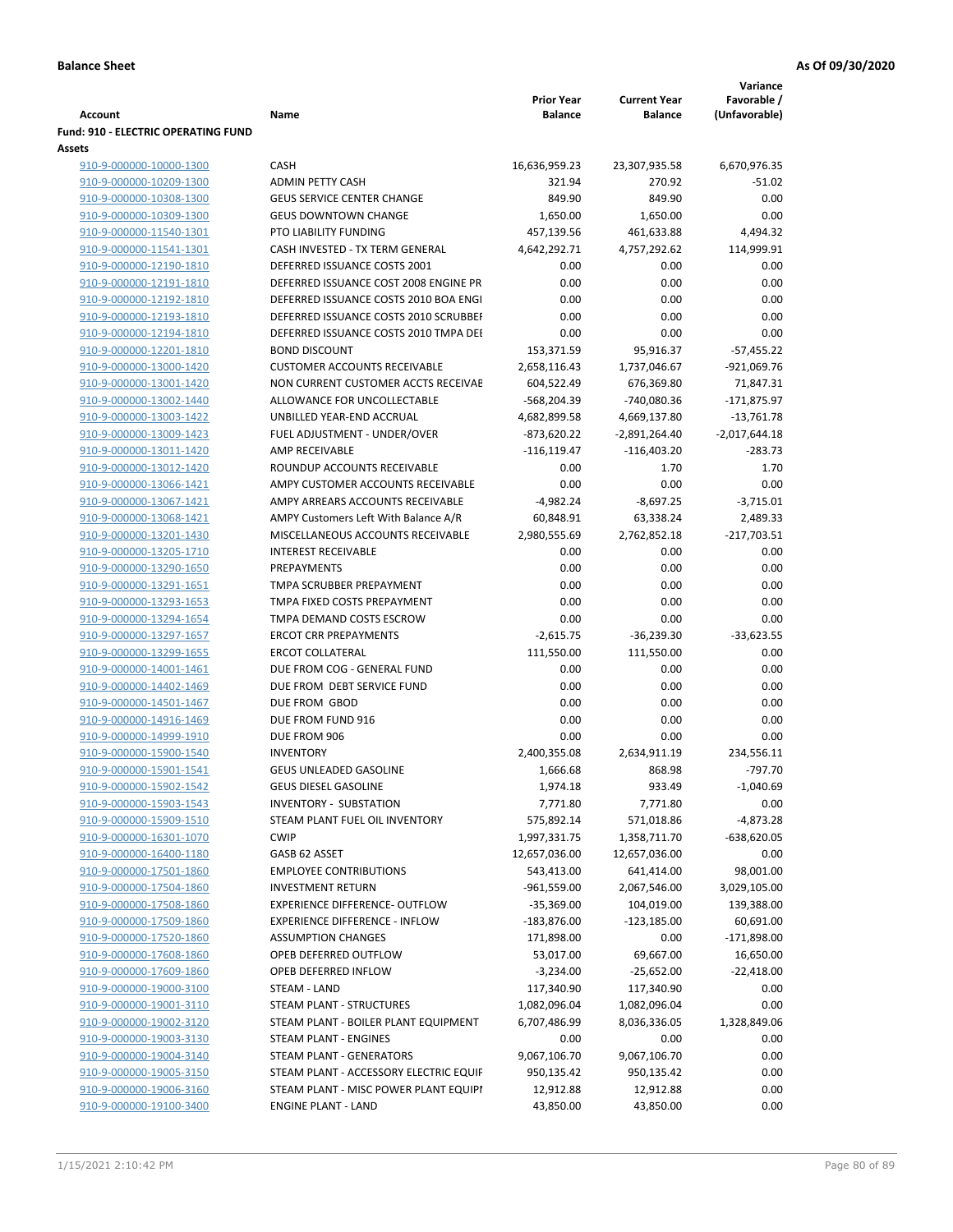**Variance**

| <b>Account</b>          | Name                                                            | <b>Prior Year</b><br><b>Balance</b> | <b>Current Year</b><br><b>Balance</b> | Favorable /<br>(Unfavorable) |
|-------------------------|-----------------------------------------------------------------|-------------------------------------|---------------------------------------|------------------------------|
| 910-9-000000-19101-3410 | <b>ENGINE PLANT - STRUCTURES</b>                                | 4,655,874.20                        | 4,655,874.20                          | 0.00                         |
| 910-9-000000-19101-3411 | <b>ENGINE PLANT - STRUCTURES</b>                                | 0.00                                | 0.00                                  | 0.00                         |
| 910-9-000000-19104-3440 | <b>ENGINE PLANT - ENGINE PLANT GENERATOF</b>                    | 28,633,940.73                       | 28,633,940.73                         | 0.00                         |
| 910-9-000000-19105-3450 | ENGINE PLANT - ACCESSORY ELECTRIC EQUI                          | 343,229.78                          | 597,137.98                            | 253,908.20                   |
| 910-9-000000-19106-3460 | ENGINE PLANT - MISCELLANEOUS POWER P                            | 61,047.10                           | 61,047.10                             | 0.00                         |
| 910-9-000000-19204-3442 | <b>ENGINE PLANT - RENEWABLE GENERATORS</b>                      | 245,000.01                          | 252,690.01                            | 7,690.00                     |
| 910-9-000000-19301-3500 | TRANSMISSION - LAND                                             | 53,501.21                           | 53,501.21                             | 0.00                         |
| 910-9-000000-19302-3530 | <b>TRANSMISSION - SUBSTATIONS</b>                               | 5,704,403.83                        | 6,632,770.70                          | 928,366.87                   |
| 910-9-000000-19303-3572 | TRANSMISSION - TMPA LINES                                       | 1,156,631.80                        | 1,156,631.80                          | 0.00                         |
| 910-9-000000-19304-3571 | TRANSMISSION - GEUS LINES                                       | 4,519,703.80                        | 4,661,846.16                          | 142,142.36                   |
| 910-9-000000-19401-3600 | <b>DISTRIBUTION - LAND</b>                                      | 218,418.15                          | 218,418.15                            | 0.00                         |
| 910-9-000000-19402-3620 | DISTRIBUTION - SUBSTATIONS                                      | 6,239,507.24                        | 9,140,808.48                          | 2,901,301.24                 |
| 910-9-000000-19403-3640 | <b>DISTRIBUTION - POLES</b>                                     | 4,617,178.70                        | 4,842,269.04                          | 225,090.34                   |
| 910-9-000000-19404-3650 | DISTRIBUTION - OH CONDUCTOR & DEVICES                           | 4,235,843.24                        | 4,503,915.28                          | 268,072.04                   |
| 910-9-000000-19405-3660 | DISTRIBUTION - UNDERGROUND CONDUIT                              | 1,865,938.63                        | 2,126,212.46                          | 260,273.83                   |
| 910-9-000000-19406-3670 | DISTRIBUTION - UG CONDUCTOR & DEVICES                           | 3,078,562.87                        | 3,302,839.90                          | 224,277.03                   |
| 910-9-000000-19407-3680 | DISTRIBUTION - TRANSFORMERS                                     | 4,357,638.27                        | 4,605,110.82                          | 247,472.55                   |
|                         | DISTRIBUTION - SERVICE CONNECTIONS                              | 546,593.47                          | 571,079.86                            |                              |
| 910-9-000000-19408-3690 |                                                                 |                                     |                                       | 24,486.39                    |
| 910-9-000000-19409-3700 | <b>DISTRIBUTION - METERS</b>                                    | 1,886,778.22                        | 1,930,654.77                          | 43,876.55                    |
| 910-9-000000-19410-3710 | DISTRIBUTION - VAPOR LIGHTS                                     | 94,495.71                           | 97,351.81                             | 2,856.10                     |
| 910-9-000000-19411-3750 | DISTRIBUTION - STREET LIGHTS & SIGNALS                          | 100,747.96                          | 110,613.49                            | 9,865.53                     |
| 910-9-000000-19501-3890 | <b>GENERAL - LAND</b>                                           | 110,503.10                          | 110,503.10                            | 0.00                         |
| 910-9-000000-19502-3900 | <b>GENERAL - STRUCTURES</b>                                     | 5,973,904.74                        | 6,017,004.74                          | 43,100.00                    |
| 910-9-000000-19503-3910 | <b>GENERAL - FURNITURE &amp; OFFICE EQUIPMEN</b>                | 598,740.18                          | 712,621.41                            | 113,881.23                   |
| 910-9-000000-19504-3941 | <b>GENERAL - METER READING ASSETS</b>                           | 34,126.00                           | 34,126.00                             | 0.00                         |
| 910-9-000000-19505-3911 | <b>GENERAL - CUSTOMER SERVICE EQUIPMENT</b>                     | 0.00                                | 6,125.00                              | 6,125.00                     |
| 910-9-000000-19506-3914 | <b>GENERAL - BILLING EQUIPMENT</b>                              | 0.00                                | 0.00                                  | 0.00                         |
| 910-9-000000-19507-3915 | <b>GENERAL - CASHIERING EQUIPMENT</b>                           | 7,033.54                            | 7,033.54                              | 0.00                         |
| 910-9-000000-19508-3920 | <b>GENERAL - TRANSPORTATION EQUIPMENT</b>                       | 2,910,836.95                        | 3,135,264.17                          | 224,427.22                   |
| 910-9-000000-19509-3930 | <b>GENERAL - WAREHOUSE EQUIPMENT</b>                            | 84,284.02                           | 84,284.02                             | 0.00                         |
| 910-9-000000-19510-3940 | <b>GENERAL - TOOLS</b>                                          | 13,918.37                           | 13,918.37                             | 0.00                         |
| 910-9-000000-19511-3950 | <b>GENERAL - LABORATORY EQUIPMENT</b>                           | 333,791.99                          | 333,791.99                            | 0.00                         |
| 910-9-000000-19512-3960 | <b>GENERAL - POWER OPERATED EQUIPMENT</b>                       | 398,548.30                          | 398,548.30                            | 0.00                         |
| 910-9-000000-19513-3970 | GENERAL - COMMUNICATIONS EQUIPMENT                              | 47,808.65                           | 47,808.65                             | 0.00                         |
| 910-9-000000-19514-3980 | GENERAL - MISCELLANEOUS EQUIPMENT                               | 372,382.32                          | 372,382.32                            | 0.00                         |
| 910-9-000000-19515-3000 | <b>GENERAL-MISC INTANGIBLE</b>                                  | 0.00                                | 0.00                                  | 0.00                         |
| 910-9-000000-19999-1080 | ACCUMULATED DEPRECIATION                                        | -46,507,904.25                      | -46,507,904.25                        | 0.00                         |
|                         | <b>Total Assets:</b>                                            | 103,625,791.35                      | 117,048,221.47                        | 13,422,430.12                |
| Liability               |                                                                 |                                     |                                       |                              |
| 910-9-000000-20101-2320 | <b>ACCOUNTS PAYABLE</b>                                         | 691,137.89                          | 549,377.04                            | 141,760.85                   |
| 910-9-000000-20102-2321 | <b>CREDIT CARD PAYABLE</b>                                      | 0.00                                | 0.00                                  | 0.00                         |
| 910-9-000000-20103-2322 | ACCRUED ACCOUNTS PAYABLE                                        | 1,736,271.22                        | 1,694,361.10                          | 41,910.12                    |
| 910-9-000000-20139-2323 | RETAINAGES PAYABLE                                              | 0.00                                | 16,227.00                             | $-16,227.00$                 |
| 910-9-000000-20141-0000 | <b>TELEPHONE CLEARING</b>                                       | 0.00                                | 0.00                                  | 0.00                         |
| 910-9-000000-20142-0000 | <b>ESCROW</b>                                                   | 0.00                                | 0.00                                  | 0.00                         |
| 910-9-000000-20161-2324 | GASB 62 SHORT-TERM                                              | 878,706.00                          | 878,706.00                            | 0.00                         |
| 910-9-000000-20201-2530 | <b>DEFERRED REVENUE</b>                                         | $-873,620.22$                       | $-2,891,264.40$                       | 2,017,644.18                 |
| 910-9-000000-20815-2410 | SALES TAX PAYABLE - IN THE CITY                                 | 90,570.84                           | 74,284.16                             | 16,286.68                    |
| 910-9-000000-20816-2411 | SALES TAX PAYABLE - OUT OF CITY                                 | 4,349.03                            | 8,853.96                              | $-4,504.93$                  |
| 910-9-000000-21001-2341 | DUE TO COG - GEN FUND                                           | $-963,057.70$                       | 0.00                                  | -963,057.70                  |
| 910-9-000000-21406-2329 | DUE TO DEBT TO SERVICE FUND                                     | 4,115.11                            | 4,115.11                              | 0.00                         |
| 910-9-000000-21507-2347 | DUE TO GBOD                                                     | $-116,636.79$                       | 63,831.26                             | $-180,468.05$                |
| 910-9-000000-22001-2327 | SALARIES PAYABLE                                                | 306,647.46                          | 306,647.46                            | 0.00                         |
| 910-9-000000-22002-2328 | PTO PAYABLE                                                     | 690,328.69                          | 415,117.53                            | 275,211.16                   |
| 910-9-000000-23011-2211 | <b>REVENUE BONDS</b>                                            | 1,935,000.00                        | $-2,045,000.00$                       | 3,980,000.00                 |
| 910-9-000000-24000-2350 | <b>CUSTOMER DEPOSITS</b>                                        | 2,258,936.00                        | 2,252,715.43                          |                              |
|                         |                                                                 |                                     |                                       | 6,220.57                     |
| 910-9-000000-24014-2359 | <b>CUSTOMER DEPOSITS / AMPY EQUIPMENT</b><br><b>AMP RESERVE</b> | 92,318.22                           | 76,539.85                             | 15,778.37<br>283.73          |
| 910-9-000000-24015-2350 |                                                                 | $-116, 119.47$                      | $-116,403.20$                         |                              |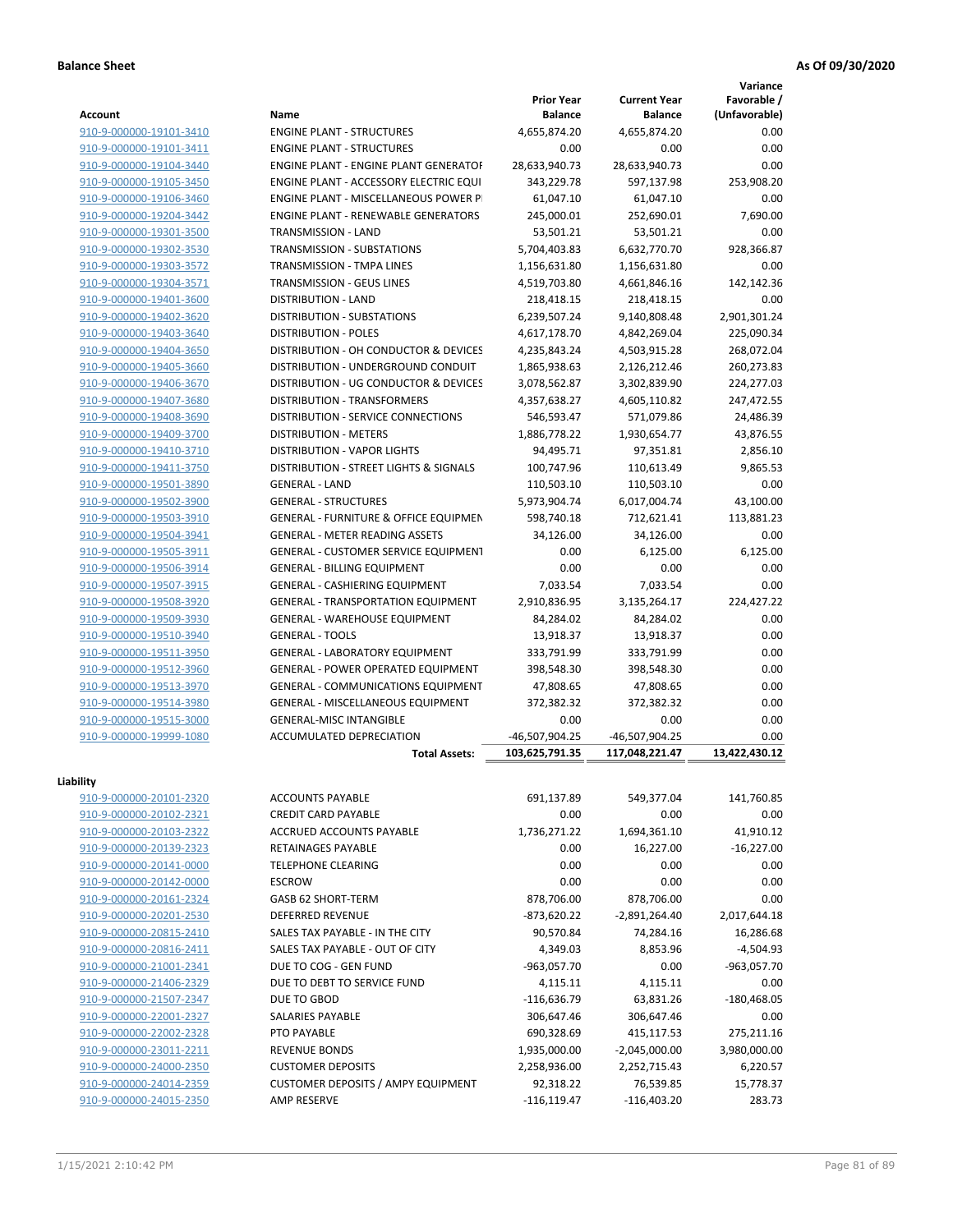| <b>Account</b>                        | Name                                                     | <b>Prior Year</b><br><b>Balance</b> | <b>Current Year</b><br><b>Balance</b> | Variance<br>Favorable /<br>(Unfavorable) |
|---------------------------------------|----------------------------------------------------------|-------------------------------------|---------------------------------------|------------------------------------------|
| 910-9-000000-25069-2530               | PREPAID ELECTRICITY - AMPY                               | $-85,556.06$                        | $-80,109.15$                          | $-5,446.91$                              |
| 910-9-000000-26001-2283               | <b>OBLIGATION FOR COMPENSATED ABSENCES</b>               | 259,384.88                          | 626,740.39                            | $-367,355.51$                            |
| 910-9-000000-26004-2284               | GASB 62 LONG-TERM                                        | 11,778,330.00                       | 11,778,330.00                         | 0.00                                     |
| 910-9-000000-26102-2210               | <b>REVENUE BONDS PAYABLE</b>                             | 48,975,000.00                       | 47,520,000.00                         | 1,455,000.00                             |
| 910-9-000000-26107-2250               | <b>BOND PREMIUM</b>                                      | 4,968,172.70                        | 4,387,403.42                          | 580,769.28                               |
| 910-9-000000-26108-2250               | <b>SCRUBBER DEBT - 2010</b>                              | 0.00                                | 0.00                                  | 0.00                                     |
| 910-9-000000-26109-2250               | PREMIUM ON SCRUBBER                                      | 0.00                                | 0.00                                  | 0.00                                     |
| 910-9-000000-26110-2250               | <b>TMPA DEBT - 2010</b>                                  | 0.00                                | 0.00                                  | 0.00                                     |
| 910-9-000000-26111-2250               | PREMIUM ON TMPA DEBT                                     | 0.00                                | 0.00                                  | 0.00                                     |
| 910-9-000000-26112-2250               | DEFERRED BOND REFUNDING                                  | 415,094.91                          | 358,540.55                            | 56,554.36                                |
| 910-9-000000-29300-0000               | <b>ENCUMBRANCE SUMMARY</b>                               | 0.00                                | 0.00                                  | 0.00                                     |
| 910-9-000000-29400-0100               | RESERVED ACCOUNT / ENCUMBRANCES                          | 0.00                                | 0.00                                  | 0.00                                     |
| 910-9-000000-29999-2280               | <b>TOTAL OPEB LIABILITY</b>                              | 787,240.00                          | 810,632.00                            | $-23,392.00$                             |
| 910-9-000000-29999-2283               | <b>NET PENSION LIABILITY</b>                             | 794,496.00                          | 4,632,098.00                          | $-3,837,602.00$                          |
|                                       | <b>Total Liability:</b>                                  | 74,511,108.71                       | 71,321,743.51                         | 3,189,365.20                             |
| <b>Equity</b>                         |                                                          |                                     |                                       |                                          |
| 910-9-000000-39100-2160               | UNRESERVED RETAINED EARNINGS                             | 13,166,233.01                       | 28,028,914.62                         | 14,862,681.61                            |
| 910-9-000000-39500-4210               | <b>NET POSITION - PENSION</b>                            | $-3,070.00$                         | $-3,070.00$                           | 0.00                                     |
| 910-9-000000-39500-9260               | <b>NET POSITION - PENSION</b>                            | $-694,801.00$                       | $-737,478.00$                         | $-42,677.00$                             |
|                                       | <b>Total Beginning Equity:</b>                           | 12,468,362.01                       | 27,288,366.62                         | 14,820,004.61                            |
| <b>Total Revenue</b>                  |                                                          | 73,845,988.46                       | 70,011,724.61                         | $-3,834,263.85$                          |
| <b>Total Expense</b>                  |                                                          | 57,199,667.83                       | 51,573,613.27                         | 5,626,054.56                             |
| <b>Revenues Over/(Under) Expenses</b> |                                                          | 16,646,320.63                       | 18,438,111.34                         | 1,791,790.71                             |
|                                       | <b>Total Equity and Current Surplus (Deficit):</b>       | 29,114,682.64                       | 45,726,477.96                         | 16,611,795.32                            |
|                                       | Total Liabilities, Equity and Current Surplus (Deficit): | 103,625,791.35                      | 117,048,221.47                        | 13,422,430.12                            |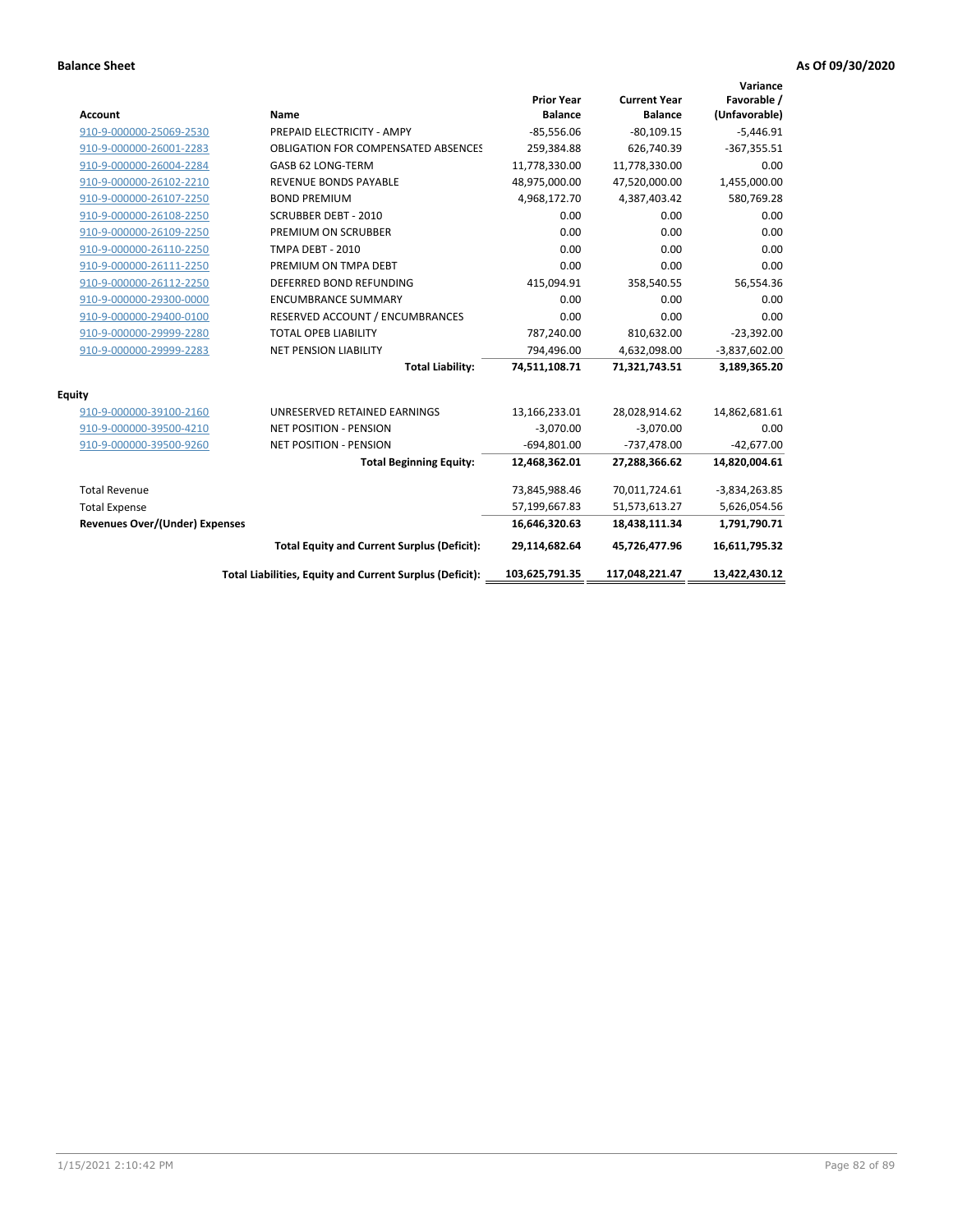| <b>Account</b>                             | Name                                                     | <b>Prior Year</b><br><b>Balance</b> | <b>Current Year</b><br><b>Balance</b> | Variance<br>Favorable /<br>(Unfavorable) |
|--------------------------------------------|----------------------------------------------------------|-------------------------------------|---------------------------------------|------------------------------------------|
| <b>Fund: 911 - ELECTRIC DEBT REDUCTION</b> |                                                          |                                     |                                       |                                          |
| Assets                                     |                                                          |                                     |                                       |                                          |
| 911-9-000000-10000-1300                    | CASH                                                     | 8,669.36                            | 8,763.55                              | 94.19                                    |
| 911-9-000000-12002-0000                    | <b>GOVERNMENT OBLIGATIONS / AGENCIES</b>                 | 0.00                                | 0.00                                  | 0.00                                     |
| 911-9-000000-13201-1430                    | MISCELLANEOUS ACCOUNTS RECEIVABLE                        | 0.00                                | 0.00                                  | 0.00                                     |
| 911-9-000000-13205-1710                    | <b>INTEREST RECEIVABLE</b>                               | 0.00                                | 0.00                                  | 0.00                                     |
|                                            | <b>Total Assets:</b>                                     | 8,669.36                            | 8,763.55                              | 94.19                                    |
| Liability                                  |                                                          |                                     |                                       |                                          |
| 911-9-000000-20101-0000                    | <b>ACCOUNTS PAYABLE</b>                                  | 0.48                                | 0.19                                  | 0.29                                     |
| 911-9-000000-20103-0100                    | <b>ACCRUED ACCOUNTS PAYABLE</b>                          | 0.00                                | 0.00                                  | 0.00                                     |
| 911-9-000000-Z2430-0000                    | RESERVED ACCOUNT / ENCUMBRANCE SUM                       | 0.00                                | 0.00                                  | 0.00                                     |
| 911-9-000000-Z2520-0100                    | RESERVED ACCOUNT / ENCUMBRANCES                          | 0.00                                | 0.00                                  | 0.00                                     |
|                                            | <b>Total Liability:</b>                                  | 0.48                                | 0.19                                  | 0.29                                     |
| <b>Equity</b>                              |                                                          |                                     |                                       |                                          |
| 911-9-000000-39100-2160                    | UNRESERVED RETAINED EARNINGS                             | 5,923.99                            | 8,668.88                              | 2,744.89                                 |
|                                            | <b>Total Beginning Equity:</b>                           | 5,923.99                            | 8.668.88                              | 2,744.89                                 |
| <b>Total Revenue</b>                       |                                                          | 2,744.89                            | 94.48                                 | $-2,650.41$                              |
| <b>Total Expense</b>                       |                                                          | 0.00                                | 0.00                                  | 0.00                                     |
| <b>Revenues Over/(Under) Expenses</b>      |                                                          | 2,744.89                            | 94.48                                 | $-2,650.41$                              |
|                                            | <b>Total Equity and Current Surplus (Deficit):</b>       | 8,668.88                            | 8,763.36                              | 94.48                                    |
|                                            | Total Liabilities, Equity and Current Surplus (Deficit): | 8,669.36                            | 8,763.55                              | 94.19                                    |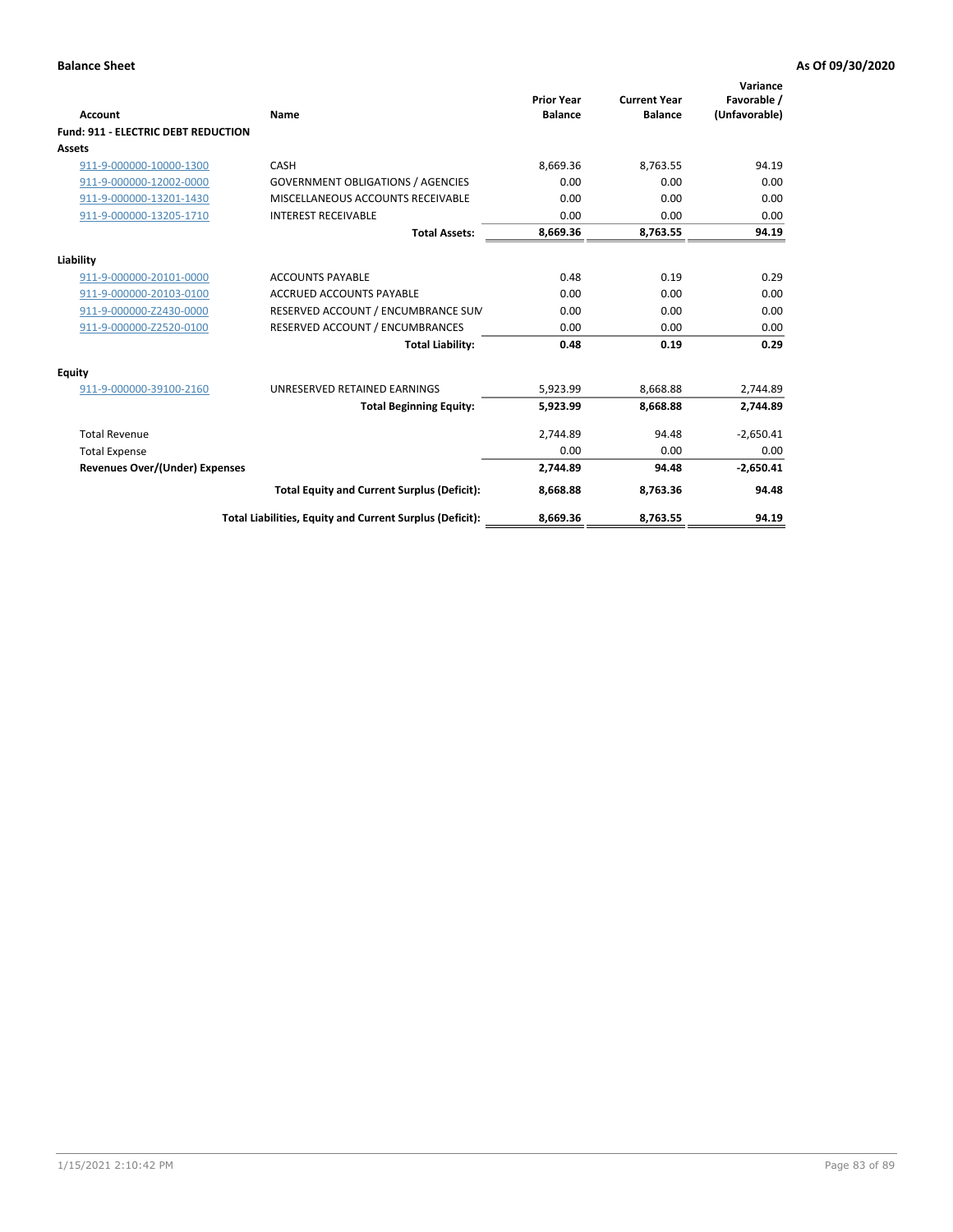| <b>Account</b>                           | Name                                                     | <b>Prior Year</b><br><b>Balance</b> | <b>Current Year</b><br><b>Balance</b> | Variance<br>Favorable /<br>(Unfavorable) |
|------------------------------------------|----------------------------------------------------------|-------------------------------------|---------------------------------------|------------------------------------------|
| <b>Fund: 912 - ELECTRIC DEBT SERVICE</b> |                                                          |                                     |                                       |                                          |
| <b>Assets</b>                            |                                                          |                                     |                                       |                                          |
| 912-9-000000-10000-1300                  | CASH                                                     | 2,300,368.71                        | 2,409,874.11                          | 109,505.40                               |
| 912-9-000000-11504-1301                  | RESERVE FUND - 2008 BOND ISSUE                           | 0.00                                | 0.00                                  | 0.00                                     |
| 912-9-000000-11506-1301                  | RESERVE FUND - 2010 BOND ISSUE                           | 0.00                                | 0.00                                  | 0.00                                     |
| 912-9-000000-11515-1301                  | RESERVE FUND - 2015 BOND ISSUE                           | 0.00                                | 0.00                                  | 0.00                                     |
| 912-9-000000-11516-1301                  | <b>RESERVE FUND - 2015 TAXABLE BONDS</b>                 | 0.00                                | 0.00                                  | 0.00                                     |
| 912-9-000000-13205-1710                  | <b>INTEREST RECEIVABLE</b>                               | 0.00                                | 0.00                                  | 0.00                                     |
|                                          | <b>Total Assets:</b>                                     | 2,300,368.71                        | 2,409,874.11                          | 109,505.40                               |
| Liability                                |                                                          |                                     |                                       |                                          |
| 912-9-000000-14403-1469                  | DUE FROM ELECTRIC FUND                                   | $-4,115.11$                         | $-4,115.11$                           | 0.00                                     |
| 912-9-000000-20101-2320                  | <b>ACCOUNTS PAYABLE</b>                                  | 0.00                                | 0.00                                  | 0.00                                     |
| 912-9-000000-20107-2370                  | <b>ACCRUED INTEREST PAYABLE</b>                          | 298,063.52                          | 263,514.35                            | 34,549.17                                |
| 912-9-000000-21400-2999                  | DUE TO GEUS 910 - ELECTRIC OPERATING                     | 0.00                                | 0.00                                  | 0.00                                     |
| 912-9-000000-Z2430-0000                  | <b>ENCUMBRANCE SUMMARY</b>                               | 0.00                                | 0.00                                  | 0.00                                     |
| 912-9-000000-Z2520-0100                  | RESERVED ACCOUNT / ENCUMBRANCES                          | 0.00                                | 0.00                                  | 0.00                                     |
|                                          | <b>Total Liability:</b>                                  | 293,948.41                          | 259,399.24                            | 34,549.17                                |
|                                          |                                                          |                                     |                                       |                                          |
| Equity                                   |                                                          |                                     |                                       |                                          |
| 912-9-000000-39100-2150                  | SEMI RESERVED RETAINED EARNINGS                          | 1,601,177.63                        | 2,006,420.30                          | 405,242.67                               |
|                                          | <b>Total Beginning Equity:</b>                           | 1,601,177.63                        | 2,006,420.30                          | 405,242.67                               |
| <b>Total Revenue</b>                     |                                                          | 8,736,838.11                        | 7,843,475.00                          | $-893,363.11$                            |
| <b>Total Expense</b>                     |                                                          | 8,331,595.44                        | 7,699,420.43                          | 632,175.01                               |
| <b>Revenues Over/(Under) Expenses</b>    |                                                          | 405,242.67                          | 144,054.57                            | $-261,188.10$                            |
|                                          | <b>Total Equity and Current Surplus (Deficit):</b>       | 2,006,420.30                        | 2,150,474.87                          | 144,054.57                               |
|                                          | Total Liabilities, Equity and Current Surplus (Deficit): | 2,300,368.71                        | 2,409,874.11                          | 109,505.40                               |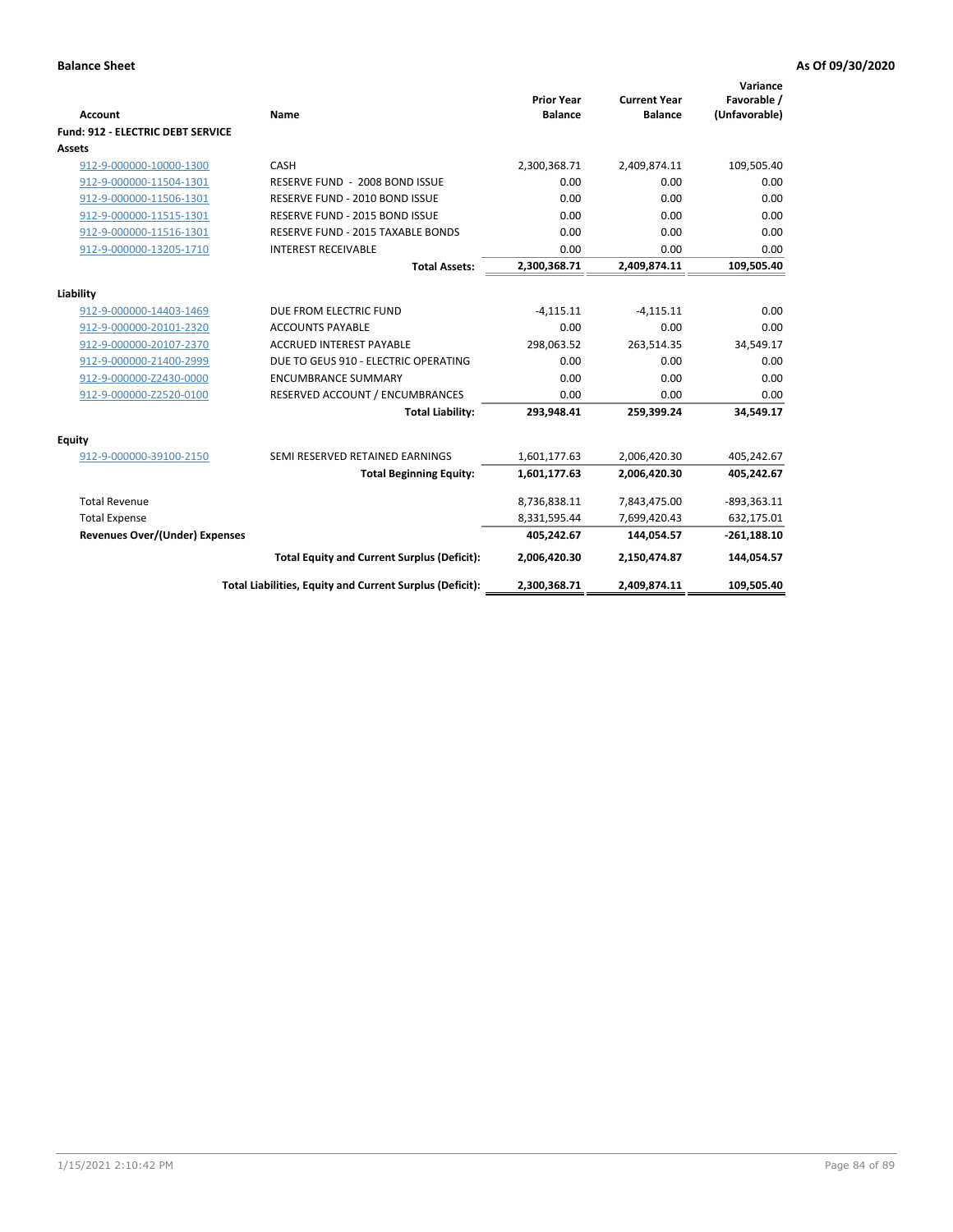| Account                                       | Name                                                     | <b>Prior Year</b><br><b>Balance</b> | <b>Current Year</b><br><b>Balance</b> | Variance<br>Favorable /<br>(Unfavorable) |
|-----------------------------------------------|----------------------------------------------------------|-------------------------------------|---------------------------------------|------------------------------------------|
| <b>Fund: 913 - ELECTRIC CONSTRUCTION FUND</b> |                                                          |                                     |                                       |                                          |
| <b>Assets</b>                                 |                                                          |                                     |                                       |                                          |
| 913-9-000000-10000-1300                       | CASH                                                     | 103,852.79                          | 104,982.46                            | 1,129.67                                 |
| 913-9-000000-13201-1430                       | MISCELLANEOUS ACCOUNTS RECEIVABLE                        | 0.00                                | 0.00                                  | 0.00                                     |
| 913-9-000000-13205-1710                       | <b>INTEREST RECEIVABLE</b>                               | 0.00                                | 0.00                                  | 0.00                                     |
|                                               | <b>Total Assets:</b>                                     | 103,852.79                          | 104,982.46                            | 1,129.67                                 |
| Liability                                     |                                                          |                                     |                                       |                                          |
| 913-9-000000-20101-2320                       | <b>ACCOUNTS PAYABLE</b>                                  | 5.72                                | 2.30                                  | 3.42                                     |
| 913-9-000000-20102-2321                       | <b>CREDIT CARD PAYABLE</b>                               | 0.00                                | 0.00                                  | 0.00                                     |
| 913-9-000000-20103-0000                       | <b>ACCRUED ACCOUNTS PAYABLE</b>                          | 0.00                                | 0.00                                  | 0.00                                     |
| 913-9-000000-29300-0000                       | <b>ENCUMBRANCE SUMMARY</b>                               | 0.00                                | 0.00                                  | 0.00                                     |
| 913-9-000000-29400-0100                       | RESERVED ACCOUNT / ENCUMBRANCES                          | 0.00                                | 0.00                                  | 0.00                                     |
|                                               | <b>Total Liability:</b>                                  | 5.72                                | 2.30                                  | 3.42                                     |
| <b>Equity</b>                                 |                                                          |                                     |                                       |                                          |
| 913-9-000000-39100-2160                       | SEMI RESERVED RETAINED EARNINGS                          | 101,749.11                          | 103,847.07                            | 2,097.96                                 |
|                                               | <b>Total Beginning Equity:</b>                           | 101,749.11                          | 103.847.07                            | 2,097.96                                 |
| <b>Total Revenue</b>                          |                                                          | 2,097.96                            | 1,133.09                              | $-964.87$                                |
| <b>Total Expense</b>                          |                                                          | 0.00                                | 0.00                                  | 0.00                                     |
| <b>Revenues Over/(Under) Expenses</b>         |                                                          | 2,097.96                            | 1,133.09                              | $-964.87$                                |
|                                               | <b>Total Equity and Current Surplus (Deficit):</b>       | 103,847.07                          | 104.980.16                            | 1,133.09                                 |
|                                               | Total Liabilities, Equity and Current Surplus (Deficit): | 103,852.79                          | 104,982.46                            | 1,129.67                                 |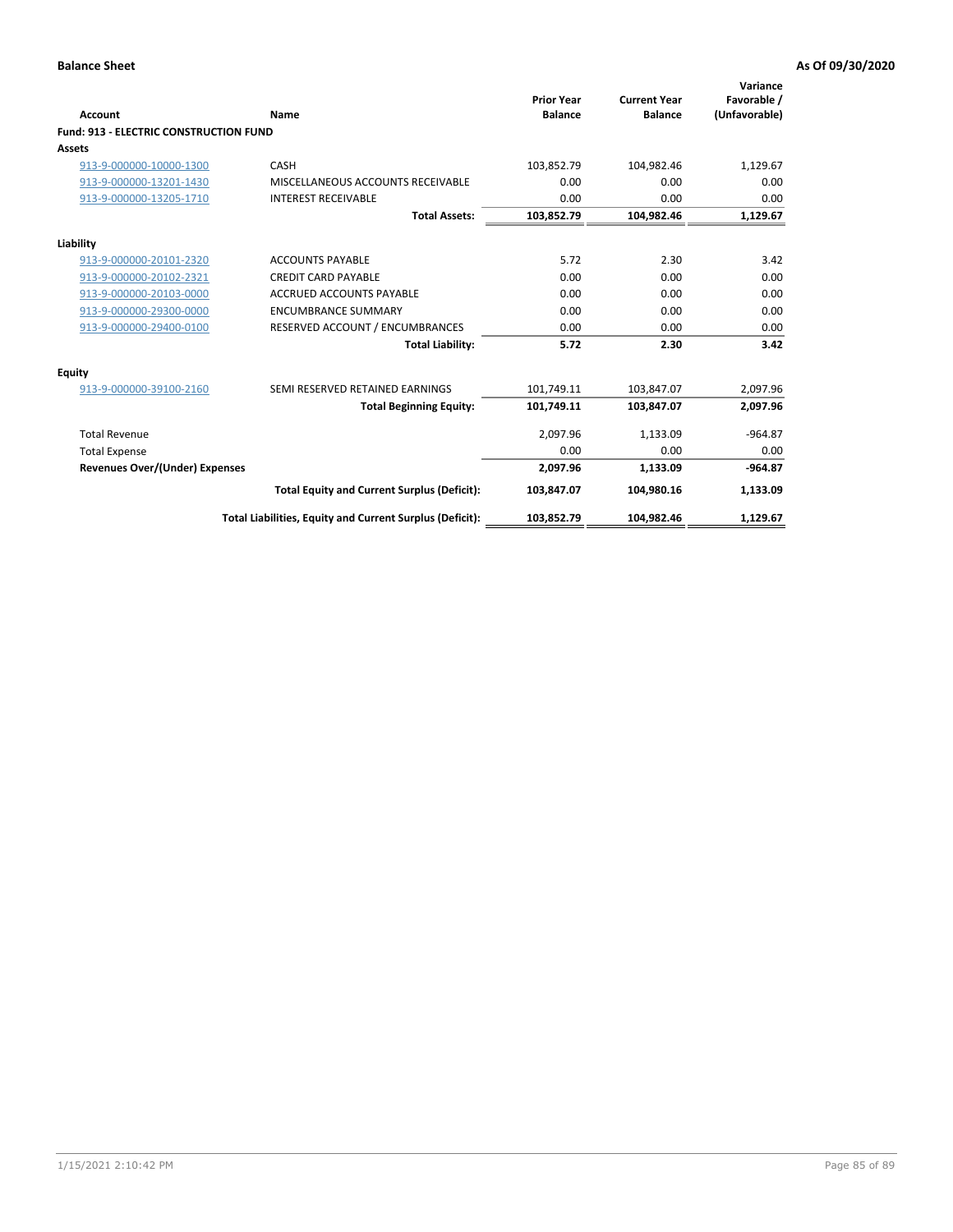| <b>Account</b>                        | Name                                                     | <b>Prior Year</b><br><b>Balance</b> | <b>Current Year</b><br><b>Balance</b> | Variance<br>Favorable /<br>(Unfavorable) |
|---------------------------------------|----------------------------------------------------------|-------------------------------------|---------------------------------------|------------------------------------------|
| Fund: 916 - 08 ENGINE BOND PROCEEDS   |                                                          |                                     |                                       |                                          |
| <b>Assets</b>                         |                                                          |                                     |                                       |                                          |
| 916-9-000000-10000-1300               | CASH                                                     | 0.00                                | 0.00                                  | 0.00                                     |
| 916-9-000000-12189-0000               | 08 ENGINE BOND PROCEEDS                                  | 0.00                                | 0.00                                  | 0.00                                     |
| 916-9-000000-13201-1430               | MISCELLANOEUS ACCOUNTS RECEIVABLE                        | 0.00                                | 0.00                                  | 0.00                                     |
| 916-9-000000-13205-1710               | <b>INTEREST RECEIVABLE</b>                               | 0.00                                | 0.00                                  | 0.00                                     |
| 916-9-000000-Z1030-1202               | 2008 GEUS REVENUE BOND - TEXAS TERM                      | 0.00                                | 0.00                                  | 0.00                                     |
| 916-9-000000-Z1030-1401               | 2008 GEUS REVENUE BOND - PFM                             | 0.00                                | 0.00                                  | 0.00                                     |
| 916-9-000000-Z1030-1402               | 2009 GEUS REVENUE BOND - PFM                             | 0.00                                | 0.00                                  | 0.00                                     |
| 916-9-000000-Z1030-3123               | 2009 GEUS REVENUE BOND - TEXAS TERM                      | 0.00                                | 0.00                                  | 0.00                                     |
|                                       | <b>Total Assets:</b>                                     | 0.00                                | 0.00                                  | 0.00                                     |
| Liability                             |                                                          |                                     |                                       |                                          |
| 916-9-000000-20101-2320               | <b>ACCOUNTS PAYABLE</b>                                  | 0.00                                | 0.00                                  | 0.00                                     |
| 916-9-000000-20139-2323               | <b>RETAINAGES PAYABLE</b>                                | 0.00                                | 0.00                                  | 0.00                                     |
| 916-9-000000-21401-2330               | DUE TO ELECTRIC OPERATING                                | 0.00                                | 0.00                                  | 0.00                                     |
| 916-9-000000-29300-0000               | <b>ENCUMBRANCE SUMMARY</b>                               | 0.00                                | 0.00                                  | 0.00                                     |
| 916-9-000000-29400-0100               | RESERVED ACCOUNT / ENCUMBRANCES                          | 0.00                                | 0.00                                  | 0.00                                     |
|                                       | <b>Total Liability:</b>                                  | 0.00                                | 0.00                                  | 0.00                                     |
| Equity                                |                                                          |                                     |                                       |                                          |
| 916-9-000000-39100-2150               | <b>RESERVED RETAINED EARNINGS</b>                        | 0.00                                | 0.00                                  | 0.00                                     |
|                                       | <b>Total Beginning Equity:</b>                           | 0.00                                | 0.00                                  | 0.00                                     |
| <b>Total Revenue</b>                  |                                                          | 0.00                                | 0.00                                  | 0.00                                     |
| <b>Total Expense</b>                  |                                                          | 0.00                                | 0.00                                  | 0.00                                     |
| <b>Revenues Over/(Under) Expenses</b> |                                                          | 0.00                                | 0.00                                  | 0.00                                     |
|                                       | <b>Total Equity and Current Surplus (Deficit):</b>       | 0.00                                | 0.00                                  | 0.00                                     |
|                                       | Total Liabilities, Equity and Current Surplus (Deficit): | 0.00                                | 0.00                                  | 0.00                                     |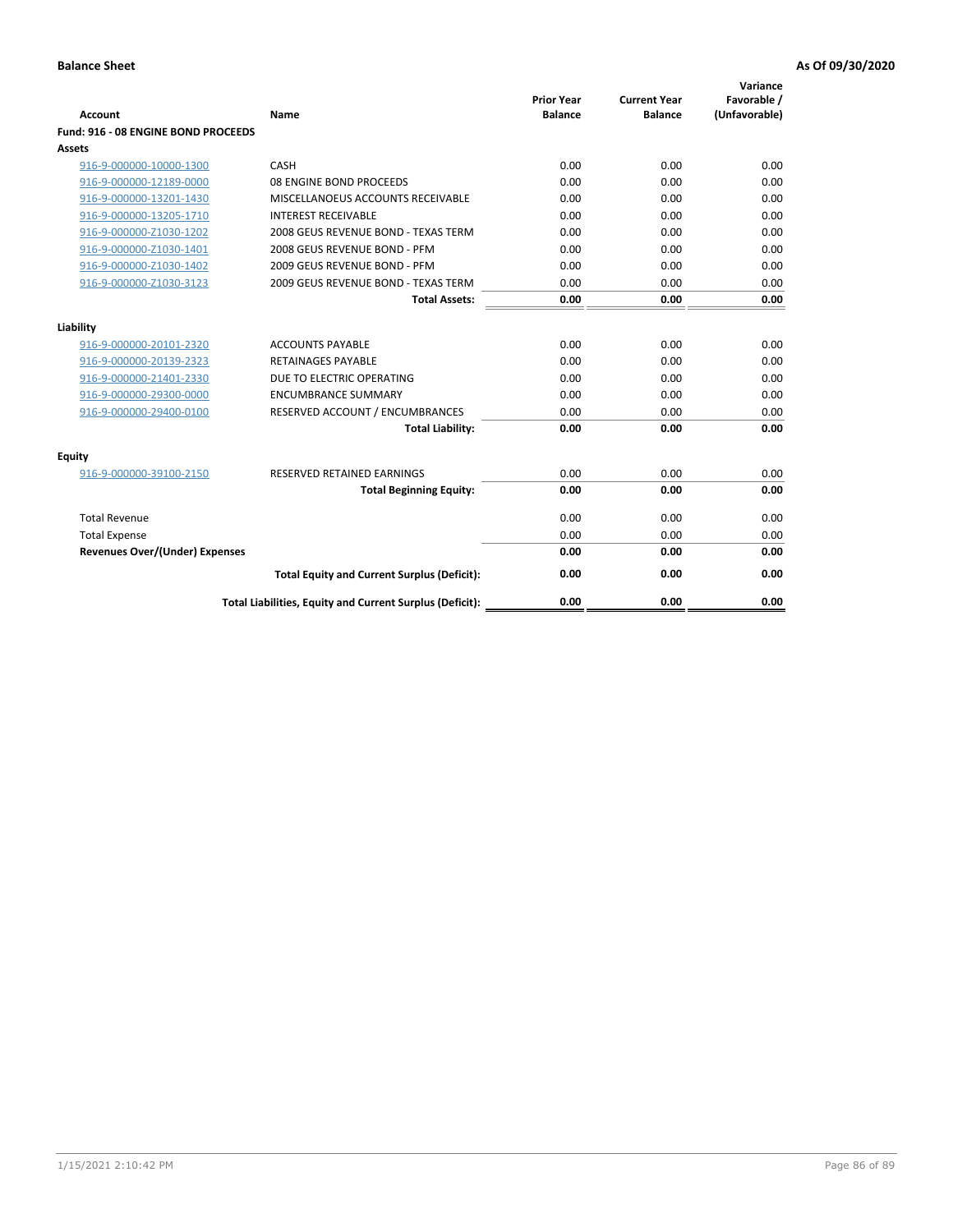|                                                    |                                                                        | <b>Prior Year</b>            | <b>Current Year</b>     | Variance<br>Favorable / |
|----------------------------------------------------|------------------------------------------------------------------------|------------------------------|-------------------------|-------------------------|
| <b>Account</b>                                     | Name                                                                   | <b>Balance</b>               | <b>Balance</b>          | (Unfavorable)           |
| Fund: 950 - CABLE / INTERNET                       |                                                                        |                              |                         |                         |
| <b>Assets</b>                                      |                                                                        |                              |                         |                         |
| 950-9-000000-10000-1300                            | <b>CASH</b>                                                            | 960,336.97                   | 1,218,802.69            | 258,465.72              |
| 950-9-000000-11550-1301                            | PTO LIABILITY FUNDING                                                  | 41,529.30                    | 41,937.59               | 408.29                  |
| 950-9-000000-13000-1420                            | <b>CUSTOMER ACCOUNTS RECEIVABLE</b>                                    | 318,300.62                   | 354,493.97              | 36,193.35               |
| 950-9-000000-13001-1420                            | NON CURRENT CUSTOMER ACCTS RECEIVAE                                    | 313,151.18                   | 336,853.18              | 23,702.00               |
| 950-9-000000-13002-1440                            | ALLOWANCE FOR UNCOLLECTABLE                                            | $-254,322.41$                | -283,834.71             | $-29,512.30$            |
| 950-9-000000-13003-1421                            | UNBILLED YEAR-END ACCRUAL                                              | 505,656.07                   | 348,951.39              | $-156,704.68$           |
| 950-9-000000-13201-1430                            | MISCELLANEOUS ACCOUNTS RECEIVABLE                                      | 2,177.12                     | $-2,570.85$             | $-4,747.97$             |
| 950-9-000000-13205-1710                            | <b>INTEREST RECEIVABLE</b>                                             | 0.00                         | 0.00                    | 0.00                    |
| 950-9-000000-15801-1540                            | <b>INVENTORY</b>                                                       | 181,089.52                   | 237.722.52              | 56.633.00               |
| 950-9-000000-16301-1070                            | <b>CWIP</b>                                                            | 0.00                         | 0.00                    | 0.00                    |
| 950-9-000000-17501-1860                            | <b>EMPLOYEE CONTRIBUTIONS</b><br><b>INVESTMENT RETURN</b>              | 77,630.00                    | 89,085.00               | 11,455.00               |
| 950-9-000000-17504-1860<br>950-9-000000-17508-1860 | <b>EXPERIENCE DIFFERENCE- OUTFLOW</b>                                  | $-137,366.00$<br>$-5,053.00$ | 287,159.00<br>14,447.00 | 424,525.00<br>19,500.00 |
| 950-9-000000-17509-1860                            | <b>EXPERIENCE DIFFERENCE - INFLOW</b>                                  | $-26,268.00$                 | $-17,109.00$            | 9,159.00                |
| 950-9-000000-17520-1860                            | <b>ASSUMPTION CHANGES</b>                                              | 24,557.00                    | 0.00                    | $-24,557.00$            |
| 950-9-000000-17608-1860                            | OPEB DEFERRED OUTFLOW                                                  | 8,362.00                     | 10,569.00               | 2,207.00                |
| 950-9-000000-17609-1860                            | OPEB DEFERRED INFLOW                                                   | $-558.00$                    | $-3,672.00$             | $-3,114.00$             |
| 950-9-000000-18001-5110                            | HEADEND, TRUNK & DISTRIBUTION SYSTEM                                   | 9,959,456.87                 | 9,984,577.54            | 25,120.67               |
| 950-9-000000-18002-5111                            | <b>HEADEND EQUIPMENT</b>                                               | 1,408,419.02                 | 1,446,772.67            | 38,353.65               |
| 950-9-000000-18003-5120                            | <b>DROPS</b>                                                           | 2,219,597.23                 | 2,414,807.74            | 195,210.51              |
| 950-9-000000-18101-5130                            | <b>CUSTOMER PREMISES EQUIPMENT</b>                                     | 1,267,770.00                 | 1,267,770.00            | 0.00                    |
| 950-9-000000-18102-5140                            | PRODUCTION EQUIPMENT                                                   | 50,880.47                    | 50,880.47               | 0.00                    |
| 950-9-000000-18201-5210                            | CENTRAL INTERNET EQUIPMENT                                             | 355,090.87                   | 355,090.87              | 0.00                    |
| 950-9-000000-18202-5220                            | <b>CUSTOMER INTERFACE EQUIPMENT</b>                                    | 280,820.68                   | 280,820.68              | 0.00                    |
| 950-9-000000-18301-5000                            | <b>FIBER OPTICS</b>                                                    | 890,477.49                   | 890,477.49              | 0.00                    |
| 950-9-000000-18501-5901                            | <b>STRUCTURES &amp; IMPROVEMENTS</b>                                   | 685,973.69                   | 685,973.69              | 0.00                    |
| 950-9-000000-18502-5910                            | <b>FURNITURE &amp; OFFICE EQUIPMENT</b>                                | 37,805.10                    | 44,556.21               | 6,751.11                |
| 950-9-000000-18503-5920                            | <b>TRANSPORTATION EQUIPMENT</b>                                        | 338,295.50                   | 338,295.50              | 0.00                    |
| 950-9-000000-18504-5950                            | <b>LABORATORY EQUIPMENT</b>                                            | 172,694.63                   | 172,694.63              | 0.00                    |
| 950-9-000000-18505-5960                            | POWER OPERATED EQUIPMENT                                               | 0.00                         | 0.00                    | 0.00                    |
| 950-9-000000-18506-5980                            | MISCELLANEOUS EQUIPMENT                                                | 0.00                         | 0.00                    | 0.00                    |
| 950-9-000000-18999-1080                            | <b>ACCUMULATED DEPRECIATION</b>                                        | $-11,077,247.57$             | $-11,076,160.47$        | 1,087.10                |
|                                                    | <b>Total Assets:</b>                                                   | 8,599,256.35                 | 9,489,391.80            | 890,135.45              |
|                                                    |                                                                        |                              |                         |                         |
| Liability                                          |                                                                        |                              |                         |                         |
| 950-9-000000-20101-2320                            | <b>ACCOUNTS PAYABLE</b>                                                | 285,638.48                   | 256,747.36              | 28,891.12               |
| 950-9-000000-20102-2321                            | <b>CREDIT CARD PAYABLE</b>                                             | 0.00                         | 0.00                    | 0.00                    |
| 950-9-000000-20103-2322                            | ACCRUED ACCOUNTS PAYABLE                                               | 3,799.21                     | 0.00                    | 3,799.21                |
| 950-9-000000-20815-2410                            | SALES TAX PAYABLE - IN THE CITY                                        | 28,527.57                    | 27,710.78               | 816.79                  |
| 950-9-000000-20816-2411                            | SALES TAX PAYABLE - OUT OF CITY                                        | 0.00                         | 0.00                    | 0.00                    |
| 950-9-000000-21001-1101                            | DUE TO COG - GEN FUND                                                  | $-70,322.21$                 | 0.00                    | $-70,322.21$            |
| 950-9-000000-21507-2347                            | DUE TO GBOD                                                            | $-14,064.44$                 | 0.00                    | $-14,064.44$            |
| 950-9-000000-22001-2327                            | SALARIES PAYABLE                                                       | 44,560.62                    | 44,560.62               | 0.00                    |
| 950-9-000000-22002-2328                            | PTO PAYABLE                                                            | 69,186.51                    | 66,283.80               | 2,902.71                |
| 950-9-000000-24000-2350                            | <b>CUSTOMER DEPOSITS</b><br><b>OBLIGATION FOR COMPENSATED ABSENCES</b> | 11,204.75                    | 11,069.19               | 135.56                  |
| 950-9-000000-26001-2283<br>950-9-000000-29300-0000 | <b>ENCUMBRANCE SUMMARY</b>                                             | 0.00<br>0.00                 | 12,958.69<br>0.00       | $-12,958.69$<br>0.00    |
| 950-9-000000-29400-0100                            | RESERVED ACCOUNT / ENCUMBRANCES                                        | 0.00                         | 0.00                    | 0.00                    |
| 950-9-000000-29999-2280                            | TOTAL OPEB LIABILITY                                                   | 123,980.00                   | 125,636.00              | $-1,656.00$             |
| 950-9-000000-29999-2283                            | <b>NET PENSION LIABILITY</b>                                           | 113,499.00                   | 643,346.00              | -529,847.00             |
|                                                    | <b>Total Liability:</b>                                                | 596,009.49                   | 1,188,312.44            | -592,302.95             |
|                                                    |                                                                        |                              |                         |                         |
| <b>Equity</b>                                      |                                                                        |                              |                         |                         |
| 950-9-000000-39100-2160                            | UNRESERVED RETAINED EARNINGS                                           | 8,163,598.49                 | 7,794,170.53            | $-369,427.96$           |
| 950-9-000000-39500-4210                            | NET POSITION - PENSION                                                 | $-438.00$                    | $-438.00$               | 0.00                    |
| 950-9-000000-39500-9261                            | <b>NET POSITION - PENSION</b>                                          | $-109,653.00$                | $-116, 174.00$          | $-6,521.00$             |
|                                                    | <b>Total Beginning Equity:</b>                                         | 8,053,507.49                 | 7,677,558.53            | -375,948.96             |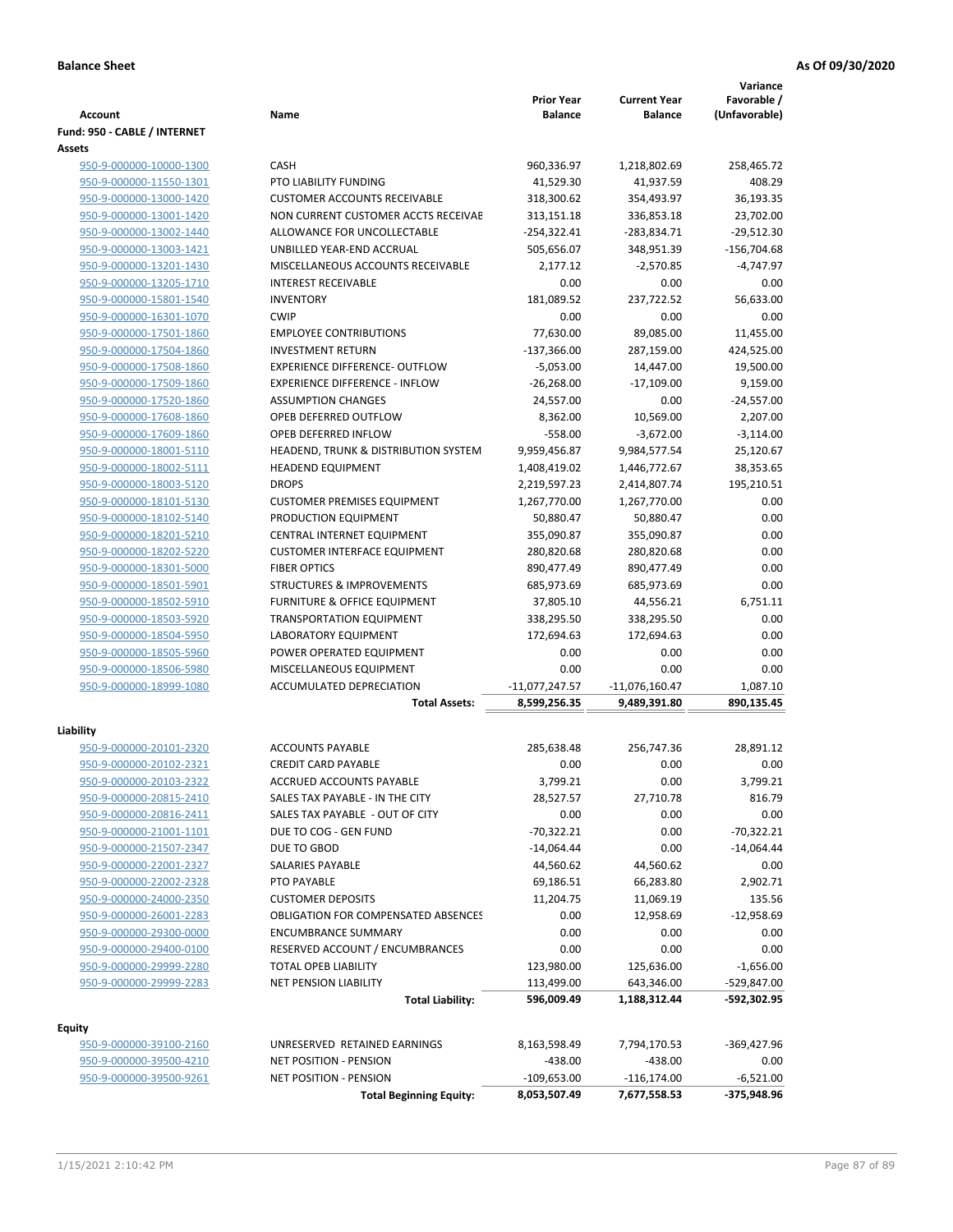| Account                        | Name                                                     | <b>Prior Year</b><br><b>Balance</b> | <b>Current Year</b><br><b>Balance</b> | Variance<br>Favorable /<br>(Unfavorable) |
|--------------------------------|----------------------------------------------------------|-------------------------------------|---------------------------------------|------------------------------------------|
| <b>Total Revenue</b>           |                                                          | 6,245,738.53                        | 6,261,338.96                          | 15,600.43                                |
| <b>Total Expense</b>           |                                                          | 6,295,999.16                        | 5,637,818.13                          | 658,181.03                               |
| Revenues Over/(Under) Expenses |                                                          | $-50,260.63$                        | 623.520.83                            | 673,781.46                               |
|                                | <b>Total Equity and Current Surplus (Deficit):</b>       | 8.003.246.86                        | 8,301,079.36                          | 297.832.50                               |
|                                | Total Liabilities, Equity and Current Surplus (Deficit): | 8,599,256.35                        | 9,489,391.80                          | 890,135.45                               |